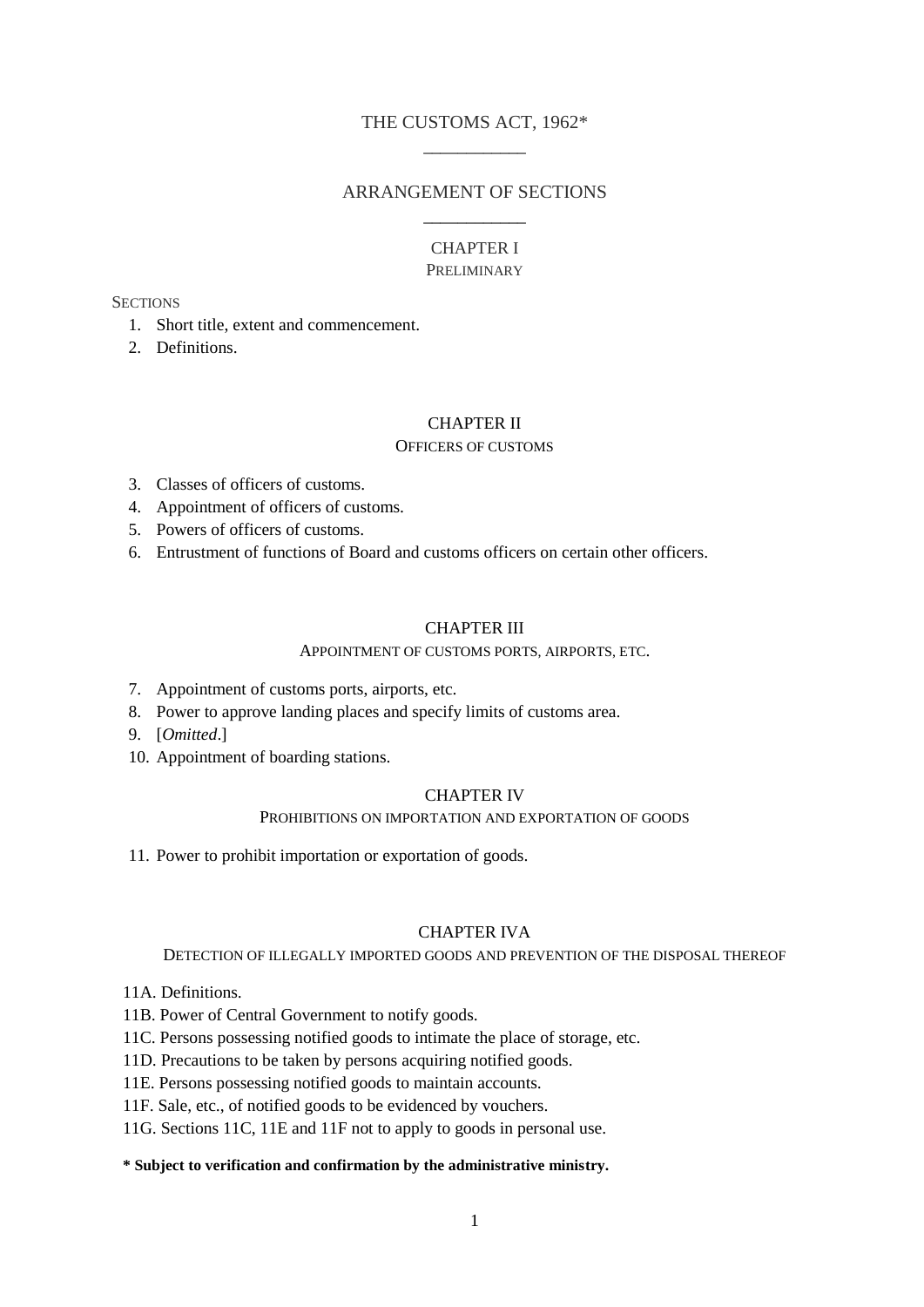#### CHAPTER IVB

#### PREVENTION OR DETECTION OF ILLEGAL EXPORT OF GOODS

**SECTIONS** 

11H. Definitions.

11-I. Power of Central Government to specify goods.

11J. Persons possessing specified goods to intimate the place of storage, etc.

11K. Transport of specified goods to be covered by vouchers.

11L. Persons possessing specified goods to maintain accounts.

11M. Steps to be taken by persons selling or transferring any specified goods.

## CHAPTER IVC

### POWER TO EXEMPT FROM THE PROVISIONS OF CHAPTERS IVA AND IVB

11N. Power to exempt.

#### CHAPTER V

#### LEVY OF, AND EXEMPTION FROM, CUSTOMS DUTIES

12. Dutiable goods.

13. Duty on pilfered goods.

14. Valuation of goods.

15. Date for determination of rate of duty and tariff valuation of imported goods.

- 16. Date for determination of rate of duty and tariff valuation of export goods.
- 17. Assessment of duty.
- 18. Provisional assessment of duty.

19. Determination of duty where goods consist of articles liable to different rates of duty.

20.Re-importation of goods.

21.Goods derelict, wreck, etc.

22. Abatement of duty on damaged or deteriorated goods.

23. Remission of duty on lost, destroyed or abandoned goods.

24. Power to make rules for denaturing or mutilation of goods.

25. Power to grant exemption from duty.

25A. Inward processing of goods.

25B. Outward processing of goods.

26. Refund of export duty in certain cases.

26A. Refund of import duty in certain cases.

27.Claim for refund of duty.

27A. Interest on delayed refunds.

28. Recovery of duties not levied or not paid or short-levied or short-paid or erroneously refunded.

28A. Power not to recover duties not levied or short-levied as a result of general practice.

28AA. Interest on delayed payment of duty.

28AAA. Recovery of duties in certain cases.

28B. Duties collected from the buyer to be deposited with the Central Government.

28BA. Provisional attachment to protect revenue in certain cases.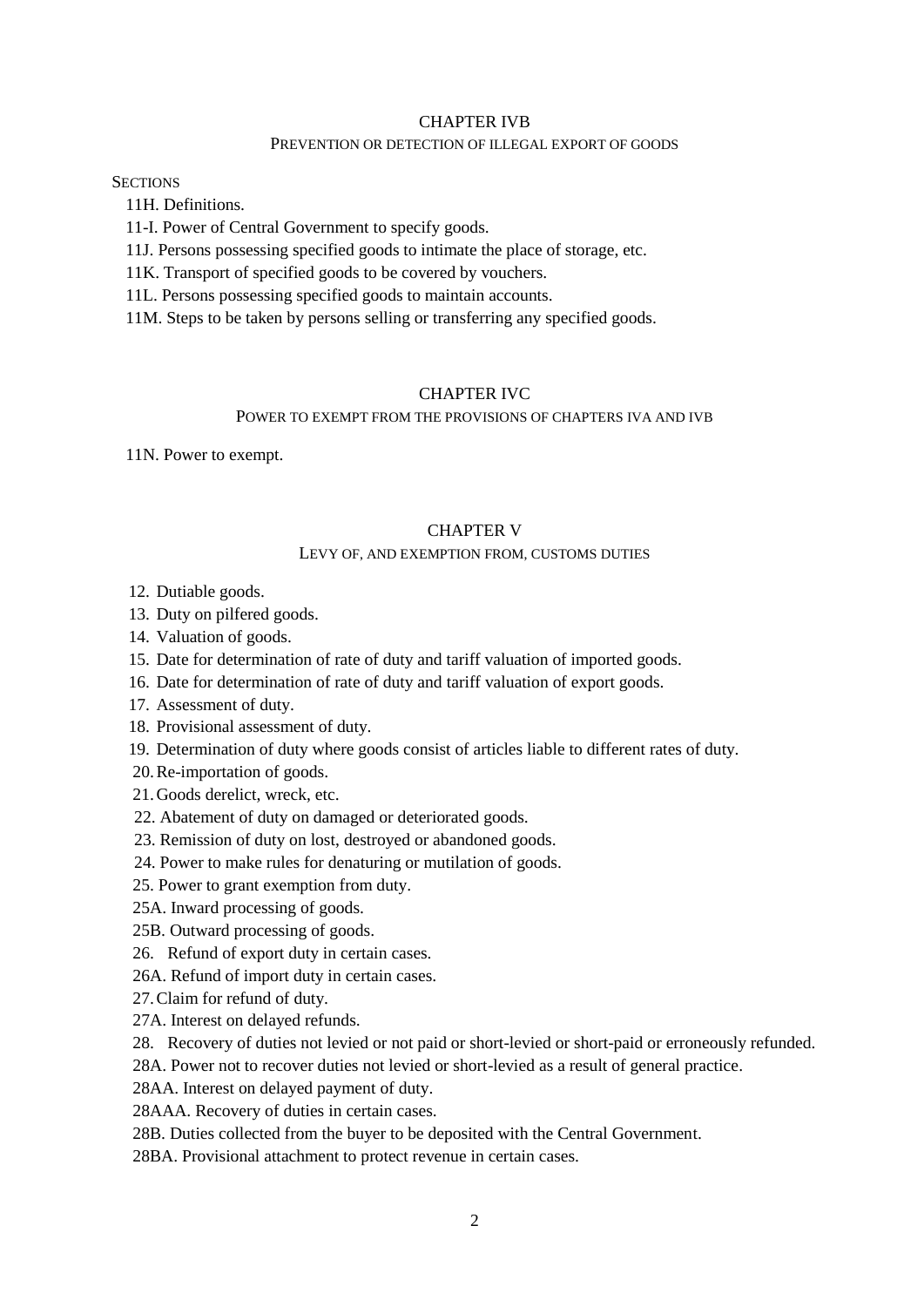#### CHAPTER VA

#### INDICATING AMOUNT OF DUTY IN THE PRICE OF GOODS, ETC., FOR PURPOSE OF REFUND

**SECTIONS** 

28C. Price of goods to indicate the amount of duty paid thereon.

28D. Presumption that incidence of duty has been passed on to the buyer.

## CHAPTER VB

#### ADVANCE RULINGS

28E. Definitions.

28EA. Customs Authority for Advance Rulings.

28F. Authority for advance rulings.

28G. [*Omitted*.]

28H. Application for advance ruling.

28-I. Procedure on receipt of application.

28J. Applicability of advance ruling.

28K. Advance ruling to be void in certain circumstances.

28KA. Appeal.

28L. Powers of Authority or Appellate Authority.

28M. Procedure for Authority and Appellate Authority.

### CHAPTER VI

PROVISIONS RELATING TO CONVEYANCES CARRYING IMPORTED OR EXPORTED GOODS

- 29. Arrival of vessels and aircrafts in India.
- 30. Delivery of arrival manifest or import manifest or import report.
- 30A.Passenger and crew arrival manifest and passenger name record information.
- 31. Imported goods not to be unloaded from vessel until entry inwards granted.
- 32. Imported goods not to be unloaded unless mentioned in arrival manifest or import manifest or import report.
- 33. Unloading and loading of goods at approved places only.
- 34. Goods not to be unloaded or loaded except under supervision of customs officer.
- 35. Restrictions on goods being water-borne.
- 36. Restrictions on unloading and loading of goods on holidays, etc.
- 37. Power to board conveyances.
- 38. Power to require production of documents and ask questions.
- 39. Export goods not to be loaded on vessel until entry-outwards granted.
- 40. Export goods not to be loaded unless duly passed by proper officer.
- 41. Delivery of departure manifest or export manifest or export report.
- 41A. Passenger and crew departure manifest and passenger name record information.
- 42. No conveyance to leave without written order.
- 43. Exemption of certain classes of conveyances from certain provisions of this Chapter.

## CHAPTER VII

## CLEARANCE OF IMPORTED GOODS AND EXPORT GOODS

44. Chapter not to apply to baggage and postal articles.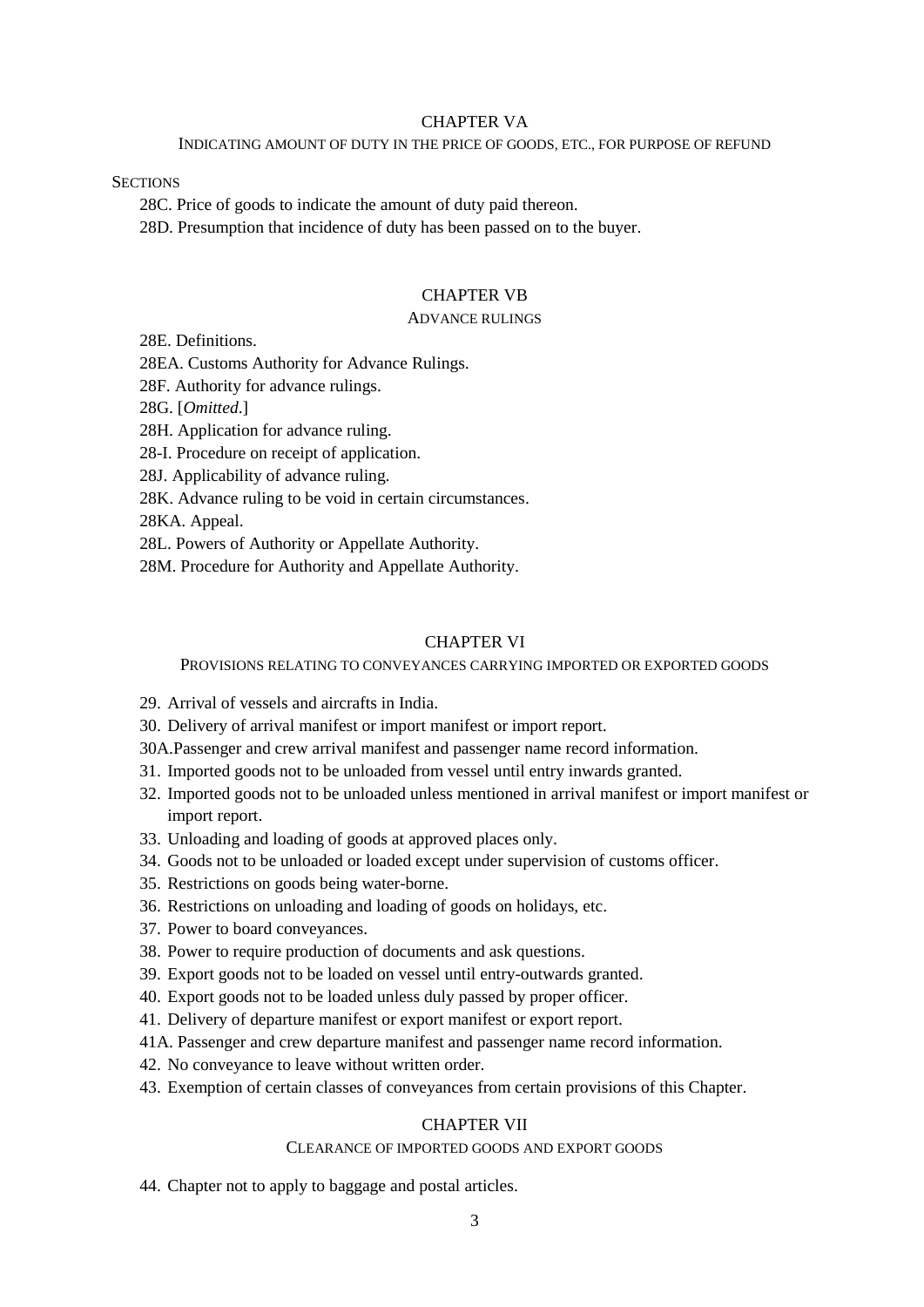#### *Clearance of imported goods*

#### **SECTIONS**

- 45. Restrictions on custody and removal of imported goods.
- 46. Entry of goods on importation.
- 47. Clearance of goods for home consumption.
- 48. Procedure in case of goods not cleared, warehoused, or transhipped within thirty days after unloading.
- 49. Storage of imported goods in warehouse pending clearance.

## *Clearance of export goods*

- 50. Entry of goods for exportation.
- 51. Clearance of goods for exportation.

#### CHAPTER VIIA

### PAYMENTS THROUGH ELECTRONIC CASH LEDGER

51A. Payment of duty, interest, penalty, etc.

#### CHAPTER VIII

## GOODS IN TRANSIT

- 52. Chapter not to apply to baggage, postal articles and stores.
- 53. Transit of certain goods without payment of duty.
- 54. Transhipment of certain goods without payment of duty.
- 55. Liability of duty on goods transited under section 53 or transhipped under section 54.
- 56. Transport of certain classes of goods subject to prescribed conditions.

## CHAPTER IX

#### WAREHOUSING

- 57. Licensing of public warehouses.
- 58. Licensing of private warehouses.
- 58A. Licensing of special warehouses.
- 58B. Cancellation of licence.
- 59. Warehousing bond.

59A*. [Omitted.]*

- 60. Permission for removal of goods for deposit in warehouse.
- 61. Period for which goods may remain warehoused.
- 62. *[Omitted.]*
- 63. *[Omitted.]*
- 64. Owner's right to deal with warehoused goods.
- 65. Manufacture and other operations in relation to goods in a warehouse.
- 66. Power to exempt imported materials used in the manufacture of goods in warehouse.
- 67. Removal of goods from one warehouse to another.
- 68. Clearance of warehoused goods for home consumption.
- 69. Clearance of warehoused goods for export.
- 70. Allowance in case of volatile goods.
- 71. Goods not to be taken out of warehouse except as provided by this Act.
- 72. Goods improperly removed from warehouse, etc.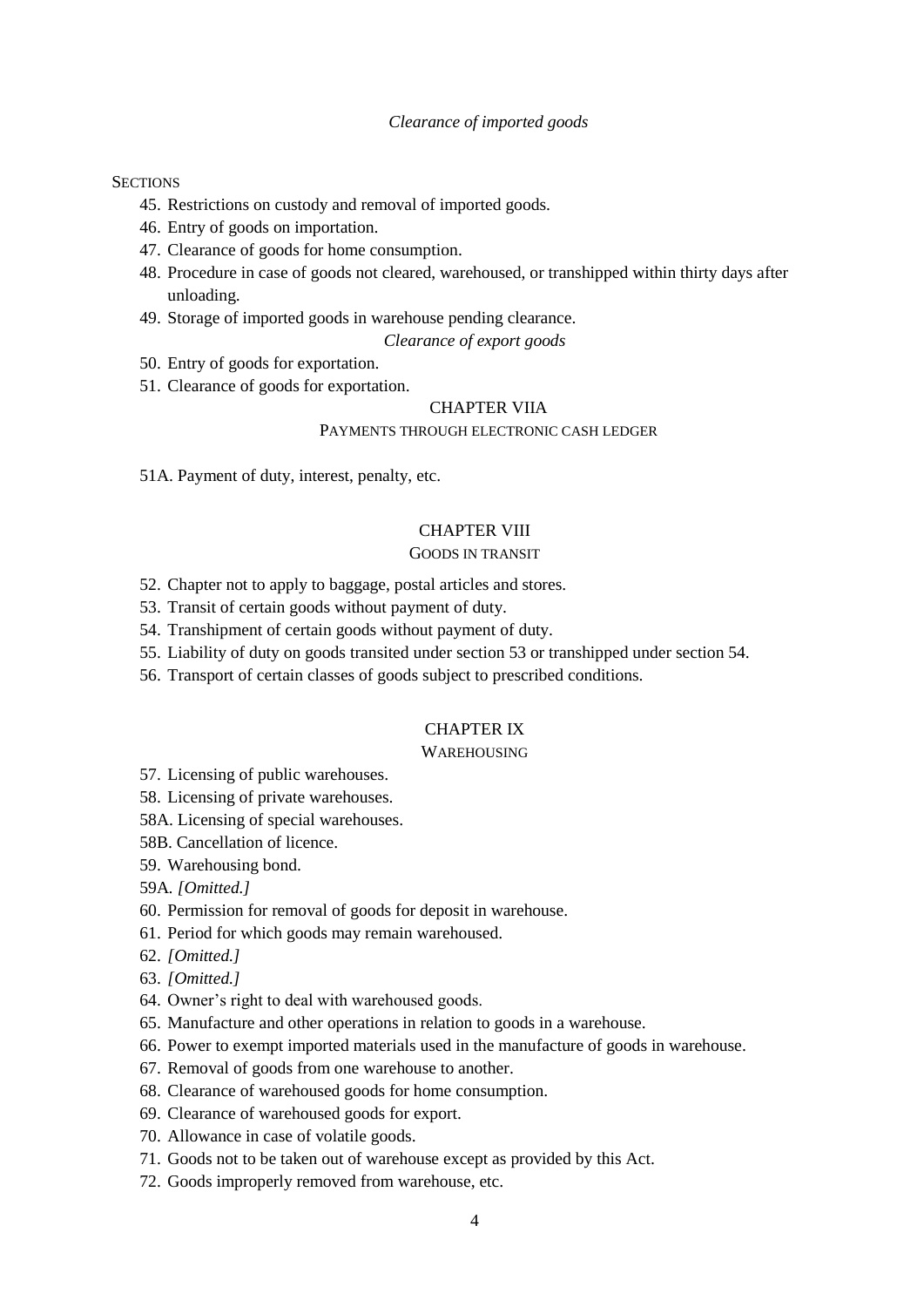73. Cancellation and return of warehousing bond.

73A.Custody and removal of warehoused goods.

## CHAPTER X

## DRAWBACK

74. Drawback allowable on re-export of duty-paid goods.

75. Drawback on imported materials used in the manufacture of goods which are exported.

75A. Interest on drawback.

76. Prohibition and regulation of drawback in certain cases.

76A to 76N [*Omitted*.]

#### CHAPTER XI

SPECIAL PROVISIONS REGARDING BAGGAGE, GOODS IMPORTED OR EXPORTED BY POST, COURIER AND

## **STORES**

*Baggage*

- 77. Declaration by owner of baggage.
- 78. Determination of rate of duty and tariff valuation in respect of beggage.
- 79. *Bona fide* baggage exempted from duty.
- 80. Temporary detention of baggage.
- 81. Regulations in respect of baggage.

#### *Goods imported or exported by post*

- 82. [*Omitted*.]
- 83. Rate of duty and tariff valuation in respect of goods imported or exported by post or courier.
- 84. Regulations regarding goods imported or to be exported by post or courier.

## *Stores*

- 85. Stores may be allowed to be warehoused without assessment to duty.
- 86. Transit and transhipment of stores.
- 87. Imported stores may be consumed on board a foreign-going vessel or aircraft.
- 88. Application of section 69 and Chapter X to stores.
- 89. Stores to be free of export duty.
- 90. Concessions in respect of imported stores for the Navy.

## CHAPTER XII

## PROVISIONS RELATING TO COASTAL GOODS AND VESSELS CARRYING COASTAL GOODS

- 91. Chapter not to apply to baggage and stores.
- 92. Entry of coastal goods.
- 93. Coastal goods not to be loaded until bill relating thereto is passed, etc.
- 94. Clearance of coastal goods at destination.
- 95. Master of a coasting vessel to carry an advice book.
- 96. Loading and unloading of coastal goods at customs port or coastal port only.
- 97. No coasting vessel to leave without written order.
- 98. Application of certain provisions of this Act to coastal goods, etc.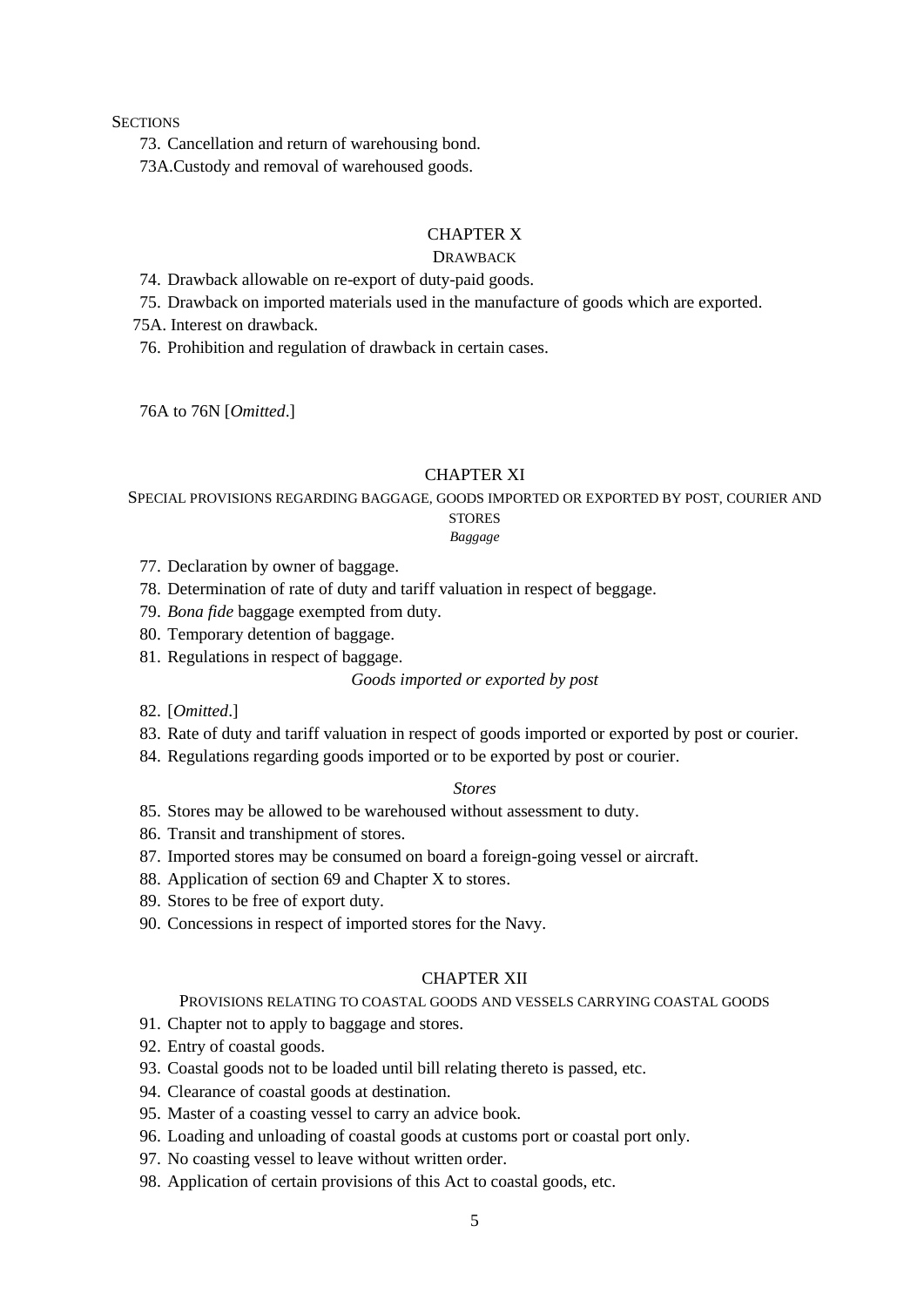98A. Power to relax.

99. Power to make rules in respect of coastal goods and coasting vessels.

# CHAPTER XIIA

## AUDIT

99A. Audit.

#### CHAPTER XIII

#### SEARCHES, SEIZURE AND ARREST

100. Power to search suspected persons entering or leaving India, etc.

101. Power to search suspected persons in certain other cases.

- 102. Persons to be searched may require to be taken before gazetted officer of customs or magistrate.
- 103. Power to screen or X-ray bodies of suspected persons for detecting secreted goods.
- 104. Power to arrest.
- 105. Power to search premises.
- 106. Power to stop and search conveyances.

106A. Power to inspect.

107. Power to examine persons.

108. Power to summon persons to give evidence and produce documents.

108A. Obligation to furnish information.

108B. Penalty for failure to furnish information return.

109. Power to require production of order permitting clearance of goods imported by land.

109A. Power to undertake controlled delivery.

110. Seizure of goods, documents and things.

110A. Provisional release of goods, documents and things seized pending adjudication.

## CHAPTER XIV

### CONFISCATION OF GOODS AND CONVEYANCES AND IMPOSITION OF PENALTIES

- 111. Confiscation of improperly imported goods, etc.
- 112. Penalty for improper importation of goods, etc.
- 113. Confiscation of goods attempted to be improperly exported, etc.

114. Penalty for attempt to export goods improperly, etc.

114A. Penalty for short-levy or non-levy of duty in certain cases.

114AA. Penalty for use of false and incorrect material.

115. Confiscation of conveyances.

- 116. Penalty for not accounting for goods.
- 117. Penalties for contravention, etc., not expressly mentioned.
- 118. Confiscation of packages and their contents.
- 119. Confiscation of goods used for concealing smuggled goods.
- 120. Confiscation of smuggled goods notwithstanding any change in form, etc.
- 121. Confiscation of sale-proceeds of smuggled goods.

122. Adjudication of confiscations and penalties.

122A. Adjudication Procedure.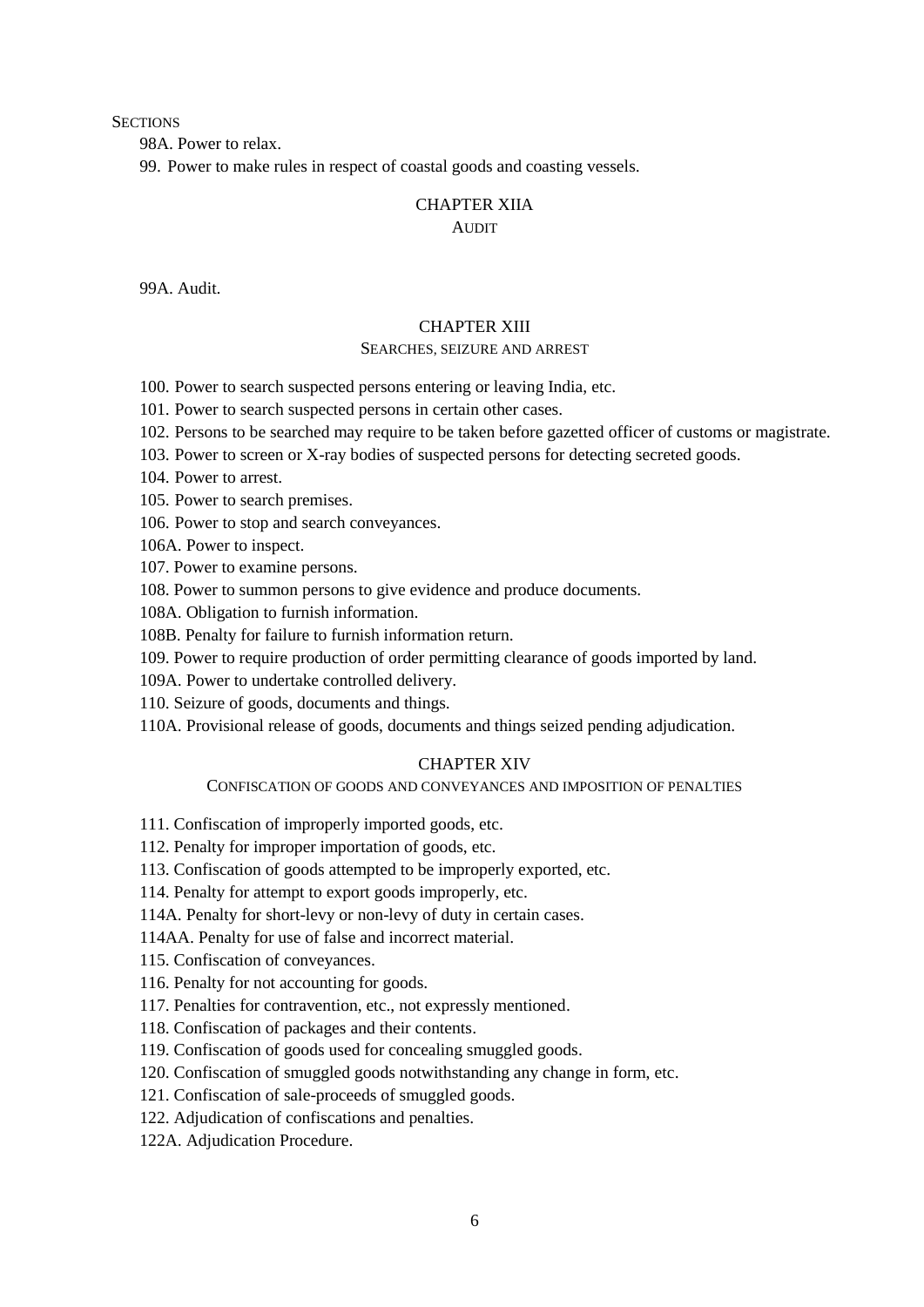123. Burden of proof in certain cases.

124. Issue of show cause notice before confiscation of goods, etc.

125. Option to pay fine in lieu of confiscation.

126. On confiscation, property to vest in Central Government.

127. Award of confiscation or penalty by customs officers not to interfere with other punishments.

## CHAPTER XIVA

## SETTLEMENT OF CASES

127A. Definitions.

127B. Application for settlement of cases.

127C. Procedure on receipt of an application under section 127B.

127D. Power of Settlement Commission to order provisional attachment to protect revenue.

127E. *[Omitted.]*

127F. Power and procedure of Settlement Commission.

127G. Inspection, etc., of reports.

127H. Power of Settlement Commission to grant immunity from prosecution and penalty.

127-I. Power of Settlement Commission to send a case back to the proper officer.

127J. Order of Settlement to be conclusive.

127K. Recovery of sums due under order of settlement.

127L. Bar on subsequent application for settlement in certain cases.

127M. Proceedings before Settlement Commission to be judicial proceedings.

127MA. *[Omitted.]*

127N*.* Applications of certain provisions of Central Excise Act.

## CHAPTER XV

## APPEALS

128. Appeals to Commissioner (Appeals).

128A. Procedure in appeal.

129. Appellate Tribunal.

129A. Appeals to the Appellate Tribunal.

129B. Orders of Appellate Tribunal.

129C. Procedure of Appellate Tribunal.

129D. Powers of Committee of Principal Chief Commissioner of Customs or Chief Commissioner of Customs or Principal Commissioner of Customs or Commissioner of Customs to pass certain orders.

129DA*.* Powers of revision of Board or Collector of Customs in certain cases.

129DD. Revision by Central Government.

129E. Deposit of certain percentage of duty demanded or penalty imposed before filing appeal.

129EE. Interest on delayed refund of amount deposited under section 129E.

130. Appeal to High Court.

130A. Application to High Court.

130B. Power of High Court or Supreme Court to require statement to be amended.

130C. Case before High Court to be heard by not less than two judges.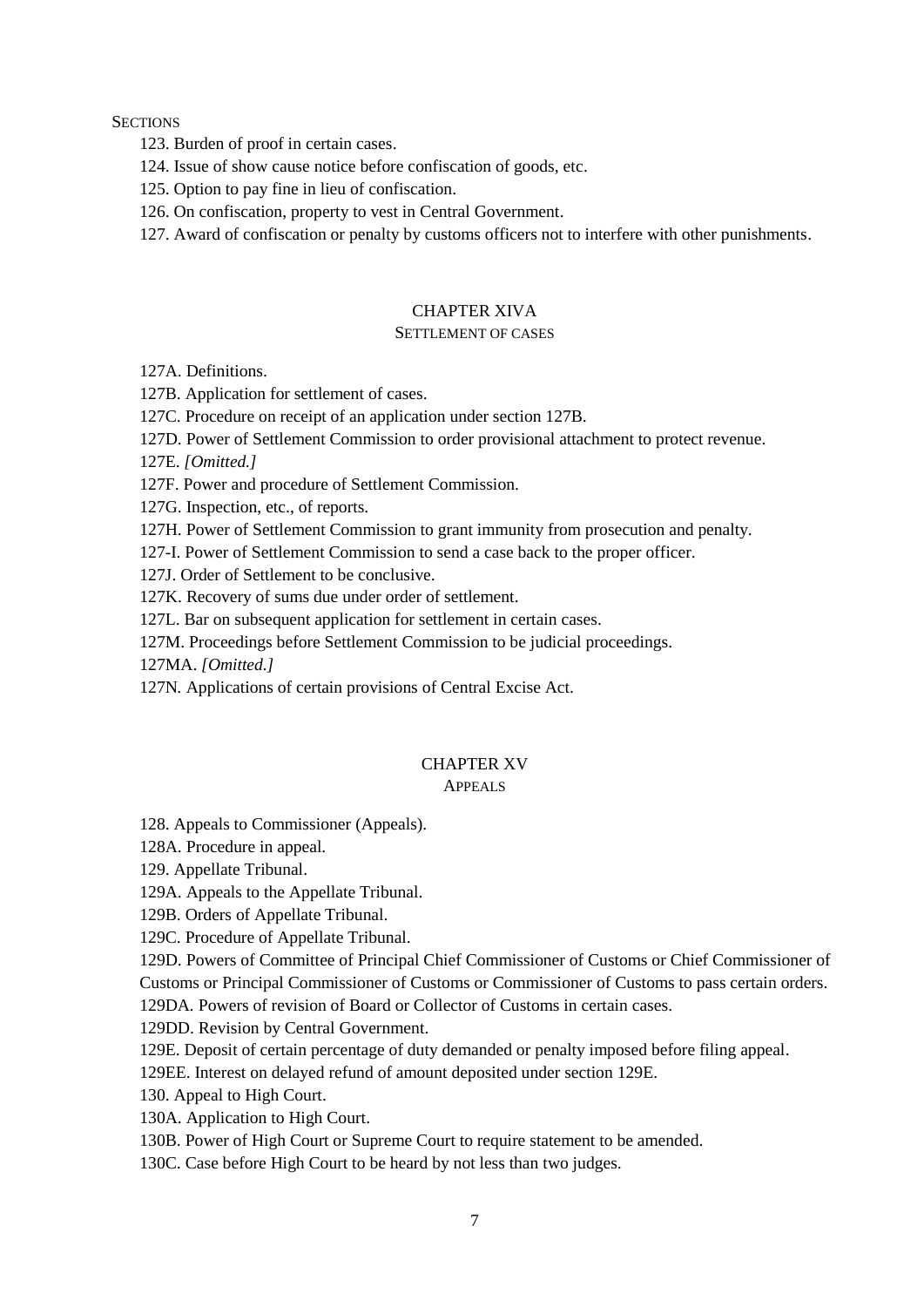130D. Decision of High Court or Supreme Court on the case stated.

130E. Appeal to Supreme Court.

130F. Hearing before Supreme Court.

131. Sums due to be paid notwithstanding reference, etc.

131A. Exclusion of time taken for copy.

131B. Transfer of certain pending proceedings and transitional provisions.

131BA. Appeal not to be filed in certain cases.

131C. Definitions.

## CHAPTER XVI

## OFFENCES AND PROSECUTIONS

132. False declaration, false documents, etc.

133. Obstruction of officer of customs.

134. Refusal to be X-rayed.

135. Evasion of duty or prohibitions.

135A. Preparation.

135B. Power of court to publish name, place of business, etc., of persons convicted under the Act.

136. Offences by officers of customs.

137. Cognizance of offences.

138. Offences to be tried summarily.

138A. Presumption of culpable mental state.

138B. Relevancy of statements under certain circumstances.

138C. Admissibility of micro films, facsimile copies of documents and computer print outs as documents and as evidence.

139. Presumption as to documents in certain cases.

140. Offences by companies.

140A. Application of section 562 of the Code of Criminal Procedure, 1898, and of the Probation of Offenders Act, 1958.

## CHAPTER XVII

## **MISCELLANEOUS**

141. Conveyances and goods in a customs area subject to control of officers of customs.

142. Recovery of sums due to Government.

142A. Liability under Act to be first charge.

143. Power to allow import or export on execution of bonds in certain cases.

143A. *[Omitted.]*

143AA. Power to simplify or provide different procedure, etc., to facilitate trade.

144. Power to take samples.

145. Owner, etc., to perform operations incidental to compliance with customs law.

146. Licence for Customs brokers.

146A. Appearance by authorised representative.

147. Liability of principal and agent.

148. Liability of agent appointed by the person in charge of a conveyance.

149. Amendment of documents.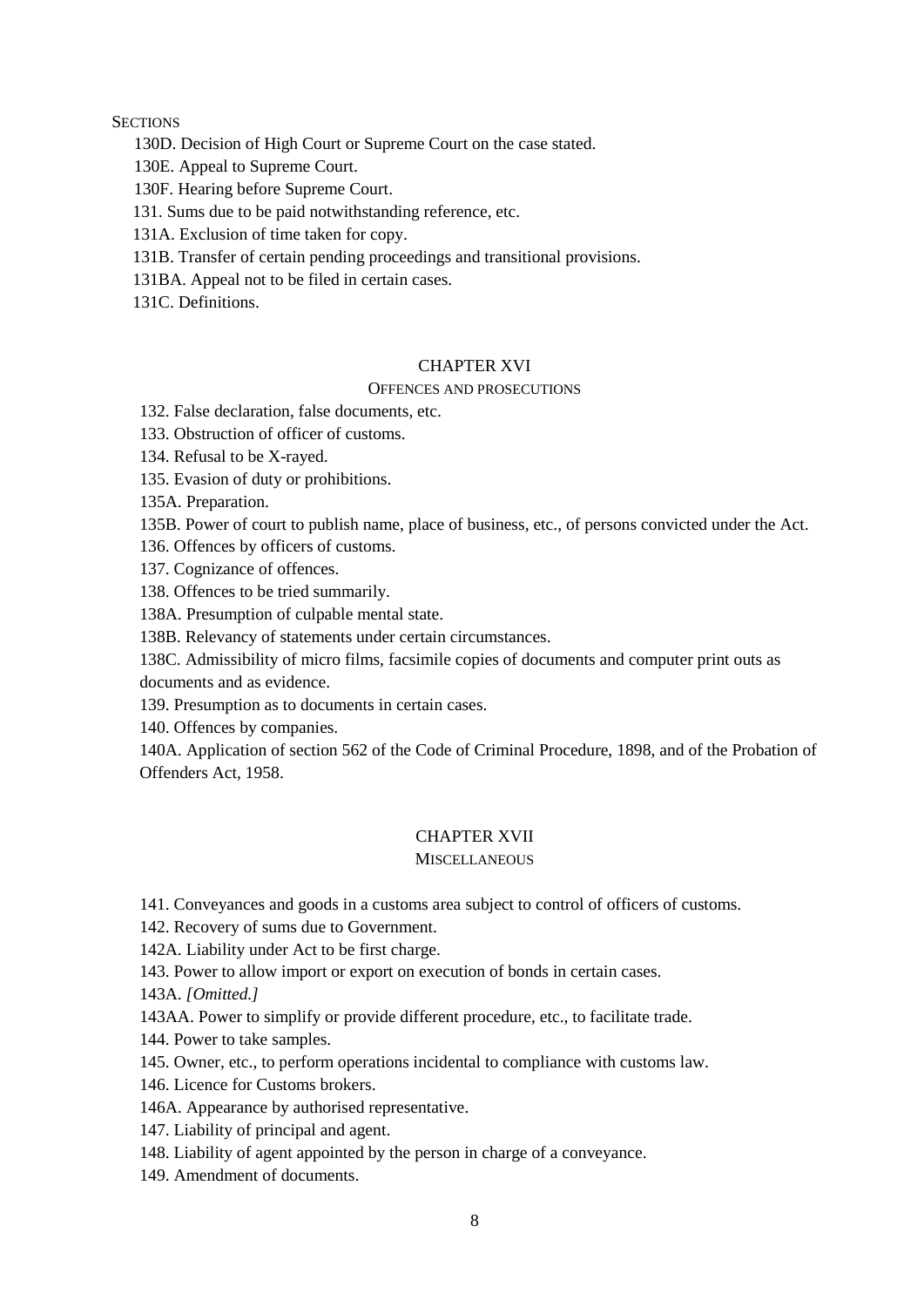- 150. Procedure for sale of goods and application of sale proceeds.
- 151. Certain officers required to assist officers of customs.
- 151A. Instructions to officers of customs.
- 151B. Reciprocal arrangement for exchange of information facilitating trade.
- 152. Delegation of powers.
- 153. Modes for service of notice, order, etc.
- 154. Correction of clerical errors, etc.
- 154A. Rounding off of duty, etc.
- 154B. Publication of information respecting persons in certain cases.
- 155. Protection of action taken under the Act.
- 156. General power to make rules.
- 157. General power to make regulations.
- 158. Provisions with respect to rules and regulations.
- 159. Rules, certain notifications and orders to be laid before Parliament.
- 159A. Effect of amendments, etc., of rules, regulations, notifications or orders.
- 160. Repeal and savings.
- 161. Removal of difficulties.

THE SCHEDULE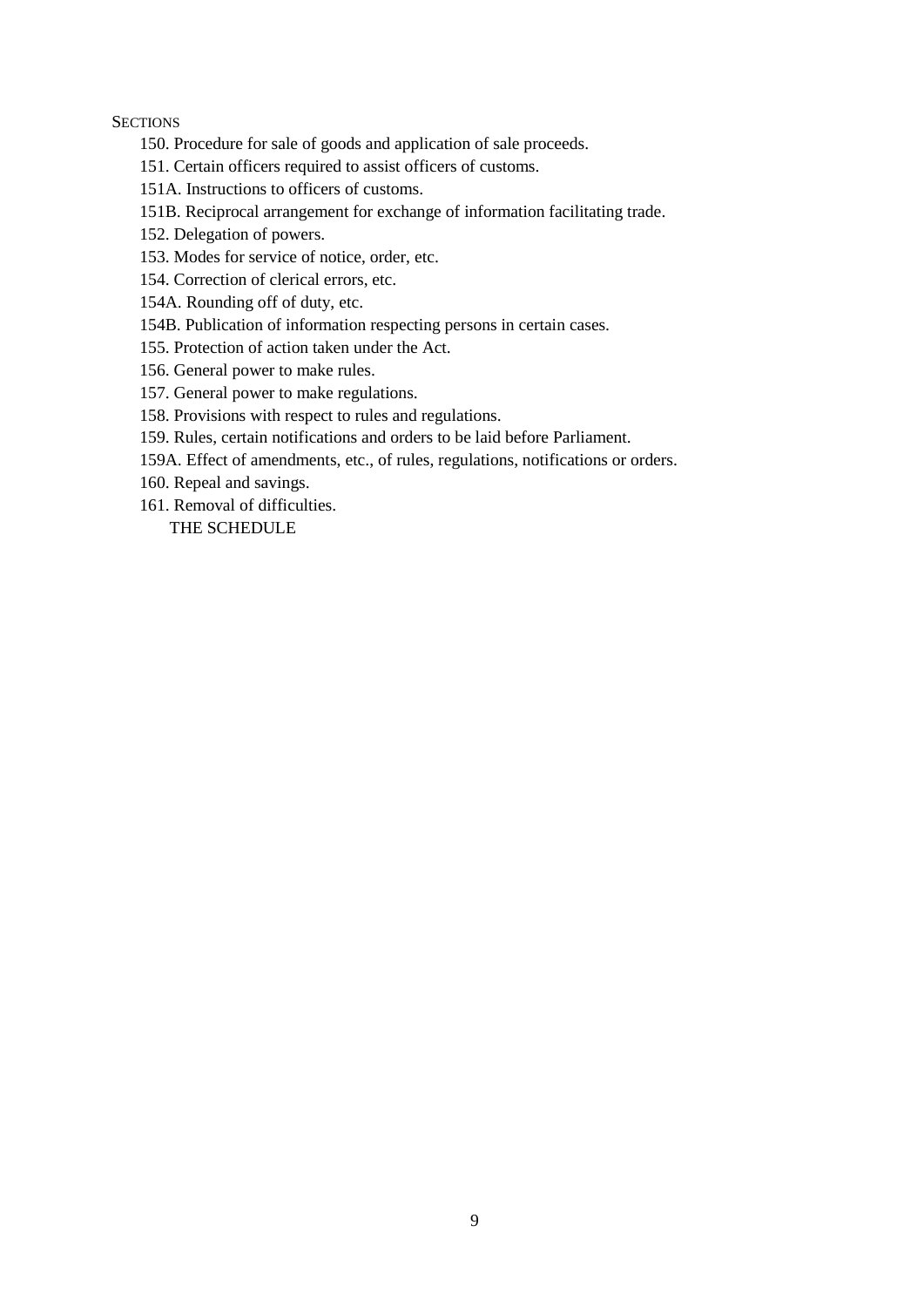## THE CUSTOMS ACT, 1962\*

## ACT NO. 52 OF  $1962^1$

[13*th December*, 1962]

#### An Act to consolidate and amend the law relating to Customs.

BE it enacted by Parliament in the Thirteenth Year of the Republic of India as follows:—

## CHAPTER I

#### PRELIMINARY

#### **1. Short title, extent and commencement.—(***1***) This Act may be called the Customs Act, 1962.**

(2) It extends to the whole of India  $^{2}$ [and, save as otherwise provided in this Act, it applies also to any offence or contravention thereunder committed outside India by any person].

 $(3)$  It shall come into force on such date<sup>3</sup> as the Central Government may, by notification in the Official Gazette, appoint.

**2. Definitions.—**In this Act, unless the context otherwise requires,**—**

 ${}^{4}$ [(*1*) "adjudicating authority" means any authority competent to pass any order or decision under this Act, but does not include the Board, <sup>5</sup>[Commissioner (Appeals)] or Appellate Tribunal;

 $(1A)$  "aircraft" has the same meaning as in the Aircraft Act, 1934 (22 of 1934);

 $(1B)$  "Appellate Tribunal" means the Customs, Excise and <sup>6</sup>[Service Tax] Appellate Tribunal constituted under section 129;]

 $T(2)$  "assessment" means determination of the dutiability of any goods and the amount of duty, tax, cess or any other sum so payable, if any, under this Act or under the Customs Tariff Act, 1975 (51 of 1975) (hereinafter referred to as the Customs Tariff Act) or under any other law for the time being in force, with reference to—

(*a*) the tariff classification of such goods as determined in accordance with the provisions of the Customs Tariff Act;

(*b*) the value of such goods as determined in accordance with the provisions of this Act and the Customs Tariff Act;

(*c*) exemption or concession of duty, tax, cess or any other sum, consequent upon any notification issued therefor under this Act or under the Customs Tariff Act or under any other law for the time being in force;

(*d*) the quantity, weight, volume, measurement or other specifics where such duty, tax, cess or any other sum is leviable on the basis of the quantity, weight, volume, measurement or other specifics of such goods;

 $\overline{a}$ 

<sup>1.</sup> The Act shall come into force in the State of Sikkim (w.e.f. 1-10-1979), vide Notification No. G.S.R. 527(E), dated 1-9-1979 Gazette of India, Extraordinary, Part II, sec. 3(*i*).

<sup>2.</sup> Ins. by Act 13 of 2018, s. 57 (w.e.f. 28-3-2018).

<sup>3. 1</sup>st February, 1963, *vide* notification No. G.S.R. 155, dated 23rd January, 1963, *see* Gazette of India, Extraordinary, Part II, sec. 3(*i*).

<sup>4.</sup> Subs. by Act 44 of 1980, s. 50 and Fifth Schedule, Part I, for clause (*1*) ( w.e.f. 11-10-1982).

<sup>5.</sup> Subs. by Act 22 of 1995, s. 51, for "Collector (Appeals)" (w.e.f. 26-5-1995).

<sup>6.</sup> Subs. by Act 32 of 2003, s. 104, for "Gold (Control)" (w.e.f. 14-5-2003).

<sup>7.</sup> Subs. by Act 13 of 2018, s. 58, for clause (*2*) (w.e.f. 28-3-2018).

**<sup>\*</sup> Subject to verification and confirmation by the administrative ministry.**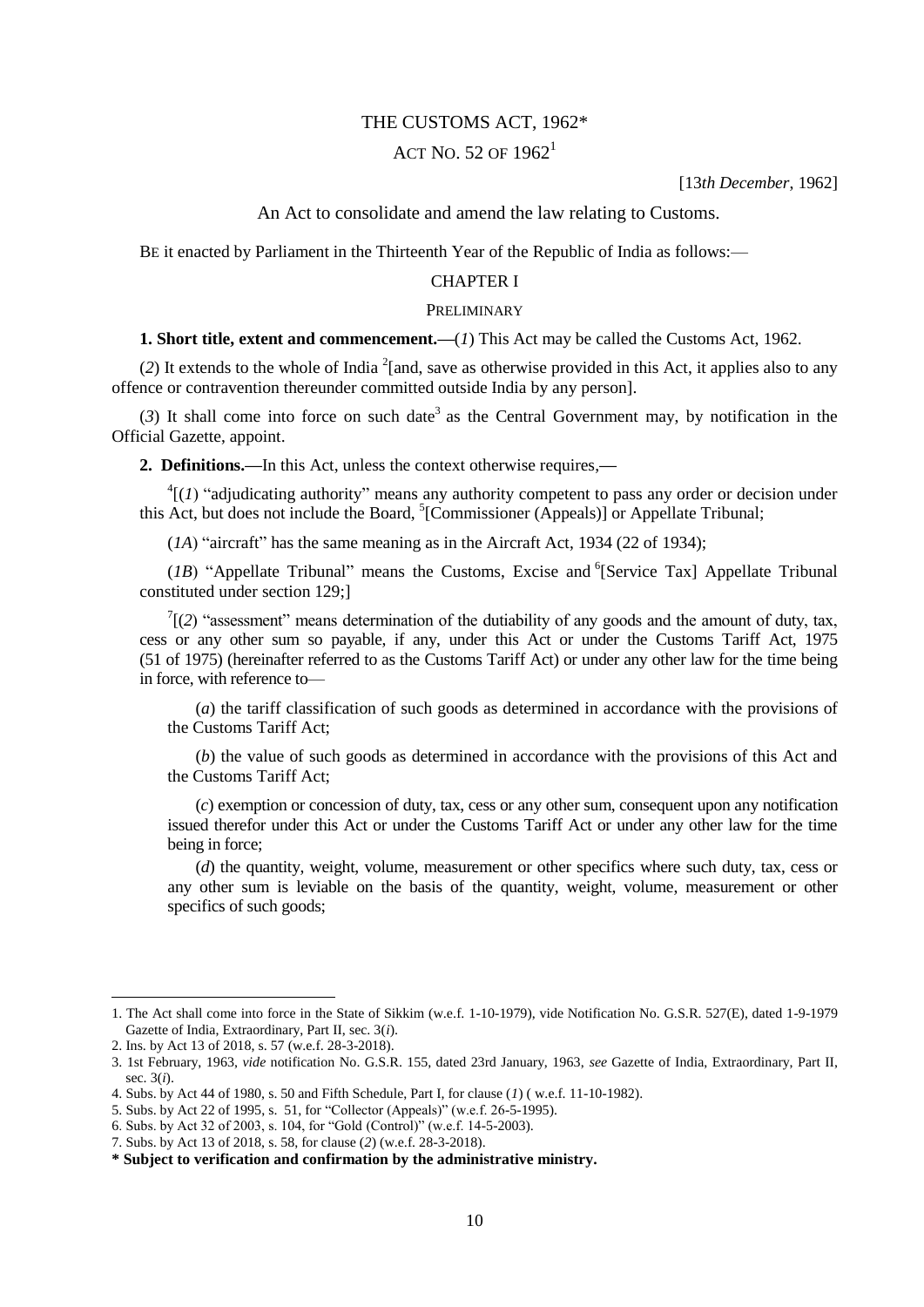(*e*) the origin of such goods determined in accordance with the provisions of the Customs Tariff Act or the rules made thereunder, if the amount of duty, tax, cess or any other sum is affected by the origin of such goods;

(*f*) any other specific factor which affects the duty, tax, cess or any other sum payable on such goods,

and includes provisional assessment, self-assessment, re-assessment and any assessment in which the duty assessed is *nil*;]

(3) "baggage" includes unaccompanied baggage but does not include motor vehicles;

 $\Gamma$ [(*3A*) "beneficial owner" means any person on whose behalf the goods are being imported or exported or who exercises effective control over the goods being imported or exported;

 $(4)$  "bill of entry" means a bill of entry referred to in section 46;

 $(5)$  "bill of export" means a bill of export referred to in section 50;

(6) "Board" means the  $2^{3}$ [Central Board of Indirect Taxes and Customs] constituted under the Central Boards of Revenue Act, 1963 (54 of 1963)];

(7) "coastal goods" means goods, other than imported goods, transported in a vessel from one port in India to another;

<sup>4</sup>[(7A) "Commissioner (Appeals)" means a person appointed to be a Commissioner of Customs (Appeals) under sub-section (*1*) of section 4;

(*8*) 5 [Principal Commissioner of Customs or Commissioner of Customs], except for the purposes of Chapter XV, includes an Additional Commissioner of Customs;]

(9) "conveyance" includes a vessel, an aircraft and a vehicle;

( $10$ ) "customs airport" means any airport appointed under clause ( $a$ ) of section 7 to be a customs airport  $\delta$ [and includes a place appointed under clause (*aa*) of that section to be an air freight station];

 $(11)$  "customs area" means the area of a customs station <sup>7</sup>[or a warehouse] and includes any area in which imported goods or exported goods are ordinarily kept before clearance by Customs Authorities;

 $(12)$  "customs port" means any port appointed under clause (*a*) of section 7 to be a customs port 8 [, and includes a place appointed under clause (*aa*) of that section to be an inland container depot];

<sup>1.</sup> Ins. by Act 7 of 2017, s. 89 (w.e.f. 31-3-2017).

<sup>2.</sup> Subs. by Act 54 of 1963, s. 5, for certain words and figures (w.e.f. 1-1-1964).

<sup>3.</sup> Subs. by Act 13 of 2018, s. 58, for "Central Board of Excise and Customs" (w.e.f. 28-3-2018).

<sup>4.</sup> Subs. by Act 22 of 1995, s. 51, for clauses (*7A*) and (*8*) (w.e.f. 26-5-1995).

<sup>5.</sup> Subs. by Act 25 of 2014, s. 78, for "Commissioner of Customs" (w.e.f.  $6-8-2014$ ).

<sup>6.</sup> Ins. by Act 23 of 2012, s. 120 (w.e.f. 28-5-2012).

<sup>7.</sup> Ins. by Act 18 of 2017, s. 2 (w.e.f 4-5-2017).

<sup>8.</sup> Ins. by Act 11 of 1983, s. 46 (w.e.f. 13-5-1983).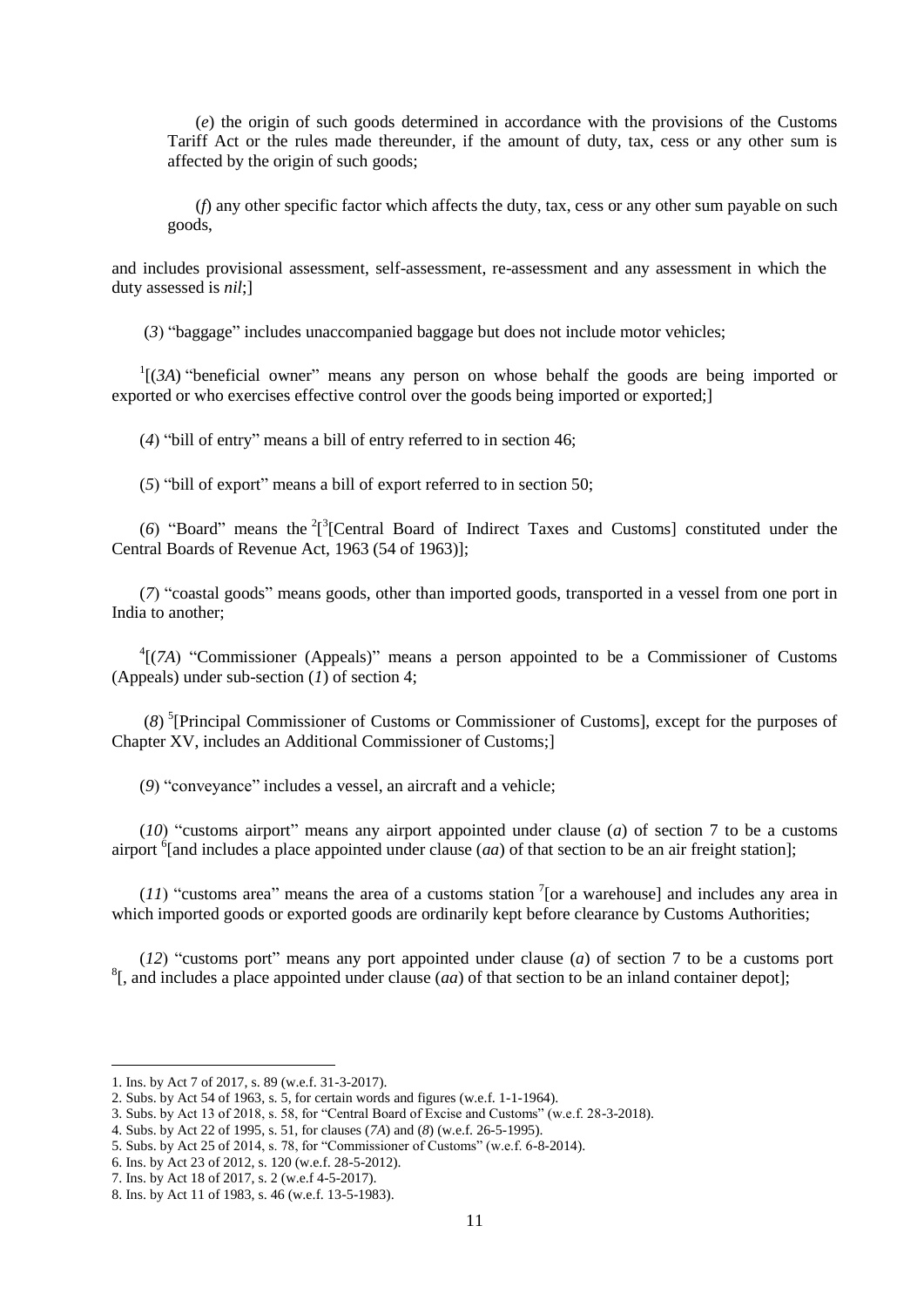$(13)$  "customs station" means any customs port, <sup>1</sup>[customs airport, international courier terminal, foreign post office] or land customs station;

 $(14)$  "dutiable goods" means any goods which are chargeable to duty and on which duty has not been paid;

 $(15)$  "duty" means a duty of customs leviable under this Act;

(*16*) "entry" in relation to goods means an entry made in a bill of entry, shipping bill or bill of export and includes  $2$ \*\*\* the entry made under the regulations made under section 84;

 $(17)$  "examination", in relation to any goods, includes measurement and weighment thereof;

 $(18)$  "export", with its grammatical variations and cognate expressions, means taking out of India to a place outside India;

(19) "export goods" means any goods which are to be taken out of India to a place outside India;

(20) "exporter", in relation to any goods at any time between their entry for export and the time when they are exported, includes <sup>3</sup>[any owner, beneficial owner] or any person holding himself out to be the exporter;

 $^{4}$ [(20A) "foreign post office" means any post office appointed under clause (*e*) of sub-section (*1*) of section 7 to be a foreign post office;

(21) "foreign-going vessel or aircraft" means any vessel or aircraft for the time being engaged in the carriage of goods or passengers between any port or airport in India and any port or airport outside India, whether touching any intermediate port or airport in India or not, and includes—

(*i*) any naval vessel of a foreign Government taking part in any naval exercises;

(*ii*) any vessel engaged in fishing or any other operations outside the territorial waters of India;

(*iii*) any vessel or aircraft proceeding to a place outside India for any purpose whatsoever;

 $<sup>5</sup>$ [(21A) "Fund" means the Consumer Welfare Fund established under section 12C of the Central</sup> Excises and Salt Act, 1944 (1 of 1944);]

(22) "goods" includes—

(*a*) vessels, aircrafts and vehicles;

(*b*) stores;

(*c*) baggage;

**.** 

(*d*) currency and negotiable instruments; and

<sup>1.</sup> Subs. by Act 7 of 2017, s. 89, for "customs airport" (w.e.f. 31-3-2017).

<sup>2.</sup> The words "in the case of goods imported or to be exported by post, the entry referred to in section 82 or" omitted by s. 89, *ibid*. (w.e.f. 31-3-2017).

<sup>3.</sup> Subs. by s. 89, *ibid.*, for "any owner" (w.e.f. 31-3-2017).

<sup>4.</sup> Ins. by s. 89, *ibid*. (w.e.f. 31-3-2017).

<sup>5.</sup> Ins. by Act 40 of 1991, s. 9 (w.e.f. 20-9-1991).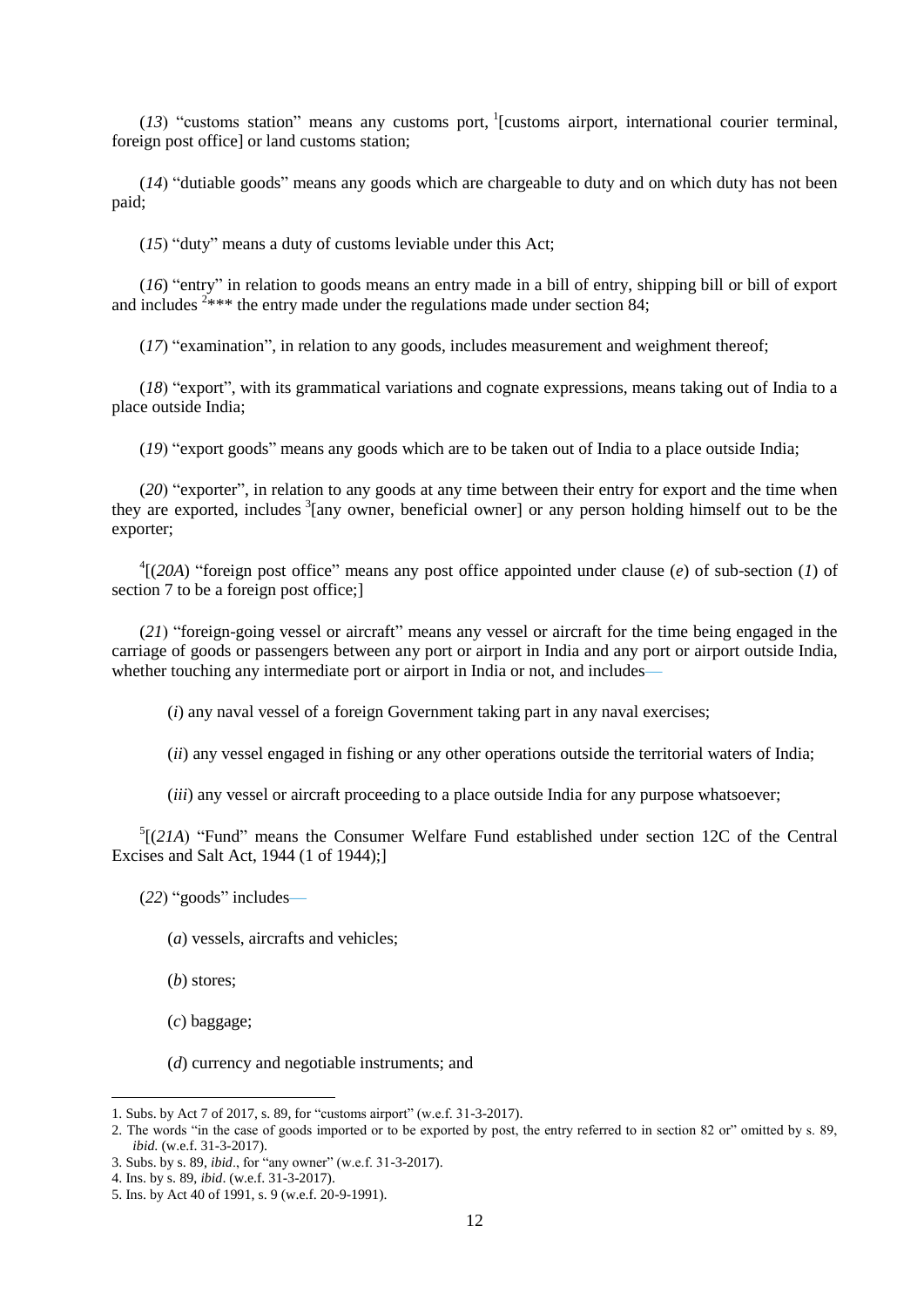(*e*) any other kind of movable property;

(23) "import", with its grammatical variations and cognate expressions, means bringing into India from a place outside India;

(24) <sup>"I</sup>[arrival manifest or import manifest]" or "import report" means the manifest or report required to be delivered under section 30;

(25) "imported goods" means any goods brought into India from a place outside India but does not include goods which have been cleared for home consumption;

(26) "importer", in relation to any goods at any time between their importation and the time when they are cleared for home consumption, includes  $2$ [any owner, beneficial owner] or any person holding himself out to be the importer;

 $(27)$  "India" includes the territorial waters of India;

(28) "Indian Customs Waters" means the  $3$ [waters extending into the sea up to the limit of  $4$ [Exclusive Economic zone under section 7] of the Territorial Waters, Continental Shelf, Exclusive Economic Zone and other Maritime Zones Act, 1976 (80 of 1976),] and includes any bay, gulf, harbour, creek or tidal river;

 $5$ [(28A) "international courier terminal" means any place appointed under clause (*f*) of sub-section (*1*) of section 7 to be an international courier terminal;

 $(29)$  "land customs station" means any place appointed under clause (*b*) of section 7 to be a land customs station;

(30) "market price", in relation to any goods, means the wholesale price of the goods in the ordinary course of trade in India;

 ${}^{6}$ [(*30A*) "National Tax Tribunal" means the National Tax Tribunal established under section 3 of the National Tax Tribunal Act, 2005 (49 of 2005);]

 $7$ [(30AA) "notification" means notification published in the Official Gazette and the expression "notify" with its cognate meaning and grammatical variation shall be construed accordingly;

 $<sup>5</sup>$ [(30B) "passenger name record information" means the records prepared by an operator of any</sup> aircraft or vessel or vehicle or his authorised agent for each journey booked by or on behalf of any passenger;]

 $(31)$  "person-in-charge" means,—

(*a*) in relation to a vessel, the master of the vessel;

(*b*) in relation to an aircraft, the commander or pilot-in-charge of the aircraft;

(*c*) in relation to a railway train, the conductor, guard or other person having the chief direction of the train;

(*d*) in relation to any other conveyance, the driver or other person-in-charge of the conveyance;

(32) "prescribed" means prescribed by regulations made under this Act;

(33) "prohibited goods" means any goods the import or export of which is subject to any prohibition under this Act or any other law for the time being in force but does not include any such goods in respect of which the conditions subject to which the goods are permitted to be imported or exported have been complied with;

(34) "proper officer", in relation to any functions to be performed under this Act, means the officer of customs who is assigned those functions by the Board or the <sup>8</sup>[Principal Commissioner of Customs or Commissioner of Customs];

 $(35)$  "regulations" means the regulations made by the Board under any provision of this Act;

<sup>1.</sup> Subs. by Act 13 of 2018, s. 56, for "import manifest" (w.e.f. 28-3-2018).

<sup>2.</sup> Subs. by Act 7 of 2017, s. 89, for "any owner" (w.e.f. 31-3-2017).

<sup>3.</sup> Subs. by Act 25 of 1978, s. 2, for certain words (w.e.f. 1-7-1978).

<sup>4.</sup> Subs. by Act 13 of 2018, s. 58, for "contiguous zone of India under section 5" (w.e.f. 28-3-2018).

<sup>5.</sup> Ins. by Act 7 of 2017, s. 89 (w.e.f. 31-3-2017).

<sup>6.</sup> Ins. by Act 49 of 2005, s. 30 and the Schedule, Part VI (w.e.f. 28-12-2005).

<sup>7.</sup> Ins. by Act 13 of 2018, s. 58 (w.e.f. 28-3-2018).

<sup>8.</sup> Subs. by Act 25 of 2014, s. 78, for "Commissioner of Customs" (w.e.f.  $6-8-2014$ ).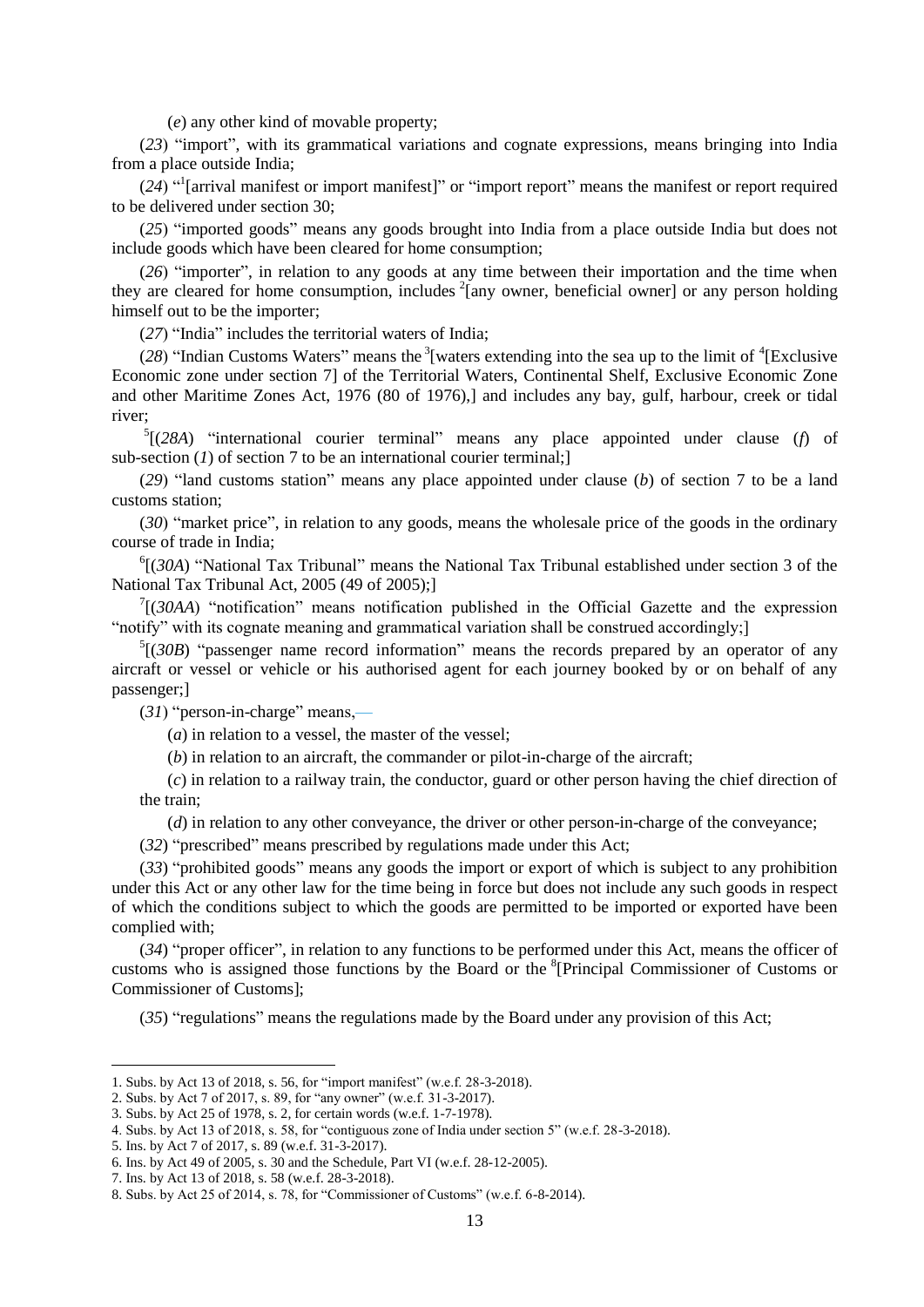(36) "rules" means the rules made by the Central Government under any provision of this Act;

 $(37)$  "shipping bill" means a shipping bill referred to in section 50;

(38) "stores" means goods for use in a vessel or aircraft and includes fuel and spare parts and other articles of equipment, whether or not for immediate fitting;

(39) "smuggling", in relation to any goods, means any act or omission which will render such goods liable to confiscation under section 111 or section 113;

(40) "tariff value", in relation to any goods, means the tariff value fixed in respect thereof under sub-section (*2*) of section 14;

 $(41)$  "value", in relation to any goods, means the value thereof determined in accordance with the provisions of  $\frac{1}{2}$ [sub-section (*1*) or sub-section (*2*) of section 14];

(42) "vehicle" means conveyance of any kind used on land and includes a railway vehicle;

 $2[(43)$  "warehouse" means a public warehouse licensed under section 57 or a private warehouse licensed under section 58 or a special warehouse licensed under section 58A;]

(44) "warehoused goods" means goods deposited in a warehouse;

#### $3*$  $*$   $*$   $*$   $*$   $*$   $*$

**.** 

#### CHAPTER II

#### OFFICERS OF CUSTOMS

<sup>4</sup>[3. Classes of officers of customs.—There shall be the following classes of officers of customs, namely:**—**

 $<sup>5</sup>$ [(*a*) Principal Chief Commissioners of Customs;</sup>

- (*b*) Chief Commissioners of Customs;
- (*c*) Principal Commissioners of Customs;
- (*d*) Commissioners of Customs;
- (*e*) Commissioners of Customs (Appeals);
- (*f*) Joint Commissioners of Customs;
- (*g*) Deputy Commissioners of Customs;
- (*h*) Assistant Commissioner of Customs;
- (*i*) such other class of officers of customs as may be appointed for the purposes of this Act.]

**4. Appointment of officers of customs.—(1) The <sup>6</sup>[Board] may appoint such persons as it thinks fit** to be officers of customs.

(2) Without prejudice to the provisions of sub-section  $(I)$ , [Board may authorise a <sup>8</sup>[Principal Chief Commissioner of Customs or Chief Commissioner of Customs] or] a <sup>9</sup>[Principal Commissioner of Customs or Commissioner of Customs] or a <sup>10</sup>[Joint] or <sup>11</sup>[Assistant Commissioner of Customs or Deputy] Commissioner of Customs] to appoint officers of customs below the rank of <sup>11</sup>[Assistant Commissioner of Customs or Deputy Commissioner of Customs.]

2. Subs. by Act 28 of 2016, s. 116, for clause(*43*) (w.e.f. 14-5-2016).

<sup>1.</sup> Subs. by Act 22 of 2007, s. 94, for "sub-section  $(I)$  of section  $14$ " (w.e.f. 1-7-1978).

<sup>3.</sup> Clause (*45*) omitted by s. 116, *ibid.* (w.e.f. 14-5-2016).

<sup>4.</sup> Subs. by Act 22 of 1995, s. 52, for sections 3 and 4 (w.e.f. 26-5-1995).

<sup>5.</sup> Subs. by Act 25 of 2014, s. 79, for clauses (*a*), (*b*), (*c*), (*cc*), (*d*), (*e*) and (*f*) (w.e.f. 6-8-2014).

<sup>6.</sup> Subs. by Act 20 of 2002, s. 117, for "Central Governement" (w.e.f. 11-5-2002).

<sup>7.</sup> Subs. by s. 117, *ibid.*, for "Central Government may authorise the Board" (w.e.f. 11-5-2002).

<sup>8.</sup> Subs. by Act 25 of 2014, s. 78, for "Chief Commissioner of Customs" (w.e.f.  $6-8-2014$ ).

<sup>9.</sup> Subs. by s. 78, *ibid.*, for "Commissioner of Customs" (w.e.f. 6-8-2014).

<sup>10.</sup> Subs. by Act 27 of 1999, s. 100, for "Deputy Commissioner of Customs" (w.e.f. 11-5-1999).

<sup>11.</sup> Subs. by s. 100, *ibid.*, for "Assistant Commissioner of Customs" (w.e.f. 11-5-1999).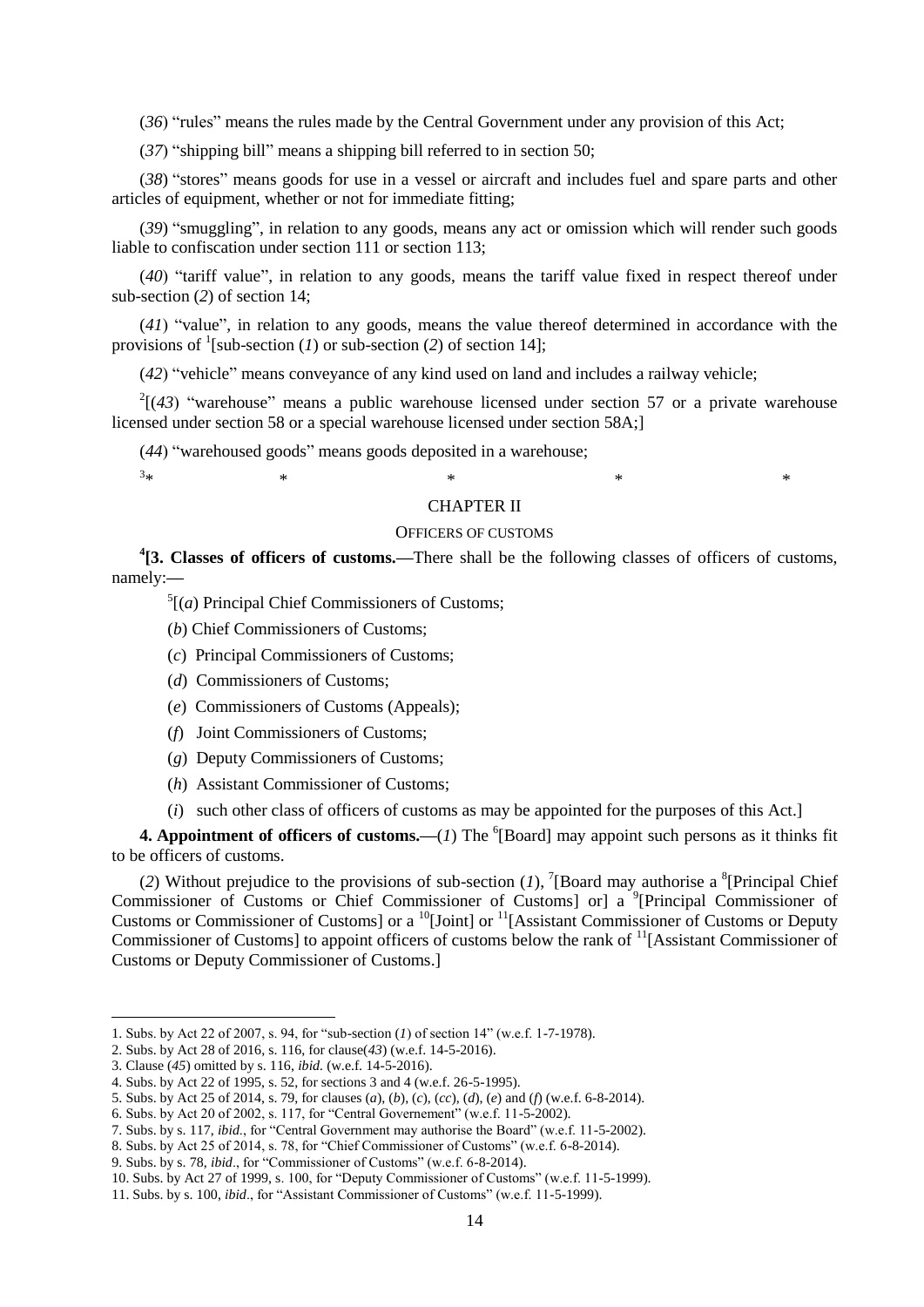**5. Powers of officers of customs.—**(*1*) Subject to such conditions and limitations as the Board may impose, an officer of customs may exercise the powers and discharge the duties conferred or imposed on him under this Act.

(*2*) An officer of customs may exercise the powers and discharge the duties conferred or imposed under this Act on any other officer of customs who is subordinate to him.

(3) Notwithstanding anything contained in this section,  ${}^{1}[a^2$ [Commissioner (Appeals)]] shall not exercise the powers and discharge the duties conferred or imposed on an officer of customs other than those specified in Chapter XV and section 108.

**6. Entrustment of functions of Board and customs officers on certain other officers.—**The Central Government may, by notification in the Official Gazette, entrust either conditionally or unconditionally to any officer of the Central or the State Government or a local authority any functions of the Board or any officer of customs under this Act.

#### CHAPTER III

3 [APPOINTMENT OF CUSTOMS PORTS, AIRPORTS, ETC.]

**7. Appointment of customs ports, airports, etc.**— $\frac{4}{I}(I)$ ] The <sup>5</sup>[Board] may, by notification in the Official Gazette, appoint**—**

(*a*) the ports and airports which alone shall be customs ports or customs airports for the unloading of imported goods and the loading of export goods or any class of such goods;

 $^{6}$ [(*aa*) the places which alone shall be inland <sup>7</sup>[container depots or air freight stations] for the unloading of imported goods and the loading of export goods or any class of such goods;]

(*b*) the places which alone shall be land customs stations for the clearance of goods imported or to be exported by land or inland water or any class of such goods;

(*c*) the routes by which alone goods or any class of goods specified in the notification may pass by land or inland water into or out of India, or to or from any land customs station from or to any land frontier;

(*d*) the ports which alone shall be coastal ports for the carrying on of trade in coastal goods or any class of such goods with all or any specified ports in India.

 ${}^{8}$ [(*e*) the post offices which alone shall be foreign post offices for the clearance of imported goods goods or export goods or any class of such goods;

(*f*) the places which alone shall be international courier terminals for the clearance of imported goods or export goods or any class of such goods.]

 $\mathcal{O}(2)$  Every notification issued under this section and in force immediately before the commencement of the Finance Act, 2003 (32 of 2003) shall, on such commencement, be deemed to have been issued under the provisions of this section as amended by section 105 of the Finance Act, 2003 and shall continue to have the same force and effect after such commencement until it is amended, rescinded or superseded under the provisions of this section.]

<sup>1.</sup> Subs. by Act 44 of 1980, s. 50 and the Fifth Schedule for, "an Appellate Collector of Customs" (w.e.f. 11-10-1982).

<sup>2.</sup> Subs. by Act 22 of 1995, s. 50, for "Collector (Appeals)" (w.e.f. 26-5-1995).

<sup>3.</sup> Subs. by Act 28 of 2016, s. 117, for the chapter heading (w.e.f. 14-5-2016).

<sup>4.</sup> Section 7 numbered as sub-section (*1*) thereof by Act 32 of 2003, s. 105 (w.e.f. 14-5-2003).

<sup>5.</sup> Subs. by s. 105, *ibid.*, for "Central Government" (w.e.f. 14-5-2003).

<sup>6.</sup> Ins. by Act 11 of 1983, s. 47 (w.e.f.13-5-1983).

<sup>7.</sup> Subs. by Act 23 of 2012, s. 121, for "container depots" (w.e.f. 28-5-2012).

<sup>8.</sup> Ins. by Act 7 of 2017, s. 90 (w.e.f. 31-3-2017).

<sup>9.</sup> Ins. by Act 32 of 2003, s. 105 (w.e.f. 14-5-2003).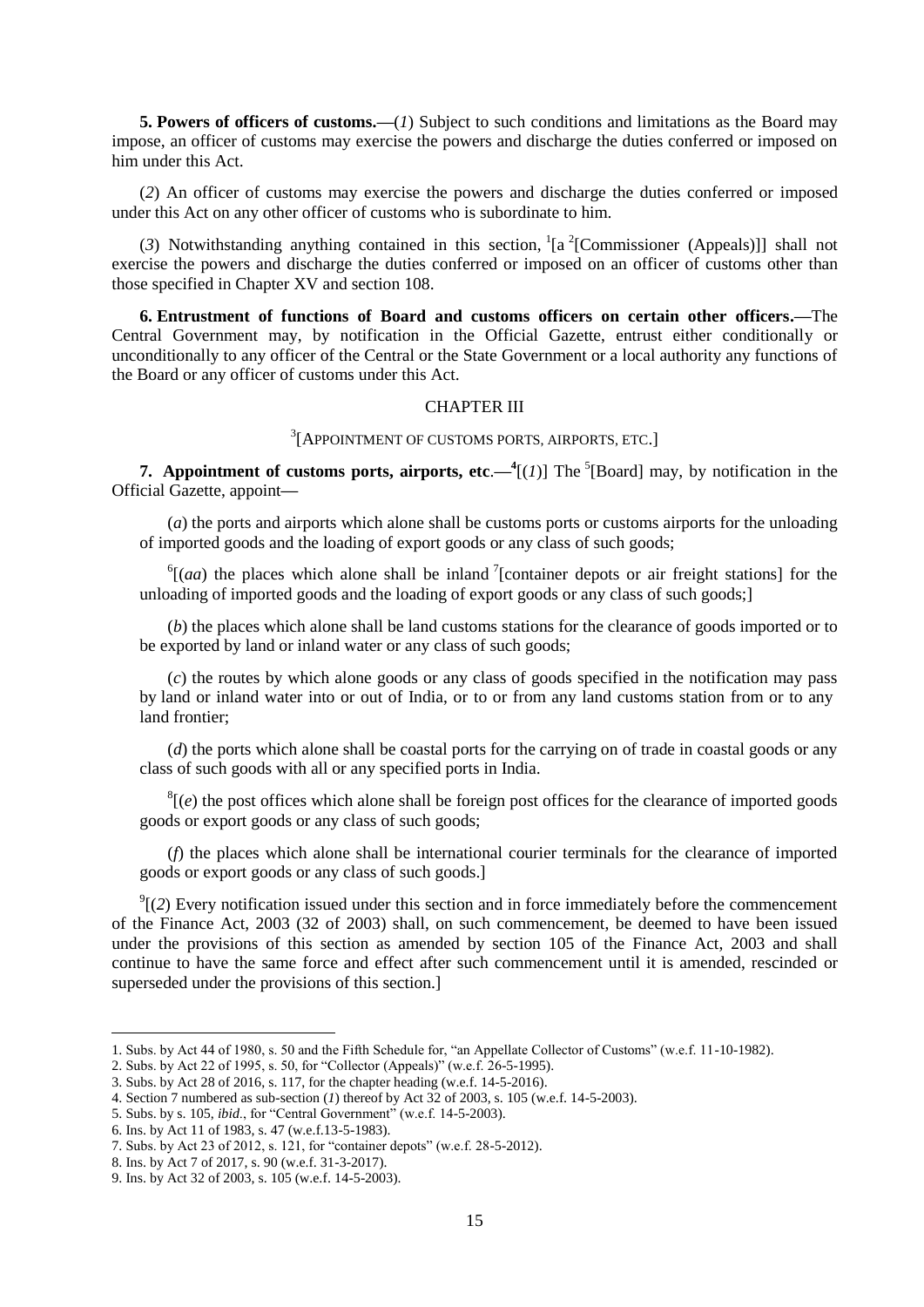**8.** Power to approve landing places and specify limits of customs area.—The <sup>1</sup>[Principal Commissioner of Customs or Commissioner of Customs] may,**—**

(*a*) approve proper places in any customs port or customs airport or coastal port for the unloading and loading of goods or for any class of goods;

(*b*) specify the limits of any customs area.

**9.** [*Powers to declare places to be warehousing stations*]*.Omitted by The Finance Act,* 2016 *(28 of 2016), s. 118 (w.e.f. 14-5-2016).*

**10. Appointment of boarding stations.—The <sup>1</sup>[Principal Commissioner of Customs or** Commissioner of Customs] may, by notification in the Official Gazette, appoint, in or near any customs port, a boarding station for the purpose of boarding of, or disembarkation from, vessels by officers of customs.

#### CHAPTER IV

#### PROHIBITIONS ON IMPORTATION AND EXPORTATION OF GOODS

**11. Power to prohibit importation or exportation of goods**.**—**(*1*) If the Central Government is satisfied that it is necessary so to do for any of the purposes specified in sub-section (*2*), it may, by notification in the Official Gazette, prohibit either absolutely or subject to such conditions (to be fulfilled before or after clearance) as may be specified in the notification, the import or export of goods of any specified description.

(*2*) The purposes referred to in sub-section (*1*) are the following:**—**

(*a*) the maintenance of the security of India;

(*b*) the maintenance of public order and standards of decency or morality;

(*c*) the prevention of smuggling;

(*d*) the prevention of shortage of goods of any description;

(*e*) the conservation of foreign exchange and the safeguarding of balance of payments;

(*f*) the prevention of injury to the economy of the country by the uncontrolled import or export of gold or silver;

(*g*) the prevention of surplus of any agricultural product or the product of fisheries;

(*h*) the maintenance of standards for the classification, grading or marketing of goods in international trade;

(*i*) the establishment of any industry;

(*j*) the prevention of serious injury to domestic production of goods of any description;

(*k*) the protection of human, animal or plant life or health;

(*l*) the protection of national treasures of artistic, historic or archaeological value;

(*m*) the conservation of exhaustible natural resources;

 $(n)$  the protection of patents, trademarks  $2$ [, copyrights, designs and geographical indications];

(*o*) the prevention of deceptive practices;

(*p*) the carrying on of foreign trade in any goods by the State, or by a Corporation owned or controlled by the State to the exclusion, complete or partial, of citizens of India;

(*q*) the fulfilment of obligations under the Charter of the United Nations for the maintenance of international peace and security;

<sup>1.</sup> Subs. by Act 25 of 2014, s. 78, for "Commissioner of Customs (w.e.f.  $6-8-2014$ ).

<sup>2.</sup> Subs. by Act 17 of 2013, s. 64, for "and copyrights" (w.e.f. 10-5-2013).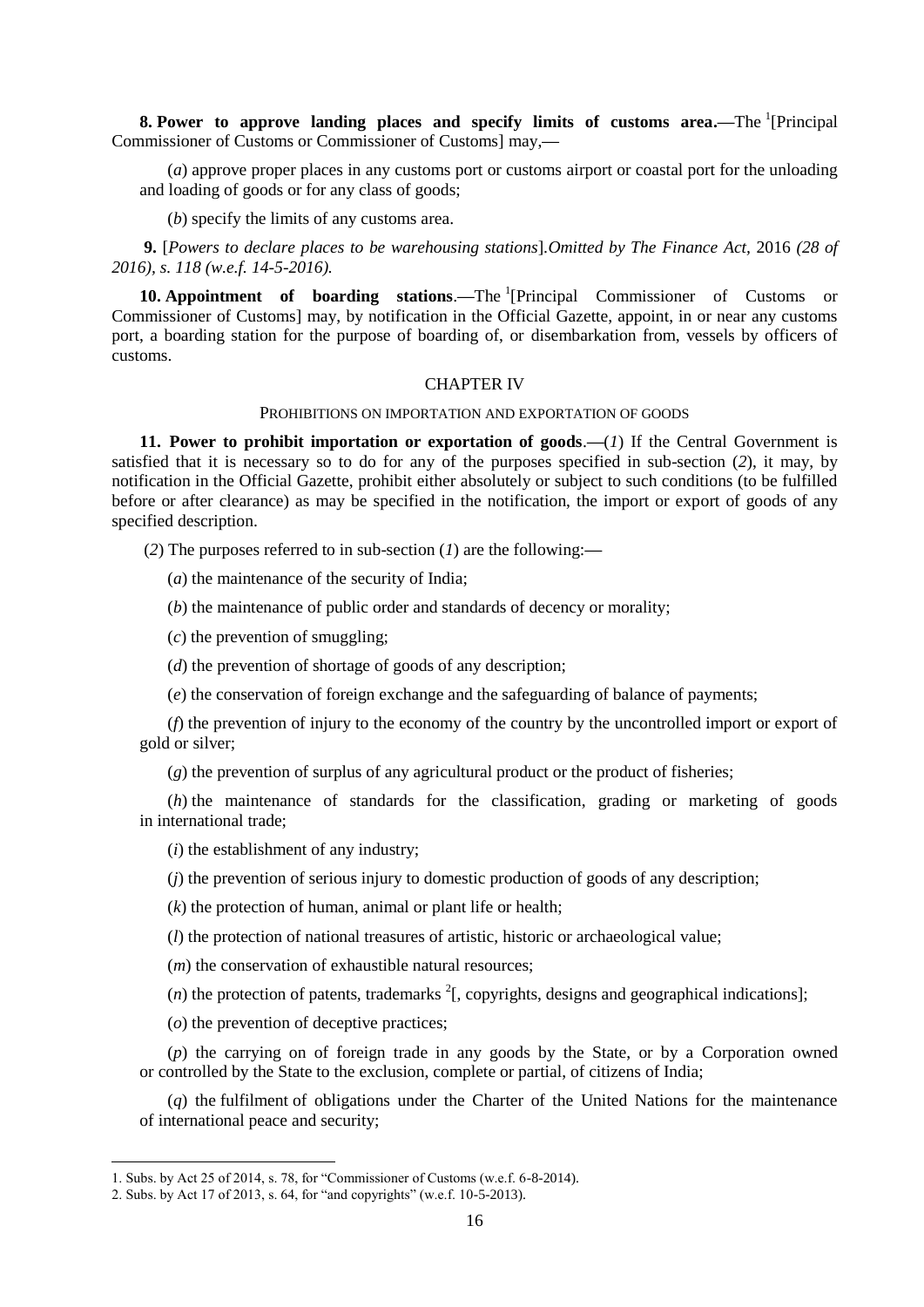(*r*) the implementation of any treaty, agreement or convention with any country;

(*s*) the compliance of imported goods with any laws which are applicable to similar goods produced or manufactured in India;

(*t*) the prevention of dissemination of documents containing any matter which is likely to prejudicially affect friendly relations with any foreign State or is derogatory to national prestige;

(*u*) the prevention of the contravention of any law for the time being in force; and

(*v*) any other purpose conducive to the interests of the general public.

 $\frac{1}{3}$  (3) Any prohibition or restriction or obligation relating to import or export of any goods or class of goods or clearance thereof provided in any other law for the time being in force, or any rule or regulation made or any order or notification issued thereunder, shall be executed under the provisions of that Act only if such prohibition or restriction or obligation is notified under the provisions of this Act, subject to such exceptions, modifications or adaptations as the Central Government deems fit.]

## 2 [CHAPTER IVA

DETECTION OF ILLEGALLY IMPORTED GOODS AND PREVENTION OF THE DISPOSAL THEREOF

**11A. Definitions**.**—**In this Chapter, unless the context otherwise requires,**—**

 $(a)$  "illegal import" means the import of any goods in contravention of the provisions of this Act or any other law for the time being in force;

(*b*) "intimated place" means a place intimated under sub-section (*1*), sub-section (2) or sub-section  $(3)$ , as the case may be, of section 11C;

 $(c)$  "notified date", in relation to goods of any description, means the date on which the notification in relation to such goods is issued under section 11B;

 $(d)$  "notified goods" means goods specified in the notification issued under section 11B.

**11B. Power of Central Government to notify goods**.**—**If, having regard to the magnitude of the illegal import of goods of any class or description, the Central Government is satisfied that it is expedient in the public interest to take special measures for the purpose of checking the illegal import, circulation or disposal of such goods, or facilitating the detection of such goods, it may, by notification in the Official Gazette, specify goods of such class or description.

**11C. Persons possessing notified goods to intimate the place of storage, etc**.**—**(*1*) Every person who owns, possesses or controls, on the notified date, any notified goods, shall, within seven days from that date, deliver to the proper officer a statement (in such form, in such manner and containing such particulars as may be specified by rules made in this behalf) in relation to the notified goods owned, possessed or controlled by him and the place where such goods are kept or stored.

(*2*) Every person who acquires, after the notified date, any notified goods, shall, before making such acquisition, deliver to the proper officer an intimation containing the particulars of the place where such goods are proposed to be kept or stored after such acquisition and shall, immediately on such acquisition, deliver to the proper officer a statement (in such form, in such manner and containing such particulars as may be specified by rules made in this behalf) in relation to the notified goods acquired by him:

Provided that a person who has delivered a statement, whether under sub-section (*1*) or sub-section (*2*), in relation to any notified goods, owned, possessed, controlled or acquired by him, shall not be required to deliver any further statement in relation to any notified goods acquired by him, after the date of delivery of the said statement, so long as the notified goods so acquired are kept or stored at the intimated place.

<sup>1.</sup> Sub-section (3) shall stand inserted (date to be notified) by Act 13 of 2018, s. 59.

<sup>2.</sup> Chapters IVA, IVB and IVC ins. by Act 12 of 1969, s. 2 (w.e.f. 3-1-1969).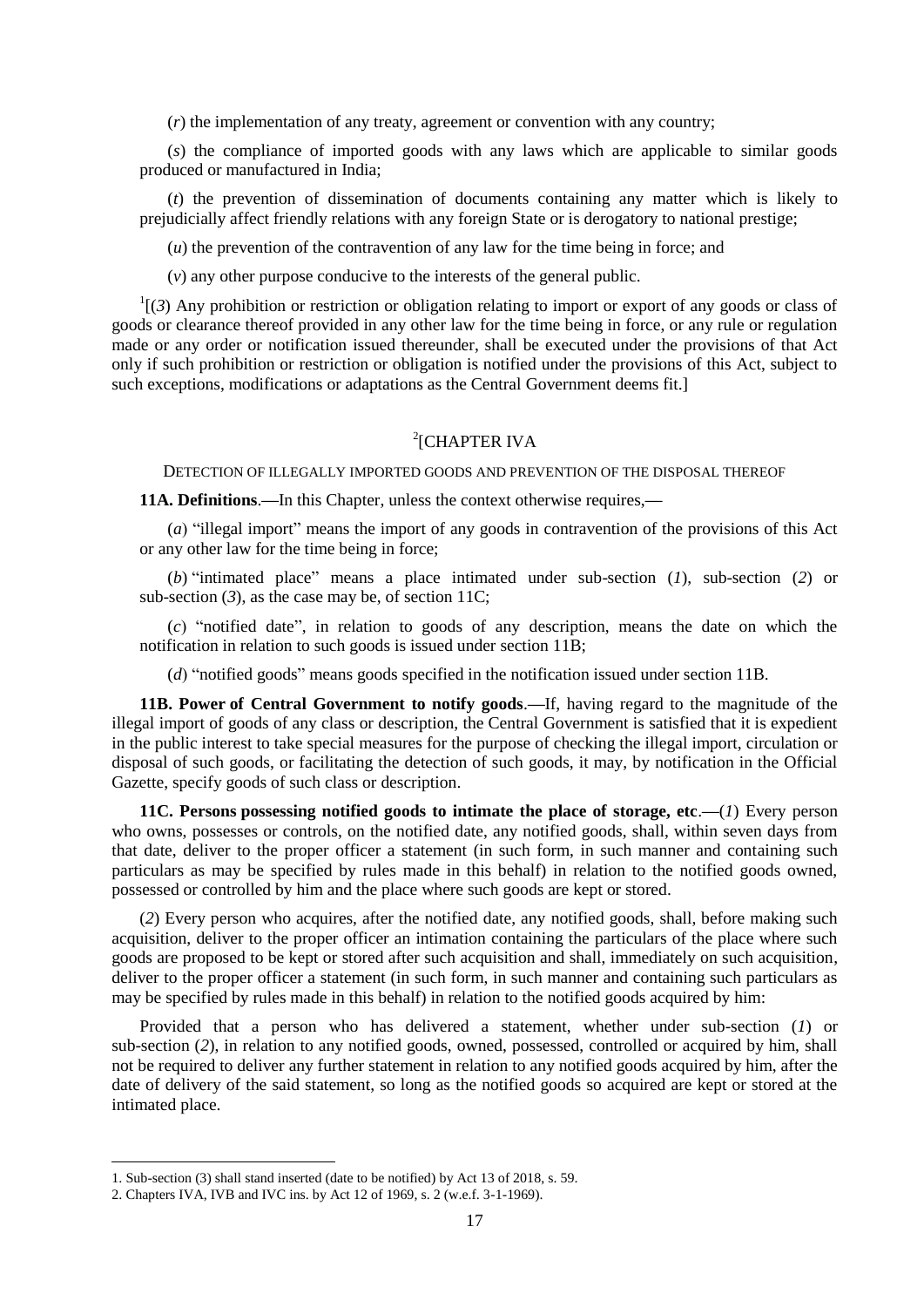(*3*) If any person intends to shift any notified goods to any place other than the intimated place, he shall, before taking out such goods from the intimated place, deliver to the proper officer an intimation containing the particulars of the place to which such goods are proposed to be shifted.

(*4*) No person shall, after the expiry of seven days from the notified date, keep or store any notified goods at any place other than the intimated place.

(*5*) Where any notified goods have been sold or transferred, such goods shall not be taken from one place to another unless they are accompanied by the voucher referred to in section 11F.

(*6*) No notified goods (other than those which have been sold or transferred) shall be taken from one place to another unless they are accompanied by a transport voucher (in such form and containing such particulars as may be specified by rules made in this behalf) prepared by the persons owning, possessing or controlling such goods.

**11D. Precautions to be taken by persons acquiring notified goods**.**—**No person shall acquire (except by gift or succession, from any other individual in India), after the notified date, any notified goods**—**

(*i*) unless such goods are accompanied by,**—**

(*a*) the voucher referred to in section 11F or the memorandum referred to in sub-section (*2*) of section 11G, as the case may be, or

(*b*) in the case of a person who has himself imported any goods, any evidence showing clearance of such goods by the Customs Authorities; and

(*ii*) unless he has taken, before acquiring such goods from a person other than a dealer having a fixed place of business, such reasonable steps as may be specified by rules made in this behalf, to ensure that the goods so acquired by him are not goods which have been illegally imported.

**11E. Persons possessing notified goods to maintain accounts**.**—**(*1*) Every person who, on or after the notified date, owns, possesses, controls or acquires any notified goods shall maintain (in such form and in such manner as may be specified by rules made in this behalf) a true and complete account of such goods and shall, as often as he acquires or parts with any notified goods, make an entry in the said account in relation to such acquisition or parting with, and shall also state therein the particulars of the person from whom such goods have been acquired or in whose favour such goods have been parted with, as the case may be, and such account shall be kept, along with the goods, at the place of storage of the notified goods to which such accounts relate:

Provided that it shall not be necessary to maintain separately accounts in the form and manner specified by rules made in this behalf in the case of a person who is already maintaining accounts which contain the particulars specified by the said rules.

(*2*) Every person who owns, possesses or controls any notified goods and who uses any such goods for the manufacture of any other goods, shall maintain (in such form, in such manner and containing such particulars as may be specified by rules made in this behalf) a true and complete account of the notified goods so used by him and shall keep such account at the intimated place.

**11F. Sale, etc., of notified goods to be evidenced by vouchers**.**—**On and from the notified date, no person shall sell or otherwise transfer any notified goods, unless every transaction in relation to the sale or transfer of such goods is evidenced by a voucher in such form and containing such particulars as may be specified by rules made in this behalf.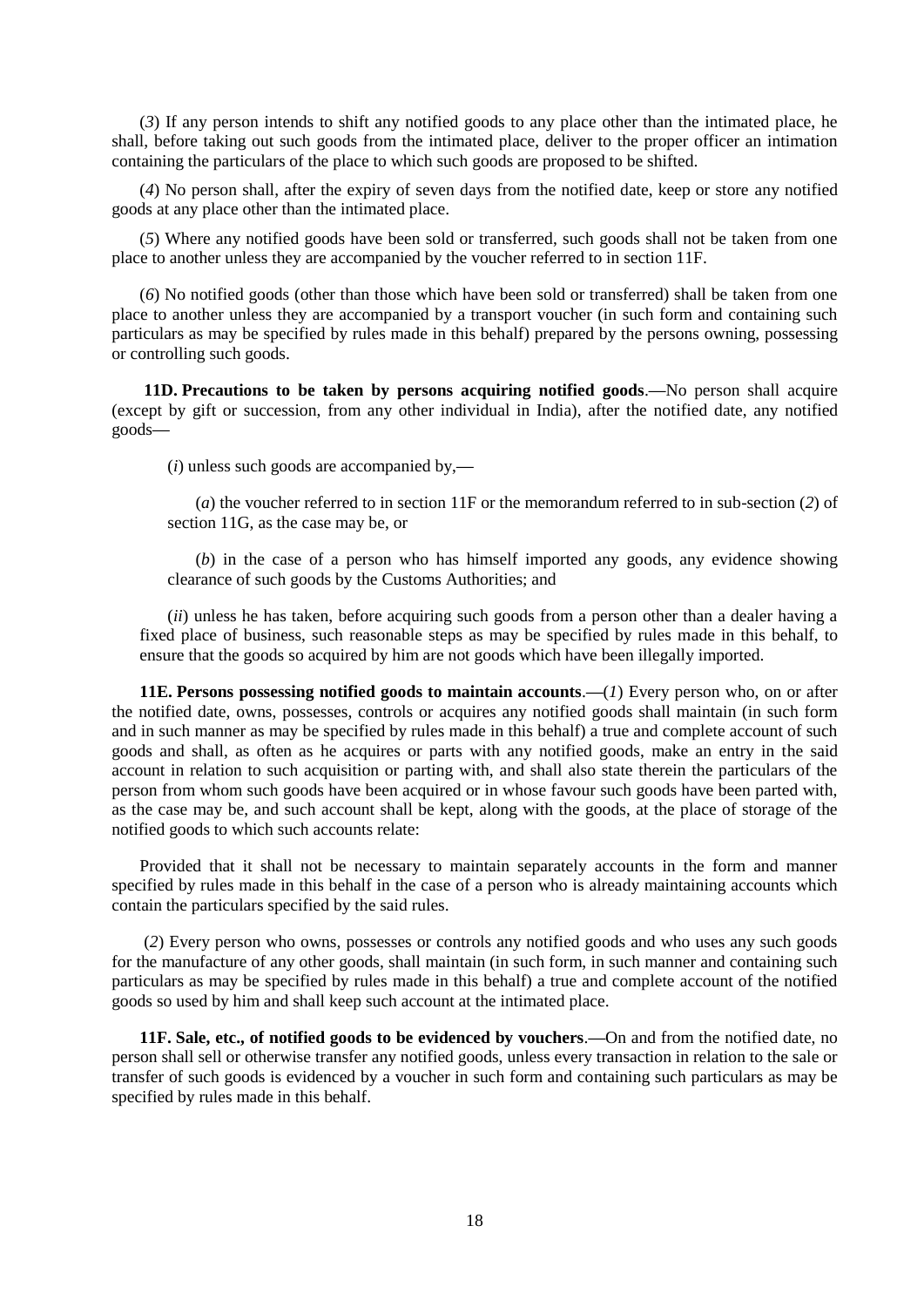**11G. Sections 11C, 11E and 11F not to apply to goods in personal use**.**—**(*1*) Nothing in sections 11C, 11E and 11F shall apply to any notified goods which are**—**

(*a*) in personal use of the person by whom they are owned, possessed or controlled, or

(*b*) kept in the residential premises of a person for his personal use.

(*2*) If any person, who is in possession of any notified goods referred to in sub-section (*1*), sells, or otherwise transfers for a valuable consideration, any such goods, he shall issue to the purchaser or transferee, as the case may be, a memorandum containing such particulars as may be specified by rules made in this behalf and no such goods shall be taken from one place to another unless they are accompanied by the said memorandum.

#### CHAPTER IVB

#### PREVENTION OR DETECTION OF ILLEGAL EXPORT OF GOODS

**11-H**. **Definitions.—**In this Chapter, unless the context otherwise requires,**—**

(*a*) "illegal export" means the export of any goods in contravention of the provisions of this Act or any other law for the time being in force;

(*b*) "intimated place" means a place intimated under sub-section (*1*), sub-section (2) or sub-section  $(3)$ , as the case may be, of section 11J;

(*c*) "specified area" includes the Indian customs waters, and such inland area, not exceeding one hundred kilometres in width from any coast or other border of India, as the Central Government may, having regard to the vulnerability of that area to smuggling, by notification in the Official Gazette, specify in this behalf:

Provided that where a part of any village, town or city falls within a specified area, the whole of such village, town or city shall, notwithstanding that the whole of it is not within one hundred kilometres from any coast or other border of India, be deemed to be included in such specified area;

 $(d)$  "specified date", in relation to specified goods, means the date on which any notification is issued under section 11-I in relation to those goods in any specified area;

(e) "specified goods" means goods of any description specified in the notification issued under section 11-I in relation to a specified area.

**11-I. Power of Central Government to specify goods.—**If, having regard to the magnitude of the illegal export of goods of any class or description, the Central Government is satisfied that it is expedient in the public interest to take special measures for the purpose of checking the illegal export or facilitating the detection of goods which are likely to be illegally exported, it may, by notification in the Official Gazette, specify goods of such class or description.

**11J. Persons possessing specified goods to intimate the place of storage, etc.—**(*1*) Every person who owns, possesses or controls, on the specified date, any specified goods, the market price of which exceeds fifteen thousand rupees shall, within seven days from that date, deliver to the proper officer an intimation containing the particulars of the place where such goods are kept or stored within the specified area.

(*2*) Every person who acquires (within the specified area), after the specified date, any specified goods,**—**

(*i*) the market price of which, or

(*ii*) the market price of which together with the market price of any specified goods of the same class or description, if any, owned, possessed or controlled by him on the date of such acquisition,

exceeds fifteen thousand rupees shall, before making such acquisition, deliver to the proper officer an intimation containing the particulars of the place where such goods are proposed to be kept or stored after such acquisition: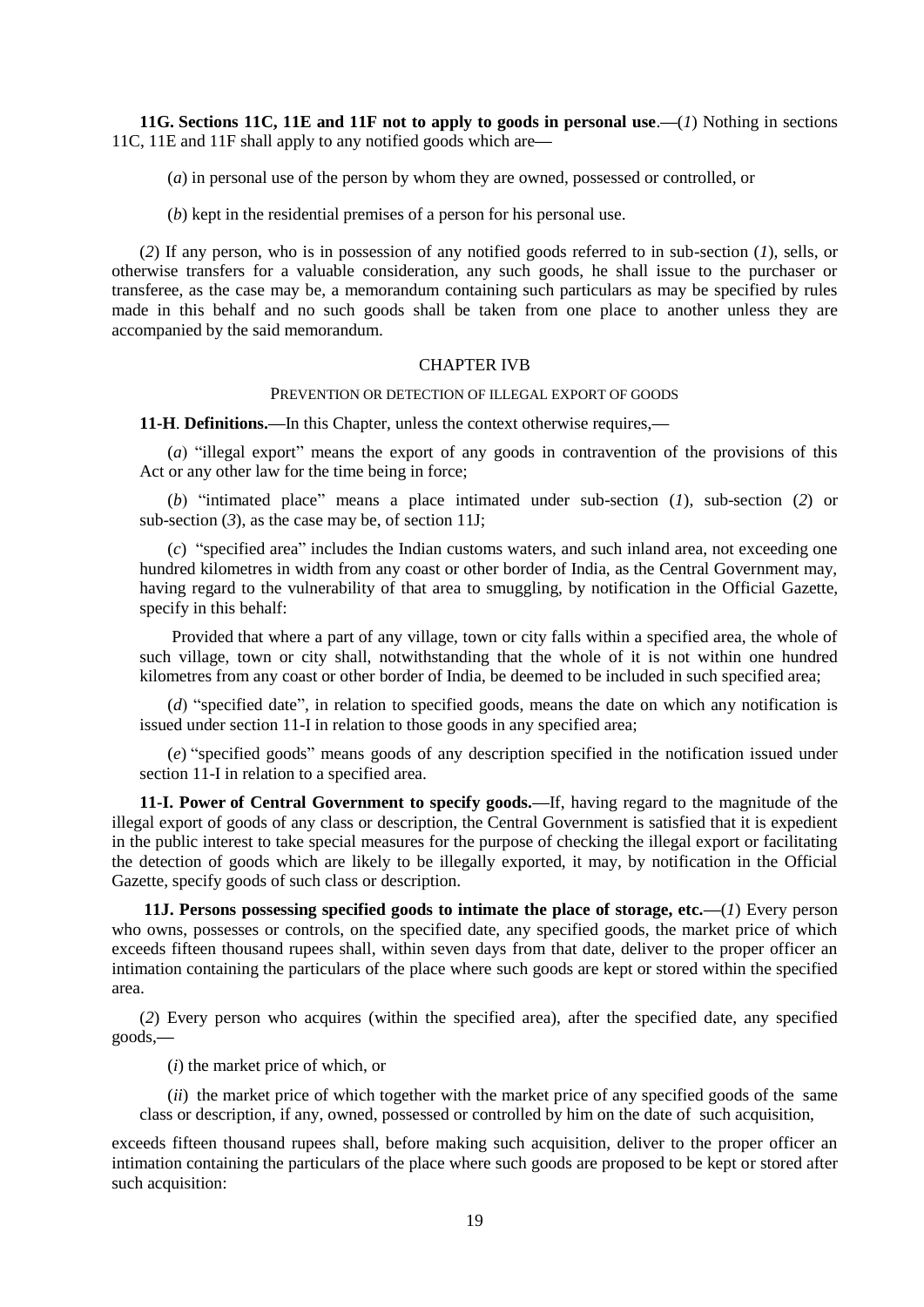Provided that a person who has delivered an intimation, whether under sub-section (*1*) or sub-section (*2*), in relation to any specified goods, owned, possessed, controlled or acquired by him, shall not be required to deliver any further intimation so long as the specified goods are kept or stored at the intimated place.

(*3*) If any person intends to shift any specified goods to which sub-section (*1*) or sub-section (*2*) applies, to any place other than the intimated place, he shall, before taking out such goods from the intimated place, deliver to the proper officer an intimation containing the particulars of the place to which such goods are proposed to be shifted.

(*4*) No person shall, after the expiry of seven days from the specified date, keep or store any specified goods to which sub-section (*1*) or sub-section (*2*) applies, at any place other than the intimated place.

**11K. Transport of specified goods to be covered by vouchers.—**(*1*) No specified goods shall be transported from, into or within any specified area or loaded on any animal or conveyance in such area, unless they are accompanied by a transport voucher (in such form and containing such particulars as may be specified by rules made in this behalf) prepared by the person owning, possessing, controlling or selling such goods:

Provided that no transport voucher shall be necessary for the transport, within a village, town or city, of any specified goods the market price of which, on the date of transport, does not exceed one thousand rupees.

(*2*) Notwithstanding anything contained in sub-section (*1*), where the Central Government, after considering the nature of any specified goods, the time, mode, route and the market price of the goods intended to be transported, the purpose of the transportation and the vulnerability of the specified area with regard to the illegal export of such goods, is satisfied that it is expedient in the public interest so to do, it may, **—**

(*i*) by notification in the Official Gazette, specify goods of such class or description and of a market price exceeding such sum as that Government may notify; and different sums in relation to the specified goods of the same class or description, or different classes or descriptions, may be notified for the same specified area or for different specified areas, and

(*ii*) direct that no person shall transport any goods so specified unless the transport voucher in relation to them has been countersigned by the proper officer.

**11L. Persons possessing specified goods to maintain accounts.—**(*1*) Every person who, on or after the specified date, owns, possesses or controls, within a specified area, any specified goods of a market price exceeding fifteen thousand rupees, shall maintain (in such form and in such manner as may be specified by rules made in this behalf) a true and complete account of such goods and shall, as often as he acquires or parts with any specified goods, make an entry in the said account in relation to such acquisition or parting with, and shall also state therein the particulars of the person from whom such goods have been acquired or in whose favour such goods have been parted with, as the case may be, and such account shall be kept, along with the goods, at the place of storage of the specified goods to which such accounts relate:

Provided that it shall not be necessary to maintain separately accounts in the form and manner specified by rules made in this behalf in the case of a person who is already maintaining accounts which contain the particulars specified by the said rules.

(*2*) Every person who owns, possesses or controls any specified goods to which the provisions of sub-section (*I*) apply, and who uses any such goods for the manufacture of any other goods, shall maintain (in such form, in such manner and containing such particulars as may be specified by rules made in this behalf) a true and complete account of the specified goods so used by him and shall keep such account at the intimated place.

(*3*) If at any time, on a verification made by a proper officer, it is found that any specified goods owned, possessed or controlled by a person are lesser in quantity than the stock of such goods as shown, at the time of such verification, in the accounts referred to in sub-section  $(I)$ , read with the accounts referred to in sub-section (*2*), it shall be presumed, unless the contrary is proved, that such goods, to the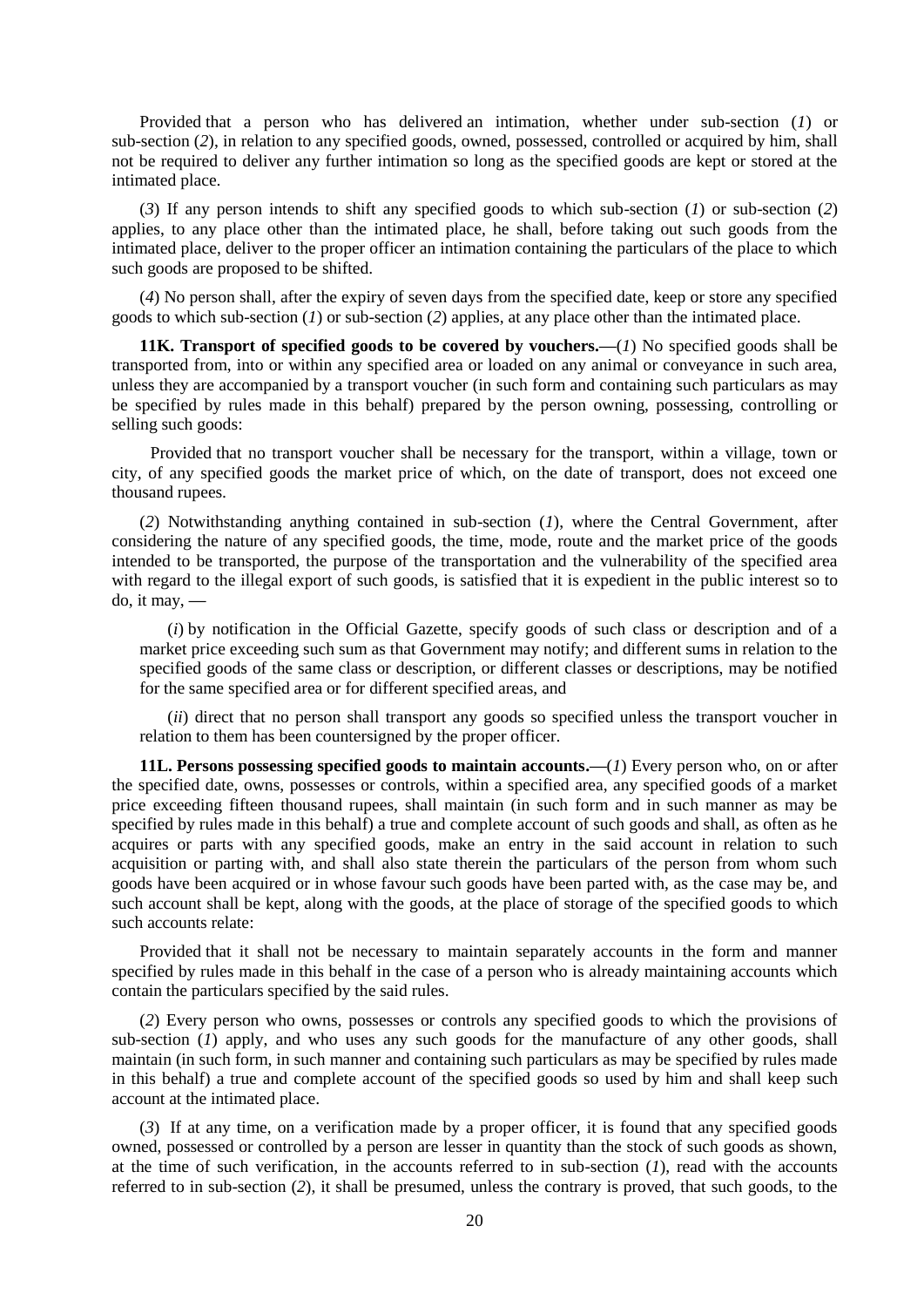extent that they are lesser than the stock shown in the said accounts, have been illegally exported and that the person owning, possessing or controlling such goods has been concerned with the illegal export thereof.

**11M. Steps to be taken by persons selling or transferring any specified goods.—**Except where he receives payment by cheque drawn by the purchaser, every person who sells or otherwise transfers within any specified area, any specified goods, shall obtain, on his copy of the sale or transfer voucher, the signature and full postal address of the person to whom such sale or transfer is made and shall also take such other reasonable steps as may be specified by rules made in this behalf to satisfy himself as to the identity of the purchaser or the transferee, as the case may be, and if after an inquiry made by a proper officer, it is found that the purchaser or the transferee, as the case may be, is not either readily traceable or is a fictitious person, it shall be presumed, unless the contrary is proved, that such goods have been illegally exported and the person who had sold or otherwise transferred such goods had been concerned in such illegal export:

Provided that nothing in this section shall apply to petty sales of any specified goods if the aggregate market price obtained by such petty sales, made in the course of a day, does not exceed two thousand and five hundred rupees.

*Explanation*.—In this section "petty sale" means a sale at a price which does not exceed one thousand rupees.

#### CHAPTER IVC

#### POWER TO EXEMPT FROM THE PROVISIONS OF CHAPTERS IVA AND IVB

**11N. Power to exempt**.**—**If the Central Government is satisfied that it is necessary in the public interest so to do, it may, by notification in the Official Gazette, exempt generally, either absolutely or subject to such conditions as may be specified in the notification, goods of any class or description from all or any of the provisions of Chapter IVA or Chapter IVB.]

## CHAPTER V

#### LEVY OF, AND EXEMPTION FROM, CUSTOMS DUTIES

**12. Dutiable goods**.**—**(*1*) Except as otherwise provided in this Act, or any other law for the time being in force, duties of customs shall be levied at such rates as may be specified under the <sup>1</sup>[Customs Tariff Act, 1975 (51 of 1975)], or any other law for the time being in force, on goods imported into, or exported from, India.

 $2(2)$  The provisions of sub-section (*1*) shall apply in respect of all goods belonging to Government as they apply in respect of goods not belonging to Government.]

**13. Duty on pilfered goods**.**—**If any imported goods are pilfered after the unloading thereof and before the proper officer has made an order for clearance for home consumption or deposit in a warehouse, the importer shall not be liable to pay the duty leviable on such goods except where such goods are restored to the importer after pilferage.

**3 [14. Valuation of goods**.**—**(*1*) For the purposes of the Customs Tariff Act, 1975 (51 of 1975), or any other law for the time being in force, the value of the imported goods and export goods shall be the transaction value of such goods, that is to say, the price actually paid or payable for the goods when sold for export to India for delivery at the time and place of importation, or as the case may be, for export from India for delivery at the time and place of exportation, where the buyer and seller of the goods are not related and price is the sole consideration for the sale subject to such other conditions as may be specified in the rules made in this behalf:

Provided that such transaction value in the case of imported goods shall include, in addition to the price as aforesaid, any amount paid or payable for costs and services, including commissions and

<sup>1.</sup> Subs. by Act 51 of 1975, s. 13, for "Indian Tariff Act, 1934 (32 of 1934)" (w.e.f. 2-8-1976).

<sup>2.</sup> Subs. by Act 30 of 1963, s. 2, for sub-section (*2*) (w.e.f. 1-10-1963).

<sup>3.</sup> Subs. by Act 22 of 2007, s. 95, for section 14 (w.e.f. 10-10-2007).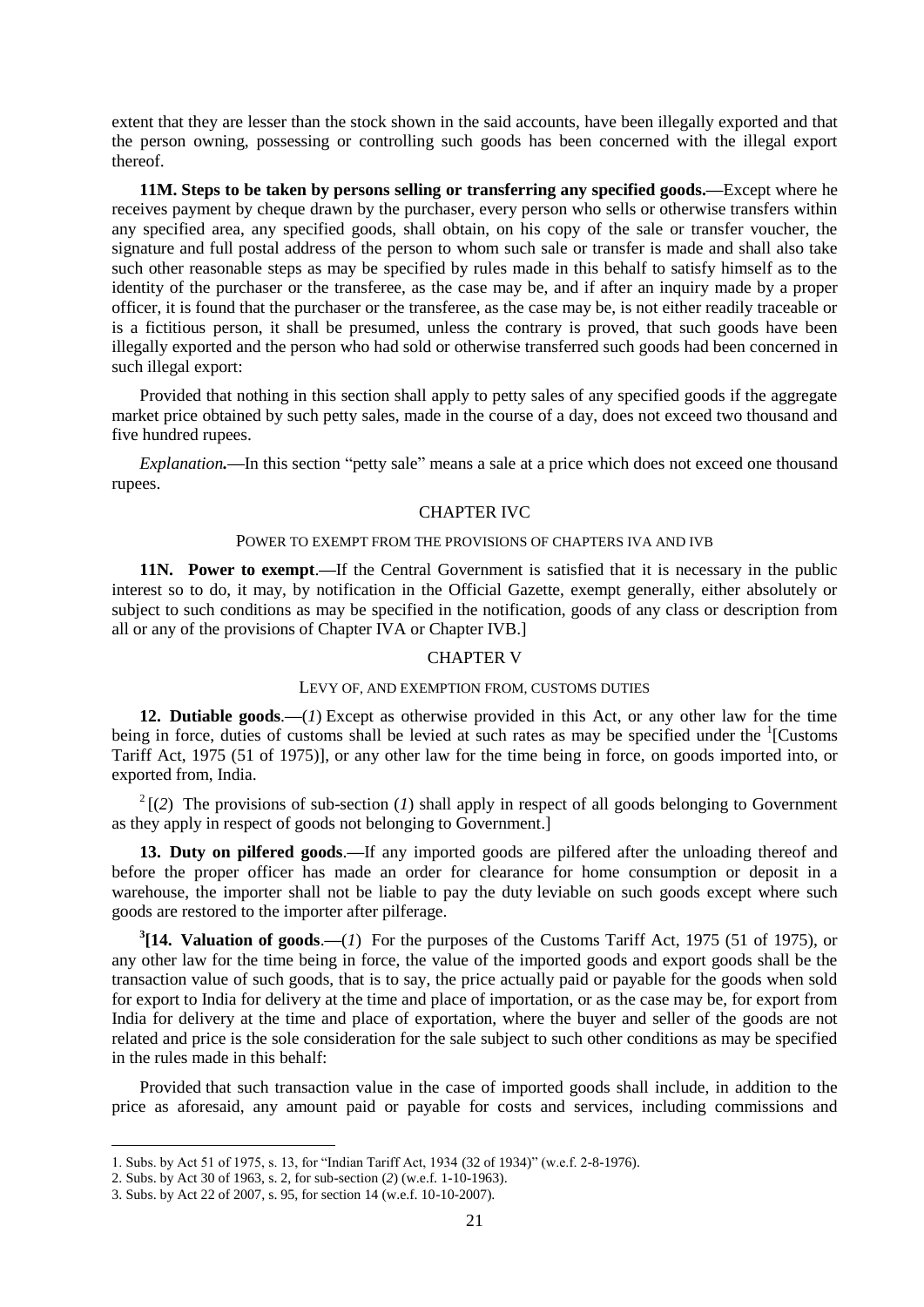brokerage, engineering, design work, royalties and licence fees, costs of transportation to the place of importation, insurance, loading, unloading and handling charges to the extent and in the manner specified in the rules made in this behalf:

Provided further that the rules made in this behalf may provide for,**—**

(*i*) the circumstances in which the buyer and the seller shall be deemed to be related;

(*ii*) the manner of determination of value in respect of goods when there is no sale, or the buyer and the seller are related, or price is not the sole consideration for the sale or in any other case;

(*iii*) the manner of acceptance or rejection of value declared by the importer or exporter, as the case may be, where the proper officer has reason to doubt the truth or accuracy of such value, and determination of value for the purposes of this section:

Provided also that such price shall be calculated with reference to the rate of exchange as in force on the date on which a bill of entry is presented under section 46, or a shipping bill of export, as the case may be, is presented under section 50.

(*2*) Notwithstanding anything contained in sub-section (*1*), if the Board is satisfied that it is necessary or expedient so to do, it may, by notification in the Official Gazette, fix tariff values for any class of imported goods or export goods, having regard to the trend of value of such or like goods, and where any such tariff values are fixed, the duty shall be chargeable with reference to such tariff value.

*Explanation.***—**For the purposes of this section**—**

(*a*) "rate of exchange" means the rate of exchange—

- (*i*) determined by the Board, or
- (*ii*) ascertained in such manner as the Board may direct,

for the conversion of Indian currency into foreign currency or foreign currency into Indian currency;

(*b*) "foreign currency" and "Indian currency" have the meanings respectively assigned to them in clause (*m*) and clause (*q*) of section 2 of the Foreign Exchange Management Act, 1999 (42 of 1999).]

**15. Date for determination of rate of duty and tariff valuation of imported goods**.**—**  $(1)$  <sup>1</sup>[The rate of duty <sup>2\*\*\*</sup>] and tariff valuation, if any, applicable to any imported goods, shall be the rate and valuation in force,**—**

(*a*) in the case of goods entered for home consumption under section 46, on the date on which a bill of entry in respect of such goods is presented under that section;

(b) in the case of goods cleared from a warehouse under section 68, on the date on which  $\frac{3}{2}$ [a bill] of entry for home consumption in respect of such goods is presented under that section];

(*c*) in the case of any other goods, on the date of payment of duty:

<sup>4</sup>[Provided that if a bill of entry has been presented before the date of entry inwards of the vessel or the arrival of the aircraft <sup>5</sup>[or the vehicle] by which the goods are imported, the bill of entry shall be deemed to have been presented on the date of such entry inwards or the arrival, as the case may be.]

(*2*) The provisions of this section shall not apply to baggage and goods imported by post.

<sup>1.</sup> Subs. by Act 20 of 1966, s. 3, for "The rate of duty" (w.e.f. 31-8-1966).

<sup>2.</sup> The words ", rate of exchange" omitted by Act  $25$  of  $1978$ , s. 4 (w.e.f. 1-7-1978).

<sup>3.</sup> Subs. by Act 32 of 2003, s. 106, for "the goods are actually removed from the warehouse" (w.e.f. 14-5-2003).

<sup>4.</sup> Subs. by Act 33 of 1996, s. 59, for the proviso (w.e.f. 28-9-1996).

<sup>5.</sup> Ins. by Act 25 of 2014, s. 80 (w.e.f. 6-8-2014).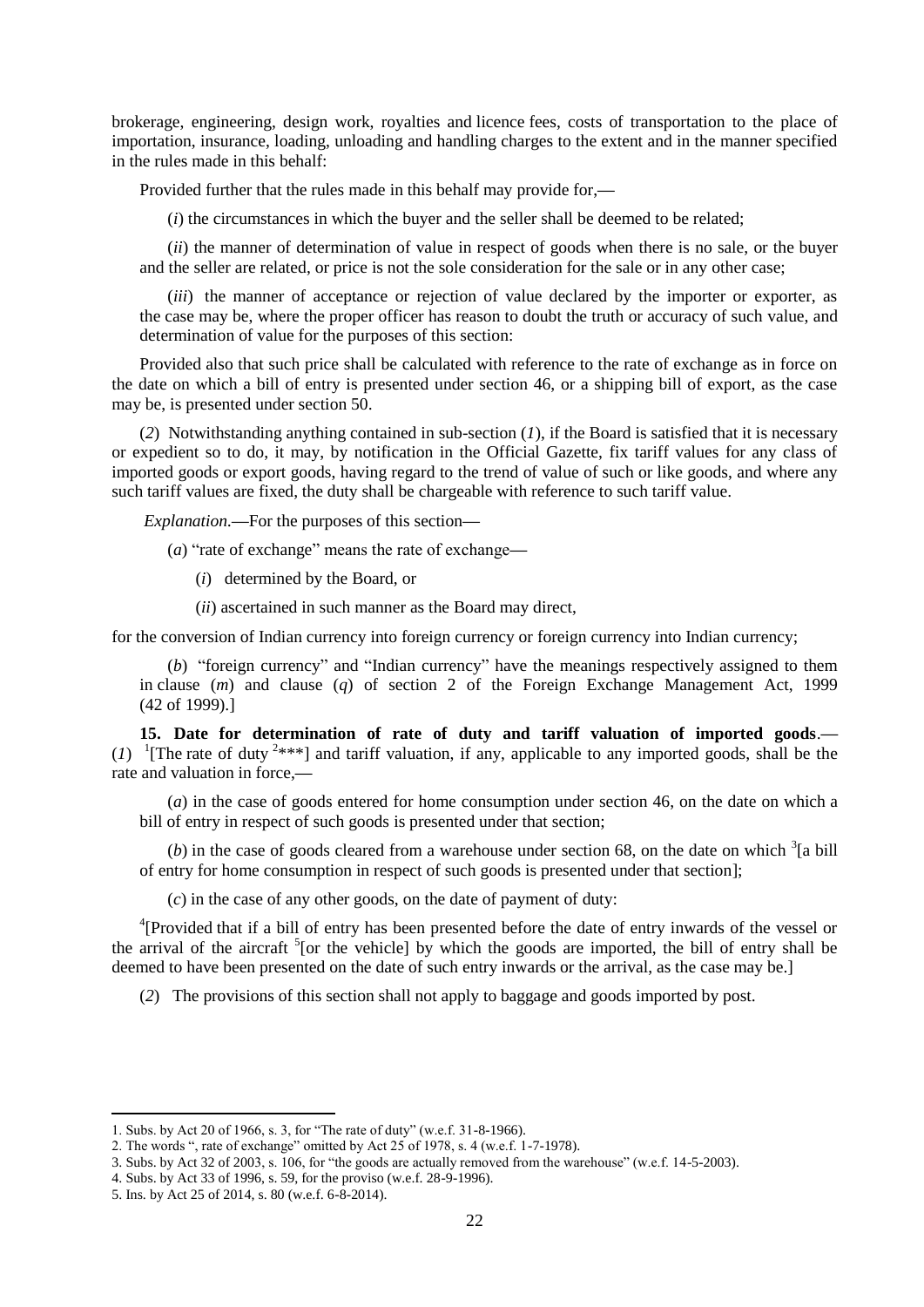$1_{\ast}$  $*$   $*$   $*$   $*$   $*$   $*$ 

force,**—**

**16.** Date for determination of rate of duty and tariff valuation of export goods.  $\frac{2}{1}$  The rate of duty and tariff valuation, if any, applicable to any export goods, shall be the rate and valuation in

(*a*) in the case of goods entered for export under section 50, on the date on which the proper officer makes an order permitting clearance and loading of the goods for exportation under section 51;

(*b*) in the case of any other goods, on the date of payment of duty.]

(*2*) The provisions of this section shall not apply to baggage and goods exported by post.

<sup>3</sup>[17. Assessment of duty.—(*1*) An importer entering any imported goods under section 46, or an exporter entering any export goods under section 50, shall, save as otherwise provided in section 85, self-assess the duty, if any, leviable on such goods.

(2) The proper officer may verify  ${}^{4}$ [the entries made under section 46 or section 50 and the self-assessment of goods referred to in sub-section (*1*)] and for this purpose, examine or test any imported goods or export goods or such part thereof as may be necessary.

<sup>5</sup>[Provided that the selection of cases for verification shall primarily be on the basis of risk evaluation through appropriate selection criteria.]

 ${}^6$ [(3) For <sup>7</sup>[the purposes of verification] under sub-section (2), the proper officer may require the importer, exporter or any other person to produce any document or information, whereby the duty leviable on the imported goods or export goods, as the case may be, can be ascertained and thereupon, the importer, exporter or such other person shall produce such document or furnish such information.]

(*4*) Where it is found on verification, examination or testing of the goods or otherwise that the self- assessment is not done correctly, the proper officer may, without prejudice to any other action which may be taken under this Act, re-assess the duty leviable on such goods.

(*5*) Where any re-assessment done under sub-section (*4*) is contrary to the self-assessment done by the importer or exporter  $8***$  and in cases other than those where the importer or exporter, as the case may be, confirms his acceptance of the said re-assessment in writing, the proper officer shall pass a speaking order on the re-assessment, within fifteen days from the date of re-assessment of the bill of entry or the shipping bill, as the case may be.

 $9_{\text{sk}}$  $*$   $*$   $*$   $*$   $*$   $*$   $*$ 

**.** 

*Explanation*.**—**For the removal of doubts, it is hereby declared that in cases where an importer has entered any imported goods under section 46 or an exporter has entered any export goods under section 50 before the date on which the Finance Bill, 2011 receives the assent of the President, such imported goods or export goods shall continue to be governed by the provisions of section 17 as it stood immediately before the date on which such assent is received.]

<sup>1.</sup> Sub-Section (*3*) omitted by Act 25 of 1978, s. 4 (w.e.f. 1-7-1978). Earlier sub-section (*3*) inserted by Act 20 of 1966, s. 3 (w.e.f. 31-8-1966).

<sup>2.</sup> Subs. by Act 23 of 1986, s. 50, for sub-section (*1*) (w.e.f. 13-5-1986).

<sup>3.</sup> Subs. by Act 8 of 2011, s. 38, for section 17 (w.e.f. 8-4-2011).

<sup>4.</sup> Subs. by Act 13 of 2018, s. 60, for "the self-assessment of such goods" (w.e.f.  $28-3-2018$ ).

<sup>5.</sup> Ins. by s. 60, *ibid*. (w.e.f. 28-3-2018).

<sup>6.</sup> Subs. by Act 7 of 2017, s. 91, for sub-section (*3*) (w.e.f. 31-3-2017).

<sup>7.</sup> Subs. by Act 13 of 2018, s. 60, for "verification of self-assessment" (w.e.f.  $28-3-2018$ ).

<sup>8.</sup> The words "regarding valuation of goods, classification, exemption or concessions of duty availed consequent to any notification issued therefor under this Act" omitted by s. 60, *ibid.* (w.e.f. 28-3-2018).

<sup>9.</sup> Sub-section (*6*) omitted by s. 60, *ibid*. (w.e.f. 28-3-2018).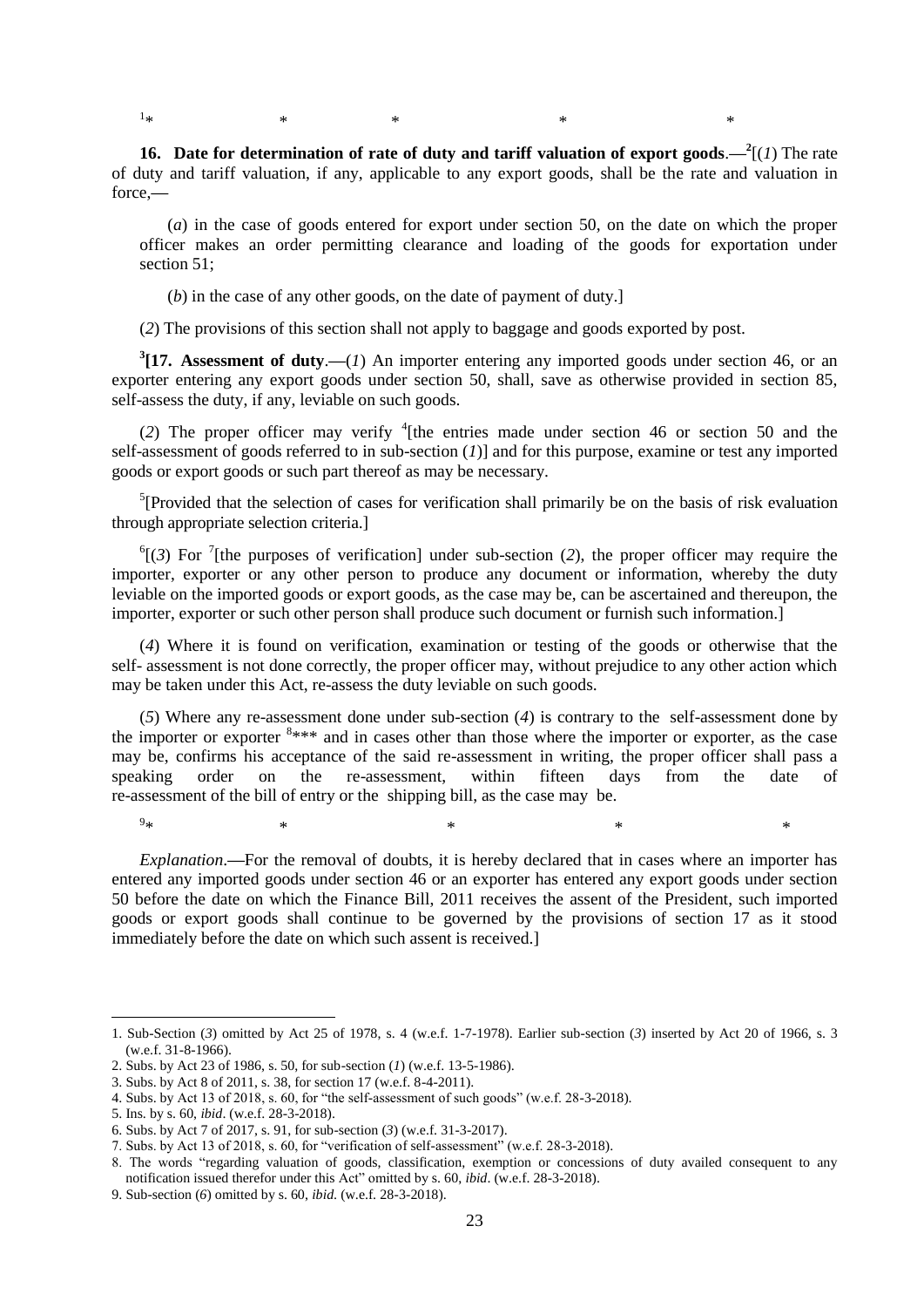**18. Provisional assessment of duty—** $^1$ **[(***1***) Notwithstanding anything contained in this Act but** without prejudice to the provisions of section 46<sup>2</sup> [and section 50],—

(*a*) where the importer or exporter is unable to make self-assessment under sub-section (*1*) of section 17 and makes a request in writing to the proper officer for assessment; or

(*b*) where the proper officer deems it necessary to subject any imported goods or export goods to any chemical or other test; or

(*c*) where the importer or exporter has produced all the necessary documents and furnished full information but the proper officer deems it necessary to make further enquiry; or

(*d*) where necessary documents have not been produced or information has not been furnished and the proper officer deems it necessary to make further enquiry,

the proper officer may direct that the duty leviable on such goods be assessed provisionally if the importer or the exporter, as the case may be, furnishes such security as the proper officer deems fit for the payment of the deficiency, if any, between the duty as may be finally assessed or re-assessed as the case may be, and the duty provisionally assessed.]

 $2[(1A)$  Where, pursuant to the provisional assessment under sub-section (1), if any document or information is required by the proper officer for final assessment, the importer or exporter, as the case may be, shall submit such document or information within such time, and the proper officer shall finalise the provisional assessment within such time and in such manner, as may be prescribed.]

(2) When the duty leviable on such goods is assessed finally  $\frac{3}{2}$  [or re-assessed by the proper officer] in accordance with the provisions of this Act, then**—**

(*a*) in the case of goods cleared for home consumption or exportation, the amount paid shall be adjusted against the duty <sup>4</sup>[finally assessed or re-assessed, as the case may be,] and if the amount so paid falls short of, or is in excess of  $5$ [the duty  $4$ [finally assessed or re-assessed, as the case may be,]], the importer or the exporter of the goods shall pay the deficiency or be entitled to a refund, as the case may be;

 $(b)$  in the case of warehoused goods, the proper officer may, where the duty <sup>4</sup>[finally assessed or re-assessed, as the case may be,] is in excess of the duty provisionally assessed, require the importer to execute a bond, binding himself in a sum equal to twice the amount of the excess duty.

 $^{6}$ [(3) The importer or exporter shall be liable to pay interest, on any amount payable to the Central Government, consequent to the final assessment order  $\frac{3}{3}$  [or re-assessment order] under sub-section (2), at the rate fixed by the Central Government under section  $7$ [28AA] from the first day of the month in which the duty is provisionally assessed till the date of payment thereof.]

(*4*) Subject the sub-section (*5*), if any refundable amount referred to in clause (*a*) of sub-section (*2*) is not refunded under that sub-section within three months from the date of assessment, of duty finally  $3$  [or re-assessment of duty, as the case may be,] there shall be paid an interest on such un-refunded amount at such rate fixed by the Central Government under section 27A till the date of refund of such amount.]

<sup>1.</sup> Subs. by Act 8 of 2011, s. 39, for sub-section (*1*) (w.e.f. 8-4-2011).

<sup>2.</sup> Ins. by Act 13 of 2018, s. 61 (w.e.f. 28-3-2018).

<sup>3.</sup> Ins. by Act 8 of 2011, s. 39 (w.e.f. 8-4-2011).

<sup>4.</sup> Subs. by s. 39, *ibid.*, for "finally assessed" (w.e.f. 8-4-2011).

<sup>5.</sup> Subs. by Act 56 of 1974, s. 3 and the Second Schedule, for "the finally assessed" (w.e.f. 20-12-1974).

<sup>6.</sup> Ins. by Act 29 of 2006, s. 21 (w.e.f. 13-7-2006).

<sup>7.</sup> Subs. by Act 13 of 2018, s. 61, for "28AB" (w.e.f. 8-4-2011).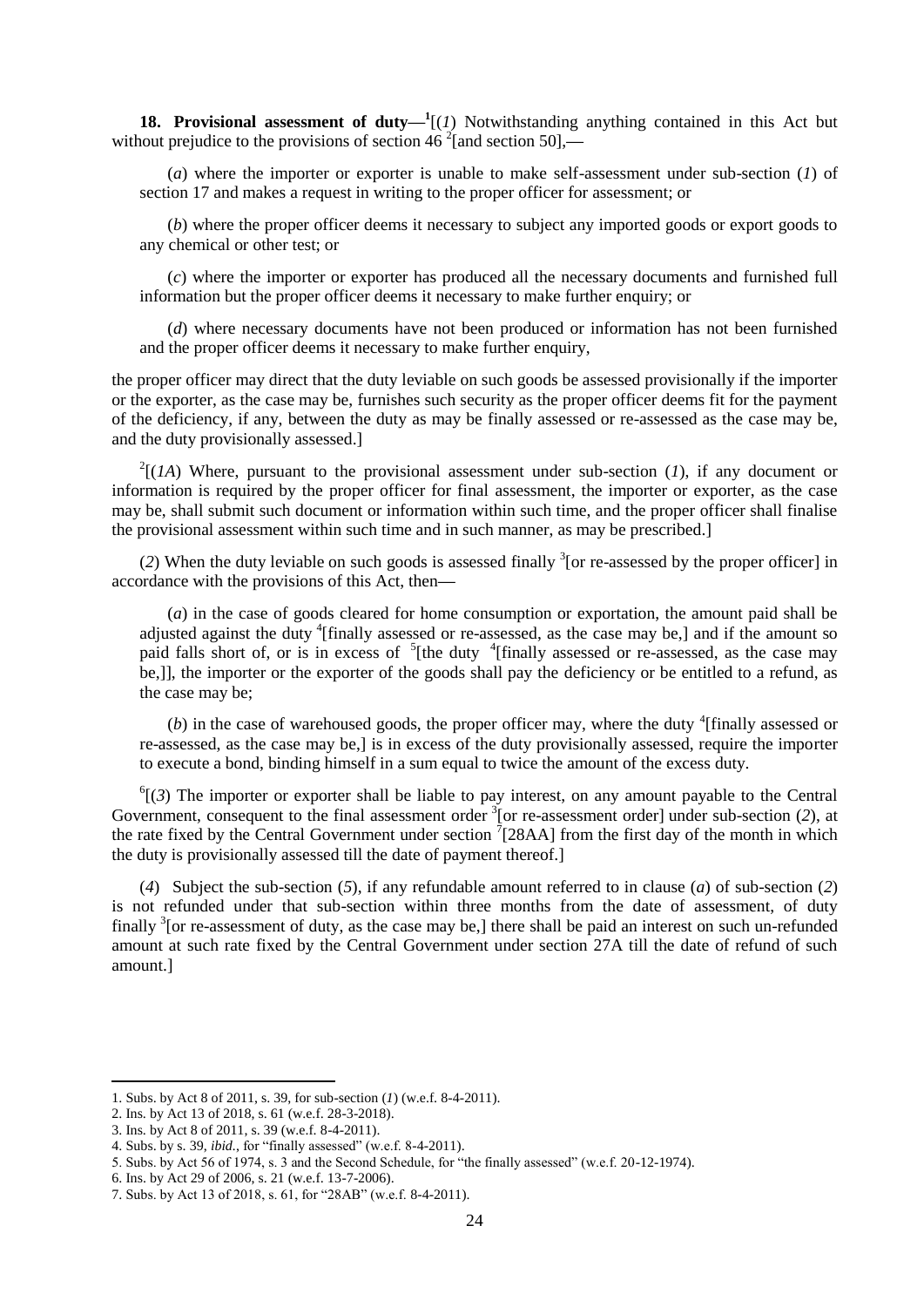(*5*) The amount of duty refundable under sub-section (*2*) and the interest under sub-section (*4*), if any, shall, instead of being credited to the Fund, be paid to the importer or the exporter, as the case may be, if such amount is relatable to**—**

(*a*) the duty and interest, if any, paid on such duty paid by the importer, or the exporter, as the case may be, if he had not passed on the incidence of such duty and interest, if any, paid on such duty to any other person;

(*b*) the duty and interest, if any, paid on such duty on imports made by an individual for his personal use;

(*c*) the duty and interest, if any, paid on such duty borne by the buyer, if he had not passed on the incidence of such duty and interest, if any, paid on such duty to any other person;

(*d*) the export duty as specified in section 26;

(*e*) drawback of duty payable under sections 74 and 75.]

**19. Determination of duty where goods consist of articles liable to different rates of duty**.**—** Except as otherwise provided in any law for the time being in force, where goods consist of a set of articles, duty shall be calculated as follows:**—**

(*a*) articles liable to duty with reference to quantity shall be chargeable to that duty;

(*b*) articles liable to duty with reference to value shall, if they are liable to duty at the same rate, be chargeable to duty at that rate, and if they are liable to duty at different rates, be chargeable to duty at the highest of such rates;

(*c*) articles not liable to duty shall be chargeable to duty at the rate at which articles liable to duty with reference to value are liable under clause (*b*):

Provided that, **—**

(*a*) accessories of, and spare parts or maintenance and repairing implements for, any article which satisfy the conditions specified in the rules made in this behalf shall be chargeable at the same rate of duty as that article;

(b) if the importer produces evidence to the satisfaction of the proper officer  $\frac{1}{1}$  [or the evidence is available] regarding the value of any of the articles liable to different rates of duty, such article shall be chargeable to duty separately at the rate applicable to it.

**2 [20. Re-importation of goods**.**—**If goods are imported into India after exportation therefrom, such goods shall be liable to duty and be subject to all the conditions and restrictions, if any, to which goods of the like kind and value are liable or subject, on the importation thereof:]

 $3$ [\* [\* \* \* \* \*]

**21. Goods derelict, wreck, etc**.**—**All goods, derelict, jetsam, flotsam and wreck brought or coming into India, shall be dealt with as if they were imported into India, unless it be shown to the satisfaction of the proper officer that they are entitled to be admitted duty-free under this Act.

**22. Abatement of duty on damaged or deteriorated goods**.**—**(*1*) Where it is shown to the satisfaction of the <sup>4</sup>[Assistant Commissioner of Customs or Deputy Commissioner of Customs]—

**(***a*) that any imported goods had been damaged or had deteriorated at any time before or during the unloading of the goods in India; or

(*b*) that any imported goods, other than warehoused goods, had been damaged at any time after the unloading thereof in India but before their examination under section 17, on account of any accident not due to any wilful act, negligence or default of the importer, his employee or agent; or

<sup>1.</sup> Ins. by Act 8 of 2011, s. 40 (w.e.f. 8-4-2011).

<sup>2.</sup> Subs. by Act 32 of 1994, s. 60, for section 20 (w.e.f. 13-5-1994).

<sup>3.</sup> The provisos and the *Explanations* omitted by Act 22 of 1995, s. 53 (w.e.f. 26-5-1995).

<sup>4.</sup> Subs. by Act 27 of 1999, s. 100, for "Assistant Commissioner of Customs" (w.e.f. 11-5-1999).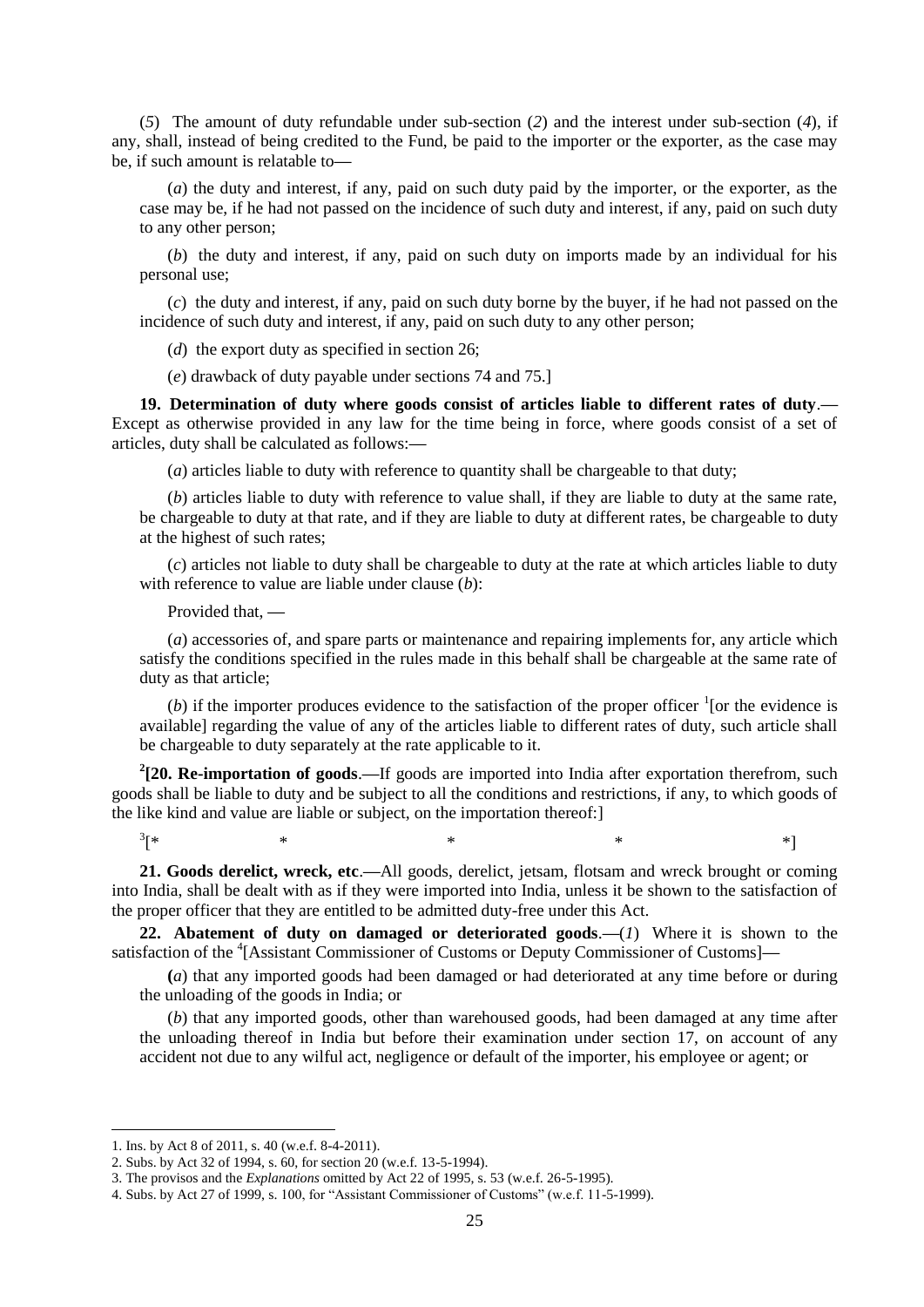(*c*) that any warehoused goods had been damaged at any time before clearance for home consumption on account of any accident not due to any wilful act, negligence or default of the owner, his employee or agent,

such goods shall be chargeable to duty in accordance with the provisions of sub-section (*2*).

(*2*) The duty to be charged on the goods referred to in sub-section (*1*) shall bear the same proportion to the duty chargeable on the goods before the damage or deterioration which the value of the damaged or deteriorated goods bears to the value of the goods before the damage or deterioration.

(*3*) For the purposes of this section, the value of damaged or deteriorated goods may be ascertained by either of the following methods at the option of the owner:**—**

(*a*) the value of such goods may be ascertained by the proper officer, or

(*b*) such goods may be sold by the proper officer by public auction or by tender, or with the consent of the owner in any other manner, and the gross sale proceeds shall be deemed to be the value of such goods.

**23. Remission of duty on lost, destroyed or abandoned goods.—** $(I)$  **<sup>1</sup>[Without prejudice to the** provisions of section 13, where it is shown] to the satisfaction of the  $2$ [Assistant Commissioner of Customs or Deputy Commissioner of Customs] that any imported goods have been lost  $\frac{3}{2}$  (otherwise than as a result of pilferage)] or destroyed, at any time before clearance for home consumption, the  ${}^{2}$ [Assistant Commissioner of Customs or Deputy Commissioner of Customs] shall remit the duty on such goods.

 $^{4}$ [(2) The owner of any imported goods may, at any time before an order for clearance of goods for home consumption under section 47 or an order for permitting the deposit of goods in a warehouse under section 60 has been made, relinquish his title to the goods and thereupon he shall not be liable to pay the duty thereon;]

<sup>5</sup>[Provided that the owner of any such imported goods shall not be allowed to relinquish his title to such goods regarding which an offence appears to have been committed under this Act or any other law for the time being in force.]

**24. Power to make rules for denaturing or mutilation of goods**.**—**The Central Government may make rules for permitting at the request of the owner the denaturing or mutilation of imported goods which are ordinarily used for more than one purpose so as to render them unfit for one or more of such purposes; and where any goods are so denatured or mutilated they shall be chargeable to duty at such rate as would be applicable if the goods had been imported in the denatured or mutilated form.

**25. Power to grant exemption from duty.**—(*1*) If the Central Government is satisfied that it is necessary in the public interest so to do, it may, by notification in the Official Gazette, exempt generally either absolutely or subject to such conditions (to be fulfilled before or after clearance) as may be specified in the notification goods of any specified description from the whole or any part of duty of customs leviable thereon.

 $^{6}$ [(2) If the Central Government is satisfied that it is necessary in the public interest so to do, it may, may, by special order in each case, exempt from the payment of duty, under circumstances of an exceptional nature to be stated in such order, any goods on which duty is leviable.]

 $7$  [(2A) The Central Government may, if it considers it necessary or expedient so to do for the purpose purpose of clarifying the scope or applicability of any notification issued under sub-section (*1*) or order issued under sub-section (*2*), insert an explanation in such notification or order, as the case may be, by notification in the Official Gazette, at any time within one year of issue of the notification under

<sup>1.</sup> Subs. by Act 11 of 1983, s. 48, for "Where it is shown" (w.e.f. 13-5-1983).

<sup>2.</sup> Subs. by Act 27 of 1999, s. 100, for "Assistant Commissioner of Customs" (w.e.f. 11-5-1999).

<sup>3.</sup> Ins. by Act 11 of 1983, s. 48 (w.e.f. 13-5-1983).

<sup>4.</sup> Subs. by Act 32 of 1994, s. 60, for sub-section (*2*) (w.e.f. 13-5-1994).

<sup>5.</sup> The proviso ins. by Act 21 of 2006, s. 58 (w.e.f. 18-4-2006).

<sup>6.</sup> Subs. by Act 32 of 2003, s. 107, for sub-section (*2*) (w.e.f. 14-5-2003).

<sup>7.</sup> Ins. by Act 20 of 2002, s. 119 (w.e.f. 11-5-2002).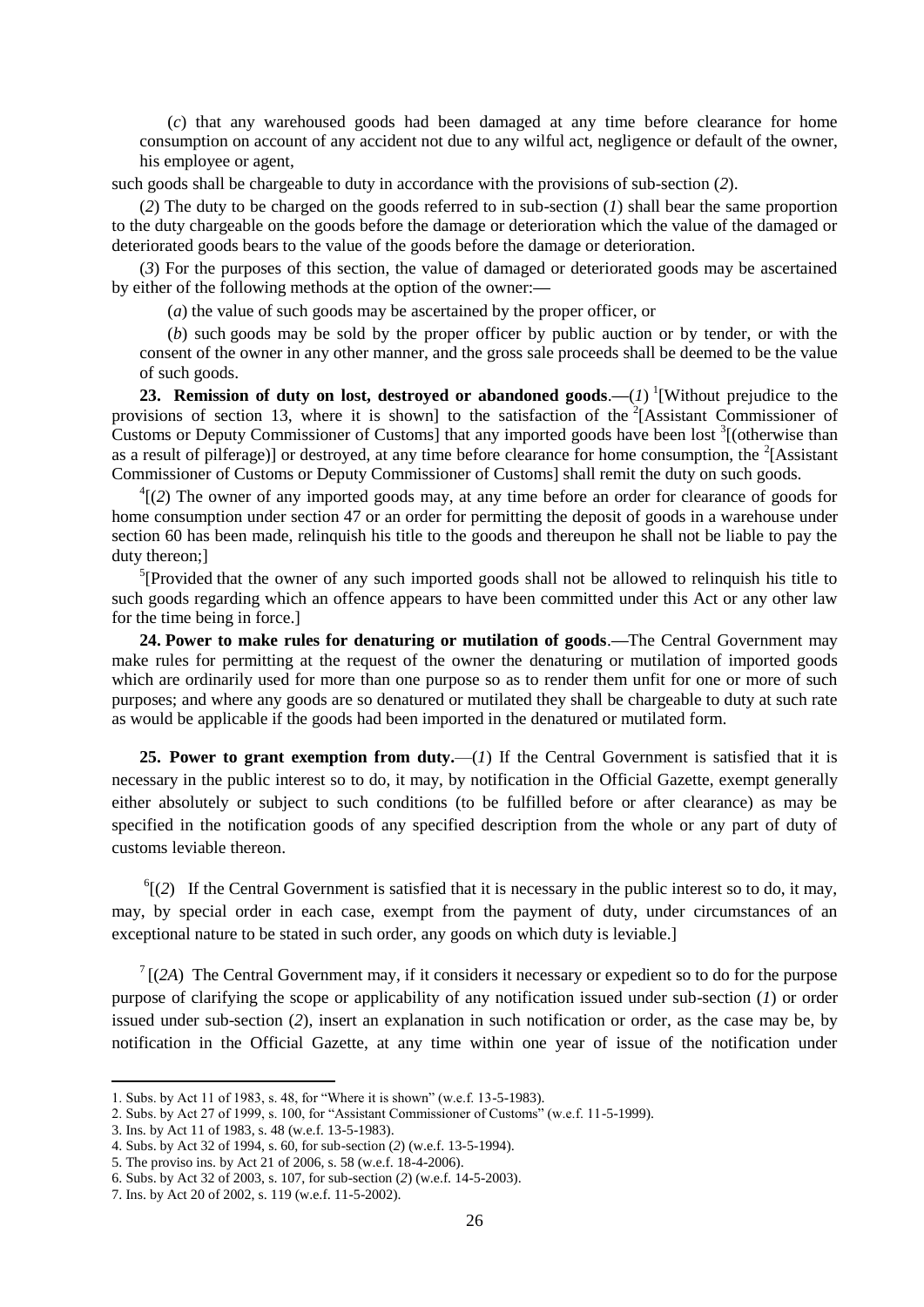sub-section (*1*) or order under sub-section (*2*), and every such explanation shall have effect as if it had always been the part of the first such notification or order, as the case may be.]

 $\binom{1}{3}$  An exemption under sub-section (*1*) or sub-section (*2*) in respect of any goods from any part of the duty of customs leviable thereon (the duty of customs leviable thereon being hereinafter referred to as the statutory duty) may be granted by providing for the levy of a duty on such goods at a rate expressed in a form or method different from the form or method in which the statutory duty is leviable and any exemption granted in relation to any goods in the manner provided in this sub-section shall have effect subject to the condition that the duty of customs chargeable on such goods shall in no case exceed the statutory duty.

*Explanation.—"Form or method"*, in relation to a rate of duty of customs, means the basis, namely, valuation, weight, number, length, area, volume or other measure with reference to which the duty is leviable.]

 $2(4)$  Every notification issued under sub-section (*1*) or sub-section (*2A*) shall, unless otherwise provided, come into force on the date of its issue by the Central Government for publication in the Official Gazette.]

 $3*$  $*$   $*$   $*$   $*$   $*$   $*$ 

 ${}^{4}$ [(6) Notwithstanding anything contained in this Act, no duty shall be collected if the amount of duty leviable is equal to, or less than, one hundred rupees.]

 ${}^5$ [(7) The mineral oils (including petroleum and natural gas) extracted or produced in the continental continental shelf of India or exclusive economic zone of India as referred to in section 6 and section 7, respectively, of the Territorial Waters, Continental Shelf, Exclusive Economic Zone and Other Maritime Zones

Act, 1976 (80 of 1976), and imported prior to the 7th day of February, 2002 shall be deemed to be and shall always be deemed to have been exempted from the whole of the duties of customs leviable on such mineral oils and accordingly, notwithstanding anything contained in any judgment, decree or order of any court, tribunal or other authority, no suit or other proceedings in respect of such mineral oils shall be maintained or continued in any court, tribunal or other authority.

(*8*) Notwithstanding the exemption provided under sub-section (*7*), no refund of duties of customs paid in respect of the mineral oils specified therein shall be made.]

6 [**25A. Inward processing of goods.**—Where the Central Government is satisfied that it is necessary in the public interest so to do, it may, by notification, exempt such of the goods which are imported for the purposes of repair, further processing or manufacture, as may be specified therein, from the whole or any part of duty of customs leviable thereon, subject to the following conditions, namely:—

(*a*) the goods shall be re-exported after such repair, further processing or manufacture, as the case may be, within a period of one year from the date on which the order for clearance of the imported goods is made;

<sup>1.</sup> Ins. by Act 11 of 1983, s. 49 (w.e.f. 13-5-1983).

<sup>2.</sup> Subs. by Act 28 of 2016, s. 119, for sub-section (*4*) (w.e.f. 14-5-2016).

<sup>3.</sup> Sub-section (*5*) omitted by, s. 119, *ibid*. (w.e.f. 14-5-2016).

<sup>4.</sup> Ins. by Act 32 of 2003, s. 107, (w.e.f. 14-5-2003).

<sup>5.</sup> Ins. by Act 25 of 2014, s. 81, (w.e.f. 6-8-2014).

<sup>6.</sup> Ins. by Act 13 of 2018, s. 62 (w.e.f. 28-3-2018).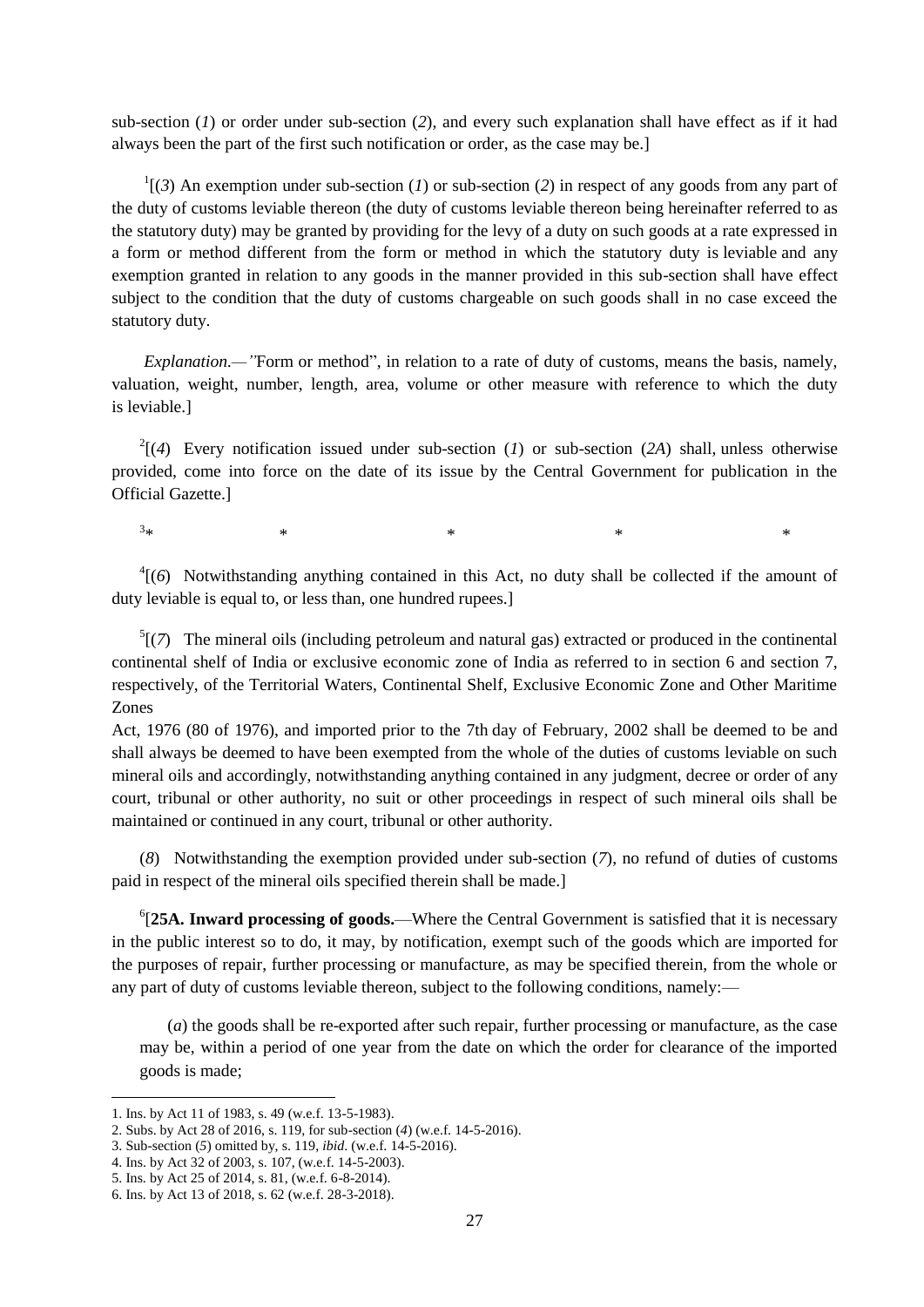(*b*) the imported goods are identifiable in the export goods; and

(*c*) such other conditions as may be specified in that notification.

**25B. Outward processing of goods**.—Notwithstanding anything contained in section 20, where the Central Government is satisfied that it is necessary in the public interest so to do, it may, by notification, exempt such of the goods which are re-imported after being exported for the purposes of repair, further processing or manufacture, as may be specified therein, from the whole or any part of duty of customs leviable thereon, subject to the following conditions, namely:—

(*a*) the goods shall be re-imported into India after such repair, further processing or manufacture, as the case may be, within a period of one year from the date on which the order permitting clearance for export is made;

(*b*) the exported goods are identifiable in the re-imported goods; and

(*c*) such other conditions as may be specified in that notification.]

**26. Refund of export duty in certain cases.** —Where on the exportation of any goods any duty has been paid, such duty shall be refunded to the person by whom or on whose behalf it was paid, if —

(*a*) the goods are returned to such person otherwise than by way of re-sale;

(*b*) the goods are re-imported within one year from the date of exportation; and

(*c*) an application for refund of such duty is made before the expiry of six months from the date on which the proper officer makes an order for the clearance of the goods.

<sup>1</sup>[26A. Refund of import duty in certain cases.—(*1*) Where on the importation of any goods capable of being easily identified as such imported goods, any duty has been paid on clearance of such goods for home consumption, such duty shall be refunded to the person by whom or on whose behalf it was paid, if—

(*a*) the goods are found to be defective or otherwise not in conformity with the specifications agreed upon between the importer and the supplier of goods:

Provided that the goods have not been worked, repaired or used after importation except where such use was indispensable to discover the defects or non-conformity with the specifications;

(*b*) the goods are identified to the satisfaction of the Assistant Commissioner of Customs or Deputy Commissioner of Customs as the goods which were imported;

(*c*) the importer does not claim drawback under any other provisions of this Act; and

(*d*) (*i*) the goods are exported; or

(*ii*) the importer relinquishes his title to the goods and abandons them to customs; or

(*iii*) such goods are destroyed or rendered commercially valueless in the presence of the proper officer,

<sup>1.</sup> Ins. by Act 33 of 2009, s. 85 (w.e.f. 19-8-2009).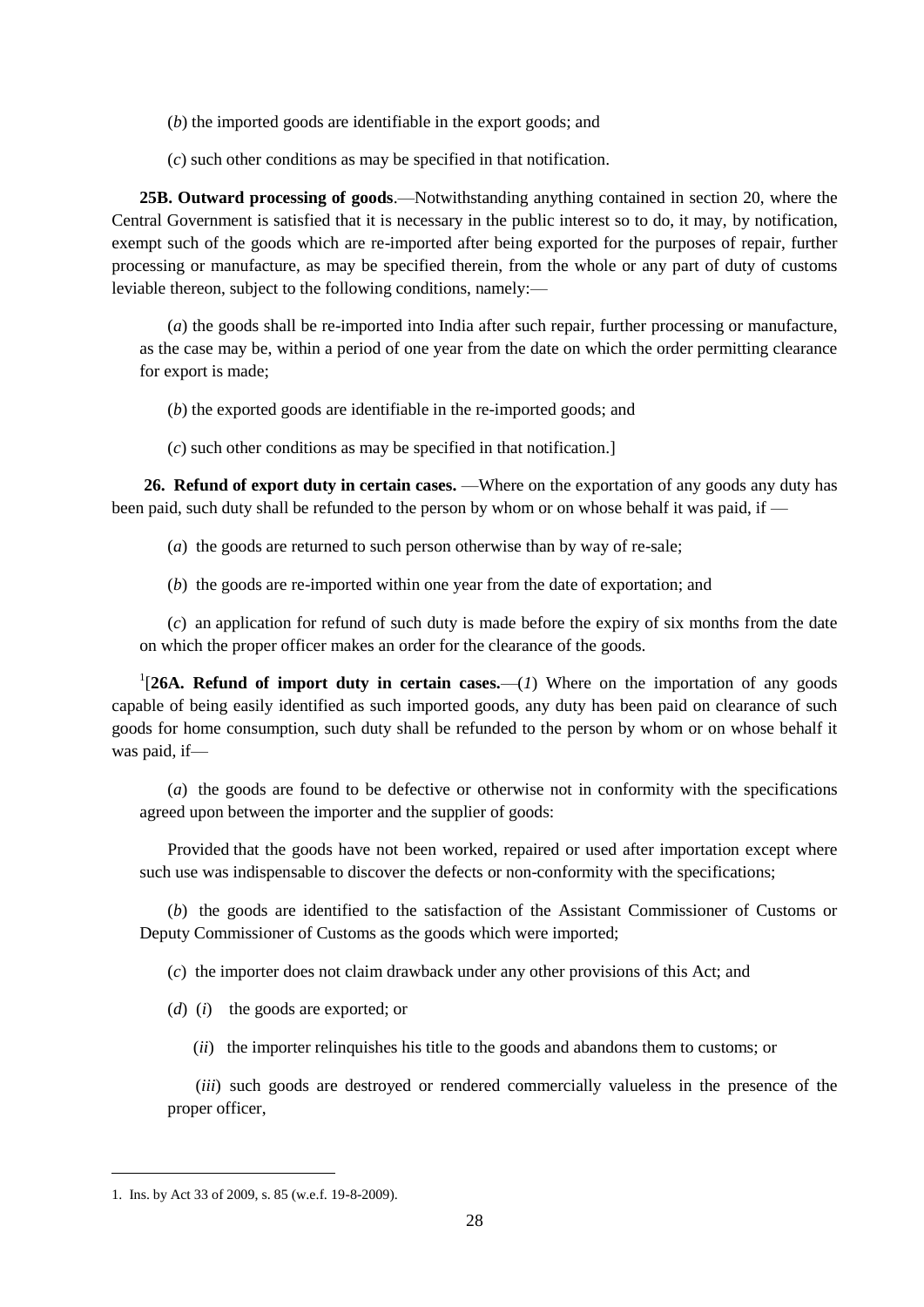in such manner as may be prescribed and within a period not exceeding thirty days from the date on which the proper officer makes an order for the clearance of imported goods for home consumption under section 47.

Provided that the period of thirty days may, on sufficient cause being shown, be extended by the <sup>1</sup>[Principal Commissioner of Customs or Commissioner of Customs] for a period not exceeding three months:

Provided further that nothing contained in this section shall apply to the goods regarding which an offence appears to have been committed under this Act or any other law for the time being in force.

(*2*) An application for refund of duty shall be made before the expiry of six months from the relevant date in such form and in such manner as may be prescribed.

*Explanation.*—For the purposes of this sub-section, "relevant date" means, —

(*a*) in cases where the goods are exported out of India, the date on which the proper officer makes an order permitting clearance and loading of goods for exportation under section 51;

(*b*) in cases where the title to the goods is relinquished, the date of such relinquishment;

(*c*) in cases where the goods are destroyed or rendered commercially valueless, the date of such destruction or rendering of goods commercially valueless.

(*3*) No refund under sub-section (*1*) shall be allowed in respect of perishable goods and goods which have exceeded their shelf life or their recommended storage-before-use period.

(*4*) The Board may, by notification in the Official Gazette, specify any other condition subject to which the refund under sub-section (*1*) may be allowed.]

<sup>2</sup>[27. Claim for refund of duty.— $^{3}$ [(*1*) Any person claiming refund of any duty or interest, —

- (*a*) paid by him; or
- (*b*) borne by him,

1

may make an application in such form and manner as may be prescribed for such refund to the Assistant Commissioner of Customs or Deputy Commissioner of Customs, before the expiry of one year, from the date of payment of such duty or interest:

Provided that where an application for refund has been made before the date on which the Finance Bill, 2011 receives the assent of the President, such application shall be deemed to have been made under sub-section (*1*), as it stood before the date on which the Finance Bill, 2011 receives the assent of the President and the same shall be dealt with in accordance with the provisions of sub-section (*2*):

<sup>1.</sup> Subs. by Act  $25$  of  $2014$ , s. 78, for "Commissioner of Customs" (w.e.f. 6-8-2014).

<sup>2.</sup> Subs. by Act 40 of 1991, s. 10, for section 27 (w.e.f. 20-9-1991).

<sup>3.</sup> Subs. by Act 8 of 2011, s. 41, for sub-section (*1*) (w.e.f. 8-4-2011).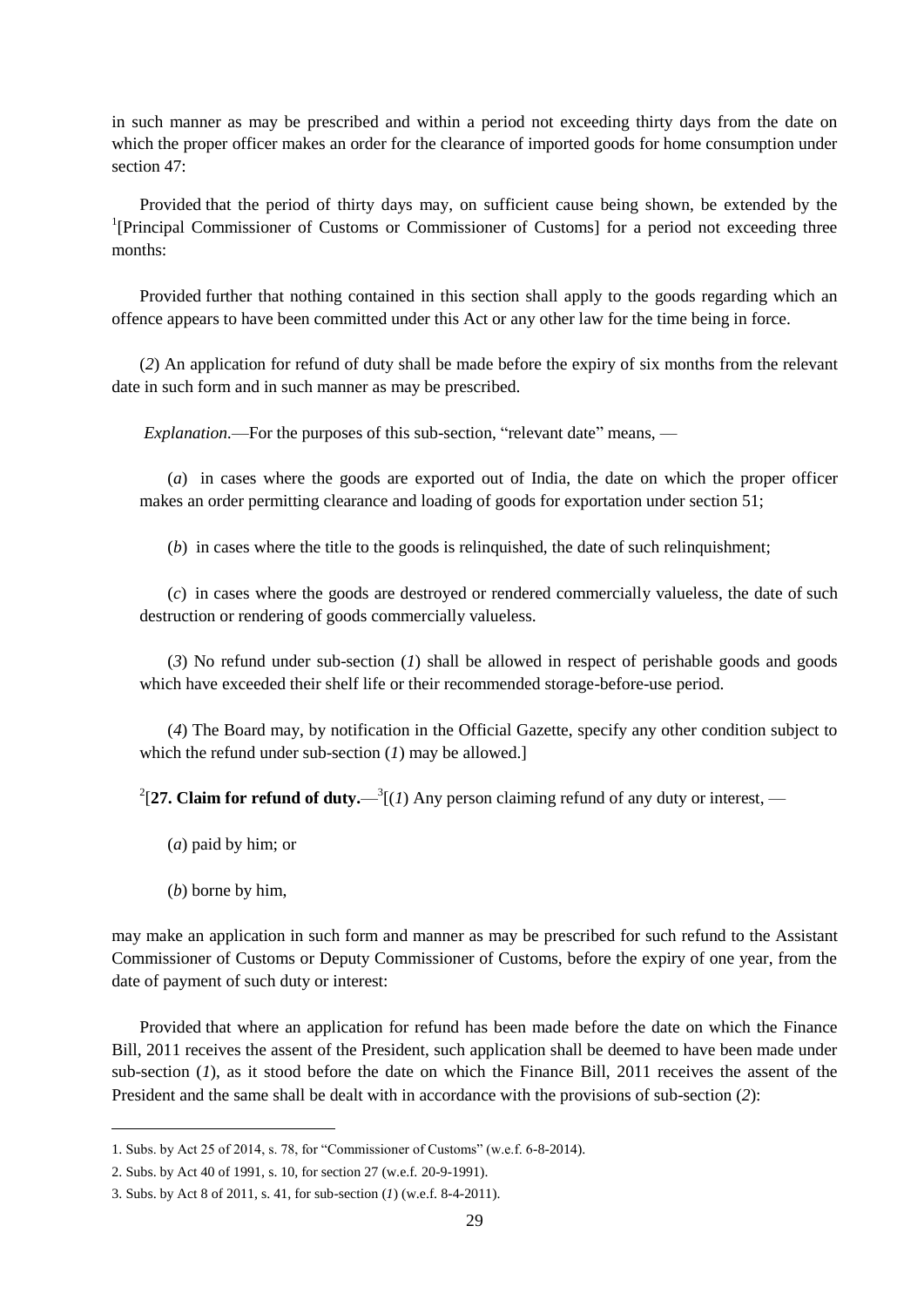Provided further that the limitation of one year shall not apply where any duty or interest has been paid under protest.

<sup>1</sup>[Provided also that where the amount of refund claimed is less than rupees one hundred, the same shall not be refunded.]

*Explanation*.—For the purposes of this sub-section, "the date of payment of duty or interest" in relation to a person, other than the importer, shall be construed as "the date of purchase of goods" by such person.

(*1A*) The application under sub-section (*1*) shall be accompanied by such documentary or other evidence (including the documents referred to in section 28C) as the applicant may furnish to establish that the amount of duty or interest, in relation to which such refund is claimed was collected from, or paid by him and the incidence of such duty or interest, has not been passed on by him to any other person.

(*1B*) Save as otherwise provided in this section, the period of limitation of one year shall be computed in the following manner, namely:—

(*a*) in the case of goods which are exempt from payment of duty by a special order issued under sub-section (*2*) of section 25, the limitation of one year shall be computed from the date of issue of such order;

(*b*) where the duty becomes refundable as a consequence of any judgment, decree, order or direction of the appellate authority, Appellate Tribunal or any court, the limitation of one year shall be computed from the date of such judgment, decree, order or direction;

(*c*) where any duty is paid provisionally under section 18, the limitation of one year shall be computed from the date of adjustment of duty after the final assessment thereof or in case of re-assessment, from the date of such re-assessment.]

(*2*) If, on receipt of any such application, the <sup>2</sup> [Assistant Commissioner of Customs or Deputy Commissioner of Customs] is satisfied that the whole or any part of the  $3$ [duty and interest, if any, paid on such duty] paid by the applicant is refundable, he may make an order accordingly and the amount so determined shall be credited to the Fund:

Provided that the amount of  $3$ [duty and interest, if any, paid on such duty] as determined by the <sup>2</sup>[Assistant Commissioner of Customs or Deputy Commissioner of Customs] under the foregoing provisions of this sub-section shall, instead of being credited to the Fund, be paid to the applicant, if such amount is relatable to —

(*a*) the  $3$ [duty and interest, if any, paid on such duty] paid by the importer,  $4$ [or the exporter, as the case may be] if he had not passed on the incidence of such  $3$ [duty and interest, if any, paid on such duty] to any other person;

(b) the  $3$ [duty and interest, if any, paid on such duty] on imports made by an individual for his personal use;

 $\overline{a}$ 

<sup>1.</sup> Ins. by Act 17 of 2013, s. 65 (w.e.f. 10-5-2013).

<sup>2.</sup> Subs. by Act 27 of 1999, s. 100, for "Assistant Commissioner of Customs" (w.e.f. 11-5-1999).

<sup>3.</sup> Subs. by Act 55 of 1991, s. 2, for "duty" (w.e.f. 23-12-1991).

<sup>4.</sup> Ins. by Act 32 of 2003, s. 108, (w.e.f. 14-5-2003).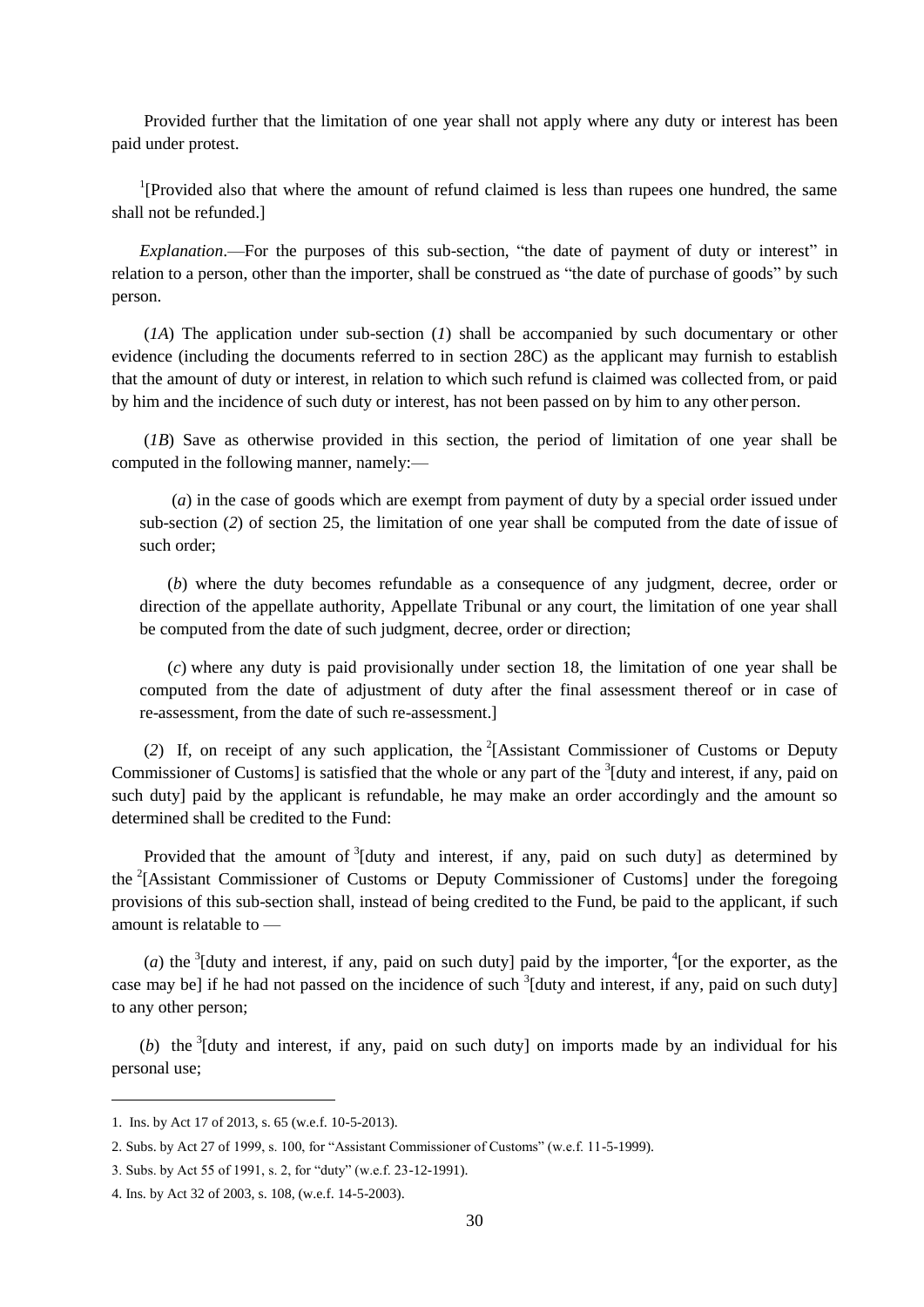$(c)$  the <sup>1</sup>[duty and interest, if any, paid on such duty] borne by the buyer, if he had not passed on the incidence of such <sup>1</sup>[duty and interest, if any, paid on such duty] to any other person;

(*d*) the export duty as specified in section 26:

(*e*) drawback of duty payable under sections 74 and 75;

( $f$ ) the <sup>1</sup>[duty and interest, if any, paid on such duty] borne by any other such class of applicants as the Central Government may, by notification in the Official Gazette, specify;

 $2^{2}$ [(g) the duty paid in excess by the importer before an order permitting clearance of goods for home consumption is made where—

(*i*) such excess payment of duty is evident from the bill of entry in the case of self-assessed bill of entry; or

(*ii*) the duty actually payable is reflected in the reassessed bill of entry in the case of reassessment:]

Provided further that no notification under clause (*f*) of the first proviso shall be issued unless in the opinion of the Central Government the incidence of <sup>1</sup>[duty and interest, if any, paid on such duty] has not been passed on by the persons concerned to any other person.

(*3*) Notwithstanding anything to the contrary contained in any judgment, decree, order or direction of the Appellate Tribunal, <sup>3</sup>[National Tax Tribunal] or any Court or in any other provision of this Act or the regulations made thereunder or any other law for the time being in force, no refund shall be made except as provided in sub-section (*2*).

(*4*) Every notification under clause (*f*) of the first proviso to sub-section (*2*) shall be laid before each House of Parliament, if it is sitting, as soon as may be after the issue of the notification, and, if it is not sitting, within seven days of its re-assembly, and the Central Government shall seek the approval of Parliament to the notification by a resolution moved within a period of fifteen days beginning with the day on which the notification is so laid before the House of the People and if Parliament makes any modification in the notification or directs that the notification should cease to have effect, the notification shall thereafter have effect only in such modified form or be of no effect, as the case may be, but without prejudice to the validity of anything previously done thereunder.

(*5*) For the removal of doubts, it is hereby declared that any notification issued under clause (*f*) of the first proviso to sub-section (*2*), including any such notification approved or modified under sub-section (*4*), may be rescinded by the Central Government at any time by notification in the Official Gazette.]

**4** [**27A. Interest on delayed refunds.**—If any duty ordered to be refunded under sub-section (*2*) of section 27 to an applicant is not refunded within three months from the date of receipt of application under sub-section (*1*) of that section, there shall be paid to that applicant interest at such rate,  $\frac{5}{1}$  not below five per cent.] and not exceeding thirty per cent. per annum as is for the time being fixed <sup>6</sup>[by the Central

<sup>1.</sup> Subs. by Act 55 of 1991, s. 2, for "duty" (w.e.f. 23-12-1991).

<sup>2.</sup> Ins. by Act 7 of 2017, s. 92 (w.e.f. 31-3-2017).

<sup>3.</sup> Ins. by Act 49 of 2005, s. 30 and the Schedule, Part VI (w.e.f. 28-12-2005). This amendment has been struck down by the Supreme Court's order dated 25th September, 2014 in the Madras Bar Association *Vs* Union of India.

<sup>4.</sup> Ins. by Act 22 of 1995, s. 55 (w.e.f. 26-5-1995).

<sup>5.</sup> Subs. by Act 14 of 2001, s. 102, for "not below ten per cent." (w.e.f. 11-5-2001).

<sup>6.</sup> Subs. by Act 10 of 2000, s. 78, for "by the Board" (w.e.f. 12-5-2000).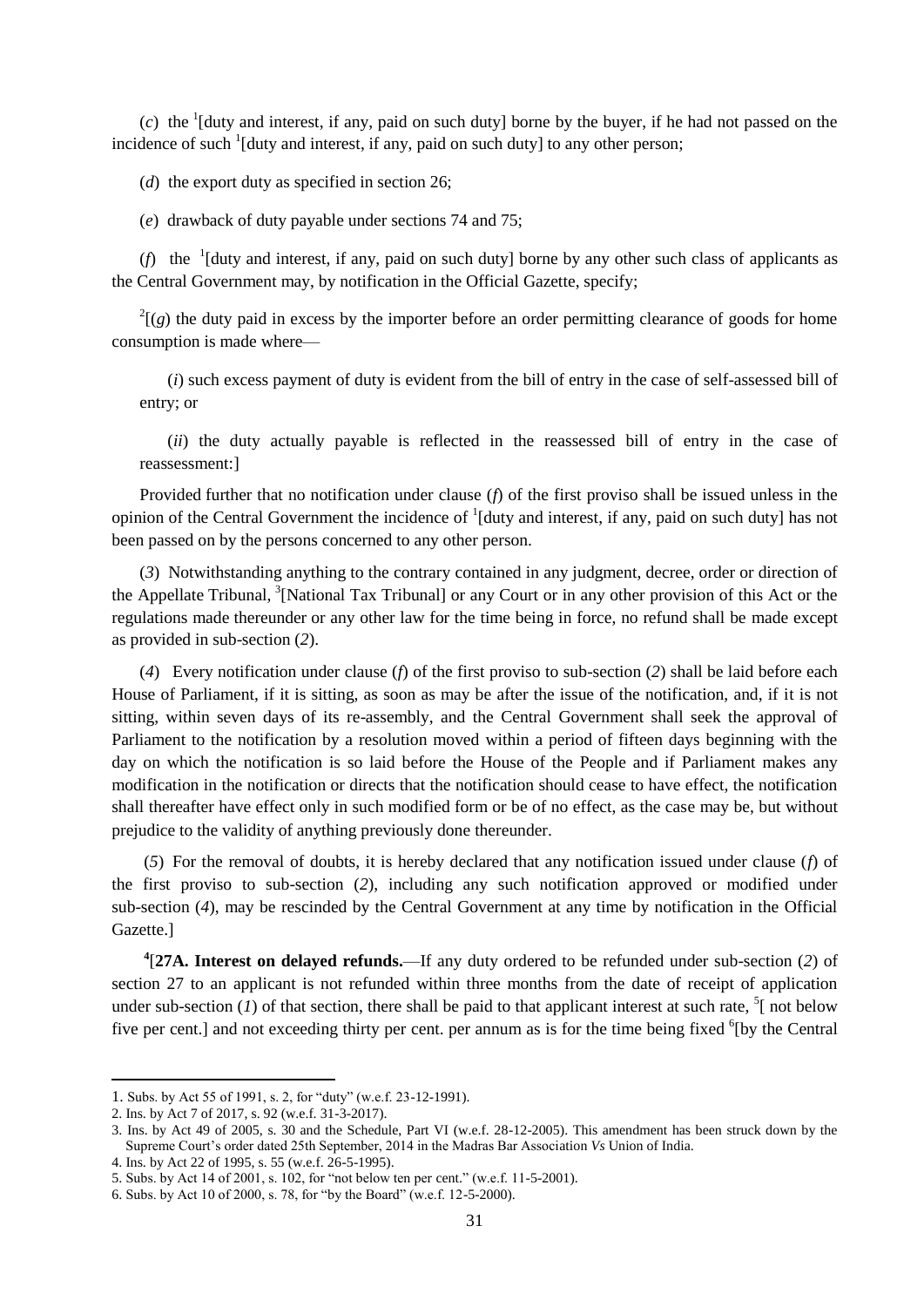Government by Notification in the Official Gazette], on such duty from the date immediately after the expiry of three months from the date of receipt of such application till the date of refund of such duty:

Provided that where any duty, ordered to be refunded under sub-section (*2*) of section 27 in respect of an application under sub-section (*1*) of that section made before the date on which the Finance Bill, 1995 receives the assent of the President, is not refunded within three months from such date, there shall be paid to the applicant interest under this section from the date immediately after three months from such date, till the date of refund of such duty.

*Explanation.*—Where any order of refund is made by the Commissioner (Appeals), Appellate Tribunal<sup>1</sup>[, National Tax Tribunal] or any court against an order of the <sup>2</sup>[Assistant Commissioner of Customs or Deputy Commissioner of Customs] under sub-section (*2*) of section 27, the order passed by the Commissioner (Appeals), Appellate Tribunal <sup>1</sup>[, National Tax Tribunal] Tribunal or as the case may be, by the court shall be deemed to be an order passed under that sub-section for the purposes of this section.]

**3 [28. Recovery of <sup>4</sup> [duties not levied or not paid or short-levied or short-paid] or erroneously refunded.**—(*1*) Where any <sup>5</sup>[duty has not been levied or not paid or short-levied or short-paid] or erroneously refunded, or any interest payable has not been paid, part-paid or erroneously refunded, for any reason other than the reasons of collusion or any wilful mis-statement or suppression of facts, —

 $(a)$  the proper officer shall, within  $^{6}$ [two years] from the relevant date, serve notice on the person chargeable with the duty or interest which has not been so levied  $\ell$  [or paid] or which has been short-levied or short-paid or to whom the refund has erroneously been made, requiring him to show cause why he should not pay the amount specified in the notice:

<sup>8</sup>[Provided that before issuing notice, the proper officer shall hold pre-notice consultation with the the person chargeable with duty or interest in such manner as may be prescribed;]

(*b*) the person chargeable with the duty or interest, may pay before service of notice under clause  $(a)$  on the basis of, —

(*i*) his own ascertainment of such duty; or

(*ii*) the duty ascertained by the proper officer,

the amount of duty along with the interest payable thereon under section 28AA or the amount of interest which has not been so paid or part-paid.

 $\rm{P}$ [Provided that the proper officer shall not serve such show cause notice, where the amount involved is less than rupees one hundred.]

- 6. Subs. by s. 120, *ibid.*, for "one year" (w.e.f. 14-5-2016).
- 7. Ins. by s. 120, *ibid*. (w.e.f. 14-5-2016).

<sup>1.</sup> Ins. by Act 49 of 2005, s. 30 and the Schedule, Part VI (w.e.f. 28-12-2005). This amendment has been struck down by the Supreme Court's order dated 25th September, 2014 in the Madras Bar Association *Vs* Union of India.

<sup>2.</sup> Subs. by Act 27 of 1999, s. 100, for "Assistant Commissioner of Customs" (w.e.f. 11-5-1999).

<sup>3.</sup> Subs. by Act 8 of 2011, s. 42, for section 28 (w.e.f. 8-4-2011).

<sup>4.</sup> Subs. by Act 28 of 2016, s. 120, for "duties not levied or short- levied" (w.e.f.  $14-5-2016$ ).

<sup>5.</sup> Subs. by s. 120, *ibid.*, for "duty has not been levied or has been short-levied" (w.e.f. 14-5-2016).

<sup>8.</sup> Ins. by Act 13 of 2018, s. 63 (w.e.f. 28-3-2018).

<sup>9.</sup> The proviso ins. by Act 17 of 2013, s. 66 (w.e.f. 10-5-2013).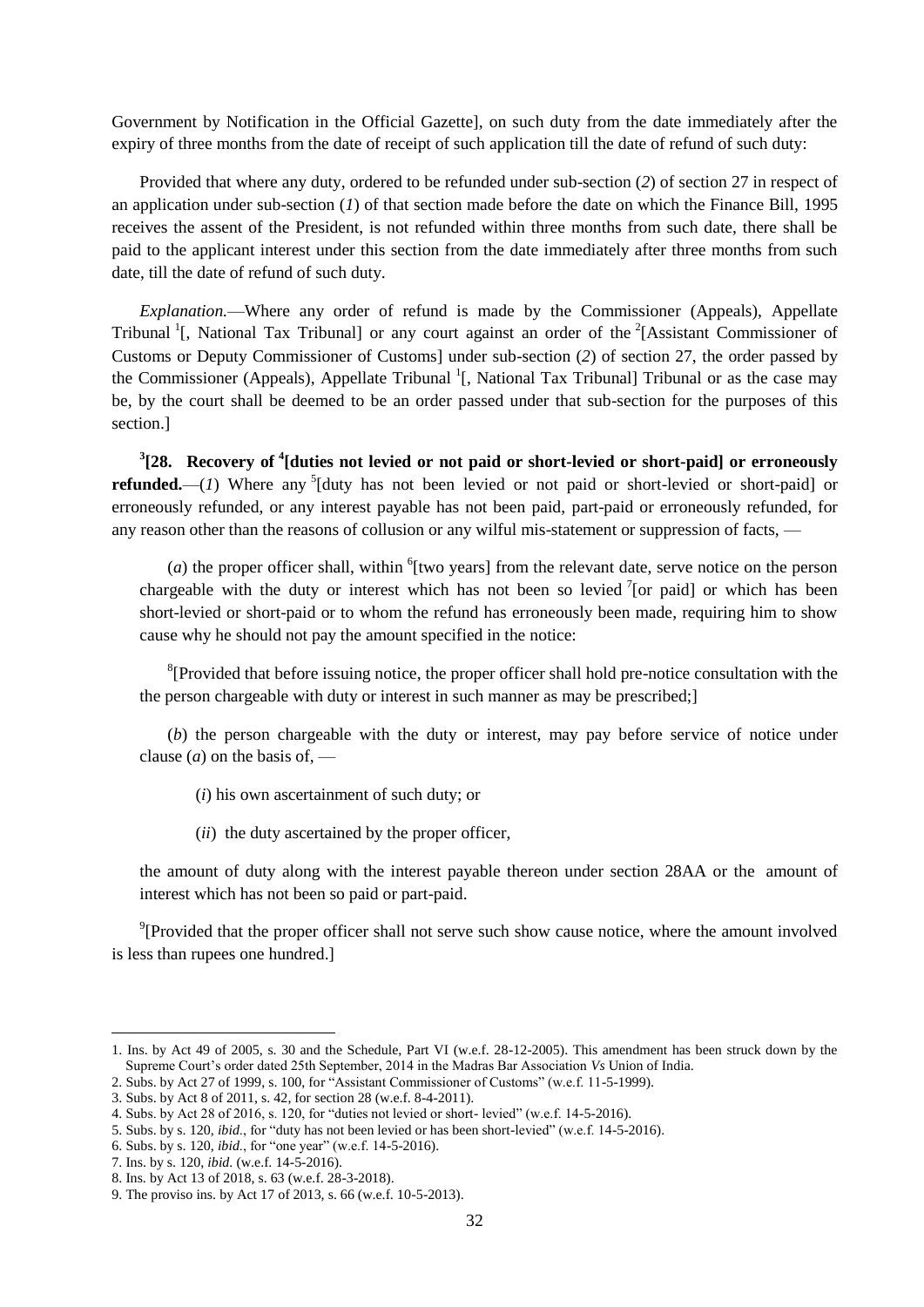(*2*) The person who has paid the duty along with interest or amount of interest under clause (*b*) of sub-section (*1*) shall inform the proper officer of such payment in writing, who, on receipt of such information, shall not serve any notice under clause (*a*) of that sub-section in respect of the duty or interest so paid or any penalty leviable under the provisions of this Act or the rules made thereunder in respect of such duty or interest:

<sup>1</sup>[Provided that where notice under clause (*a*) of sub-section (*1*) has been served and the proper officer is of the opinion that the amount of duty along with interest payable thereon under section 28AA or the amount of interest, as the case may be, as specified in the notice, has been paid in full within thirty days from the date of receipt of the notice, no penalty shall be levied and the proceedings against such person or other persons to whom the said notice is served under clause (*a*) of sub-section (*1*) shall be deemed to be concluded.]

(*3*) Where the proper officer is of the opinion that the amount paid under clause (*b*) of sub-section (*1*) falls short of the amount actually payable, then, he shall proceed to issue the notice as provided for in clause (*a*) of that sub-section in respect of such amount which falls short of the amount actually payable in the manner specified under that sub-section and the period of  $2$ [two years] shall be computed from the date of receipt of information under sub-section (*2*).

(*4*) Where any duty has not been <sup>3</sup> [levied or not paid or has been short-levied or short-paid] or erroneously refunded, or interest payable has not been paid, part-paid or erroneously refunded, by reason of —

- (*a*) collusion; or
- (*b*) any wilful mis-statement; or
- (*c*) suppression of facts,

by the importer or the exporter or the agent or employee of the importer or exporter, the proper officer shall, within five years from the relevant date, serve notice on the person chargeable with duty or interest which has not been <sup>4</sup>[so levied or not paid] or which has been so short-levied or short-paid or to whom the the refund has erroneously been made, requiring him to show cause why he should not pay the amount specified in the notice.

(*5*) Where any <sup>5</sup> [duty has not been levied or not paid or has been short-levied or short paid] or the interest has not been charged or has been part-paid or the duty or interest has been erroneously refunded by reason of collusion or any wilful mis-statement or suppression of facts by the importer or the exporter or the agent or the employee of the importer or the exporter, to whom a notice has been served under sub- section (*4*) by the proper officer, such person may pay the duty in full or in part, as may be accepted by him, and the interest payable thereon under section 28AA and the penalty equal to <sup>6</sup>[fifteen per cent.] of the duty specified in the notice or the duty so accepted by that person, within thirty days of the receipt of the notice and inform the proper officer of such payment in writing.

<sup>1.</sup> Ins. by Act 20 of 2015, s. 82 (w.e.f. 14-5-2015)

<sup>2.</sup> Subs. by Act 28 of 2016, s. 120, for "one year" (w.e.f. 14-5-2016).

<sup>3.</sup> Subs. by s. 120, *ibid.*, for "levied or has been short levied" (w.e.f. 14-5-2016).

<sup>4.</sup> Subs. by s. 120, *ibid.*, for "so levied" (w.e.f. 14-5-2016).

<sup>5.</sup> Subs by s. 120, *ibid.*, for "duty has not been levied or has been short levied" (w.e.f. 14-5-2016).

<sup>6.</sup> Subs. by Act 20 of 2015, s. 82, for "twenty-five per cent." (w.e.f.  $14-5-2015$ ).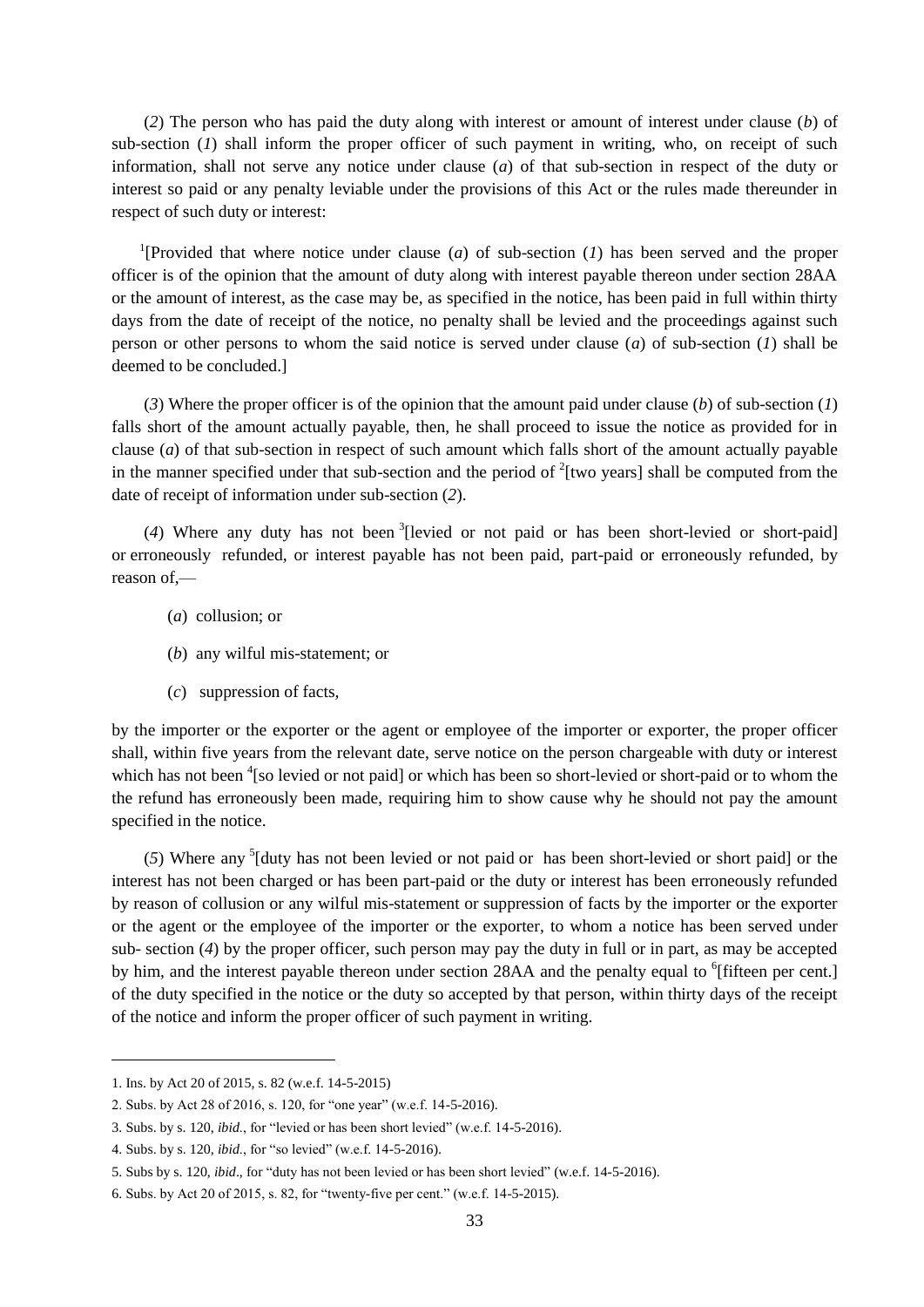(*6*) Where the importer or the exporter or the agent or the employee of the importer or the exporter, as the case may be, has paid duty with interest and penalty under sub-section (*5*), the proper officer shall determine the amount of duty or interest and on determination, if the proper officer is of the opinion —

(*i*) that the duty with interest and penalty has been paid in full, then, the proceedings in respect of such person or other persons to whom the notice is served under sub-section (*1*) or sub- section (*4*), shall, without prejudice to the provisions of sections 135, 135A and 140 be deemed to be conclusive as to the matters stated therein; or

(*ii*) that the duty with interest and penalty that has been paid falls short of the amount actually payable, then, the proper officer shall proceed to issue the notice as provided for in clause (*a*) of sub-section (*1*) in respect of such amount which falls short of the amount actually payable in the manner specified under that sub-section and the period of  $\frac{1}{1}$  [two years] shall be computed from the date of receipt of information under sub-section (*5*).

(7) In computing the period of <sup>1</sup>[two years] referred to in clause (*a*) of sub-section (*1*) or five years referred to in sub-section (*4*), the period during which there was any stay by an order of a court or tribunal in respect of payment of such duty or interest shall be excluded.

 $2[(7A)$  Save as otherwise provided in clause (*a*) of sub-section (*1*) or in sub-section (*4*), the proper officer may issue a supplementary notice under such circumstances and in such manner as may be prescribed, and the provisions of this section shall apply to such supplementary notice as if it was issued under the said sub-section (*1*) or sub-section (*4*).]

(*8*) The proper officer shall, after allowing the concerned person an opportunity of being heard and after considering the representation, if any, made by such person, determine the amount of duty or interest due from such person not being in excess of the amount specified in the notice.

(*9*) The proper officer shall determine the amount of duty or interest under sub-section (*8*),—

(*a*) within six months from the date of notice,  $3***$  in respect of cases falling under clause (*a*) of sub- section (*1*);

(*b*) within one year from the date of notice,  $3***$  in respect of cases falling under sub-section (4).

<sup>2</sup>[Provided that where the proper officer fails to so determine within the specified period, any officer senior in rank to the proper officer may, having regard to the circumstances under which the proper officer was prevented from determining the amount of duty or interest under sub-section (*8*), extend the period specified in clause (*a*) to a further period of six months and the period specified in clause (*b*) to a further period of one year:

Provided further that where the proper officer fails to determine within such extended period, such proceeding shall be deemed to have concluded as if no notice had been issued;]

2 [(*9A*) Notwithstanding anything contained in sub-section (*9*), where the proper officer is unable to determine the amount of duty or interest under sub-section (*8*) for the reason that—

(*a*) an appeal in a similar matter of the same person or any other person is pending before the Appellate Tribunal or the High Court or the Supreme Court; or

<sup>1.</sup> Subs. by Act 28 of 2016, s. 120 for "one year" (w.e.f. 14-5-2016).

<sup>2.</sup> Ins. by Act 13 of 2018, s. 63 (w.e.f. 28-3-2018).

<sup>3.</sup> The words "where it is possible to do so" omitted by s. 63, *ibid.* (w.e.f. 28-3-2018).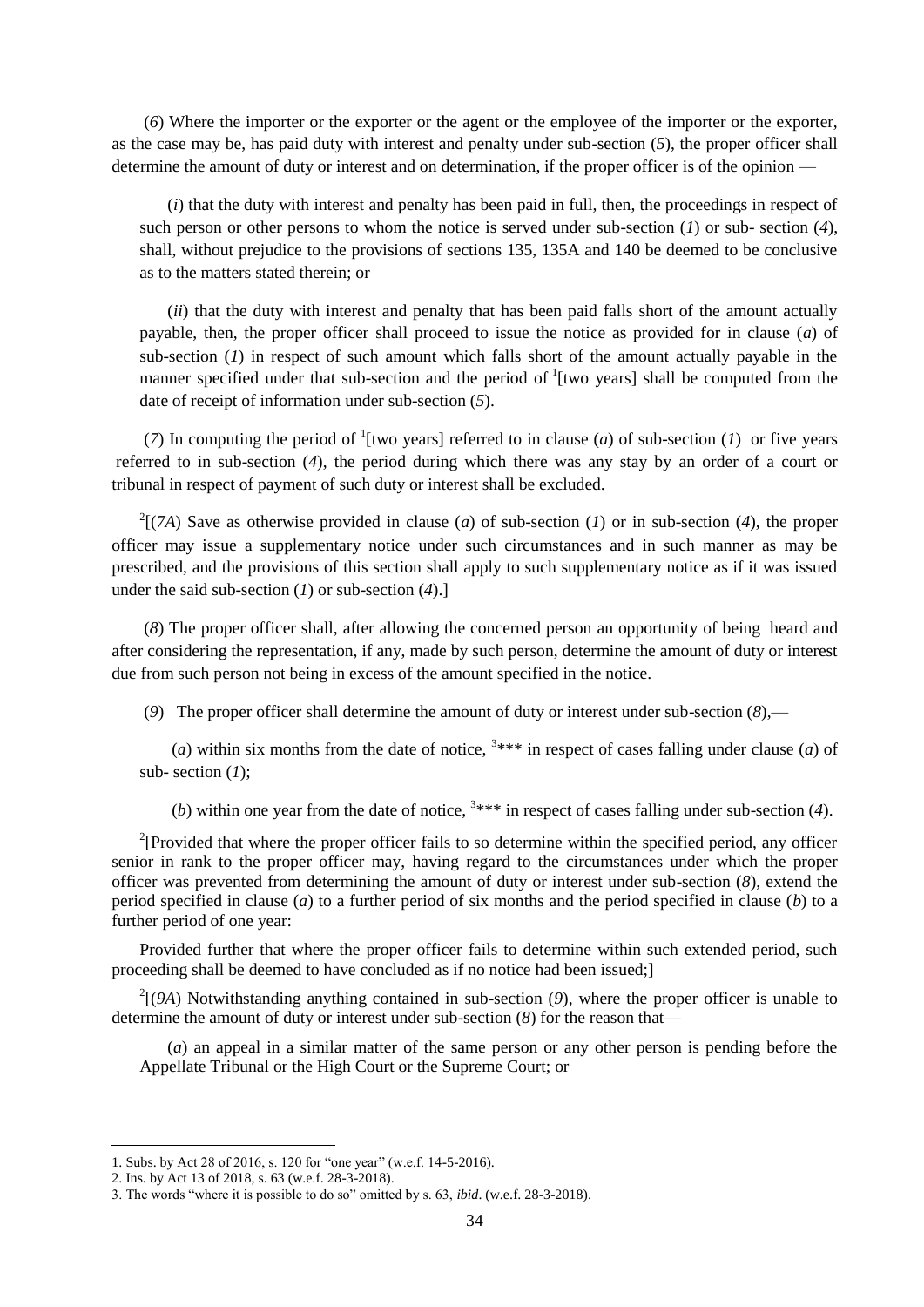(*b*) an interim order of stay has been issued by the Appellate Tribunal or the High Court or the Supreme Court; or

(*c*) the Board has, in a similar matter, issued specific direction or order to keep such matter pending; or

(*d*) the Settlement Commission has admitted an application made by the person concerned,

the proper officer shall inform the person concerned the reason for non-determination of the amount of duty or interest under sub-section (*8*) and in such case, the time specified in sub-section (*9*) shall apply not from the date of notice, but from the date when such reason ceases to exist.]

(*10*) Where an order determining the duty is passed by the proper officer under this section, the person liable to pay the said duty shall pay the amount so determined along with the interest due on such amount whether or not the amount of interest is specified separately.

1 [(*10A*) Notwithstanding anything contained in this Act, where an order for refund under sub-section (*2*) of section 27 is modified in any appeal and the amount of refund so determined is less than the amount refunded under said sub-section, the excess amount so refunded shall be recovered along with interest thereon at the rate fixed by the Central Government under section 28AA, from the date of refund up to the date of recovery, as a sum due to the Government.

(*10B*) A notice issued under sub-section (*4*) shall be deemed to have been issued under sub-section (*1*), if such notice demanding duty is held not sustainable in any proceeding under this Act, including at any stage of appeal, for the reason that the charges of collusion or any wilful mis-statement or suppression of facts to evade duty has not been established against the person to whom such notice was issued and the amount of duty and the interest thereon shall be computed accordingly.]

 $2[(11)$  Notwithstanding anything to the contrary contained in any judgment, decree or order of any court of law, tribunal or other authority, all persons appointed as officers of Customs under sub-section (*1*) of section 4 before the  $6<sup>th</sup>$  day of July, 2011 shall be deemed to have and always had the power of assessment under section 17 and shall be deemed to have been and always had been the proper officers for the purposes of this section.]

*Explanation 1.*—For the purposes of this section, "relevant date" means, —

 $(a)$  in a case where duty is  $\frac{3}{2}$  [not levied or not paid or short-levied or short-paid], or interest is not charged, the date on which the proper officer makes an order for the clearance of goods;

(*b*) in a case where duty is provisionally assessed under section 18, the date of adjustment of duty after the final assessment thereof or re-assessment, as the case may be;

(*c*) in a case where duty or interest has been erroneously refunded, the date of refund;

(*d*) in any other case, the date of payment of duty or interest.

*Explanation* 2.—For the removal of doubts, it is hereby declared that any non-levy, short-levy or erroneous refund before the date on which the Finance Bill, 2011 receives the assent of the President, shall continue to be governed by the provisions of section 28 as it stood immediately before the date on which such assent is received.

<sup>1.</sup> Ins. by Act 13 of 2018, s. 63 (w.e.f. 28-3-2018).

<sup>2.</sup> Ins. by Act 14 of 2011, s. 2 (w.e.f. 16-9-2011).

<sup>3.</sup> Subs. by Act 28 of 2016, s. 120, for "not levied" (w.e.f. 14-5-2016).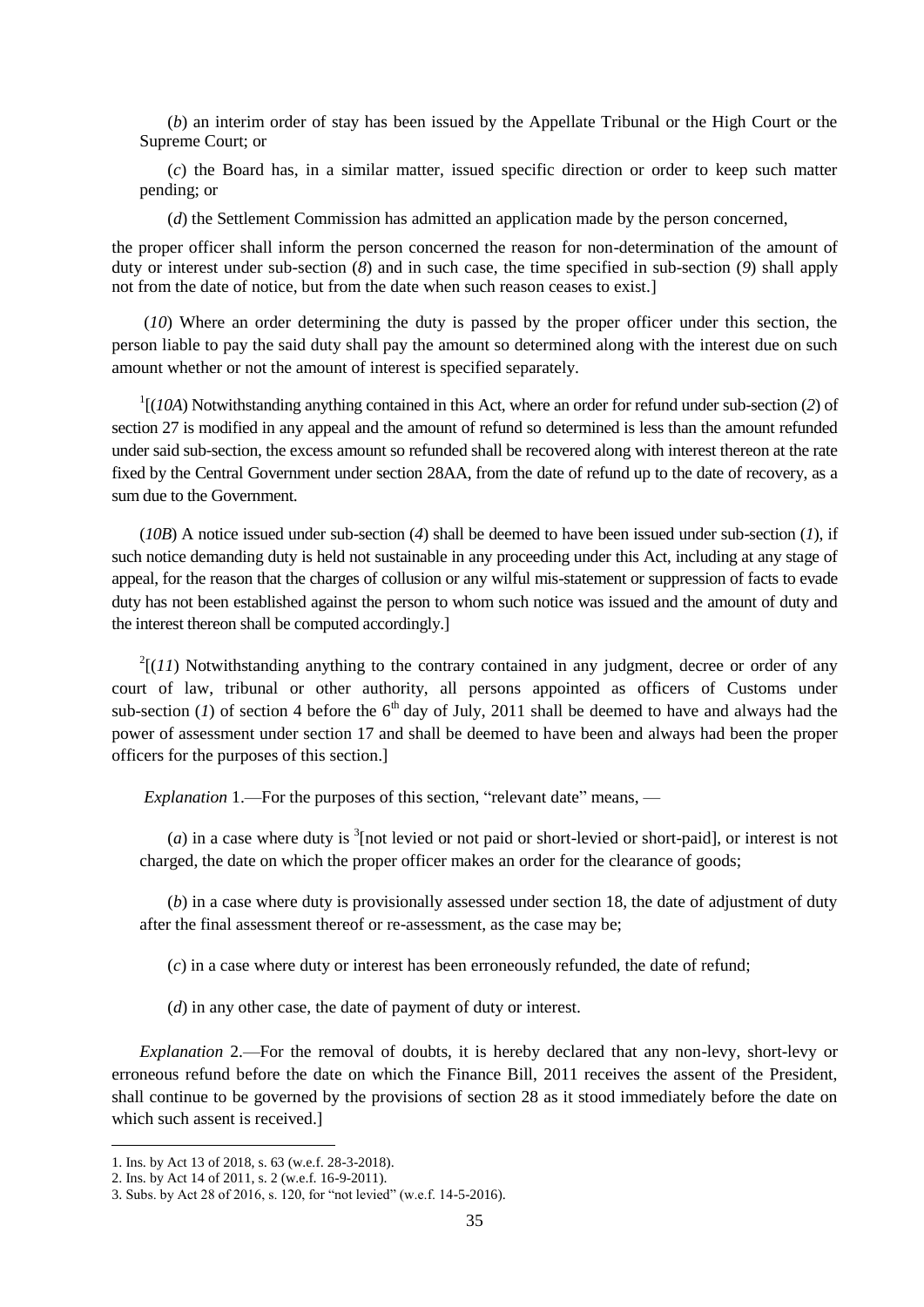<sup>1</sup>[*Explanation* 3.—For the removal of doubts, it is hereby declared that the proceedings in respect of any case of non-levy, short-levy, non-payment, short-payment or erroneous refund where show cause notice has been issued under sub-section (*1*) or sub-section (*4*), as the case may be, but an order determining duty under sub-section (*8*) has not been passed before the date on which the Finance Bill, 2015 receives the assent of the President, shall, without prejudice to the provisions of sections 135, 135A and 140, as may be applicable, be deemed to be concluded, if the payment of duty, interest and penalty under the proviso to sub-section (*2*) or under sub-section (*5*), as the case may be, is made in full within thirty days from the date on which such assent is received.]

 $2$ [*Explanation* 4.—For the removal of doubts, it is hereby declared that in cases where notice has been issued for non-levy, not paid, short-levy or short-paid or erroneous refund after the 14th day of May, 2015, but before the date on which the Finance Bill, 2018 receives the assent of the President, they shall continue to be governed by the provisions of section 28 as it stood immediately before the date on which such assent is received.]

3 [**28A. Power not to recover duties not levied or short-levied as a result of general practice.**— $^{4}$ [(*1*)] Notwithstanding anything contained in this Act, if the Central Government is satisfied—

(*a*) that a practice was, or is, generally prevalent regarding levy of duty (including non-levy thereof) on any goods imported into, or exported from, India; and

(*b*) that such goods were, or are, liable —

(*i*) to duty, in cases where according to the said practice the duty was not, or is not being, levied, or

(*ii*) to a higher amount of duty than what was, or is being, levied, according to the said practice,

then, the Central Government may, by notification in the Official Gazette, direct that the whole of the duty payable on such goods, or, as the case may be, the duty in excess of that payable on such goods, but for the said practice, shall not be required to be paid in respect of the goods on which the duty was not, or is not being, levied, or was, or is being, short-levied, in accordance with the said practice.]

 $5(2)$  Where any notification under sub-section (*1*) in respect of any goods has been issued, the whole of the duty paid on such goods, or, as the case may be, the duty paid in excess of that payable on such goods, which would not have been paid if the said notification had been in force, shall be dealt with in accordance with the provisions of sub-section (*2*) of section 27:

Provided that the person claiming the refund of such duty or, as the case may be, excess duty, makes an application in this behalf to the <sup>6</sup>[Assistant Commissioner of Customs or Deputy Commissioner of

<sup>1.</sup> Ins. by Act 20 of 2015, s. 82 (w.e.f. 14-5-2015).

<sup>2.</sup> Ins. by Act 13 of 2018, s. 63 (w.e.f. 28-3-2018).

<sup>3.</sup> Ins. by Act 25 of 1978 s. 7 (w.e.f. 1-7-1978).

<sup>4.</sup> Section 28A renumbered as sub-section (*1*) thereof, by Act 29 of 1988, s. 3 (w.e.f. 1-7-1988).

<sup>5.</sup> Subs. by Act 40 of 1991, s. 11, for sub-section (*2*) (w.e.f. 20-9-1991).

<sup>6.</sup> Subs. by Act 27 of 1999, s. 100, for "Assistant Commissioner of Customs" (w.e.f. 11-5-1999).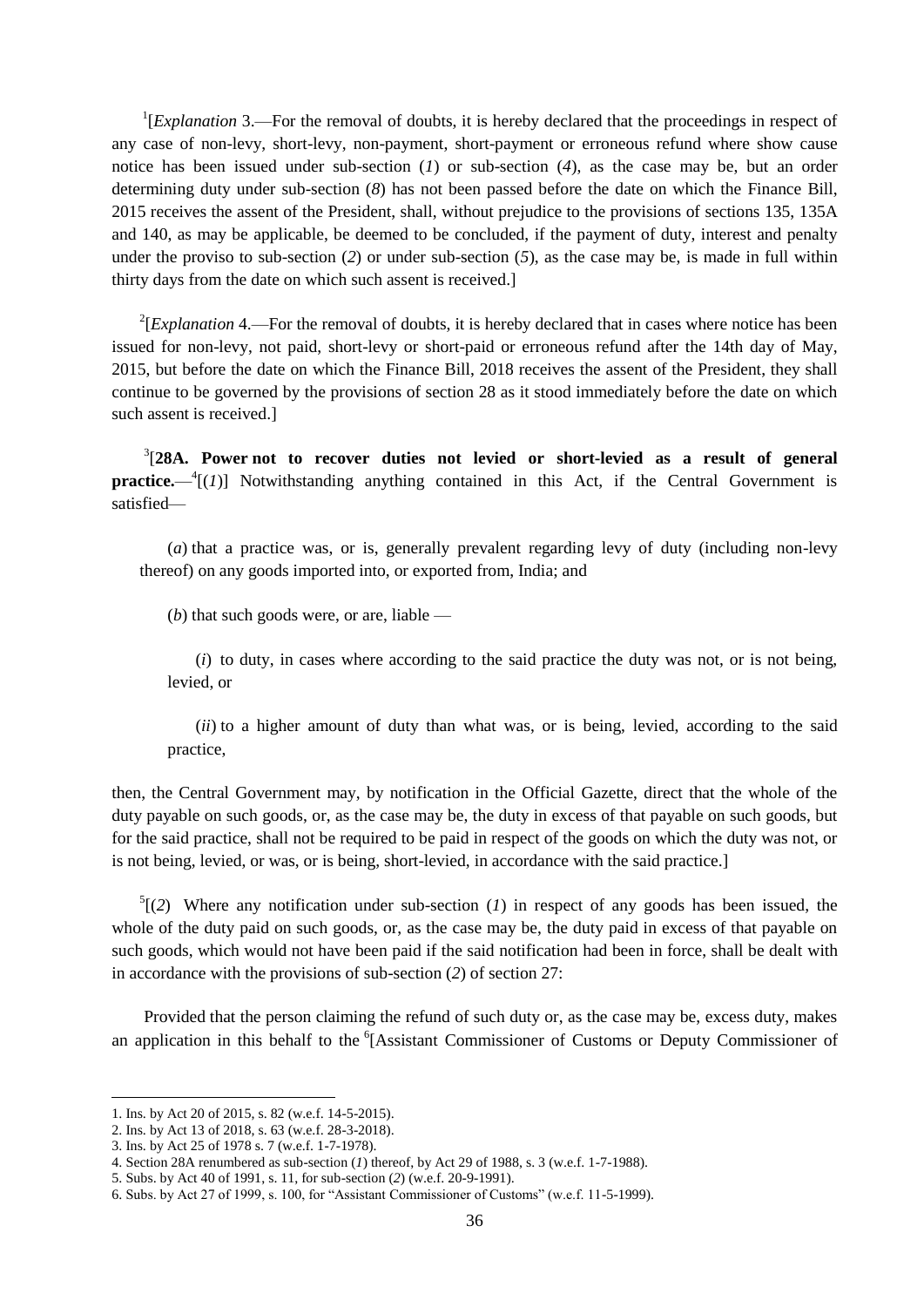Customs], in the form referred to in sub-section (*1*) of section 27, before the expiry of six months from the date of issue of the said notification.]

<sup>1</sup>[28AA. Interest on delayed payment of duty-(*1*) Notwithstanding anything contained in any judgment, decree, order or direction of any court, Appellate Tribunal or any authority or in any other provision of this Act or the rules made thereunder, the person, who is liable to pay duty in accordance with the provisions of section 28, shall, in addition to such duty, be liable to pay interest, if any, at the rate fixed under sub-section (*2*), whether such payment is made voluntarily or after determination of the duty under that section.

(*2*) Interest at such rate not below ten per cent. and not exceeding thirty-six per cent. per annum, as the Central Government may, by notification in the Official Gazette, fix, shall be paid by the person liable to pay duty in terms of section 28 and such interest shall be calculated from the first day of the month succeeding the month in which the duty ought to have been paid or from the date of such erroneous refund, as the case may be, up to the date of payment of such duty.

(*3*) Notwithstanding anything contained in sub-section (*1*), no interest shall be payable where,—

(*a*) the duty becomes payable consequent to the issue of an order, instruction or direction by the Board under section 151A; and

(*b*) such amount of duty is voluntarily paid in full, within forty-five days from the date of issue of such order, instruction or direction, without reserving any right to appeal against the said payment at any subsequent stage of such payment.]

 $2$ [28AAA. Recovery of duties in certain cases.—(*1*) Where an instrument issued to a person has been obtained by him by means of —

- (*a*) collusion; or
- (*b*) wilful mis-statement; or
- (*c*) suppression of facts,

for the purposes of this Act or the Foreign Trade (Development and Regulation) Act, 1992 (22 of 1992), by such person or his agent or employee and such instrument is utilised under the provisions of this Act or the rules made or notifications issued thereunder, by a person other than the person to whom the instrument was issued, the duty relatable to such utilisation of instrument shall be deemed never to have been exempted or debited and such duty shall be recovered from the person to whom the said instrument was issued:

Provided that the action relating to recovery of duty under this section against the person to whom the instrument was issued shall be without prejudice to an action against the importer under section 28.

*Explanation 1.*— For the purposes of this sub-section, "instrument" means any scrip or authorisation or licence or certificate or such other document, by whatever name called, issued under the Foreign Trade (Development and Regulation) Act, 1992 (22 of 1992), with respect to a reward or incentive scheme or duty exemption scheme or duty remission scheme or such other scheme bestowing financial or fiscal

<sup>1.</sup> Subs. by Act 8 of 2011, s. 43, for section 28AA and section 28AB (w.e.f. 8-4-2011).

<sup>2.</sup> Ins. by Act 23 of 2012, s. 122 (w.e.f. 28-5-2018).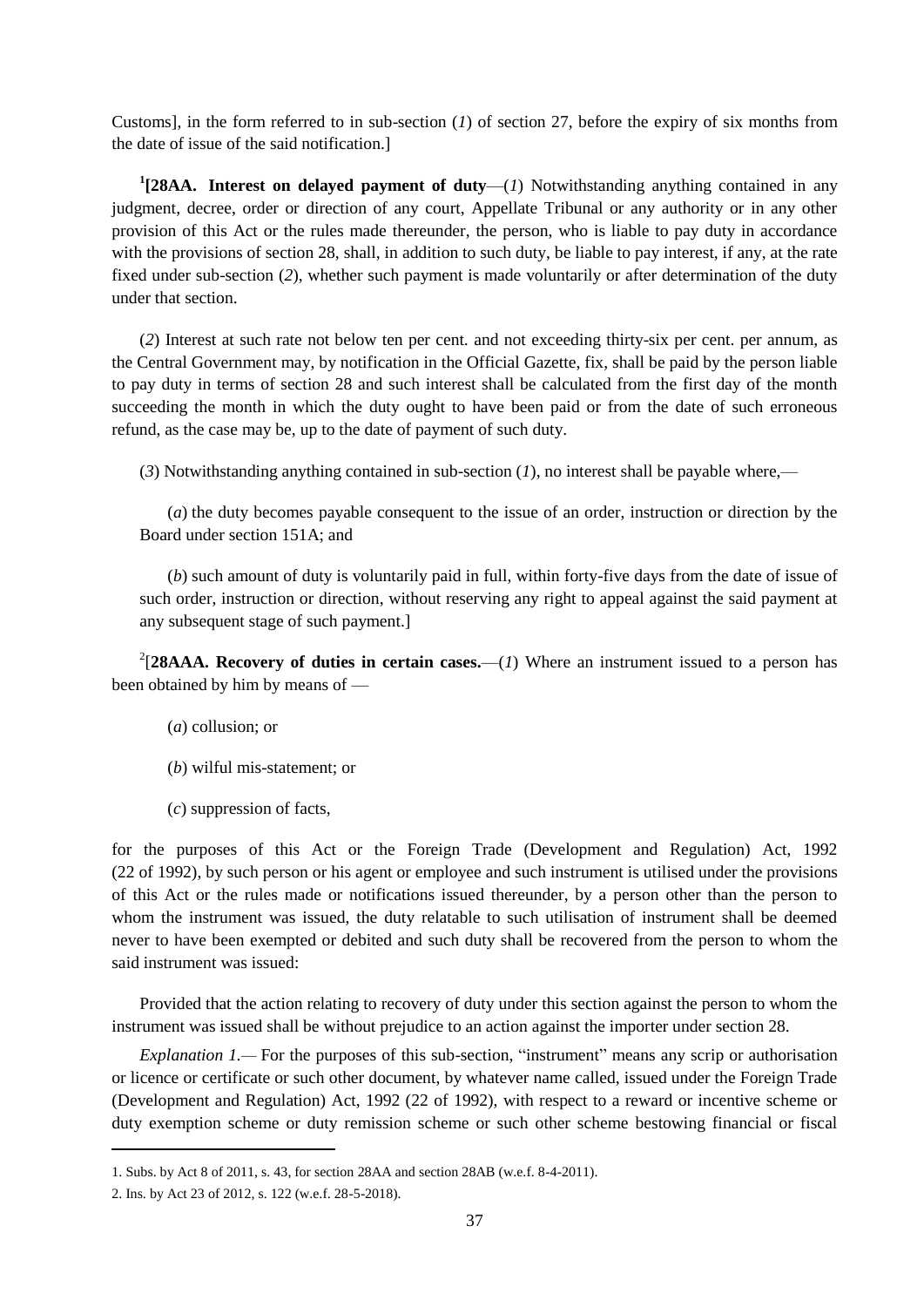benefits, which may be utilised under the provisions of this Act or the rules made or notifications issued thereunder.

*Explanation 2.*—The provisions of this sub-section shall apply to any utilisation of instrument so obtained by the person referred to in this sub-section on or after the date on which the Finance Bill, 2012 receives the assent of the President, whether or not such instrument is issued to him prior to the date of the assent.

(*2*) Where the duty becomes recoverable in accordance with the provisions of sub-section (*1*), the person from whom such duty is to be recovered, shall, in addition to such duty, be liable to pay interest at the rate fixed by the Central Government under section 28AA and the amount of such interest shall be calculated for the period beginning from the date of utilisation of the instrument till the date of recovery of such duty.

(*3*) For the purposes of recovery under sub-section (*2*), the proper officer shall serve notice on the person to whom the instrument was issued requiring him to show cause, within a period of thirty days from the date of receipt of the notice, as to why the amount specified in the notice (excluding the interest) should not be recovered from him, and after giving that person an opportunity of being heard, and after considering the representation, if any, made by such person, determine the amount of duty or interest or both to be recovered from such person, not being in excess of the amount specified in the notice, and pass order to recover the amount of duty or interest or both and the person to whom the instrument was issued shall repay the amount so specified in the notice within a period of thirty days from the date of receipt of the said order, along with the interest due on such amount, whether or not the amount of interest is specified separately.

(*4*) Where an order determining the duty has been passed under section 28, no order to recover that duty shall be passed under this section.

(*5*) Where the person referred to in sub-section (*3*) fails to repay the amount within the period of thirty days specified therein, it shall be recovered in the manner laid down in sub-section (*1*) of section 142.]

<sup>1</sup>[28B. Duties collected from the buyer to be deposited with the Central Government.— $(1)$ Notwithstanding anything to the contrary contained in any order or direction of the Appellate Tribunal <sup>2</sup>[, National Tax Tribunal] or any Court or in any other provision of this Act or the regulations made thereunder, <sup>3</sup> [every person who is liable to pay duty under this Act and has collected any amount in excess of the duty assessed or determined or paid on any goods under this Act from the buyer of such goods] in any manner as representing duty of customs, shall forthwith pay the amount so collected to the credit of the Central Government.

 ${}^{4}$ [(*1A*) Every person who has collected any amount in excess of the duty assessed or determined or paid on any goods or has collected any amount as representing duty of customs on any goods which are wholly exempt or are chargeable to *nil* rate of duty from any person in any manner, shall forthwith pay the amount so collected to the credit of the Central Government.]

<sup>1.</sup> Ins. by Act 40 of 1991, s. 12 (w.e.f. 20-9-1991).

<sup>2.</sup> Ins. by Act 49 of 2005, s. 30 and the Schedule, Part VI (w.e.f. 28-12-2005). This amendment has been struck down by the Supreme Court's order dated 25th September, 2014 in the Madras Bar Association *Vs* Union of India.

<sup>3.</sup> Subs. by Act 10 of 2000, s. 82 for "every person who has collected any amount from the buyer of any goods" (w.e.f. 20-9-1991).

<sup>4.</sup> Ins. by Act 18 of 2008, s. 68 (w.e.f. 10-5-2008).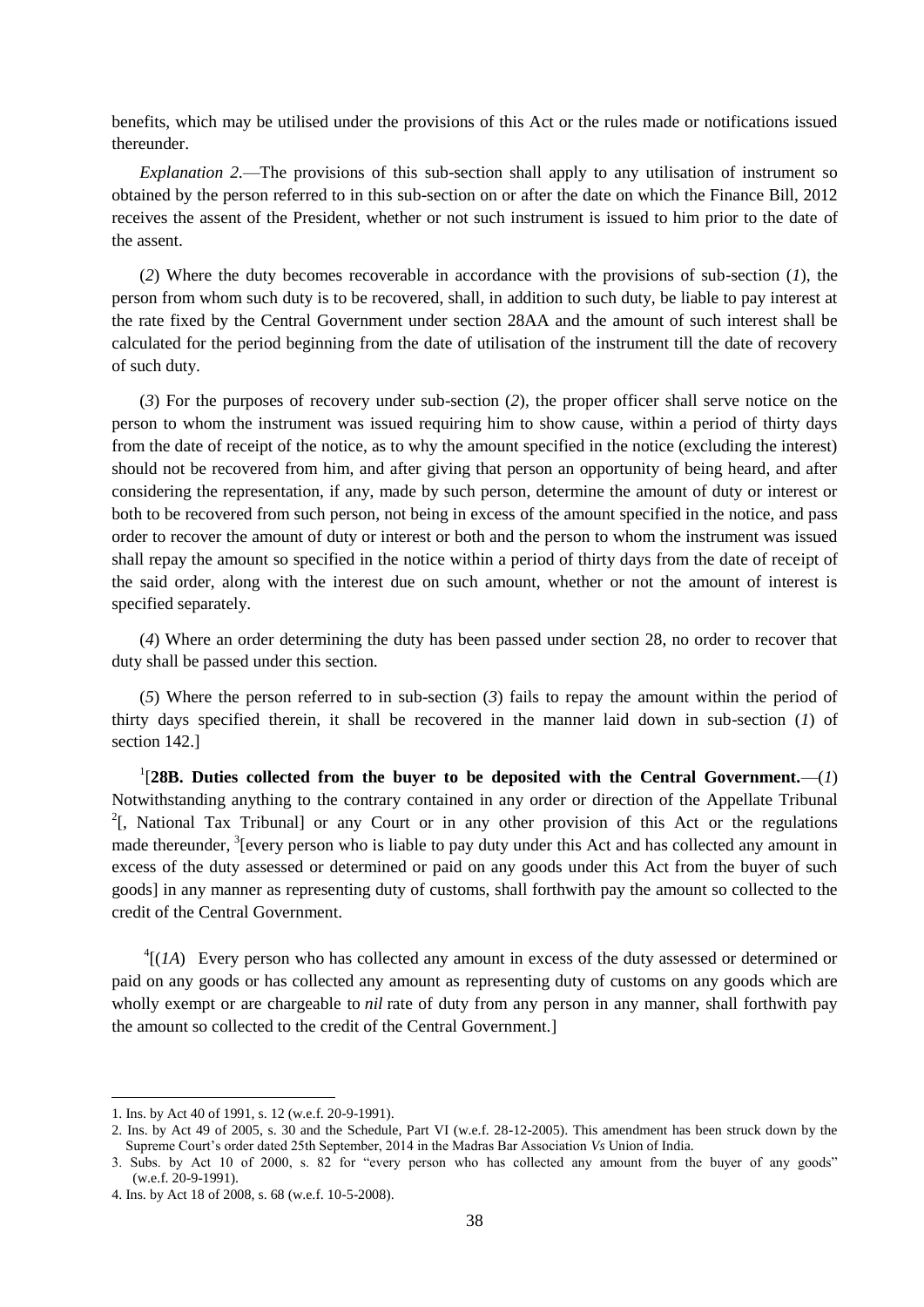$I(2)$  Where any amount is required to be paid to the credit of the Central Government under <sup>2</sup>[sub-section (*1*) or sub-section (*1A*), as the case may be,] and which has not been so paid, the proper officer may serve on the person liable to pay such amount, a notice requiring him to show cause why he should not pay the amount, as specified in the notice to the credit of the Central Government.

(*3*) The proper officer shall, after considering the representation, if any, made by the person on whom the notice is served under sub-section (*2*), determine the amount due from such person (not being in excess of the amount specified in the notice) and thereupon such person shall pay the amount so determined.

(4) The amount paid to the credit of the Central Government under  $\frac{3}{5}$ [sub-section (1) or sub-section (*1A*) or sub-section (*3*) as the case may be,] shall be adjusted against the duty payable by the person on finalisation of assessment or any other proceeding for determination of the duty relating to the goods referred to in <sup>4</sup> [sub-section (*1*) and sub-section (*1A*).]

(*5*) Where any surplus is left after the adjustment made under sub-section (*4*), the amount of such surplus shall either be credited to the Fund or, as the case may be, refunded to the person who has borne the incidence of such amount, in accordance with the provisions of section 27 and such person may make an application under that section in such cases within six months from the date of the public notice to be issued by the Assistant Commissioner of Customs for the refund of such surplus amount.]

 $5$ [28BA. Provisional attachment to protect revenue in certain cases.—(*1*) Where, during the pendency of any proceeding under section 28<sup>6</sup> [or section 28AAA or section 28B], the proper officer is of of the opinion that for the purpose of protecting the interests of revenue, it is necessary so to do, he may, with the previous approval of the  $7$ [Principal Commissioner of Customs or Commissioner of Customs], by by order in writing, attach provisionally any property belonging to the person on whom notice is served under  ${}^{8}$ [sub-section (*1*) or sub-section (*4*) of section 28] <sup>9</sup>[or sub-section (*3*) of section 28AAA or sub-section (*2*) of section 28B], as the case may be, in accordance with the rules made in this behalf under section 142.

(*2*) Every such provisional attachment shall cease to have effect after the expiry of a period of six months from the date of the order made under sub-section (*1*):

Provided that the <sup>10</sup>[Principal Chief Commissioner of Customs or Chief Commissioner of Customs] may, for reasons to be recorded in writing, extend the aforesaid period by such further period or periods as he thinks fit, so, however, that the total period of extension shall not in any case exceed two years:

Provided further that where an application for settlement of case under section 127B is made to the Settlement Commission, the period commencing from the date on which such application is made and

<sup>1.</sup> Subs. by Act 10 of 2000, s. 82, for sub-section (*2*) (w.e.f. 20-9-1991).

<sup>2.</sup> Subs. Act 18 of 2008, s. 68, for "sub-section (*1*)" (w.e.f. 10-5-2008).

<sup>3.</sup> Subs. by s. 68, *ibid.*, for "sub-section (*1*) or sub-section (*3*)" (w.e.f. 10-5-2008)

<sup>4.</sup> Subs. by s. 68, *ibid.*, for "sub-section (*1*)" (w.e.f. 10-5-2008).

<sup>5.</sup> Ins. by Act 29 of 2006, s. 23 (w.e.f. 13-7-2006).

<sup>6.</sup> Subs. by Act 23 of 2012, s. 123, for "or section 28B" (w.e.f. 28-5-2012).

<sup>7.</sup> Subs. by Act 25 of 2014, s. 78, for "Commissioner of Customs" (w.e.f.  $6-08-2014$ ).

<sup>8.</sup> Subs. by Act 17 of 2013, s. 67, for "sub-section (*1*) of section 28" (w.e.f. 10-5-2013).

<sup>9.</sup> Subs. by Act 23 of 2012, s. 123, for "or sub-section (2) of section 28B" (w.e.f. 28-5-2012).

<sup>10.</sup> Subs. by Act 25 of 2014, section 78, for "Chief Commissioner of Customs" (w.e.f. 6-8-2014).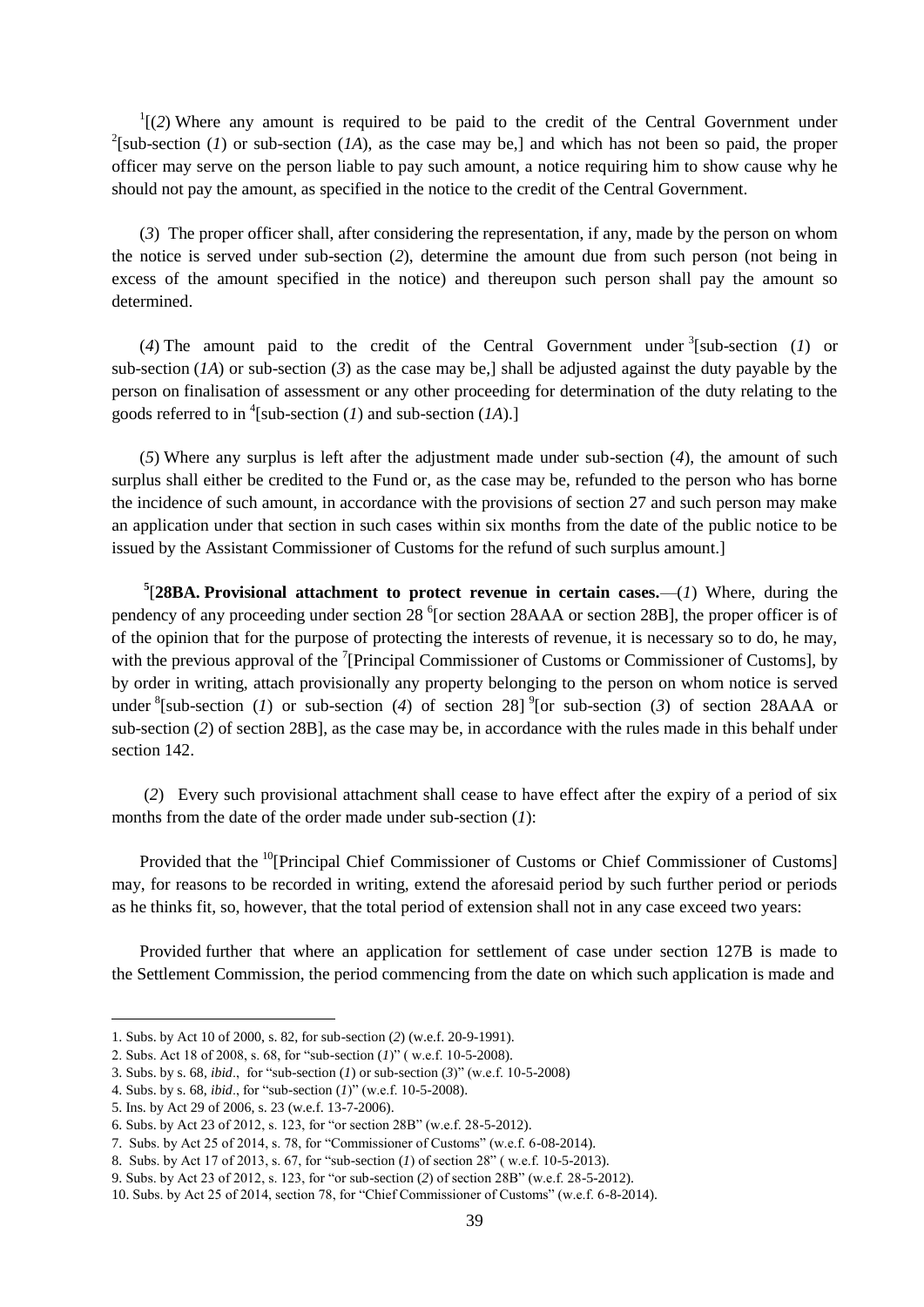ending with the date on which an order under sub-section (*1*) of section 127C is made shall be excluded from the period specified in the preceding proviso.]

# <sup>1</sup>[CHAPTER VA

#### INDICATING AMOUNT OF DUTY IN THE PRICE OF GOODS, ETC., FOR PURPOSE OF REFUND

**28C. Price of goods to indicate the amount of duty paid thereon.**—Notwithstanding anything contained in this Act or any other law for the time being in force, every person who is liable to pay duty on any goods shall, at the time of clearance of the goods, prominently indicate in all the documents relating to assessment, sales invoice, and other like documents, the amount of such duty which will form part of the price at which such goods are to be sold.

**28D. Presumption that incidence of duty has been passed on to the buyer.**—Every person who has paid the duty on any goods under this Act shall, unless the contrary is proved by him, be deemed to have passed on the full incidence of such duty to the buyer of such goods.]

# <sup>2</sup>[CHAPTER VB

## ADVANCE RULINGS

**28E**. **Definitions**.—In this Chapter, unless the context otherwise requires,—

 $3*$  $*$   $*$   $*$   $*$   $*$   $*$ 

 $^{4}$ [(*b*) "advance ruling" means a written decision on any of the questions referred to in section 28H raised by the applicant in his application in respect of any goods prior to its importation or exportation;]

 $<sup>5</sup>[(ba)$  "Appellate Authority" means the Authority for Advance Rulings constituted under section</sup> 245-O of the Income-tax Act, 1961 (43 of 1961;]

 $^{6}$ [ $(c)$  "applicant" means any person,—

(*i*) holding a valid Importer-exporter Code Number granted under section 7 of the Foreign Trade (Development and Regulation) Act, 1992 (22 of 1992); or

(*ii*) exporting any goods to India; or

(*iii*) with a justifiable cause to the satisfaction of the Authority,

who makes an application for advance ruling under section 28H;

 $7$ [*Explanation*.—For the purposes of this clause, "joint venture in India" means a contractual arrangement whereby two or more persons undertake an economic activity which is subject to joint

<sup>1.</sup> Ins. by Act 40 of 1991, s. 13 (w.e.f. 20-9-1991).

<sup>2.</sup> Ins. by Act 27 of 1999, s. 103 (w.e.f. 11-5-1999).

<sup>3.</sup> Clause (*a*) omitted by Act 13 of 2018, s. 64 (w.e.f. 28-3-2018).

<sup>4.</sup> Subs. by s. 64, *ibid*., for clause (*b*) (w.e.f. 28-3-2018).

<sup>5.</sup> Ins. by s. 64, *ibid*. (w.e.f. 28-3-2018).

<sup>6.</sup> Subs. by s. 64, *ibid*., for clause (*c*) (w.e.f. 28-3-2018).

<sup>7.</sup> Ins. by Act 22 of 2007, s. 97 (w.e.f. 11-5-2007).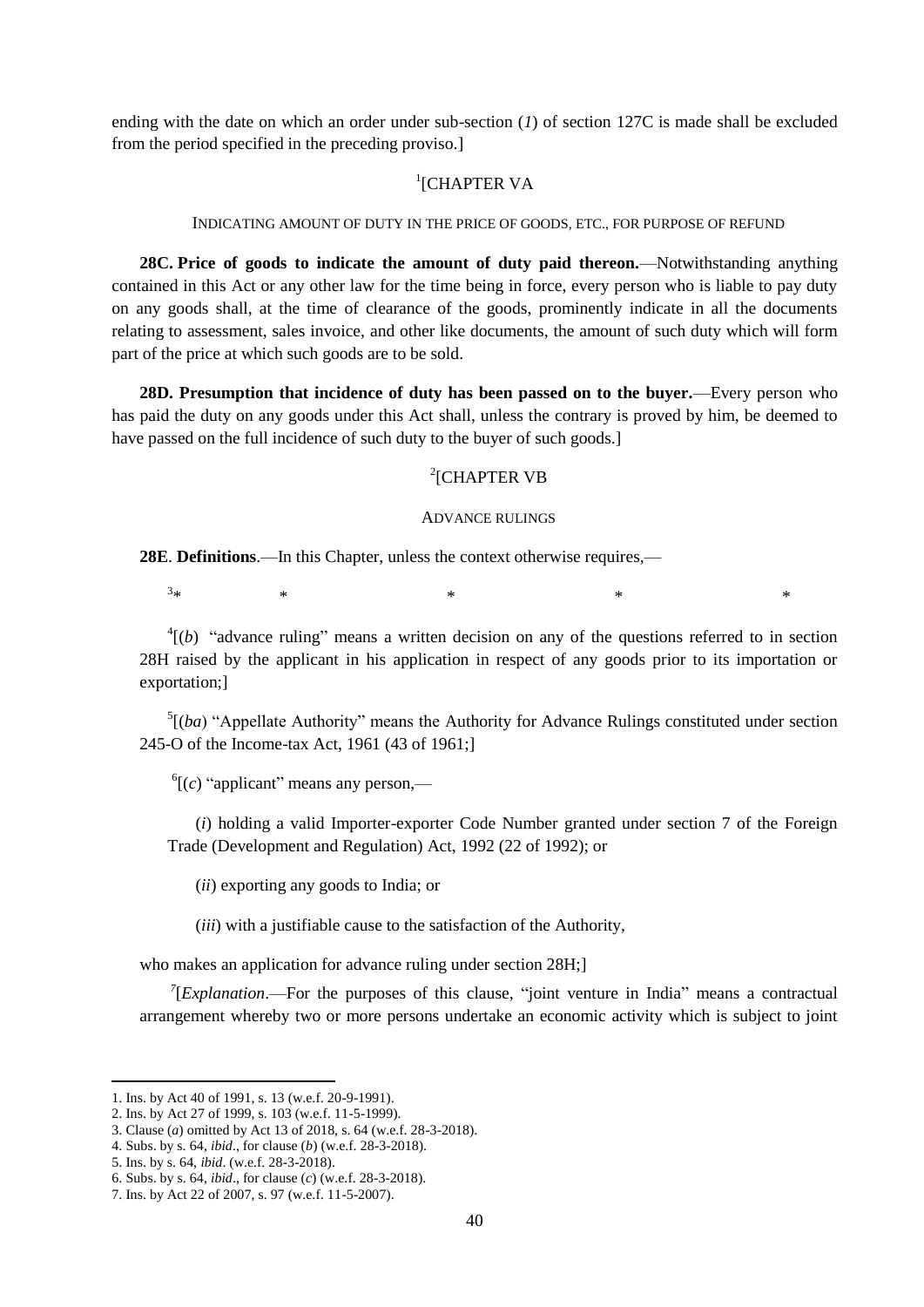control and one or more of the participants or partners or equity holders is a non-resident having substantial interest in such arrangement.]

(*d*) "application" means an application made to the Authority under sub-section (*1*) of section 28H;

 $\Gamma$ <sup>1</sup>[(*e*) "Authority" means the Customs Authority for Advance Rulings appointed under section 28EA;]

(f) "Chairperson" means the Chairperson of the <sup>2</sup>[Appellate Authority];

 $(g)$  "Member" means a Member of the <sup>2</sup>[Appellate Authority] and includes the Chairperson; and

 $3\vert (h)$  non-resident", "Indian company" and "foreign company" have the meanings respectively assigned to them in clauses (*30*), (*26*) and (*23A*) of section 2 of the Income-tax Act, 1961 (43 of 1961).]

4 [**28EA**. **Customs Authority for Advance Rulings.—**(*1*) The Board may, for the purposes of giving advance rulings under this Act, by notification, appoint an officer of the rank of Principal Commissioner of Customs or Commissioner of Customs to function as a Customs Authority for Advance Rulings:

Provided that till the date of appointment of the Customs Authority for Advance Rulings, the existing Authority for Advance Rulings constituted under section 245-O of the Income-tax Act, 1961 (43 of 1961) shall continue to be the Authority for giving advance rulings for the purposes of this Act.

(*2*) The offices of the Authority may be established in New Delhi and at such other places, as the Board may deem fit.

(*3*) Subject to the provisions of this Act, the Authority shall exercise the powers and authority conferred on it by or under this Act.]

 ${}^{5}[28F$ . **Authority for advance rulings.**—(*1*) Subject to the provisions of this Act, the Authority for Advance Rulings constituted under section 245-O of the Income-tax Act, 1961 (43 of 1961) shall be <sup>6</sup>[the <sup>6</sup>[the Appellate Authority for deciding appeal under this Chapter and the said Appellate Authority] shall exercise the jurisdiction, powers and authority conferred on it by or under this Act:

Provided that the Member from the Indian Revenue Service (Customs and Central Excise), who is qualified to be a Member of the Board, shall be the revenue Member of the  $\frac{7}{2}$ [Appellate Authority] for the purposes of this Act.

(*2*) On and from the date on which the Finance Bill, 2017 receives the assent of the President, every application and proceeding pending before the erstwhile Authority for Advance Rulings (Central Excise, Customs and Service Tax) shall stand transferred to the Authority from the stage at which such application or proceeding stood as on the date of such assent.]

 ${}^{8}$ [(3) On and from the date of appointment of the Customs Authority for Advance Rulings, every application and proceeding pending before the erstwhile Authority for Advance Rulings shall stand transferred to the Authority from the stage at which such application or proceeding stood as on the date of such appointment.]

<sup>1.</sup> Subs. by Act 13 of 2018, s. 64, for clause (*e*) (w.e.f. 28-3-2018).

<sup>2.</sup> Subs. by s. 64, *ibid.*, for "Authority" (w.e.f. 28-3-2018).

<sup>3.</sup> Subs. by Act 32 of 2003, s. 110, for clause (*h*) (w.e.f. 14-5-2003).

<sup>4.</sup> Ins. by Act 13 of 2018, s. 65 (w.e.f. 28-3-2018).

<sup>5.</sup> Subs. by Act 7 of 2017, s. 94, for section 28F (w.e.f. 31-3-2017).

<sup>6.</sup> Subs. by Act 13 of 2018, s. 66, for "the Authority for giving advance rulings for the purposes of this Act and the said Authority" (w.e.f. 28-3-2018).

<sup>7.</sup> Subs. by s. 66, *ibid.*, for "Authority" (w.e.f. 28-3-2018).

<sup>8.</sup> Ins. by s. 66, *ibid* (w.e.f. 28-3-2018).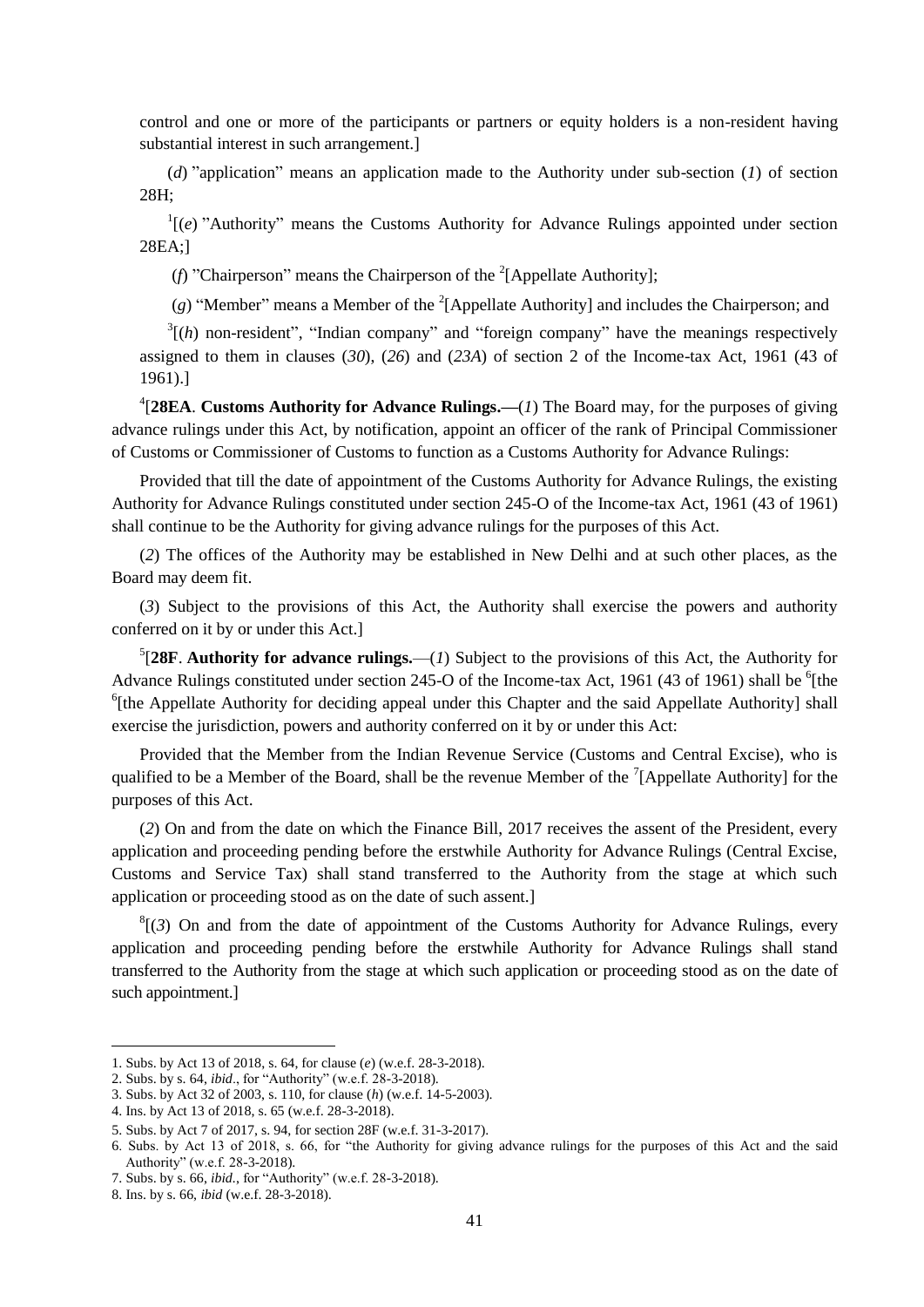**28G**. *[Vacancies, etc., not to invalidate proceedings.]Omitted by the Finance Act,* (7 *of* 2017), *s.* 95 (*w.e.f.* 31-3-2017)*.*

**28H. Application for advance ruling.**—(*1*) An applicant desirous of obtaining an advance ruling under this Chapter may make an application in such form and in such manner as may be prescribed, stating the question on which the advance ruling is sought.

(*2*) The question on which the advance ruling is sought shall be in respect of, —

(*a*) classification of goods under the Customs Tariff Act, 1975 (51 of 1975);

(*b*) applicability of a notification issued under sub-section (*1*) of section 25, having a bearing on the rate of duty;

(*c*) the principles to be adopted for the purposes of determination of value of the goods under the provisions of this Act.

 $\frac{1}{d}$  (*d*) applicability of notifications issued in respect of tax or duties under this Act or the Customs Tariff Act, 1975 (51 of 1975) or any tax or duty chargeable under any other law for the time being in force in the same manner as duty of customs leviable under this Act or the Customs Tariff Act;]

 $2\mu$  (*e*) determination of origin of the goods in terms of the rules notified under the Customs Tariff Act, 1975 (51 of 1975) and matters relating thereto.]

 $3(f)$  any other matter as the Central Government may, by notification, specify.]

 $(3)$  The application shall be made in quadruplicate and be accompanied by a fee of  $(4)$  ten thousand rupees].

(*4*) An applicant may withdraw his application within thirty days from the date of the application.

 $<sup>5</sup>$ [(5) The applicant may be represented by any person resident in India who is authorised in this</sup> behalf.

*Explanation*.—For the purposes of this sub-section "resident" shall have the same meaning as assigned to it in clause (*42*) of section 2 of the Income-tax Act, 1961 (43 of 1961).]

28-I. Procedure on receipt of application.—(*1*) On receipt of an application, the Authority shall cause a copy thereof to be forwarded to the <sup>6</sup>[Principal Commissioner of Customs or Commissioner of Customs] and, if necessary, call upon him to furnish the relevant records:

Provided that where any records have been called for by the Authority in any case, such records shall, as soon as possible, be returned to the <sup>6</sup>[Principal Commissioner of Customs or Commissioner of Customs].

(*2*) The Authority may, after examining the application and the records called for, by order, either allow or reject the application:

Provided that the Authority shall not allow the application  $7***$  where the question raised in the application is —

(*a*) already pending in the applicant's case before any officer of customs, the Appellate Tribunal or any Court;

<sup>1.</sup> Subs. by Act 13 of 2018, s. 67, for clause (*d*) (w.e.f. 28-3-2018).

<sup>2.</sup> Ins. by Act 18 of 2005, s. 67 (w.e.f. 13-5-2005).

<sup>3.</sup> Ins. by Act 13 of 2018, s. 67 (w.e.f. 28-3-2018).

<sup>4.</sup> Subs. by Act 7 of 2017, s. 96 for "two thousand five hundred rupees" (w.e.f. 31-3-2017).

<sup>5.</sup> Ins. by Act 13 of 2018, s. 67 (w.e.f. 28-3-2018).

<sup>6.</sup> Subs. by Act 25 of 2014, s. 78 for "Commissioner of Customs" (w.e.f.  $6-8-2014$ ).

<sup>7.</sup> The words "except in the case of a resident applicant" omitted by Act 20 of 2002, s. 122 (w.e.f. 11-5-2002).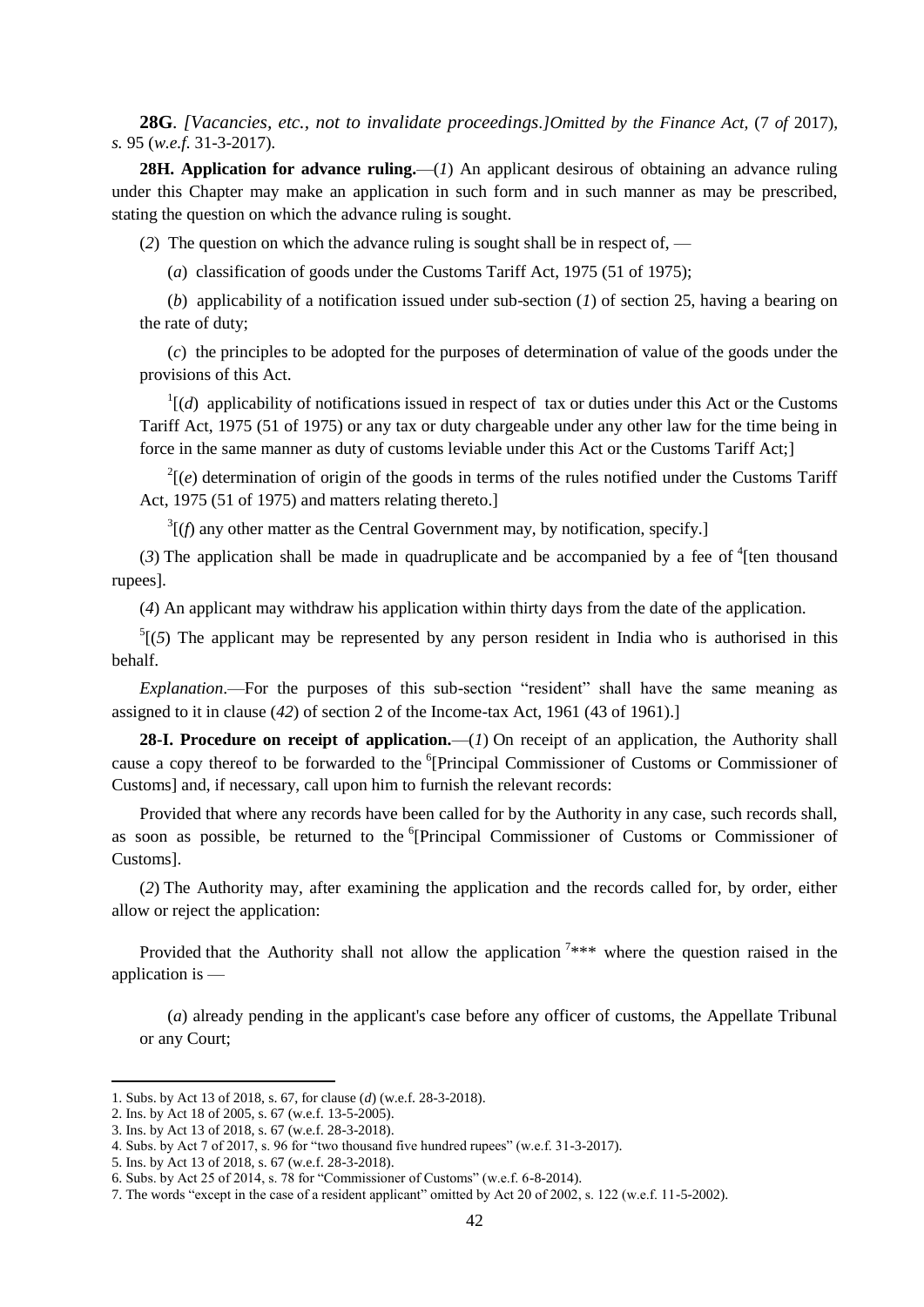(*b*) the same as in a matter already decided by the Appellate Tribunal or any Court:

Provided further that no application shall be rejected under this sub-section unless an opportunity has been given to the applicant of being heard:

Provided also that where the application is rejected, reasons for such rejection shall be given in the order.

(*3*) A copy of every order made under sub-section (*2*) shall be sent to the applicant and to the <sup>1</sup>[Principal Commissioner of Customs or Commissioner of Customs].

(*4*) Where an application is allowed under sub-section (*2*), the Authority shall, after examining such further material as may be placed before it by the applicant or obtained by the Authority, pronounce its advance ruling on the question specified in the application.

(*5*) On a request received from the applicant, the Authority shall, before pronouncing its advance ruling, provide an opportunity to the applicant of being heard, either in person or through a duly authorised representative.

*Explanation*.—For the purposes of this sub-section, "authorised representative" shall have the meaning assigned to it in sub-section (*2*) of section 146A.

(6) The Authority shall pronounce its advance ruling in writing within  $2$ <sup>[three months] of the receipt</sup> of application.

(*7*) A copy of the advance ruling pronounced by the Authority, duly signed by the Members and certified in the prescribed manner shall be sent to the applicant and to the  $1$ [Principal Commissioner of Customs or Commissioner of Customs], as soon as may be, after such pronouncement.

**28J. Applicability of advance ruling.**—(*1*) The advance ruling pronounced by the Authority under section 28-I shall be binding only—

(*a*) on the applicant who had sought it;

(*b*) in respect of any matter referred to in sub-section (*2*) of section 28H;

 $(c)$  on the <sup>1</sup>[Principal Commissioner of Customs or Commissioner of Customs], and the customs authorities subordinate to him, in respect of the applicant.

(*2*) The advance ruling referred to in sub-section (*1*) shall be binding as aforesaid unless there is a change in law or facts on the basis of which the advance ruling has been pronounced.

**28K**. **Advance ruling to be void in certain circumstances.**—(*1*) Where the Authority finds, on a representation made to it by the <sup>1</sup>[Principal Commissioner of Customs or Commissioner of Customs] or otherwise, that an advance ruling pronounced by it under sub-section (*6*) of section 28-I has been obtained by the applicant by fraud or misrepresentation of facts, it may, by order, declare such ruling to be void *ab initio* and thereupon all the provisions of this Act shall apply  $3***$  to the applicant as if such advance ruling had never been made.

<sup>1.</sup> Subs. by Act  $25$  of  $2014$ , s. 78, for "Commissioner of Customs" (w.e.f. 6-8-2014).

<sup>2.</sup> Subs. by Act 13 of 2018, s. 68, for "six months" (w.e.f. 28-3-2018).

<sup>3.</sup> The brackets and words "(after excluding the period beginning with the date of such advance ruling and ending with the date of order under this sub-section)" omitted by Act 13 of 2018, s.  $69$  (w.e.f.  $28-3-2018$ ).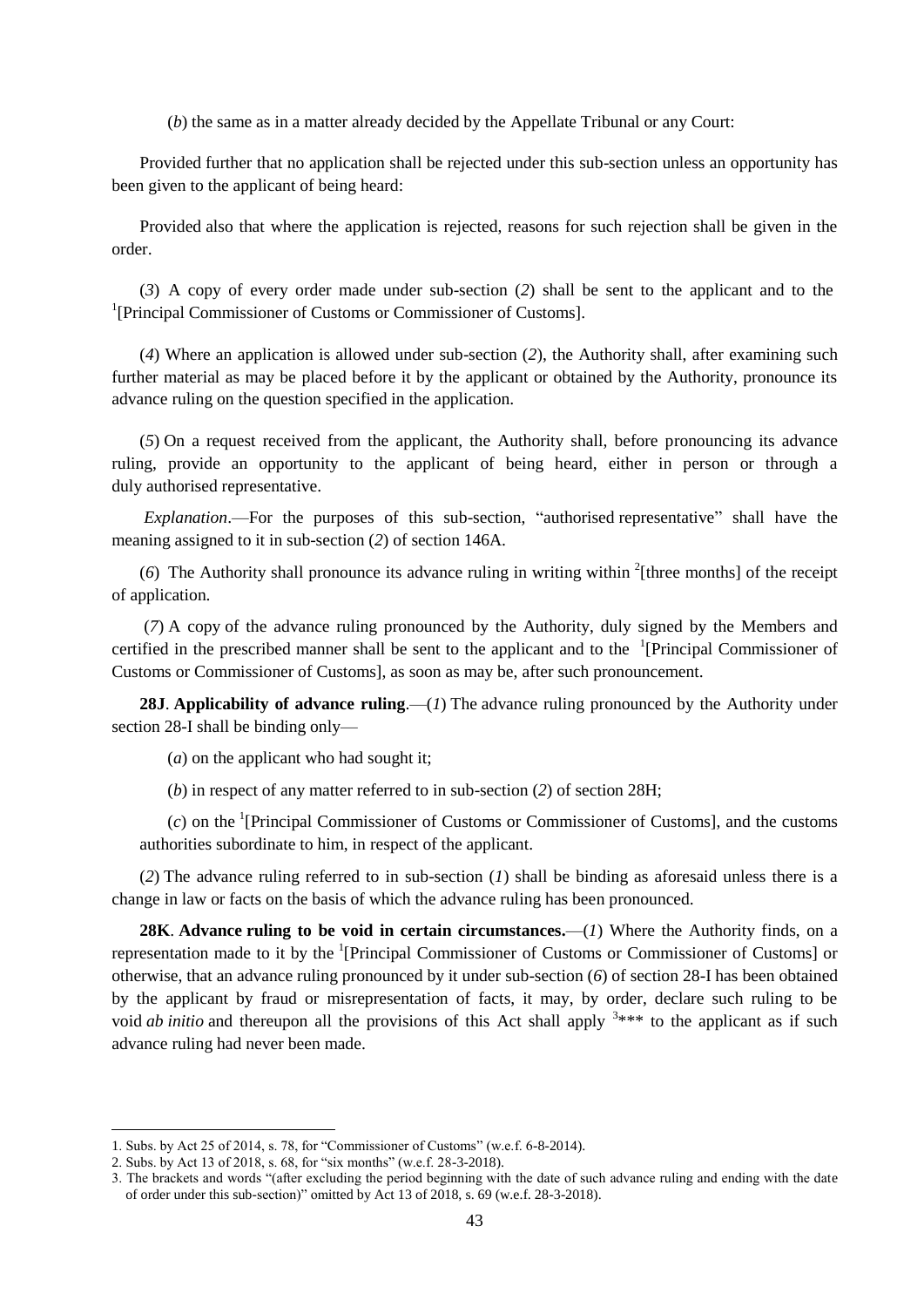<sup>1</sup>[Provided that in computing the period of two years referred to in clause (*a*) of sub-section (*1*) of section 28, or five years referred to in sub-section (*4*) thereof, for service of notice for recovery of any duty not levied, short-levied, not paid or short-paid on account of the advance ruling, the period beginning with the date of such advance ruling and ending with the date of the order under this sub-section shall be excluded.]

(2) A copy of the order made under sub-section (*l*) shall be sent to the applicant and the <sup>2</sup>[Principal Commissioner of Customs or Commissioner of Customs].

**3 [28KA. Appeal.**—(*1*) Any officer authorised by the Board, by notification, or the applicant may file an appeal to the Appellate Authority against any ruling or order passed by the Authority, within sixty days from the date of the communication of such ruling or order, in such form and manner as may be prescribed:

Provided that where the Appellate Authority is satisfied that the appellant was prevented by sufficient cause from presenting the appeal within the period so specified, it may allow a further period of thirty days for filing such appeal.

(*2*) The provisions of sections 28-I and 28J shall, *mutatis mutandis,* apply to the appeal under this section.]

**28L. Powers of <sup>4</sup>[Authority or Appellate Authority].—(1) The <sup>4</sup>[Authority or Appellate Authority]** shall, for the purpose of exercising its powers regarding discovery and inspection, enforcing the attendance of any person and examining him on oath, issuing commissions and compelling production of books of account and other records, have all the powers of a civil court under the Code of Civil Procedure, 1908 (5 of 1908).

(2) The <sup>4</sup>[Authority or Appellate Authority] shall be deemed to be a civil court for the purposes of section 195, but not for the purposes of Chapter XXVI of the Code of Criminal Procedure, 1973 (2 of 1974), and every proceeding before the  ${}^{4}$ [Authority or Appellate Authority] shall be deemed to be a judicial proceeding within the meaning of sections 193 and 228, and for the purpose of section 196, of the Indian Penal Code (45 of 1860).

 $5$ [28M. Procedure for Authority and Appellate Authority.—(*1*) The Authority shall follow such procedure as may be prescribed.

(*2*) The Appellate Authority shall, subject to the provisions of this Chapter, have power to regulate its own procedure in all matters arising out of the exercise of its powers and authority under this Act.]

# CHAPTER VI

PROVISIONS RELATING TO CONVEYANCES CARRYING IMPORTED OR EXPORTED GOODS

**29**. **Arrival of vessels and aircrafts in India.**—(*1*) The person-in-charge of a vessel or an aircraft entering India from any place outside India shall not cause or permit the vessel or aircraft to call or land—

- (*a*) for the first time after arrival in India; or
- (*b*) at any time while it is carrying passengers or cargo brought in that vessel or aircraft;

at any place other than a customs port or a customs airport, as the case may be <sup>6</sup>[unless permitted by the Board].

<sup>1.</sup> The proviso ins. by Act 13 of 2018, s. 69 (w.e.f. 28-3-2018).

<sup>2.</sup> Subs. by Act 25 of 2014, s. 78, for "Commissioner of Customs" (w.e.f. 6-8-2014).

<sup>3.</sup> Section 28KA shall stand inserted (date to be notified) by Act 13 of 2018, s. 70.

<sup>4.</sup> Subs. by s. 71, *ibid.*, for "Authority" (w.e.f. 28-3-2018).

<sup>5.</sup> Subs. by s. 72, *ibid*., for section 28M (w.e.f. 28-3-2018).

<sup>6.</sup> Ins. by Act 17 of 2013, s. 69 (w.e.f. 10-5-2013).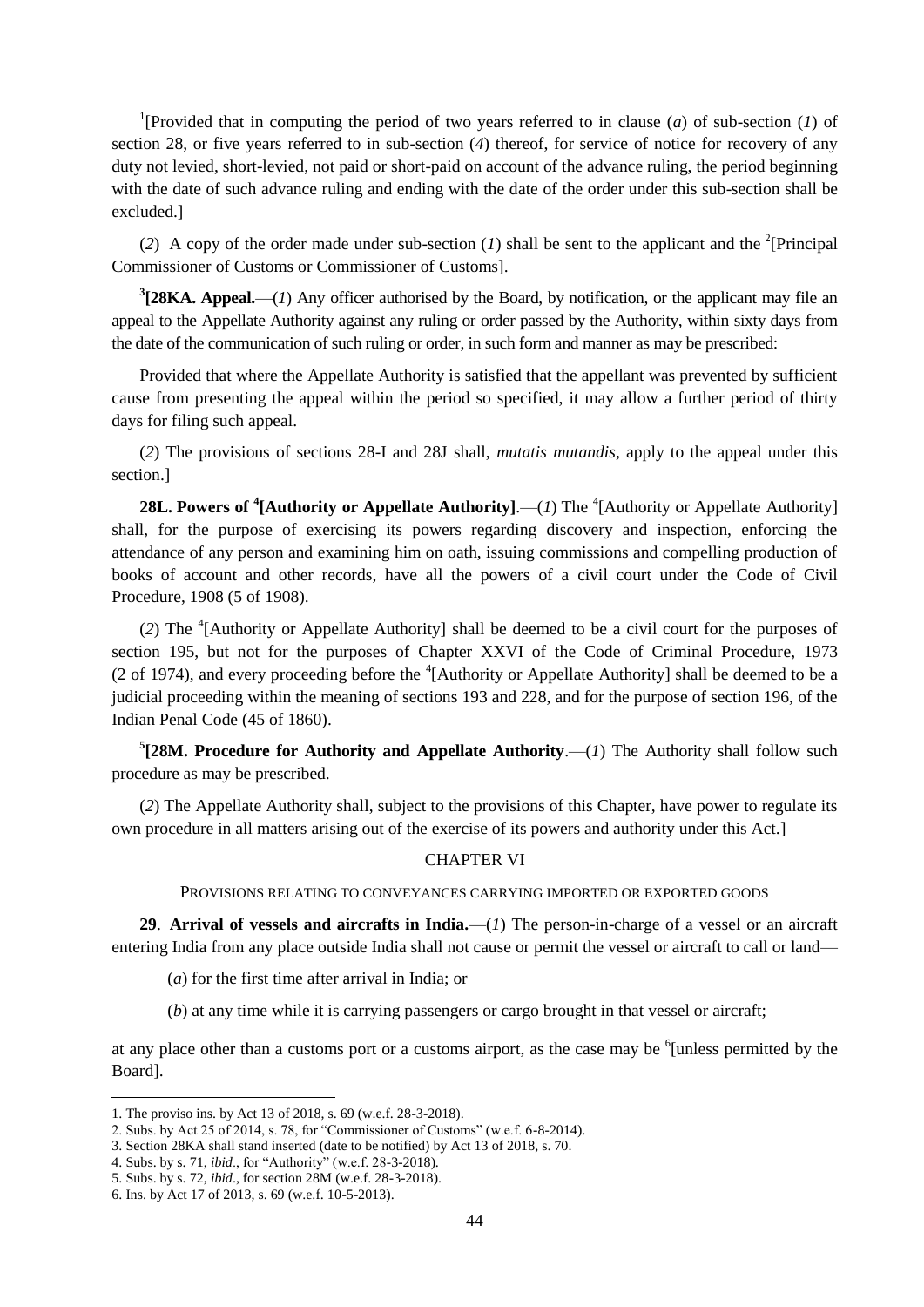(*2*) The provisions of sub-section (*1*) shall not apply in relation to any vessel or aircraft which is compelled by accident, stress of weather or other unavoidable cause to call or land at a place other than a customs port or customs airport but the person-in-charge of any such vessel or aircraft—

(*a*) shall immediately report the arrival of the vessel or the landing of the aircraft to the nearest customs officer or the officer-in-charge of a police station and shall on demand produce to him the log book belonging to the vessel or the aircraft;

(*b*) shall not without the consent of any such officer permit any goods carried in the vessel or the aircraft to be unloaded from, or any of the crew or passengers to depart from the vicinity of, the vessel or the aircraft; and

(*c*) shall comply with any directions given by any such officer with respect to any such goods,

and no passenger or member of the crew shall, without the consent of any such officer, leave the immediate vicinity of the vessel or the aircraft:

Provided that nothing in this section shall prohibit the departure of any crew or passengers from the vicinity of, or the removal of goods from, the vessel or aircraft where the departure or removal is necessary for reasons of health, safety or the preservation of life or property.

**30. Delivery of <sup>1</sup>**[arrival manifest or import manifest] or import report.— $^2(1)$  The person-incharge of —

- (*i*) a vessel; or
- (*ii*) an aircraft; or
- (*iii*) a vehicle,

carrying imported goods <sup>3</sup>[or export goods] or any other person as may be specified by the Central Government, by notification in the Official Gazette, in this behalf shall, in the case of a vessel or an aircraft, deliver to the proper officer  ${}^{4}$ [an  ${}^{1}$ [arrival manifest or import manifest] by presenting electronically prior to the arrival] of the vessel or the aircraft, as the case may be, and in the case of a vehicle, an import report within twelve hours after its arrival in the customs station, in  $<sup>5</sup>$ [such form and</sup> manner as may be prescribed] and if the <sup>1</sup>[arrival manifest or import manifest] or the import report or any part thereof, is not delivered to the proper officer within the time specified in this sub-section and if the proper officer is satisfied that there was no sufficient cause for such delay, the person-in-charge or any other person referred to in this sub-section, who caused such delay, shall be liable to a penalty not exceeding fifty thousand rupees:]

<sup>6</sup>[Provided that the <sup>7</sup>[Principal Commissioner of Customs or Commissioner of Customs] may, in cases cases where it is not feasible to deliver <sup>1</sup>[arrival manifest or import manifest] by presenting electronically, allow the same to be delivered in any other manner.]

<sup>1.</sup> Subs. by Act 13 of 2018, s. 56, for "import manifest" (w.e.f. 28-3-2018).

<sup>2.</sup> Subs. by Act 32 of 2003, s. 112, for sub-section (*1*) (w.e.f 14-5-2003).

<sup>3.</sup> Ins. by Act 13 of 2018, s. 73 (w.e.f. 28-3-2018).

<sup>4.</sup> Subs. by Act 17 of 2013, s. 70, for "an import manifest prior to the arrival" (w.e.f. 10-5-2013).

<sup>5.</sup> Subs. by Act 13 of 2018, s. 73, for "the prescribed form" (w.e.f. 28-3-2018).

<sup>6.</sup> Ins. by Act 17 of 2013, s. 70 (w.e.f. 10-5-2013).

<sup>7.</sup> Subs. by Act 25 of 2014, s. 78, for "Commissioner of Customs" (w.e.f. 6-8-2014).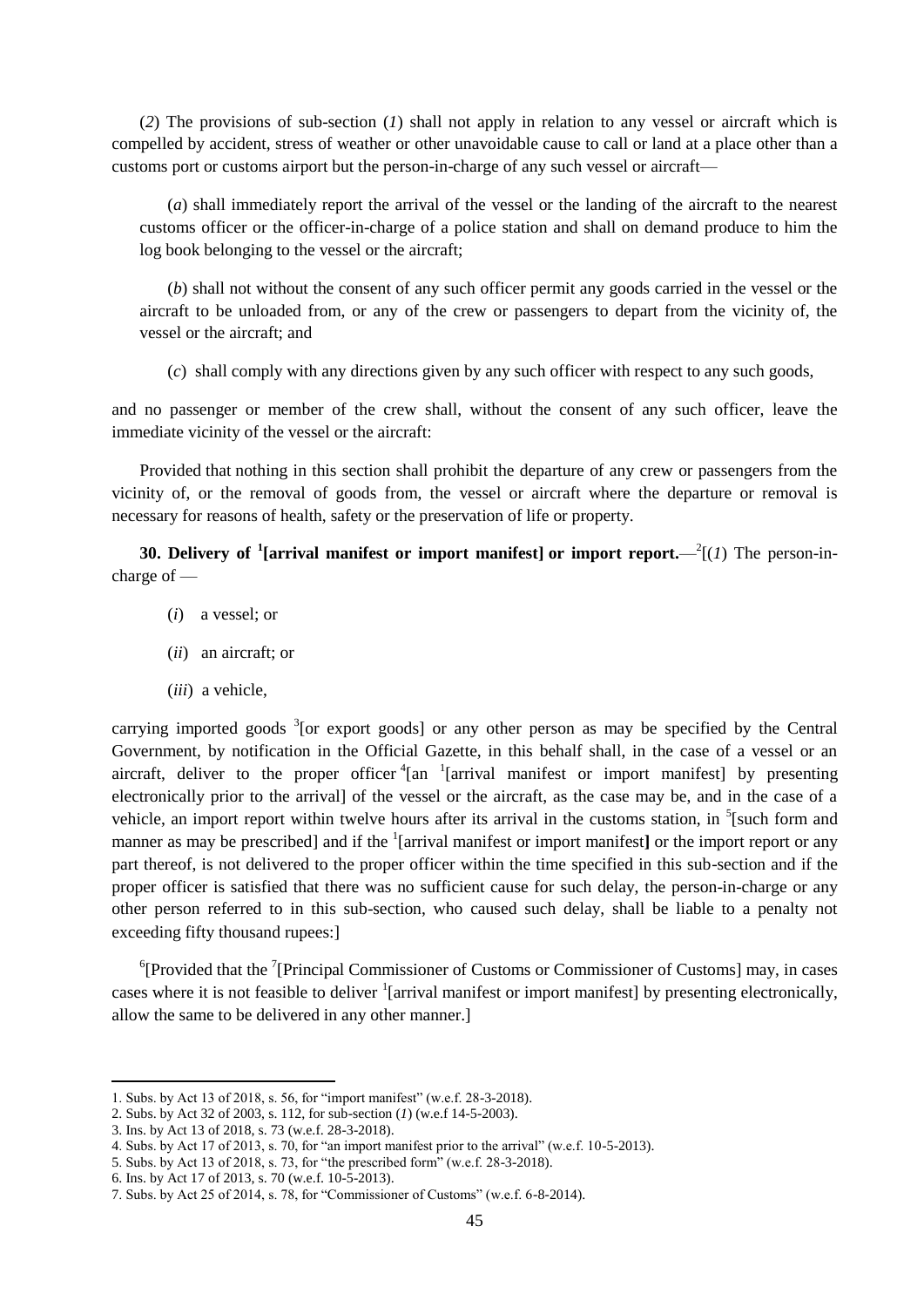$(2)$  The person delivering the <sup>1</sup>[arrival manifest or import manifest] or import report shall at the foot thereof make and subscribe to a declaration as to the truth of its contents.

(3) If the proper officer is satisfied that the  $\frac{1}{2}$  [arrival manifest or import manifest] or import report is in any way incorrect or incomplete, and that there was no fraudulent intention, he may permit it to be amended or supplemented.

**2 [30A. Passenger and crew arrival manifest and passenger name record information.**—(*1*) The person-in-charge of a conveyance that enters India from any place outside India or any other person as may be specified by the Central Government by notification in the Official Gazette, shall deliver to the proper officer—

(*i*) the passenger and crew arrival manifest before arrival in the case of an aircraft or a vessel and upon arrival in the case of a vehicle; and

(*ii*) the passenger name record information of arriving passengers,

in such form, containing such particulars, in such manner and within such time, as may be prescribed.

(*2*) Where the passenger and crew arrival manifest or the passenger name record information or any part thereof is not delivered to the proper officer within the prescribed time and if the proper officer is satisfied that there was no sufficient cause for such delay, the person-in-charge or the other person referred to in sub-section (*1*) shall be liable to such penalty, not exceeding fifty thousand rupees, as may be prescribed.]

**31**. **Imported goods not to be unloaded from vessel until entry inwards granted**.— (*1*) The master of a vessel shall not permit the unloading of any imported goods until an order has been given by the proper officer granting entry inwards to such vessel.

(2) No order under sub-section (*1*) shall be given until an <sup>1</sup>[arrival manifest or import manifest] has been delivered or the proper officer is satisfied that there was sufficient cause for not delivering it.

(*3*) Nothing in this section shall apply to the unloading of baggage accompanying a passenger or a member of the crew, mail bags, animals, perishable goods and hazardous goods.

**32. Imported goods not to be unloaded unless mentioned in <sup>1</sup> [arrival manifest or import manifest] or import report.**—No imported goods required to be mentioned under the regulations in an <sup>1</sup>[arrival manifest or import manifest] or import report shall, except with the permission of the proper officer, be unloaded at any customs station unless they are specified in such manifest or report for being unloaded at that customs station.

**33**. **Unloading and loading of goods at approved places only.**—Except with the permission of the proper officer, no imported goods shall be unloaded, and no export goods shall be loaded, at any place other than a place approved under clause (*a*) of section 8 for the unloading or loading of such goods.

**34. Goods not to be unloaded or loaded except under supervision of customs officer.**—Imported goods shall not be unloaded from, and export goods shall not be loaded on, any conveyance except under the supervision of the proper officer:

<sup>1.</sup> Subs. by Act 13 of 2018, s. 56, for "import manifest" (w.e.f. 28-3-2018).

<sup>2.</sup> Ins. by Act 7 of 2017, s. 98 (w.e.f. 31-3-2017).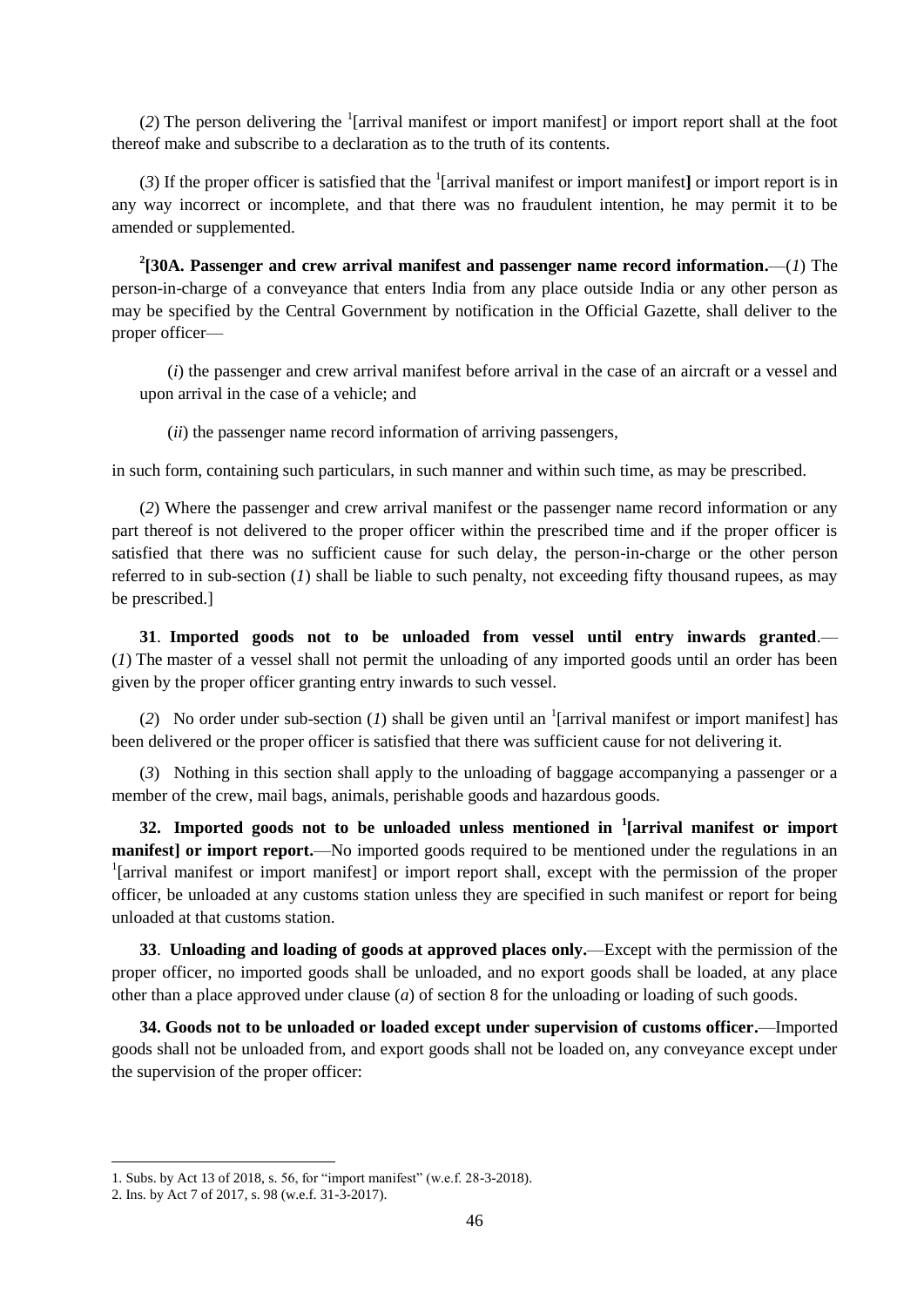Provided that the Board may, by notification in the Official Gazette, give general permission and the proper officer may in any particular case give special permission, for any goods or class of goods to be unloaded or loaded without the supervision of the proper officer.

**35. Restrictions on goods being water-borne.**—No imported goods shall be water-borne for being landed from any vessel, and no export goods which are not accompanied by a shipping bill, shall be water-borne for being shipped, unless the goods are accompanied by a boat-note in the prescribed form:

Provided that the Board may, by notification in the Official Gazette, give general permission, and the proper officer may in any particular case give special permission, for any goods or any class of goods to be water-borne without being accompanied by a boat-note.

**36. Restrictions on unloading and loading of goods on holidays, etc.**—No imported goods shall be unloaded from, and no export goods shall be loaded on, any conveyance on any Sunday or on any holiday observed by the Customs Department or on any other day after the working hours, except after giving the prescribed notice and on payment of the prescribed fees, if any:

Provided that no fees shall be levied for the unloading and loading of baggage accompanying a passenger or a member of the crew, and mail bags.

**37. Power to board conveyances.**—The proper officer may, at any time, board any conveyance carrying imported goods or export goods and may remain on such conveyance for such period as he considers necessary.

**38**. **Power to require production of documents and ask questions.**—For the purposes of carrying out the provisions of this Act, the proper officer may require the person-in-charge of any conveyance or animal carrying imported goods or export goods to produce any document and to answer any questions and thereupon such person shall produce such documents and answer such questions.

**39. Export goods not to be loaded on vessel until entry-outwards granted.**—The master of a vessel shall not permit the loading of any export goods, other than baggage and mail bags, until an order has been given by the proper officer granting entry-outwards to such vessel.

**40. Export goods not to be loaded unless duly passed by proper officer.**—The person-in-charge of a conveyance shall not permit the loading at a customs station—

(*a*) of export goods, other than baggage and mail bags, unless a shipping bill or bill of export or a bill of transhipment, as the case may be, duly passed by the proper officer, has been handed over to him by the exporter;

(*b*) of baggage and mail bags, unless their export has been duly permitted by the proper officer.

**41. Delivery of <sup>1</sup> [departure manifest or export manifest] or export report.**—(*1*) The person-incharge of a conveyance carrying export goods  $2$ [or imported goods] shall, before departure of the conveyance from a customs station, deliver to the proper officer in the case of a vessel or aircraft, an  $3<sup>1</sup>$ [ departure manifest or export manifest] by presenting electronically], and in the case of a vehicle, an export report, in the <sup>4</sup>[such form and manner as may be prescribed and in case, the person-in-charge fails to deliver the departure manifest or export manifest or the export report or any part thereof within such time, and the proper officer is satisfied that there is no sufficient cause for such delay, such person-incharge shall be liable to pay penalty not exceeding fifty thousand rupees]:

<sup>1.</sup> Subs. by Act 13 of 2018, s. 56, for "export manifest" (w.e.f. 28-3-2018).

<sup>2.</sup> Ins. by s. 74, *ibid* (w.e.f. 28-3-2018).

<sup>3.</sup> Subs. by Act 17 of 2013, s. 71 (w.e.f. 10-5-2013).

<sup>4.</sup> Subs. by Act 13 of 2018, s. 74, for "the prescribed form" (w.e.f.  $28-3-2018$ ).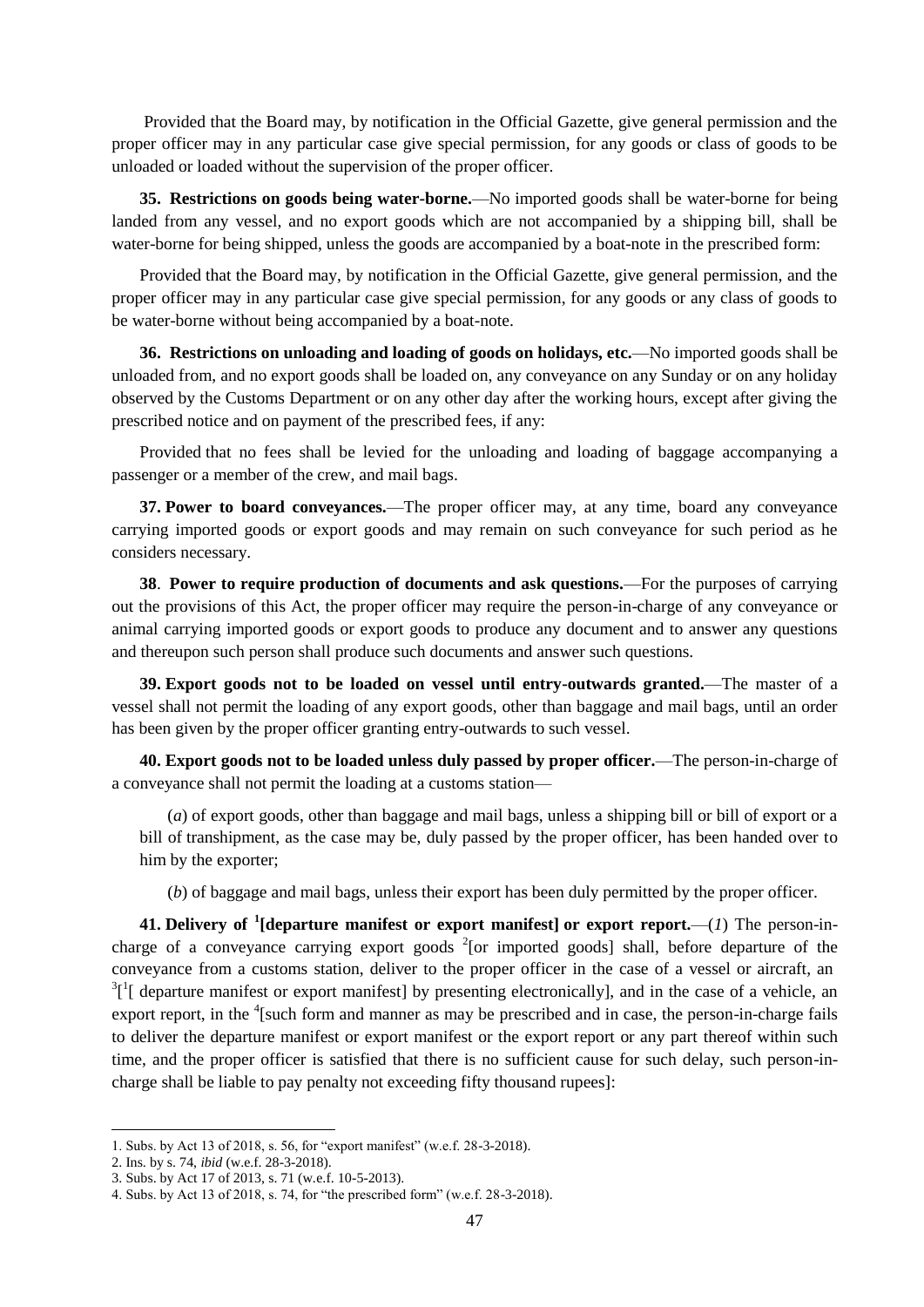$1_{\ast}$  $*$   $*$   $*$   $*$   $*$   $*$   $*$ 

<sup>2</sup>[Provided that the <sup>3</sup>[Principal Commissioner of Customs or Commissioner of Customs] may, in cases where it is not feasible to deliver the <sup>4</sup>[departure manifest or export manifest] by presenting electronically, allow the same to be delivered in any other manner.]

(*2*) The person delivering the <sup>4</sup> [departure manifest or export manifest**]** or export report shall at the foot thereof make and subscribe to a declaration as to the truth of its contents.

 $(3)$  If the proper officer is satisfied that the <sup>4</sup> [departure manifest or export manifest] or export report is in any way incorrect or incomplete and that there was no fraudulent intention, he may permit such manifest or report to be amended or supplemented.

 $5$ [41A. Passenger and crew departure manifest and passenger name record information.— $(1)$ The person-in-charge of a conveyance that departs from India to a place outside India or any other person as may be specified by the Central Government by notification in the Official Gazette, shall deliver to the proper officer—

(*i*) the passenger and crew departure manifest; and

(*ii*) the passenger name record information of departing passengers,

in such form, containing such particulars, in such manner and within such time, as may be prescribed.

(*2*) Where the passenger and crew departure manifest or the passenger name record information or any part thereof is not delivered to the proper officer within the prescribed time and if the proper officer is satisfied that there was no sufficient cause for such delay, the person-in-charge or the other person referred to in sub-section (*1*) shall be liable to such penalty, not exceeding fifty thousand rupees, as may be prescribed.]

**42**. **No conveyance to leave without written order.**—(*1*) The person-in-charge of a conveyance which has brought any imported goods or has loaded any export goods at a customs station shall not cause or permit the conveyance to depart from that customs station until a written order to that effect has been given by the proper officer.

(*2*) No such order shall be given until**,**—

(*a*) the person-in-charge of the conveyance has answered the questions put to him under section 38;

(*b*) the provisions of section 41 have been complied with;

(*c*) the shipping bills or bills of export, the bills of transhipment, if any, and such other documents as the proper officer may require have been delivered to him;

<sup>1.</sup> Proviso omitted by Act of 23 of 2004, s. 66 (w.e.f. 10-9-2004).

<sup>2.</sup> Ins. by Act 17 of 2013, s. 71 (w.e.f. 10-5-2013).

<sup>3.</sup> Subs. by Act 25 of 2014, s. 78, for "Commissioner of Customs" (w.e.f. 6-8-2014).

<sup>4.</sup> Subs. by Act 13 of 2018, s. 56, for "export manifest" (w.e.f. 28-3-2018).

<sup>5.</sup> Ins. by Act 7 of 2017, s. 99 (w.e.f. 31-3-2017).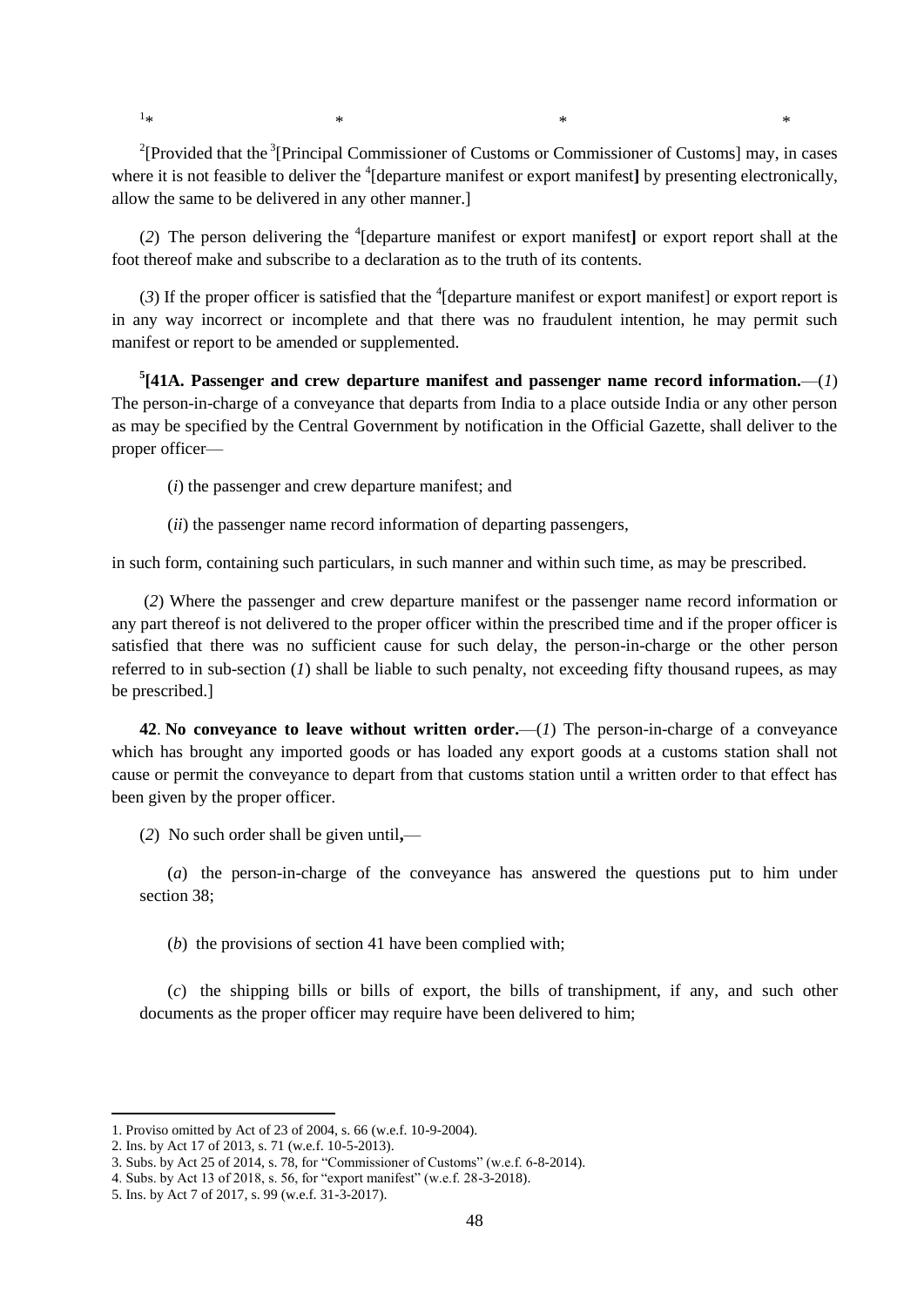(*d*) all duties leviable on any stores consumed in such conveyance, and all charges and penalties due in respect of such conveyance or from the person-in-charge thereof have been paid or the payment secured by such guarantee or deposit of such amount as the proper officer may direct;

(*e*) the person-in-charge of the conveyance has satisfied the proper officer that no penalty is leviable on him under section 116 or the payment of any penalty that may be levied upon him under that section has been secured by such guarantee or deposit of such amount as the proper officer may direct;

(*f*) in any case where any export goods have been loaded without payment of export duty or in contravention of any provision of this Act or any other law for the time being in force relating to export of goods,—

(*i*) such goods have been unloaded, or

(*ii*) where the <sup>1</sup>[Assistant Commissioner of Customs or Deputy Commissioner of Customs] is satisfied that it is not practicable to unload such goods, the person-in-charge of the conveyance has given an undertaking, secured by such guarantee or deposit of such amount as the proper officer may direct, for bringing back the goods to India.

**43. Exemption of certain classes of conveyances from certain provisions of this Chapter.**— (*1*) The provisions of sections 30, 41 and 42 shall not apply to a vehicle which carries no goods other than the luggage of its occupants.

(*2*) The Central Government may, by notification in the Official Gazette, exempt the following classes of conveyances from all or any of the provisions of this Chapter—

(*a*) conveyances belonging to the Government or any foreign Government;

(*b*) vessels and aircraft which temporarily enter India by reason of any emergency.

# CHAPTER VII

### CLEARANCE OF IMPORTED GOODS AND EXPORT GOODS

**44. Chapter not to apply to baggage and postal articles.**—The provisions of this Chapter shall not apply to (*a*) baggage, and (*b*) goods imported or to be exported by post.

### *Clearance of Imported goods*

**45. Restrictions on custody and removal of imported goods**.—(*1*) Save as otherwise provided in any law for the time being in force, all imported goods unloaded in a customs area shall remain in the custody of such person as may be approved by the <sup>2</sup>[Principal Commissioner of Customs or Commissioner of Customs] until they are cleared for home consumption or are warehoused or are transhipped in accordance with the provisions of Chapter VIII.

<sup>1.</sup> Subs. by Act 27 of 1999, s. 100, for "Assistant Commissioner of Customs" (w.e.f. 11-5-1999).

<sup>2.</sup> Subs. by Act 25 of 2014, s. 78, for "Commissioner of Customs" (w.e.f.  $6-8-2014$ ).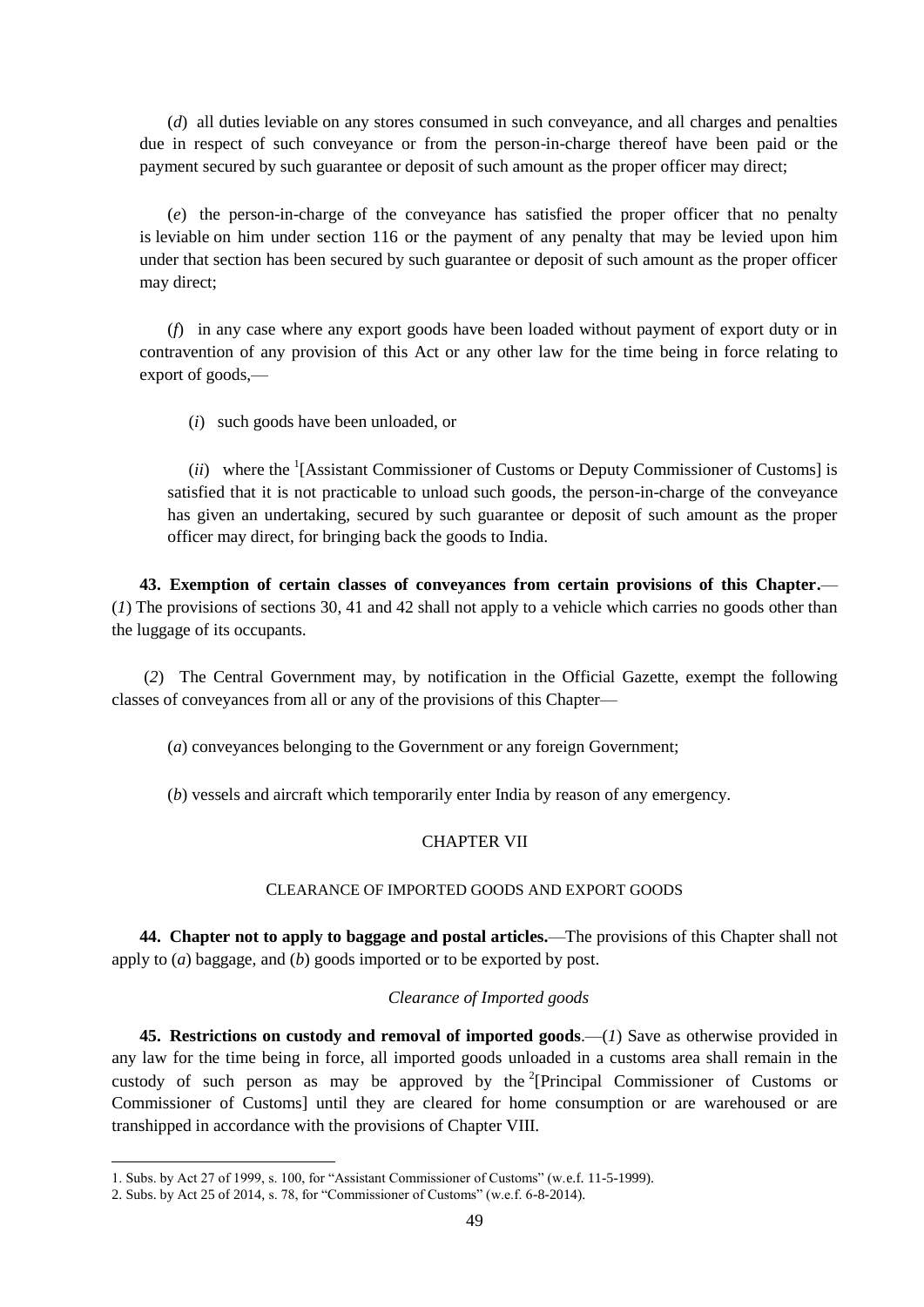(*2*) The person having custody of any imported goods in a customs area, whether under the provisions of sub-section (*1*) or under any law for the time being in force,—

(*a*) shall keep a record of such goods and send a copy thereof to the proper officer;

(*b*) shall not permit such goods to be removed from the customs area or otherwise dealt with, except under and in accordance with the permission in writing of the proper officer  $\frac{1}{1}$  [or in such manner as may be prescribed].

 $2^{2}$ [(3) Notwithstanding anything contained in any law for the time being in force, if any imported goods are pilferred after unloading thereof in a customs area while in the custody of a person referred to in sub-section (*1*), that person shall be liable to pay duty on such goods at the rate prevailing on the date of delivery of an <sup>3</sup>[arrival manifest or import manifest] or, as the case may be, an import report to the proper officer under section 30 for the arrival of the conveyance in which the said goods were carried.]

**46**. **Entry of goods on importation.**—(*1*) The importer of any goods, other than goods intended for transit or transhipment, shall make entry thereof by presenting  $\frac{4}{3}$  [electronically]  $\frac{5}{3}$  [on the customs automated system] to the proper officer a bill of entry for home consumption or warehousing <sup>6</sup>[in such form and manner as may be prescribed]:

<sup>7</sup> [Provided that the  ${}^{8}$ [Principal Commissioner of Customs or Commissioner of Customs] may, in cases cases where it is not feasible to make entry by presenting electronically  $5$ [on the customs automated system], allow an entry to be presented in any other manner:

Provided further that] if the importer makes and subscribes to a declaration before the proper officer, to the effect that he is unable for want of full information to furnish all the particulars of the goods required under this sub-section, the proper officer may, pending the production of such information, permit him, previous to the entry thereof (*a*) to examine the goods in the presence of an officer of customs, or (*b*) to deposit the goods in a public warehouse appointed under section 57 without warehousing the same.

(*2*) Save as otherwise permitted by the proper officer, a bill of entry shall include all the goods mentioned in the bill of lading or other receipt given by the carrier to the consignor.

 $\mathcal{O}^9$ [(3) The importer shall present the bill of entry under sub-section (*1*) before the end of the next day following the day (excluding holidays) on which the aircraft or vessel or vehicle carrying the goods arrives at a customs station at which such goods are to be cleared for home consumption or warehousing:

Provided that a bill of entry may be presented  $^{10}$ [at any time not exceeding thirty days prior to] the expected arrival of the aircraft or vessel or vehicle by which the goods have been shipped for importation into India:

Provided further that where the bill of entry is not presented within the time so specified and the proper officer is satisfied that there was no sufficient cause for such delay, the importer shall pay such charges for late presentation of the bill of entry as may be prescribed.]

(4) The importer while presenting a bill of entry shall  $11***$  make and subscribe to a declaration as to the truth of the contents of such bill of entry and shall, in support of such declaration, produce to the

<sup>1.</sup> Ins. by Act 13 of 2018, s. 75 (w.e.f. 28-3-2018).

<sup>2.</sup> Ins. by Act 22 of 1995, s. 58 (w.e.f. 26-5-1995).

<sup>3.</sup> Subs. by Act 13 of 2018, s. 56, for "import manifest" (w.e.f. 28-3-2018).

<sup>4.</sup> Ins. by Act 8 of 2011, s. 44 (w.e.f. 8-4-2011).

<sup>5.</sup> Ins. by Act 13 of 2018, s. 76 (w.e.f. 28-3-2018).

<sup>6.</sup> Subs. by s. 76, *ibid.*, for "in the prescribed form" (w.e.f. 28-3-2018).

<sup>7.</sup> Subs. by Act 8 of 2011, s. 44, for "Provided that" (w.e.f. 8-4-2011).

<sup>8.</sup> Subs. by Act 25 of 2014, s. 78, for "Commissioner of Customs" (w.e.f. 6-8-2014).

<sup>9.</sup> Subs. by Act 7 of 2017, s. 100 for sub-section (*3*) (w.e.f. 31-3-2017).

<sup>10.</sup> Subs. by Act 13 of 2018, s. 76, for "within thirty days of" (w.e.f. 28-3-2018).

<sup>11.</sup> The words "at the foot thereof" omitted by Act  $8$  of  $2011$ , s. 44 (w.e.f.  $8-4-2011$ )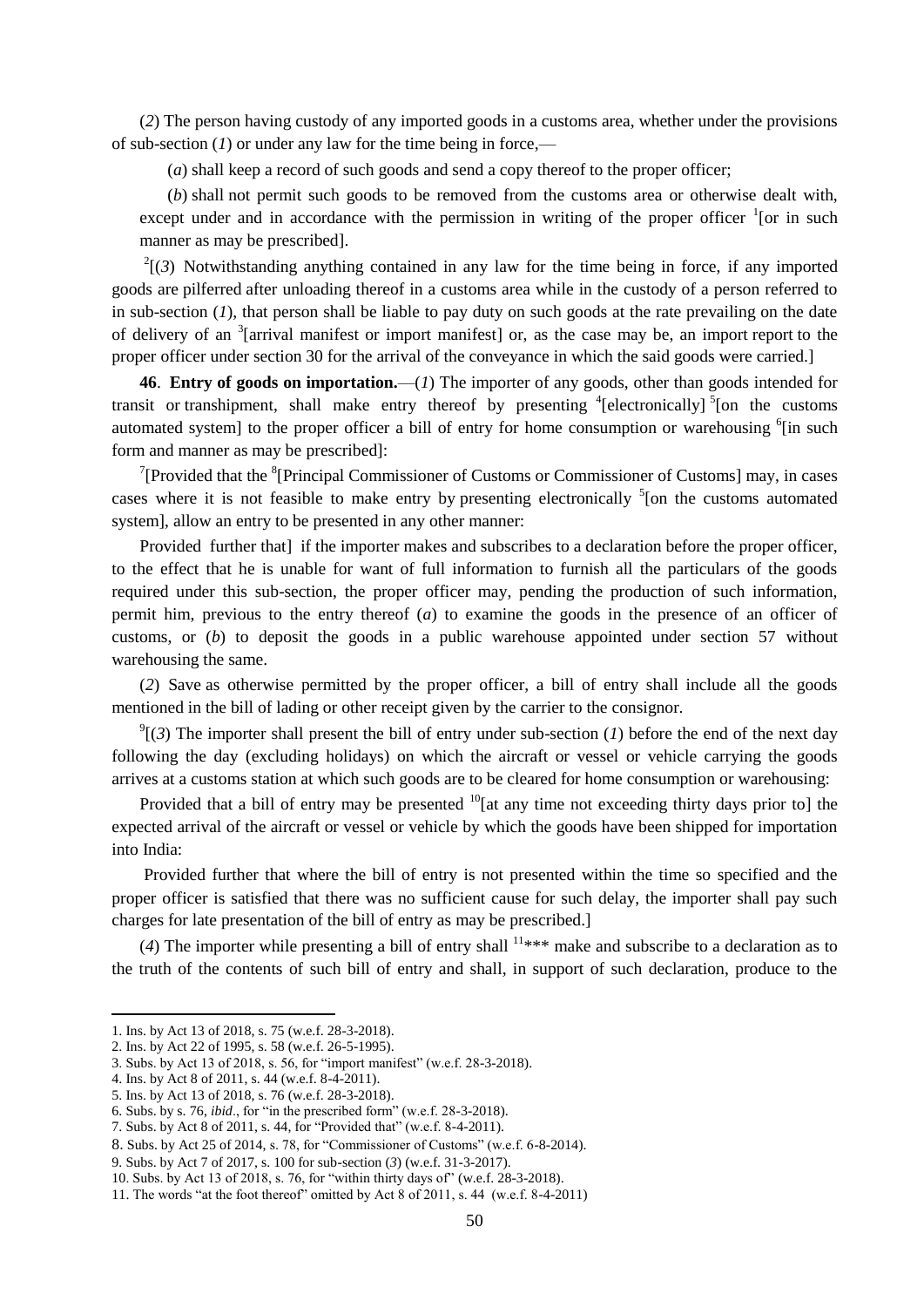proper officer the invoice, if any,  $\frac{1}{2}$  [and such other documents relating to the imported goods as may be prescribed].

 $2[(4A)$  The importer who presents a bill of entry shall ensure the following, namely:—

(*a*) the accuracy and completeness of the information given therein;

(*b*) the authenticity and validity of any document supporting it; and

(*c*) compliance with the restriction or prohibition, if any, relating to the goods under this Act or under any other law for the time being in force.]

(*5*) If the proper officer is satisfied that the interests of revenue are not prejudicially affected and that there was no fraudulent intention, he may permit substitution of a bill of entry for home consumption for a bill of entry for warehousing or *vice versa*.

**47. Clearance of goods for home consumption.**  $\int_{0}^{3}$  [(*1*)] Where the proper officer is satisfied that any goods entered for home consumption are not prohibited goods and the importer has paid the import duty, if any, assessed thereon and any charges payable under this Act in respect of the same, the proper officer may make an order permitting clearance of the goods for home consumption:

 $\frac{4}{3}$  [Provided that such order may also be made electronically through the customs automated system system on the basis or risk evaluation through appropriate selection criteria:

Provided further that] the Central Government may, by notification in the Official Gazette, permit certain class of importers to make deferred payment of said duty or any charges in such manner as may be provided by rules.]

 $^{6}$ [(2)<sup>7</sup>[The importer shall pay the import duty—

(*a*) on the date of presentation of the bill of entry in the case of self assessment; or

(*b*) within one day (excluding holidays) from the date on which the bill of entry is returned to him by the proper officer for payment of duty in the case of assessment, reassessment or provisional assessment; or

(*c*) in the case of deferred payment under the proviso to sub-section (*1*), from such due date as may be specified by rules made in this behalf,

and if he fails to pay the duty within the time so specified, he shall pay interest on the duty not paid or short-paid till the date of its payment, at such rate, not less than ten per cent. but not exceeding thirty-six per cent. per annum, as may be fixed by the Central Government, by notification in the Official Gazette.]

<sup>8</sup>[Provided that the Central Government may, by notification in the Official Gazette, specify the class or classes of importers who shall pay such duty electronically:

<sup>1.</sup> Subs. by Act 13 of 2018, s. 76, for "relating to the imported goods" (w.e.f.  $28-3-2018$ ).

<sup>2.</sup> Ins. by s. 76, *ibid*. (w.e.f. 28-3-2018).

<sup>3.</sup> Section 47 renumbered as sub-section (*1*) thereof by Act 55 of 1991, s. 3, (w.e.f. 23-12-1991).

<sup>4.</sup> Ins. by Act 28 of 2016, s. 121 (w.e.f. 14-5-2016).

<sup>5.</sup> Subs. by Act 13 of 2018, s. 77, for "Provided that" (w.e.f. 28-3-2018).

<sup>6.</sup> Ins. by Act 55 of 1991, s. 3 (w.e.f. 23-12-1991).

<sup>7.</sup> Subs. by Act 7 of 2017, s. 101, for certain words, brackets, letters and figure (w.e.f. 31-3-2017). Earlier certain words, brackets, letters and figure were substituted by Act 28 of 2016, s. 121 (w.e.f. 14-5-2016).

<sup>8.</sup> Subs. by Act 23 of 2012, s. 124, for "Provided that" (w.e.f. 28-5-2012).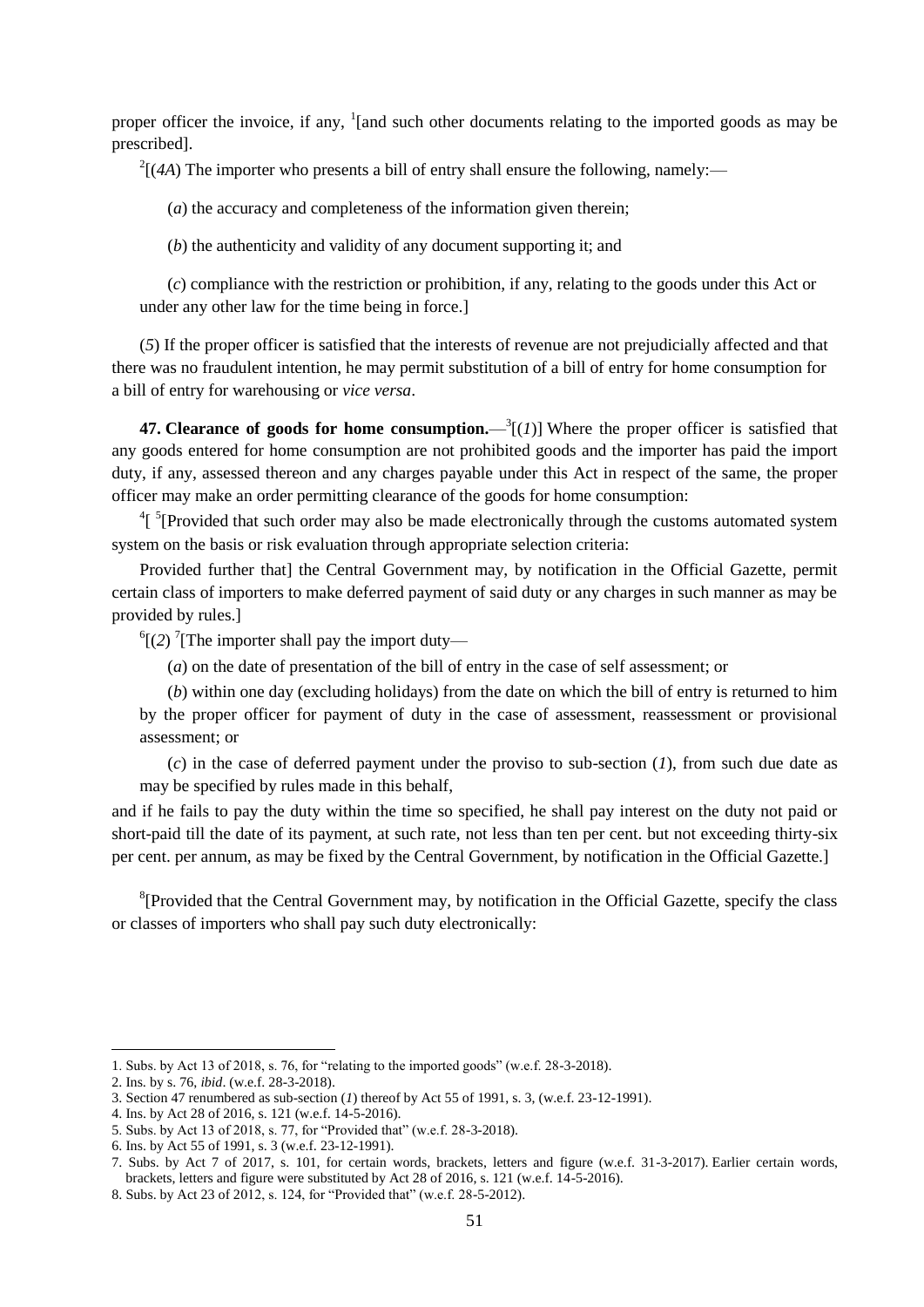Provided further that] where the bill of entry is returned for payment of duty before the commencement of the Customs (Amendment) Act, 1991 (55 of 1991) and the importer has not paid such duty before such commencement, the date of return of such bill of entry to him shall be deemed to be the date of such commencement for the purpose of this section:]

 $\frac{1}{2}$ [Provided also that] if the Board is satisfied that it is necessary in the public interest so to do, it may, by order for reasons to be recorded, waive the whole or part of any interest payable under this section.]

**48. Procedure in case of goods not cleared, warehoused, or transhipped within <sup>3</sup> [thirty days] after unloading**.—If any goods brought into India from a place outside India are not cleared for home consumption or warehoused or transhipped <sup>4</sup>[within <sup>5</sup>[thirty days]] from the date of the unloading thereof thereof at a customs station or within such further time as the proper officer may allow or if the title to any imported goods is relinquished, such goods may, after notice to the importer and with the permission of the proper officer be sold by the person having the custody thereof:

### Provided that —

(*a*) animals, perishable goods and hazardous goods, may, with the permission of the proper officer, be sold at any time;

(*b*) arms and ammunition may be sold at such time and place and in such manner as the Central Government may direct.

*Explanation.*— In this section, "arms" and "ammunition" have the meanings respectively assigned to them in the Arms Act, 1959 (54 of 1959).

# **6 [49. Storage of imported goods in warehouse pending clearance or removal.**—Where**,––**

(*a*) in the case of any imported goods, whether dutiable or not, entered for home consumption, the Assistant Commissioner of Customs or Deputy Commissioner of Customs is satisfied on the application of the importer that the goods cannot be cleared within a reasonable time;

(*b*) in the case of any imported dutiable goods, entered for warehousing, the Assistant Commissioner of Customs or Deputy Commissioner of Customs is satisfied on the application of the importer that the goods cannot be removed for deposit in a warehouse within a reasonable time,

the goods may pending clearance or removal, as the case may be, be permitted to be stored in a public warehouse for a period not exceeding thirty days:

Provided that the provisions of Chapter IX shall not apply to goods permitted to be stored in a public warehouse under this section:

<sup>1.</sup> Ins. by Act 22 of 1995, s. 59 (w.e.f. 26-5-1995).

<sup>2.</sup> Subs. by Act 23 of 2012, s. 124, for "Provided further that" (w.e.f. 28-5-2012).

<sup>3.</sup> Subs. by Act 55 of 1991, s. 4, for "two months" (w.e.f. 21-12-1991).

<sup>4.</sup> Subs. by Act 80 of 1985 s. 4, for "within two months" (w.e.f. 27-12-1985).

<sup>5.</sup> Subs. by Act 55 of 1991, s. 4, for "forty-five days" (w.e.f. 21-12-1991).

<sup>6.</sup> Subs. by Act 7 of 2017, s. 102, for section 49 (w.e.f. 31-3-2017).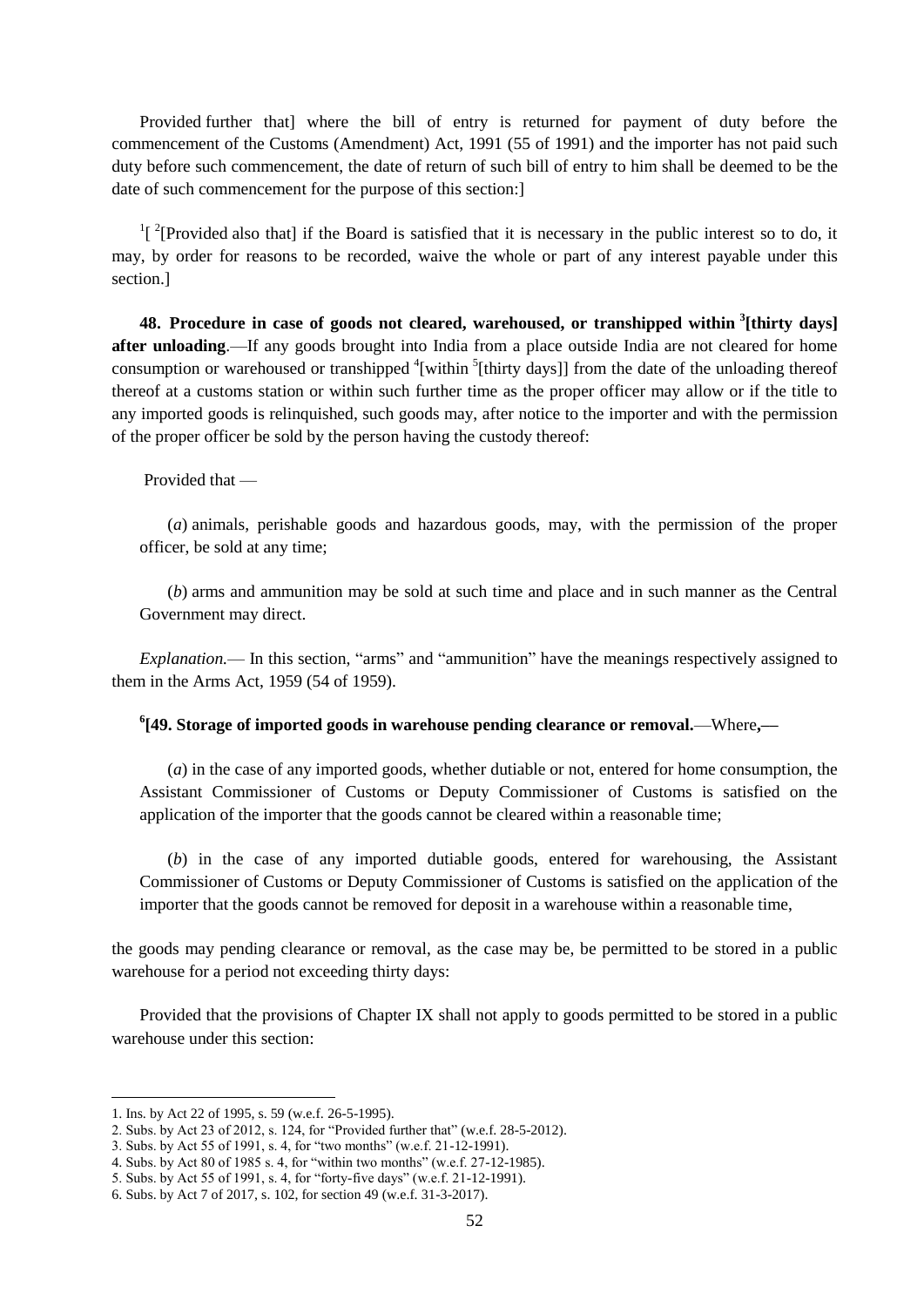Provided further that the Principal Commissioner of Customs or Commissioner of Customs may extend the period of storage for a further period not exceeding thirty days at a time.]

### *Clearance of export goods*

**50**. **Entry of goods for exportation**.—(*1*) The exporter of any goods shall make entry thereof by presenting <sup>1</sup>[electronically] <sup>2</sup>[on the customs automated system] to the proper officer in the case of goods to be exported in a vessel or aircraft, a shipping bill, and in the case of goods to be exported by land, a bill of export  $\frac{3}{1}$  in such form and manner as may be prescribed].

<sup>1</sup>[Provided that the <sup>4</sup>[Principal Commissioner of Customs or Commissioner of Customs] may, in cases cases where it is not feasible to make entry by presenting electronically  $2$ [on the customs automated system], allow an entry to be presented in any other manner.]

(2) The exporter of any goods, while presenting a shipping bill or bill of export, shall <sup>5\*\*\*</sup> make and subscribe to a declaration as to the truth of its contents.

 $2^{2}$ [(3) The exporter who presents a shipping bill or bill of export under this section shall ensure the following, namely:—

(*a*) the accuracy and completeness of the information given therein;

(*b*) the authenticity and validity of any document supporting it; and

(*c*) compliance with the restriction or prohibition, if any, relating to the goods under this Act or under any other law for the time being in force.]

**51. Clearance of goods for exportation.**— $^{6}$ [(*1*)] Where the proper officer is satisfied that any goods goods entered for export are not prohibited goods and the exporter has paid the duty, if any, assessed thereon and any charges payable under this Act in respect of the same, the proper officer may make an order permitting clearance and loading of the goods for exportation:

 $1$ <sup>8</sup>[Provided that such order may also be made electronically through the customs automated system system on the basis of risk evaluation through appropriate selection criteria:

Provided further that] the Central Government may, by notification in the Official Gazette, permit certain class of exporters to make deferred payment of said duty or any charges in such manner as may be provided by rules.]

 $T(2)$  Where the exporter fails to pay the export duty, either in full or in part, under the proviso to sub-section (*1*) by such due date as may be specified by rules, he shall pay interest on said duty not paid

<sup>1.</sup> Ins. by Act 8 of 2011, s. 45 (w.e.f 8-4-2011).

<sup>2.</sup> Ins. by Act 13 of 2018, s. 78 (w.e.f. 28-3-2018).

<sup>3.</sup> Subs. by s. 78, *ibid.*, for "in the prescribed form" (w.e.f.  $28-3-2018$ ).

<sup>4.</sup> Subs. by Act 25 of 2014, s. 78, for "Commissioner of Customs" (w.e.f. 6-8-2014).

<sup>5.</sup> The words "at the foot thereof" omitted by Act 8 of 2011, s.  $45$  (w.e.f. 8-4-2011).

<sup>6.</sup> Section 51 renumbered as sub-section (*1*) thereof by Act 28 of 2016, s. 122, (w.e.f. 14-5-2016).

<sup>7.</sup> Ins. by s. 122, *ibid*, (w.e.f. 14-5-2016).

<sup>8.</sup> Subs. by Act 13 of 2018, s. 79, for "Provided that" (w.e.f. 28-3-2018).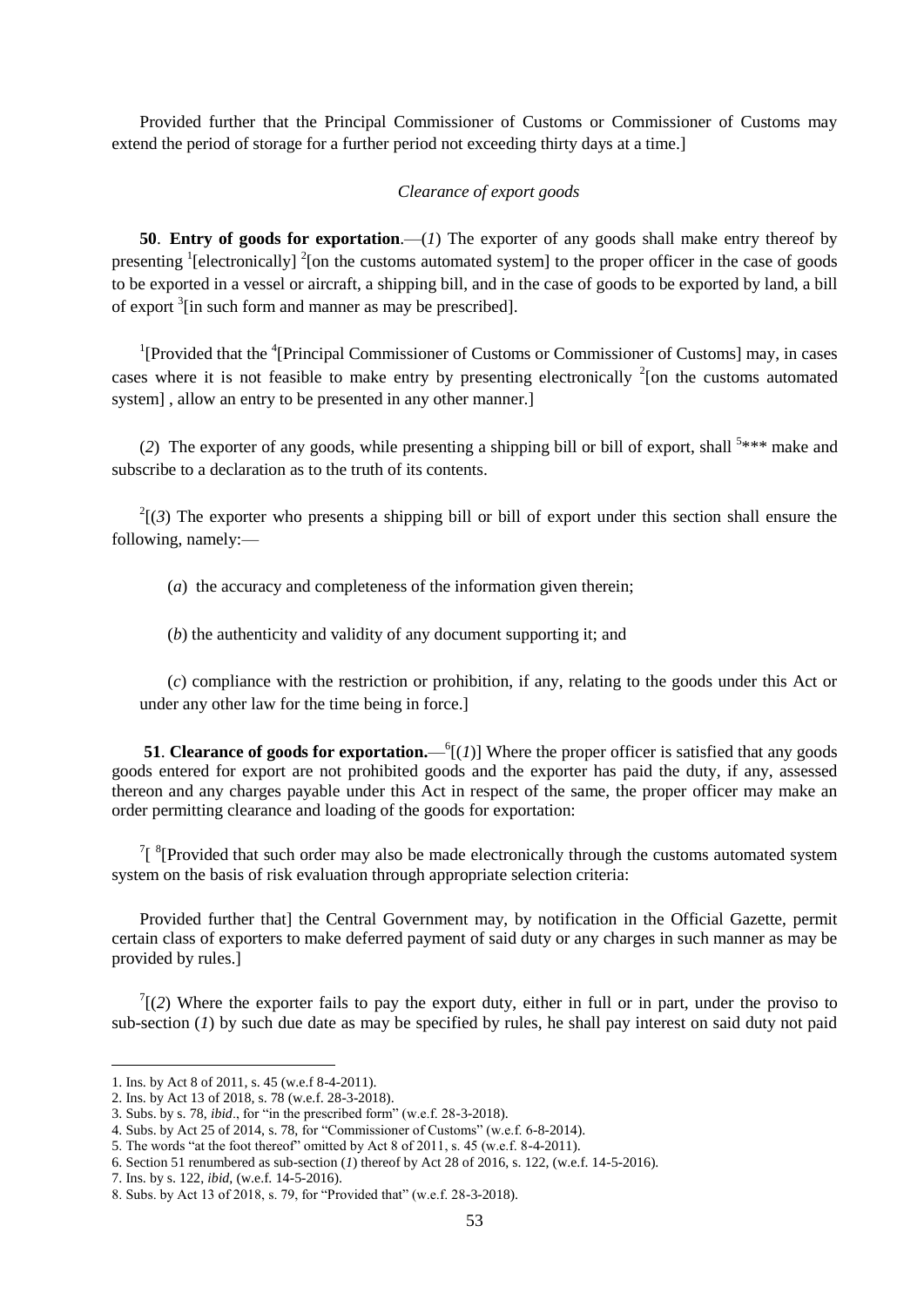or short-paid till the date of its payment at such rate, not below five per cent and not exceeding thirty-six per cent per annum, as may be fixed by the Central Government, by notification in the Official Gazette.]

# <sup>1</sup>[CHAPTER VIIA

#### PAYMENTS THROUGH ELECTRONIC CASH LEDGER

**51A.** Payment of duty, interest, penalty, etc.—(*1*) Every deposit made towards duty, interest, penalty, fee or any other sum payable by a person under the provisions of this Act or under the Customs Tariff Act, 1975 (51 of 1975) or under any other law for the time being in force or the rules and regulations made thereunder, using authorised mode of payment shall, subject to such conditions and restrictions, be credited to the electronic cash ledger of such person, to be maintained in such manner, as may be prescribed.

(*2*) The amount available in the electronic cash ledger may be used for making any payment towards duty, interest, penalty, fees or any other sum payable under the provisions of this Act or under the Customs Tariff Act, 1975 (51 of 1975) or under any other law for the time being in force or the rules and regulations made thereunder in such manner and subject to such conditions and within such time as may be prescribed.

(*3*) The balance in the electronic cash ledger, after payment of duty, interest, penalty, fee or any other amount payable, may be refunded in such manner as may be prescribed.

(*4*) Notwithstanding anything contained in this section, if the Board is satisfied that it is necessary or expedient so to do, it may, by notification, exempt the deposits made by such class of persons or with respect to such categories of goods, as may be specified in the notification, from all or any of the provisions of this section.]

## CHAPTER VIII

#### GOODS IN TRANSIT

**52**. **Chapter not to apply to baggage, postal articles and stores.**—The provisions of this Chapter shall not apply to (*a*) baggage, (*b*) goods imported by post, and (*c*) stores.

<sup>2</sup>[<sup>3</sup>[53. **Transit of certain goods without payment of duty.—Subject to the provisions of section** 11, where any goods imported in a conveyance and mentioned in the <sup>4</sup>[arrival manifest or import manifest] or the import report, as the case may be, as for transit in the same conveyance to any place outside India or to any customs station, the proper officer may allow the goods and the conveyance to transit without payment of duty, subject to such conditions, as may be prescribed.]

**54**. **Transhipment of certain goods without payment of duty.**—(*1*) Where any goods imported into a customs station are intended for transhipment, a bill of transhipment shall be presented to the proper officer in <sup>5</sup>[such form and manner as may be prescribed]:

<sup>6</sup>[Provided that where the goods are being transhipped under an international treaty or bilateral agreement between the Government of India and Government of a foreign country, a declaration for transhipment instead of a bill of transhipment shall be presented to the proper officer in  $\frac{5}{3}$ [such form and manner as may be prescribed].]

<sup>1.</sup> Ins. by Act 13 of 2018, s. 80 (w.e.f. 28-3-2018).

<sup>2.</sup> Subs. by Act 21 of 1998, s. 101, for section 53 to 55 (w.e.f. 1-8-1998).

<sup>3.</sup> Subs. by Act 28 of 2016, s. 123, for section 53 (w.e.f. 14-5-2016).

<sup>4.</sup> Subs. by Act 13 of 2018, s. 56, for "import manifest" (w.e.f. 28-3-2018).

<sup>5.</sup> Subs. by s. 81, *ibid.*, for "the prescribed form" (w.e.f. 28-3-2018).

<sup>6.</sup> Ins. by Act 27 of 1999, s. 106 (w.e.f. 11-5-1999).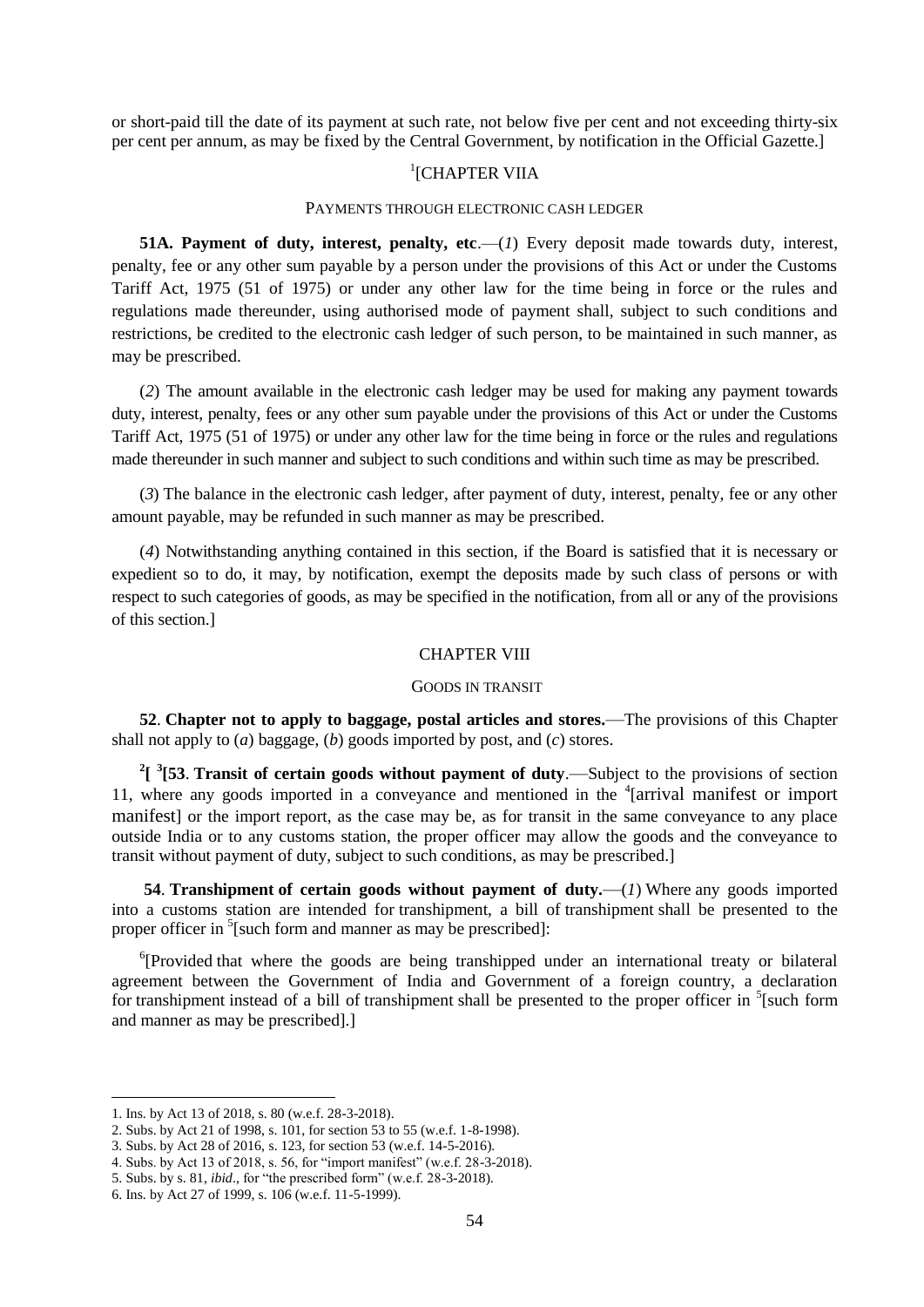(*2*) Subject to the provisions of section 11, where any goods imported into a customs station are mentioned in the <sup>1</sup>[arrival manifest or import manifest] or the import report, as the case may be, as for transhipment to any place outside India, such goods may be allowed to be so transhipped without payment of duty.

(3) Where any goods imported into a customs station are mentioned in the  $\frac{1}{2}$  [arrival manifest or import manifest] or the import report, as the case may be, as for transhipment—

(*a*) to any major port as defined in the Indian Ports Act, 1908 (15 of 1908), or the customs airport at Mumbai, Calcutta, Delhi or Chennai or any other customs port or customs airport which the Board may, by notification in the Official Gazette, specify in this behalf, or

(*b*) to any other customs station and the proper officer is satisfied that the goods are *bona fide* intended for transhipment to such customs station,

the proper officer may allow the goods to be transhipped, without payment of duty, subject to such conditions as may be prescribed for the due arrival of such goods at the customs station to which transhipment is allowed.

**55**. **Liability of duty on goods transited under section 53 or transhipped under section 54.**— Where any goods are allowed to be transited under section 53 or transhipped under sub-section (*3*) of section 54 to any customs station, they shall, on their arrival at such station, be liable to duty and shall be entered in like manner as goods are entered on the first importation thereof and the provisions of this Act and any rules and regulations shall, so far as may be, apply in relation to such goods.]

**56. Transport of certain classes of goods subject to prescribed conditions.**—Imported goods may be transported without payment of duty from one land customs station to another, and any goods may be transported from one part of India to another part through any foreign territory, subject to such conditions as may be prescribed for the due arrival of such goods at the place of destination.

### CHAPTER IX

#### WAREHOUSING

**2 [57**. **Licensing of public warehouses.**—The Principal Commissioner of Customs or Commissioner of Customs may, subject to such conditions as may be prescribed, licence a public warehouse wherein dutiable goods may be deposited.]

**3 [58. Licensing of private warehouses.**—The Principal Commissioner of Customs or Commissioner of Customs may, subject to such conditions as may be prescribed, licence a private warehouse wherein dutiable goods imported by or on behalf of the licensee may be deposited.

**58A. Licensing of Special warehouses.**—(*1*) The Principal Commissioner of Customs or Commissioner of Customs may, subject to such conditions as may be prescribed, licence a special warehouse wherein dutiable goods may be deposited and such warehouse shall be caused to be locked by the proper officer and no person shall enter the warehouse or remove any goods therefrom without the permission of the proper officer.

(*2*) The Board may, by notification in the Official Gazette, specify the class of goods which shall be deposited in the special warehouse licensed under sub-section (*1*).

<sup>1.</sup> Subs. by Act 13 of 2018, s. 56, for "import manifest" (w.e.f. 28-3-2018).

<sup>2.</sup> Subs. by Act 28 of 2016, s. 124, for section 57 (w.e.f. 14-5-2016).

<sup>3.</sup> Subs. by s. 125, *ibid*., for section 58 (w.e.f. 14-5-2016).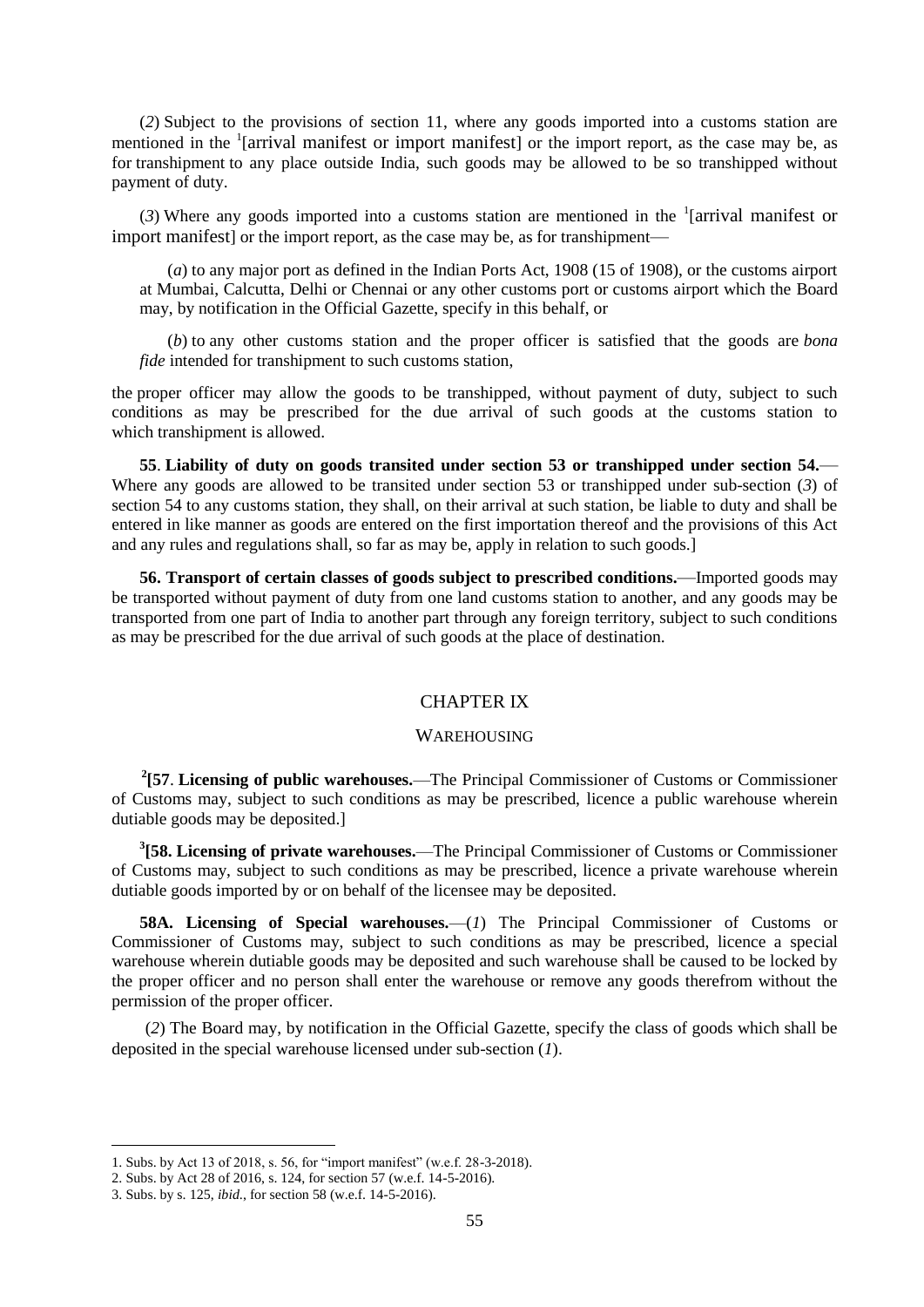**58B. Cancellation of licence**.—(*1*) Where a licensee contravenes any of the provisions of this Act or the rules or regulations made thereunder or breaches any of the conditions of the licence, the Principal Commissioner of Customs or Commissioner of Customs may cancel the licence granted under section 57 or section 58 or section 58A:

Provided that before any licence is cancelled, the licensee shall be given a reasonable opportunity of being heard.

(*2*) The Principal Commissioner of Customs or Commissioner of Customs may, without prejudice to any other action that may be taken against the licensee and the goods under this Act or any other law for the time being in force, suspend operation of the warehouse during the pendency of an enquiry under sub-section (*1*).

(*3*) Where the operation of a warehouse is suspended under sub-section (*2*), no goods shall be deposited in such warehouse during the period of suspension:

Provided that the provisions of this Chapter shall continue to apply to the goods already deposited in the warehouse.

(*4*) Where the licence issued under section 57 or section 58 or section 58A is cancelled, the goods warehoused shall, within seven days from the date on which order of such cancellation is served on the licensee or within such extended period as the proper officer may allow, be removed from such warehouse to another warehouse or be cleared for home consumption or export:

Provided that the provisions of this Chapter shall continue to apply to the goods already deposited in the warehouse till they are removed to another warehouse or cleared for home consumption or for export, during such period.]

**1 [59. Warehousing bond**.—The importer of any goods in respect of which a bill of entry for warehousing has been presented under section 46 and assessed to duty under section 17 or section 18 shall execute a bond in a sum equal to thrice the amount of the duty assessed on such goods, binding himself––

(*a*) to comply with all the provisions of the Act and the rules and regulations made thereunder in respect of such goods;

(*b*) to pay, on or before the date specified in the notice of demand, all duties and interest payable under sub-section (*2*) of section 61; and

(*c*) to pay all penalties and fines incurred for the contravention of the provisions of this Act or the rules or regulations, in respect of such goods.

(*2*) For the purposes of sub-section (*1*), the Assistant Commissioner of Customs or Deputy Commissioner of Customs may permit an importer to execute a general bond in such amount as the Assistant Commissioner of Customs or Deputy Commissioner of Customs may approve in respect of the warehousing of goods to be imported by him within a specified period.

<sup>1.</sup> Subs. by Act 28 of 2016, s. 126, for section 59 (w.e.f. 14-5-2016).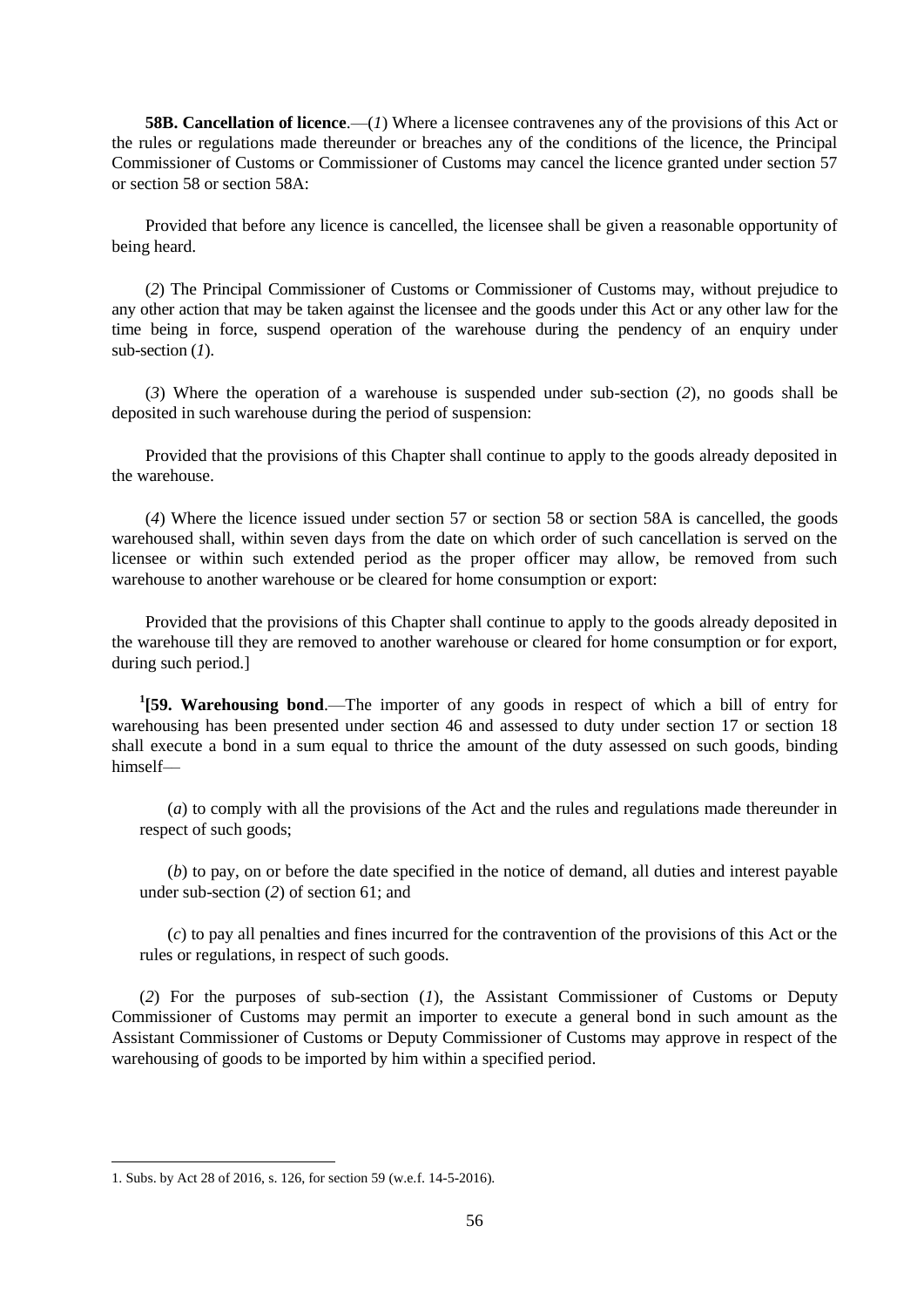(*3*) The importer shall, in addition to the execution of a bond under sub-section (*1*) or sub-section (*2*), furnish such security as may be prescribed.

(*4*) Any bond executed under this section by an importer in respect of any goods shall continue to be in force notwithstanding the transfer of the goods to another warehouse.

(*5*) Where the whole of the goods or any part thereof are transferred to another person, the transferee shall execute a bond in the manner specified in sub-section (*1*) or sub-section (*2*) and furnish security as specified under sub-section (*3*).]

**59A.** *[Conditions for warehousing of certain goods.] Omitted by The Finance Act,* 1994 *(*32 *of* 1994*), s.* 60 *(w.e.f.* 13-5-1994*).*

<sup>1</sup>[60. Permission for removal of goods for deposit in warehouse.—(*1*) When the provisions of section 59 have been complied with in respect of any goods, the proper officer may make an order permitting removal of the goods from a customs station for the purpose of deposit in a warehouse.

<sup>2</sup>[Provided that such order may also be made electronically through the customs automated system on the basis of risk evaluation through appropriate selection criteria.]

(*2*) Where an order is made under sub-section (*1*), the goods shall be deposited in a warehouse in such manner as may be prescribed.]

**3 [61. Period for which goods may remain warehoused.—**(*1*) Any warehoused goods may remain in the warehouse in which they are deposited or in any warehouse to which they may be removed,—

(*a*) in the case of capital goods intended for use in any hundred per cent. export oriented undertaking, till the in the case of capital goods intended for use in any hundred per cent. export oriented undertaking or electronic hardware technology park unit or software technology park unit or any warehouse wherein manufacture or other operations have been permitted under section 65, till their clearance from the warehouse;

(*b*) in the case of goods other than capital goods intended for use in any hundred per cent. export oriented undertaking or electronic hardware technology park unit or software technology park unit or any warehouse wherein manufacture or other operations have been permitted under section 65, till their consumption or clearance from the warehouse; and

(*c*) in the case of any other goods, till the expiry of one year from the date on which the proper officer has made an order under sub-section (*1*) of section 60:

Provided that in the case of any goods referred to in this clause, the Principal Commissioner of Customs or Commissioner of Customs may, on sufficient cause being shown, extend the period for which the goods may remain in the warehouse, by not more than one year at a time:

Provided further that where such goods are likely to deteriorate, the period referred to in the first proviso may be reduced by the Principal Commissioner of Customs or Commissioner of Customs to such shorter period as he may deem fit.

(*2*) Where any warehoused goods specified in clause (*c*) of sub-section (*1*) remain in a warehouse beyond a period of ninety days from the date on which the proper officer has made an order under sub-section (*1*) of section 60, interest shall be payable at such rate as may be fixed by the Central Government under section 47, on the amount of duty payable at the time of clearance of the goods, for the period from the expiry of the said ninety days till the date of payment of duty on the warehoused goods:

Provided that if the Board considers it necessary so to do, in the public interest, it may,––

(*a*) by order, and under the circumstances of an exceptional nature, to be specified in such order, waive the whole or any part of the interest payable under this section in respect of any warehoused goods;

<sup>1.</sup> Subs. by Act 28 of 2016, s. 127, for section 60 (w.e.f. 14-5-2016).

<sup>2.</sup> The proviso ins. by Act 13 of 2018, s. 82 (w.e.f. 28-3-2018).

<sup>3.</sup> Subs. by Act 28 of 2016, s. 128, for section 61 (w.e.f. 14-5-2016).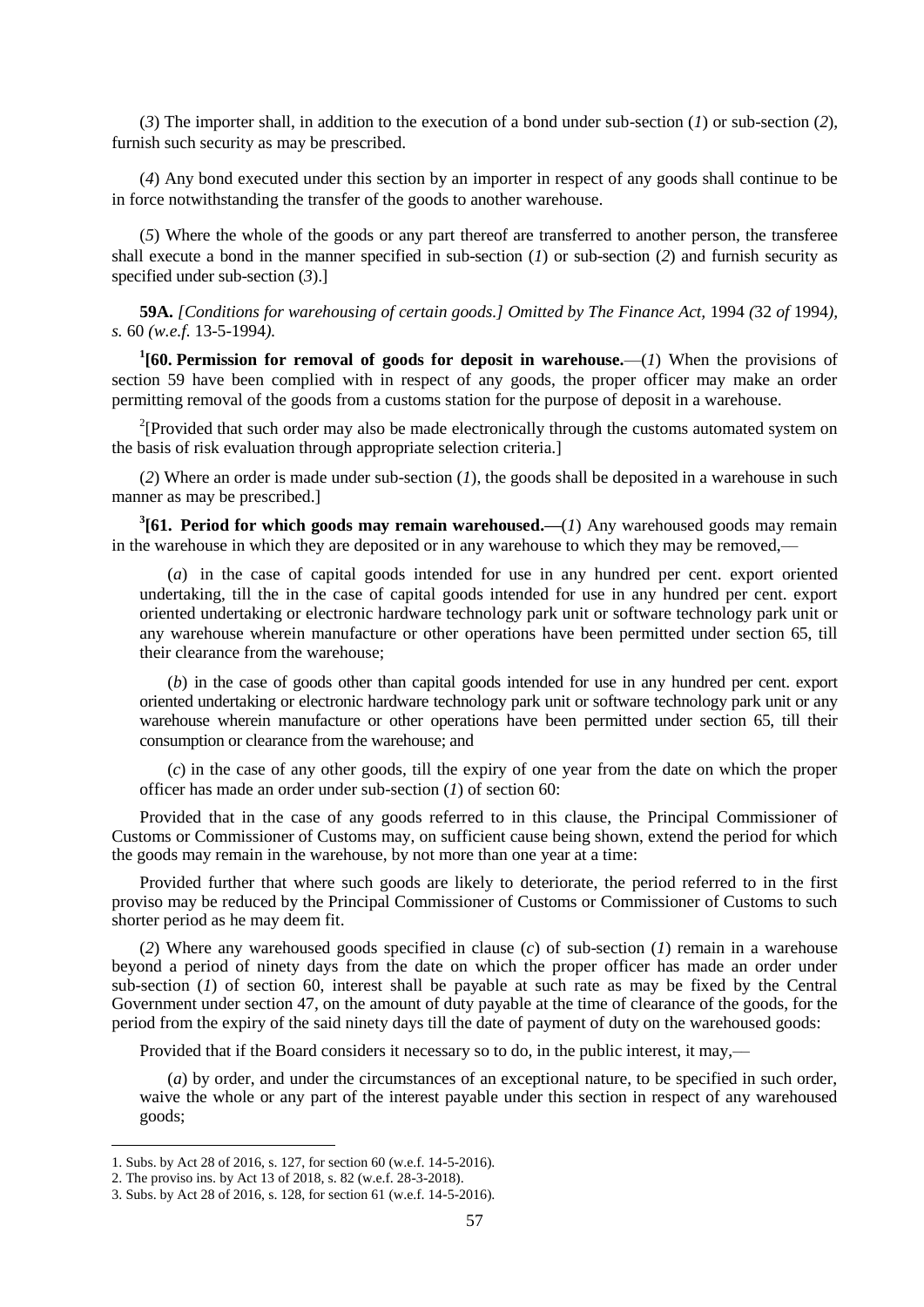(*b*) by notification in the Official Gazette, specify the class of goods in respect of which no interest shall be charged under this section;

(*c*) by notification in the Official Gazette, specify the class of goods in respect of which the interest shall be chargeable from the date on which the proper officer has made an order under sub-section (*1*) of section 60.

*Explanation*.––For the purposes of this section,––

 $(i)$  "electronic hardware technology park unit" means a unit established under the Electronic Hardware Technology Park Scheme notified by the Government of India;

 $(ii)$  "hundred per cent. export oriented undertaking" has the same meaning as in clause  $(ii)$  of *Explanation* 2 to sub-section  $(\tilde{l})$  of section 3 of the Central Excise Act, 1944 (1 of 1944); and

(*iii*) "software technology park unit" means a unit established under the Software Technology Park Scheme notified by the Government of India.]

**62**. [*Control over warehoused goods.*] *Omitted by The Finance Act,* 2016 *(*28 *of* 2016*), s.* 129 *(w.e.f.*  14-5-2016*)*.

**63**. [*Payment of rent and warehouse charges.*] *Omitted by s.* 129*, ibid. (w.e.f.* 14-5-2016*).*

**1 [64. Owner's right to deal with warehoused goods.**—The owner of any warehoused goods may, after warehousing the same,––

(*a*) inspect the goods;

(*b*) deal with their containers in such manner as may be necessary to prevent loss or deterioration or damage to the goods;

(*c*) sort the goods; or

(*d*) show the goods for sale.]

**65.** Manufacture and other operations in relation to goods in a warehouse.— $(I)$  <sup>2</sup>[With the permission of the Principal Commissioner of Customs or Commissioner of Customs and subject to such conditions] as may be prescribed, the owner of any warehoused goods may carry on any manufacturing process or other operations in the warehouse in relation to such goods.

(*2*) Where in the course of any operations permissible in relation to any warehoused goods under sub-section  $(I)$ , there is any waste or refuse, the following provisions shall apply:—

(*a*) if the whole or any part of the goods resulting from such operations are exported, import duty shall be remitted on the quantity of the warehoused goods contained in so much of the waste or refuse as has arisen from the operations carried on in relation to the goods exported:

Provided that such waste or refuse is either destroyed or duty is paid on such waste or refuse as if it had been imported into India in that form;

(*b*) if the whole or any part of the goods resulting from such operations are cleared from the warehouse for home consumption, import duty shall be charged on the quantity of the warehoused goods contained in so much of the waste or refuse as has arisen from the operations carried on in relation to the goods cleared for home consumption.

**66. Power to exempt imported materials used in the manufacture of goods in warehouse.**—If any imported materials are used in accordance with the provisions of section 65 for the manufacture of any goods and the rate of duty leviable on the imported materials exceeds the rate of duty leviable on such goods, the Central Government, if satisfied that in the interests of the establishment or development of

<sup>1.</sup> Subs. by Act 28 of 2016, s. 130, for section 64 (w.e.f. 14-5-2016).

<sup>2.</sup> Subs. by s. 131, *ibid*., for certain words (w.e.f. 14-5-2016).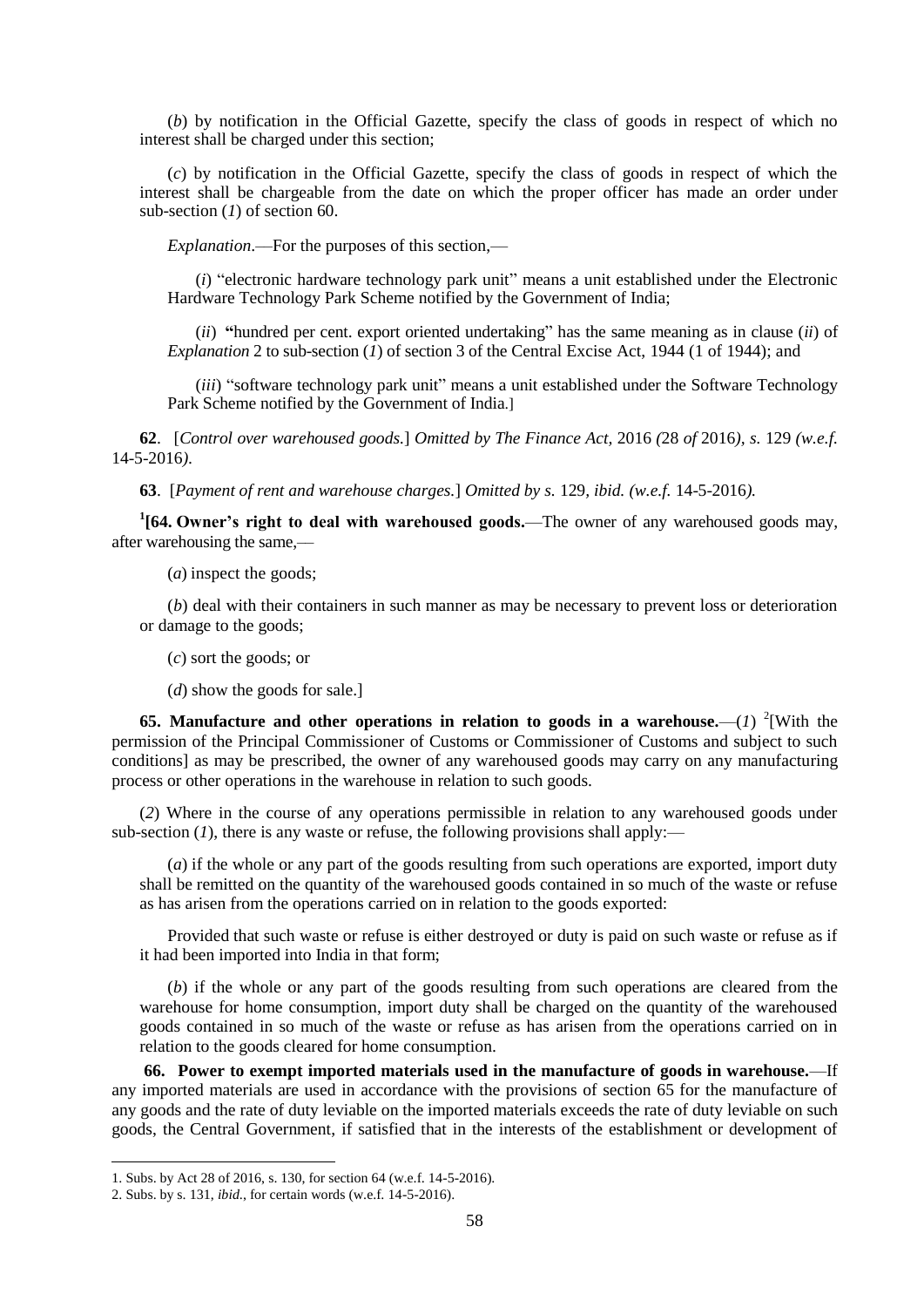any domestic industry it is necessary so to do, may, by notification in the Official Gazette, exempt the imported materials from the whole or part of the excess rate of duty.

**67. Removal of goods from one warehouse to another.**—The owner of any warehoused goods may, with the permission of the proper officer, remove them from one warehouse to another, <sup>1\*\*\*</sup> subject to such conditions as may be prescribed for the due arrival of the warehoused goods at the warehouse to which removal is permitted.

**68. Clearance of warehoused goods for home consumption.** -2<sup>2</sup>[Any warehoused goods may be cleared from the warehouse] for home consumption, if—

(*a*) a bill of entry for home consumption in respect of such goods has been presented in the prescribed form;

 $3(1b)$  the import duty, interest, fine and penalties payable in respect of such goods have been paid; and]

(*c*) an order for clearance of such goods for home consumption has been made by the proper officer.

<sup>4</sup>[<sup>5</sup>[Provided that the order referred to in clause (*c*) may also be made electronically through the customs automated system on the basis of risk evaluation through appropriate selection criteria:

Provided further that] the owner of any warehoused goods may, at any time before an order for clearance of goods for home consumption has been made in respect of such goods, relinquish his title to the goods upon payment of  $6***$  penalties that may be payable in respect of the goods and upon such relinquishment, he shall not be liable to pay duty thereon:]

 $7\binom{8}{1}$  Provided also that] the owner of any such warehoused goods shall not be allowed to relinquish his title to such goods regarding which an offence appears to have been committed under this Act or any other law for the time being in force.]

**69. Clearance of warehoused goods for <sup>9</sup> [export].**—(*1*) Any warehoused goods may be exported to a place outside India without payment of import duty if—

 $^{10}$ [(*a*) a shipping bill or a bill of export or the form as prescribed under section 84 has been presented in respect of such goods;]

 $11($ *b*) the export duty, fine and penalties payable in respect of such goods have been paid; and]

(*c*) an order for clearance of such goods for **<sup>9</sup>** [export] has been made by the proper officer.

<sup>12</sup>[Provided that the order referred to in clause  $(c)$  may also be made electronically through the customs automated system on the basis or risk evaluation through appropriate selection criteria.]

(*2*) Notwithstanding anything contained in sub-section (*1*), if the Central Government is of opinion that warehoused goods of any specified description are likely to be smuggled back into India, it may, by notification in the Official Gazette, direct that such goods shall not be exported to any place outside India without payment of duty or may be allowed to be so exported subject to such restrictions and conditions as may be specified in the notification.

**70. Allowance in case of volatile goods.**—(*1*) When any warehoused goods to which this section applies are at the time of delivery from a warehouse found to be deficient in quantity on account of natural loss, the <sup>13</sup>[Assistant Commissioner of Customs or Deputy Commissioner of Customs] may remit the duty on such deficiency.

<sup>1.</sup> The words "without payment of duty" omitted by Act 55 of 1991, s. 5 (we.f. 23-12-1991).

<sup>2.</sup> Subs. by Act 28 of 2016, s. 132, for "The importer of any warehoused goods may clear them" (w.e.f. 14-5-2016).

<sup>3.</sup> Subs. by s. 132, *ibid*., for clause (*b*) (w.e.f. 14-5-2016).

<sup>4.</sup> Ins. by Act 32 of 2003, s. 114 (w.e.f. 14-5-2003).

<sup>5.</sup> Subs. by Act 13 of 2018, s. 83, for "Provided that" (w.e.f. 28-3-2018).

<sup>6.</sup> The words "rent, interest, other charges and" omitted by Act 28 of 2016, s. 132 (w.e.f. 14-5-2016).

<sup>7.</sup> Ins. by Act 21 of 2006, s. 59 (w.e.f. 18-4-2006).

<sup>8.</sup> Subs. by Act 13 of 2018, s. 83, for "Provided further that" (w.e.f. 28-3-2018).

<sup>9.</sup> Subs. by Act 28 of 2016, s. 133, for "exportation" (w.e.f. 14-5-2016).

<sup>10.</sup> Subs. by Act 7 of 2017, s. 103, for clause (*a*) (w.e.f. 31-3-2017).

<sup>11.</sup> Subs. by Act 28 of 2016, s. 133, for clause (*b*) (w.e.f. 14-5-2016).

<sup>12.</sup> The proviso ins. by Act 13 of 2018, s. 84 (w.e.f. 28-3-2018).

<sup>13.</sup> Subs. by Act 27 of 1999, s. 100, for "Assistant Commissioner of Customs" (w.e.f. 11-5-1999).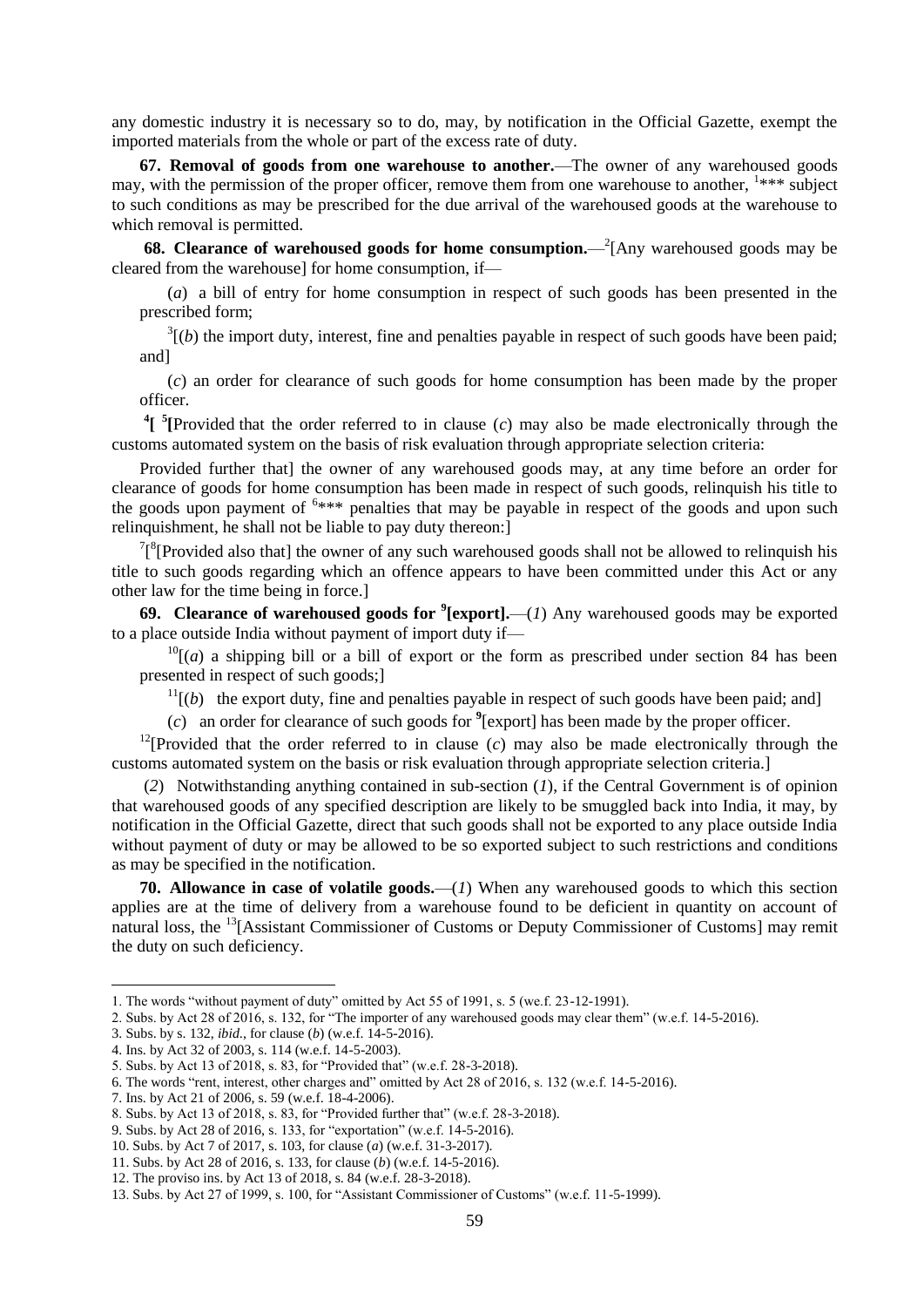(*2*) This section applies to such warehoused goods as the Central Government, having regard to the volatility of the goods and the manner of their storage, may, by notification in the Official Gazette, specify.

**71. Goods not to be taken out of warehouse except as provided by this Act.**—No warehoused goods shall be taken out of a warehouse except on clearance for home consumption or <sup>1</sup>[export], or for removal to another warehouse, or as otherwise provided by this Act.

**72. Goods improperly removed from warehouse, etc.**—(*1*) In any of the following cases, that is to say,—

(*a*) where any warehoused goods are removed from a warehouse in contravention of section 71;

(*b*) where any warehoused goods have not been removed from a warehouse at the expiration of the period during which such goods are permitted under section 61 to remain in a warehouse;

 $2.1.$  $*$   $*$   $*$   $*$   $*$   $*$   $*$ 

(*d*) where any goods in respect of which a bond has been executed under  $\frac{3}{5}$  [section 59<sup>4\*\*\*</sup>] and which have not been cleared for home consumption or <sup>5</sup>[export or] are not duly accounted for to the satisfaction of the proper officer,

the proper officer may demand, and the owner of such goods shall forthwith pay, the full amount of duty chargeable on account of such goods together with <sup>6</sup>[interest, fine and penalties] payable in respect of such goods

(*2*) If any owner fails to pay any amount demanded under sub-section (*1*), the proper officer may, without prejudice to any other remedy, cause to be detained and sold, after notice to the owner (any transfer of the goods notwithstanding) such sufficient portion of his goods, if any, in the warehouse, as the said officer may  $\frac{7}{1}$  [deem fit].

**73. Cancellation and return of warehousing bond.**—When the whole of the goods covered by any bond executed under  $\frac{3}{5}$ [section 59  $\frac{4***}{5}$ ] have been cleared for home consumption or exported or <sup>8</sup>[transferred or] are otherwise duly accounted for, and when all amounts due on account of such goods have been paid, the proper officer shall cancel the bond as discharged in full, and shall on demand deliver it, so cancelled, to the person who has executed or is entitled to receive it.

**9 [73A. Custody and removal of warehoused goods.**—(*1*) All warehoused goods shall remain in the custody of the person who has been granted a licence under section 57 or section 58 or section 58A until they are cleared for home consumption or are transferred to another warehouse or are exported or removed as otherwise provided under this Act.

(*2*) The responsibilities of the person referred to in sub-section (*1*) who has custody of the warehoused goods shall be such as may be prescribed.

(*3*) Where any warehoused goods are removed in contravention of section 71, the licensee shall be liable to pay duty, interest, fine and penalties without prejudice to any other action that may be taken against him under this Act or any other law for the time being in force.]

<sup>1.</sup> Subs. by Act 28 of 2016, s. 134, for "re-exportation" (w.e.f. 14-5-2016).

<sup>2.</sup> Clause (*c*) omitted by s. 135, *ibid*. (w.e.f. 14-5-2016).

<sup>3.</sup> Subs. by Act 55 of 1991, s. 9, for "section 59" (w.e.f. 23-12-1991).

<sup>4.</sup> The words, figures and letter "or section 59A" omitted by Act 32 of 1994, s. 60 (w.e.f. 13-5-1994).

<sup>5.</sup> Subs. by Act 28 of 2016, s. 135, for "exportation" (w.e.f. 14-5-2016).

<sup>6.</sup> Subs. by s. 135, *ibid.*, for "all penalties, rent, interest and other charges" (w.e.f. 14-5-2016).

<sup>7.</sup> Subs. by s. 135, *ibid.*, for "select" (w.e.f. 14-5-2016).

<sup>8.</sup> Ins. by s. 136, *ibid*. (w.e.f. 14-5-2016).

<sup>9.</sup> Ins. by s. 137, *ibid*. (w.e.f. 14-5-2016).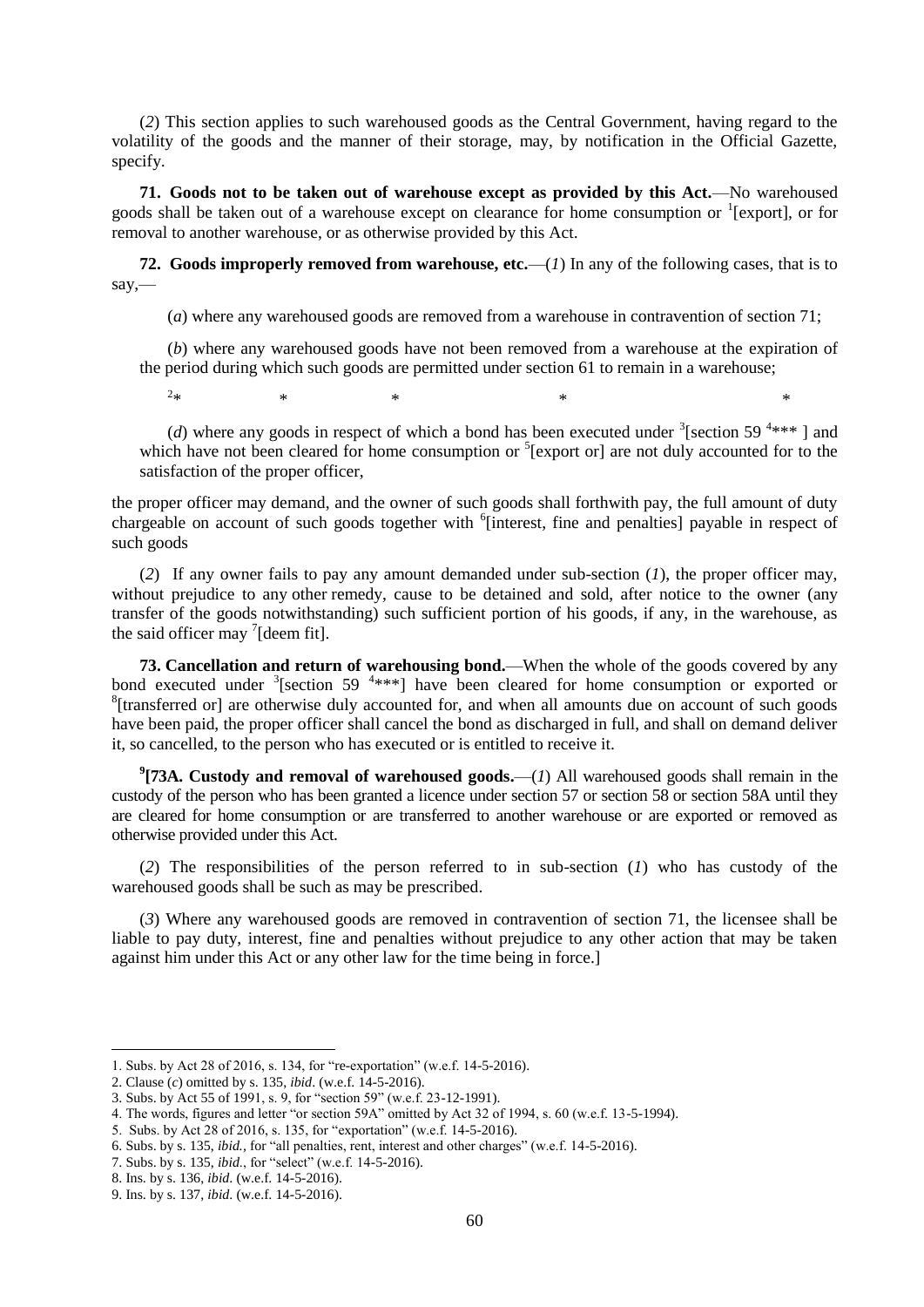## CHAPTER X

#### DRAWBACK

**74. Drawback allowable on re-export of duty-paid goods**.—(*1*) When any goods capable of being easily identified which have been imported into India and upon which <sup>1</sup>[any duty has been paid on importation,—

(*i*) are entered for export and the proper officer makes an order permitting clearance and loading of the goods for exportation under section 51; or

(*ii*) are to be exported as baggage and the owner of such baggage, for the purpose of clearing it, makes a declaration of its contents to the proper officer under section 77 (which declaration shall be deemed to be an entry for export for the purposes of this section) and such officer makes an order permitting clearance of the goods for exportation; or

(*iii*) are entered for export by post under  $^{2}$ [clause (*a*) of section 84] and the proper officer makes an order permitting clearance of the goods for exportation,

ninety-eight per cent. of such duty shall, except as otherwise hereinafter provided, be re-paid as drawback, if—]

(*a*) the goods are identified to the satisfaction of the  ${}^{3}$ [Assistant Commissioner of Customs or Deputy Commissioner of Customs] as the goods which were imported; and

(*b*) the goods are entered for export within two years from the date of payment of duty on the importation thereof:

Provided that in any particular case the aforesaid period of two years may, on sufficient cause being shown, be extended by the Board by such further period as it may deem fit.

(*2*) Notwithstanding anything contained in sub-section (*1*), the rate of drawback in the case of goods which have been used after the importation thereof shall be such as the Central Government, having regard to the duration of use, depreciation in value and other relevant circumstances, may, by notification in the Official Gazette, fix.

 ${}^{4}$ [(3) The Central Government may make rules for the purpose of carrying out the provisions of this section and, in particular, such rules may—

(*a*) provide for the manner in which the identity of goods imported in different consignments which are ordinarily stored together in bulk, may be established;

(*b*) specify the goods which shall be deemed to be not capable of being easily identified; and

(*c*) provide for the manner and the time within which a claim for payment of drawback is to be filed.]

(*4*) For the purposes of this section—

(*a*) goods shall be deemed to have been entered for export on the date with reference to which the rate of duty is calculated under section 16;

(*b*) in the case of goods assessed to duty provisionally under section 18, the date of payment of the provisional duty shall be deemed to be the date of payment of duty.

**75. Drawback on imported materials used in the manufacture of goods which are exported**.—(*1*) Where it appears to the Central Government that in respect of goods of any class or description <sup>5</sup>[manufactured, processed or on which any operation has been carried out in India] <sup>6</sup>[, being goods which have been entered for export and in respect of which an order permitting the clearance and

<sup>1.</sup> Subs. by Act 80 of 1985, s. 6, for certain words (w.e.f. 27-12-1985).

<sup>2.</sup> Subs. by Act 13 of 2018, s. 85, for "section 82" (w.e.f. 28-3-2018).

<sup>3.</sup> Subs. by Act 27 of 1999, s. 100, for "Assistant Commissioner of Customs" (w.e.f. 11-5-1999).

<sup>4.</sup> Subs. by Act 22 of 1995, s. 60, for sub-section (*3*) (w.e.f. 26-5-1995). 5. Subs. by s. 61, *ibid.*, for "manufactured in India" (w.e.f. 26-5-1995).

<sup>6.</sup> Subs. by Act 11 of 1983, s. 52, for "and exported to any place outside India," (w.e.f. 13-5-1983).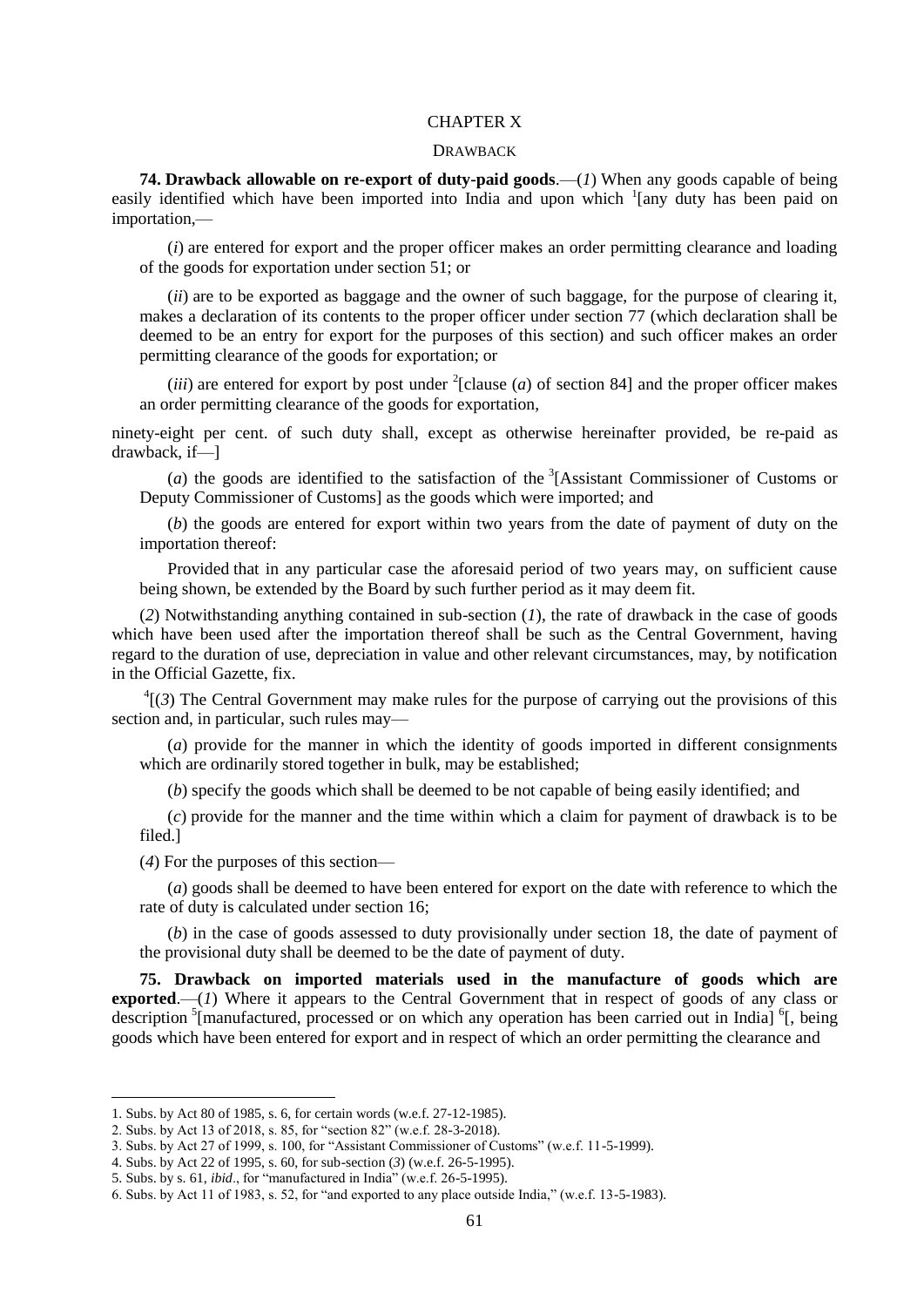loading thereof for exportation has been made under section 51 by the proper officer],  $\frac{1}{1}$  [or being goods entered for export by post under  $^{2}$ [clause (*a*) of section 84] and in respect of which an order permitting clearance for exportation has been made by the proper officer], a drawback should be allowed of duties of customs chargeable under this Act on any imported materials of a class or description used in the <sup>3</sup>[manufacture or processing of such goods or carrying out any operation on such goods], the Central Government may, by notification in the Official Gazette, direct that drawback shall be allowed in respect of such goods in accordance with, and subject to, the rules made under sub-section (*2*):

<sup>4</sup>[Provided that no drawback shall be allowed under this sub-section in respect of any of the aforesaid goods which the Central Government may, by rules made under sub-section (*2*), specify, if the export value of such goods or class of goods is less than the value of the imported materials used in the <sup>3</sup> [manufacture or processing of such goods or carrying out any operation on such goods] or class of goods, or is not more than such percentage of the value of the imported materials used in the <sup>3</sup> [manufacture or processing of such goods or carrying out any operation on such goods] or class of goods as the Central Government may, by notification in the Official Gazette, specify in this behalf:

Provided further that where any drawback has been allowed on any goods under this sub-section and the sale proceeds in respect of such goods are not received by or on behalf of the exporter in India within the time allowed under the <sup>5</sup>[Foreign Exchange Management Act, 1999 (42 of 1999)], such drawback shall <sup>6</sup>[except under such circumstances or such conditions as the Central Government may, by rule, specify,] be deemed never to have been allowed and the Central Government may, by rules made under sub-section (2), specify the procedure for the recovery or adjustment of the amount of such drawback.]

 $\int$ <sup>7</sup>[(*1A*) Where it appears to the Central Government that the quantity of a particular material imported into India is more than the total quantity of like material that has been used in the goods  $\delta$ [manufactured, processed or on which any operation has been carried out in India] and exported outside India, then, the Central Government may, by notification in the Official Gazette, declare that so much of the material as is contained in the goods exported shall, for the purpose of sub-section (*1*), be deemed to be imported material.]

(*2*) The Central Government may make rules for the purpose of carrying out the provisions of sub-section (*1*) and, in particular, such rules may provide—

 $\int_{0}^{9}$  (*a*) for the payment of drawback equal to the amount of duty actually paid on the imported materials used in the manufacture or processing of the goods or carrying out any operation on the goods or as is specified in the rules as the average amount of duty paid on the materials of that class or description used in the manufacture or processing of export goods or carrying out any operation on export goods of that class or description either by manufacturers generally or by persons processing or carrying on any operation generally or by any particular manufacturer or particular person carrying on any process or other operation, and interest if any payable thereon;]

 $^{4}$ [(*aa*) for specifying the goods in respect of which no drawback shall be allowed;

(*ab*) for specifying the procedure for recovery or adjustment of the amount of any drawback which had been allowed under sub-section  $(I)$  <sup>10</sup>[or interest chargeable thereon];]

(*b*) for the production of such certificates, documents and other evidence in support of each claim of drawback as may be necessary;

<sup>1.</sup> Ins. by Act 80 of 1985, s. 7 (w.e.f. 13-5-1983).

<sup>2.</sup> Subs. by Act 13 of 2018, s. 86, for "section 82" (w.e.f. 28-3-2018).

<sup>3.</sup> Subs. by Act 22 of 1995, s. 61, for "manufacture of such goods" (w.e.f. 26-5-1995).

<sup>4.</sup> Ins. by Act 49 of 1991, s. 120 (w.e.f. 27-9-1991).

<sup>5.</sup> Subs. by Act 20 of 2002, s. 125, for "Foreign Exchange Regulation Act, 1973 (46 of 1973)" (w.e.f. 11-5-2002).

<sup>6.</sup> Ins. by Act 8 of 2011, s. 46 (w.e.f. 8-4-2011).

<sup>7.</sup> Ins. by Act 25 of 1978, s. 10 (w.e.f. 1-7-1978).

<sup>8.</sup> Subs. by Act 22 of 1995, s. 61, for "manufactured in India" (w.e.f. 26-5-1995).

<sup>9.</sup> Subs. by s. 61, *ibid*., for clause (*a*) (w.e.f. 26-5-1995).

<sup>10.</sup> Ins. by Act 22 of 1995, s. 61 (w.e.f. 26-5-1995).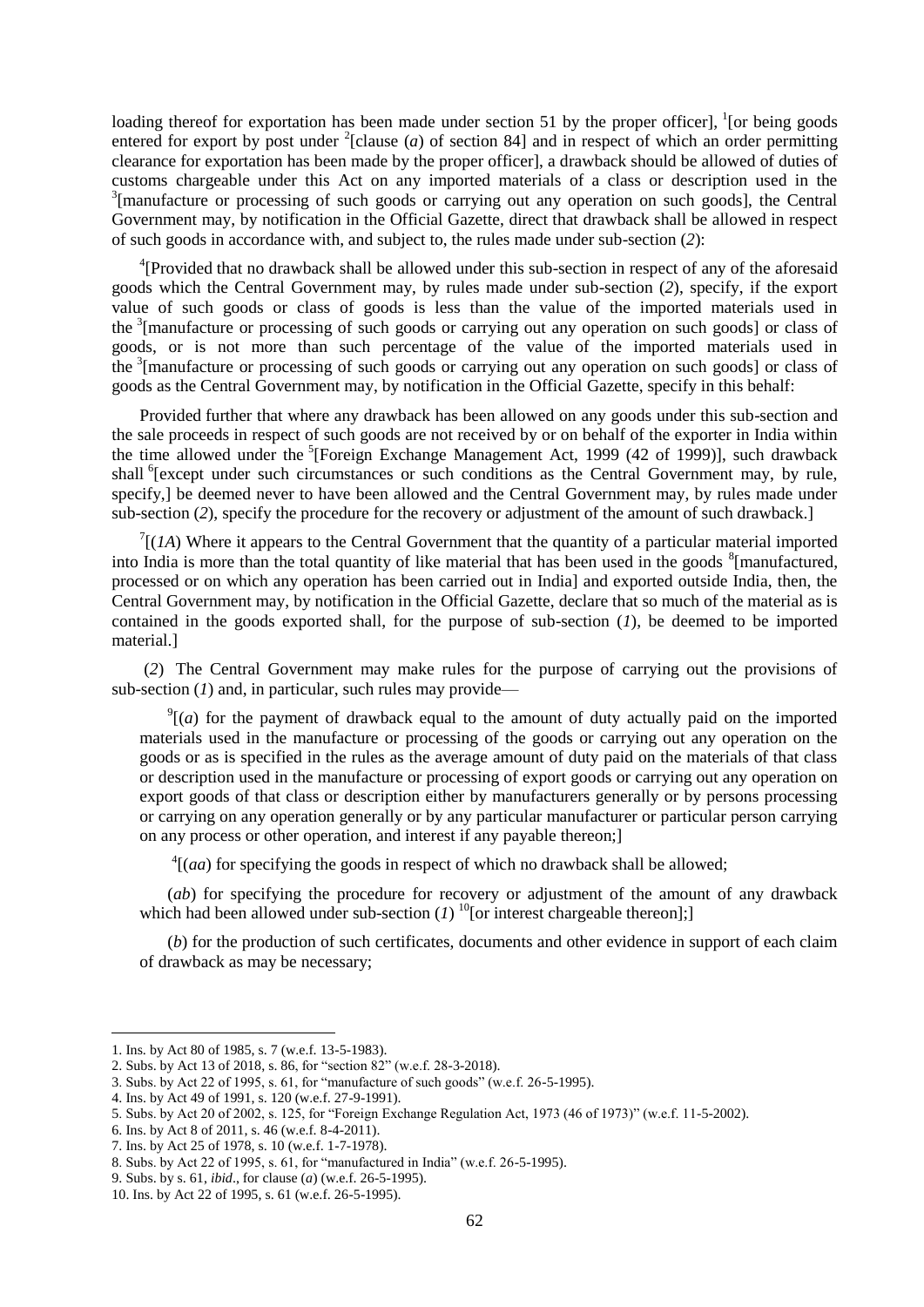$(c)$  for requiring the <sup>1</sup>[manufacturer or the person carrying out any process or other operation] to give access to every part of his manufactory to any officer of customs specially authorised in this behalf by the <sup>2</sup>[Assistant Commissioner of Customs or Deputy Commissioner of Customs] to enable such authorised officer to inspect the processes of  $\frac{3}{2}$  [manufacture, process or any other operation carried out] and to verify by actual check or otherwise the statements made in support of the claim for drawback.

 $^{4}$ [(*d*) for the manner and the time within which the claim for payment of drawback may be filed;]

 $^{4}$ [(3) The power to make rules conferred by sub-section (2) shall include the power to give drawback with retrospective effect from a date not earlier than the date of changes in the rates of duty on inputs used in the export goods.]

**5 [75A. Interest on drawback**.—(*1*) Where any drawback payable to a claimant under section 74 or section 75 is not paid within a <sup>6</sup>[period of  $\frac{7}{1}$ [one month]] from the date of filing a claim for payment of such drawback, there shall be paid to that claimant in addition to the amount of drawback, interest at the rate fixed under section 27A from the date after the expiry of the said  $6$ [period of  $7$ [one month]] till the date of payment of such drawback:

 $\mathcal{O}(2)$  Where any drawback has been paid to the claimant erroneously or it becomes otherwise recoverable under this Act or the rules made thereunder, the claimant shall, within a period of two months from the date of demand, pay in addition to the said amount of drawback, interest at the rate fixed under  $^{10}$ [section 28AA] and the amount of interest shall be calculated for the period beginning from the date of payment of such drawback to the claimant till the date of recovery of such drawback.]

 $*$   $*$   $*$   $*$   $*$   $*$   $*$ 

**76. Prohibition and regulation of drawback in certain cases.**—(*1*) Notwithstanding anything hereinbefore contained, no drawback shall be allowed—

1

 $8*$ 

 $11*$  \* \* \* \* \* \*

(*b*) in respect of any goods the market-price of which is less than the amount of drawback due thereon;

(*c*) where the drawback due in respect of any goods is less than <sup>12</sup>[fifty rupees].

(*2*) Without prejudice to the provisions of sub-section (*1*), if the Central Government is of opinion that goods of any specified description in respect of which drawback may be claimed under this Chapter are likely to be smuggled back into India, it may, by notification in the Official Gazette, direct that drawback shall not be allowed in respect of such goods or may be allowed subject to such restrictions and conditions as may be specified in the notification.

 $13******$ 

<sup>1.</sup> Subs. by Act 22 of 1995, s. 61, for "manufacturer" (w.e.f. 26-5-1995).

<sup>2.</sup> Subs. by Act 27 of 1999, s. 100, for "Assistant Commissioner of Customs" (w.e.f. 11-5-1999).

<sup>3.</sup> Subs. by Act 22 of 1995, s. 61, for "manufacture" (w.e.f. 26-5-1995).

<sup>4.</sup> Ins. by s. 61, *ibid*. (w.e.f. 26-5-1995).

<sup>5.</sup> Ins. by s. 62, *ibid.* (w.e.f. 26-5-1995).

<sup>6.</sup> Subs. by Act 8 of 1999, s. 2, for "period of three months" (w.e.f. 8-1-1999).

<sup>7.</sup> Subs. by Act 32 of 2003, s. 115, for "two months" (w.e.f. 14-5-2003).

<sup>8.</sup> The proviso omitted by s. 115, *ibid*. (w.e.f. 14-5-2003).

<sup>9.</sup> Subs. by Act 22 of 2007, s. 98, for sub-section (*2*) (w.e.f. 11-5-2007).

<sup>10.</sup> Subs. by Act 23 of 2012, s. 125, for "section 28AB" (w.e.f. 8-4-2011).

<sup>11.</sup> Clause (*a*) omitted by Act 11 of 1983, s. 53 (w.e.f. 13-5-1983).

<sup>12.</sup> Subs. by s. 53, *ibid.*, for "five rupees" (w.e.f. 13-5-1983).

<sup>13.</sup> Chapter XA (containing sections 76A to 76N) omitted by Act 22 of 2007, s. 99 (w.e.f. 11-5-2007). Earlier Chapter XA inserted by vide Notification No. 43/2003-Cus. (N.T.) (w.e.f. 11-5-2004) dated 22-7-2003 read with notification No. 62/2003- Cus (N.T.), dated 14-8-2003; No. 84/2003-Cus. (N.T.), dated 14-10-2003; No. 105/2003-Cus. (N.T.), dated 29-11-2003 and No. 116/2003-Cus. (N.T.), dated 31-12-2003; No. 25/2004-Cus. (N.T.), dated 28-2-2004; No. 46/2004-Cus. (N.T.), dated 31-3-2004 and No. 57/2004-Cus. (N.T.), dated 30-4-2004) by s. 126 of the Finance Act, 2002 (20 of 2002).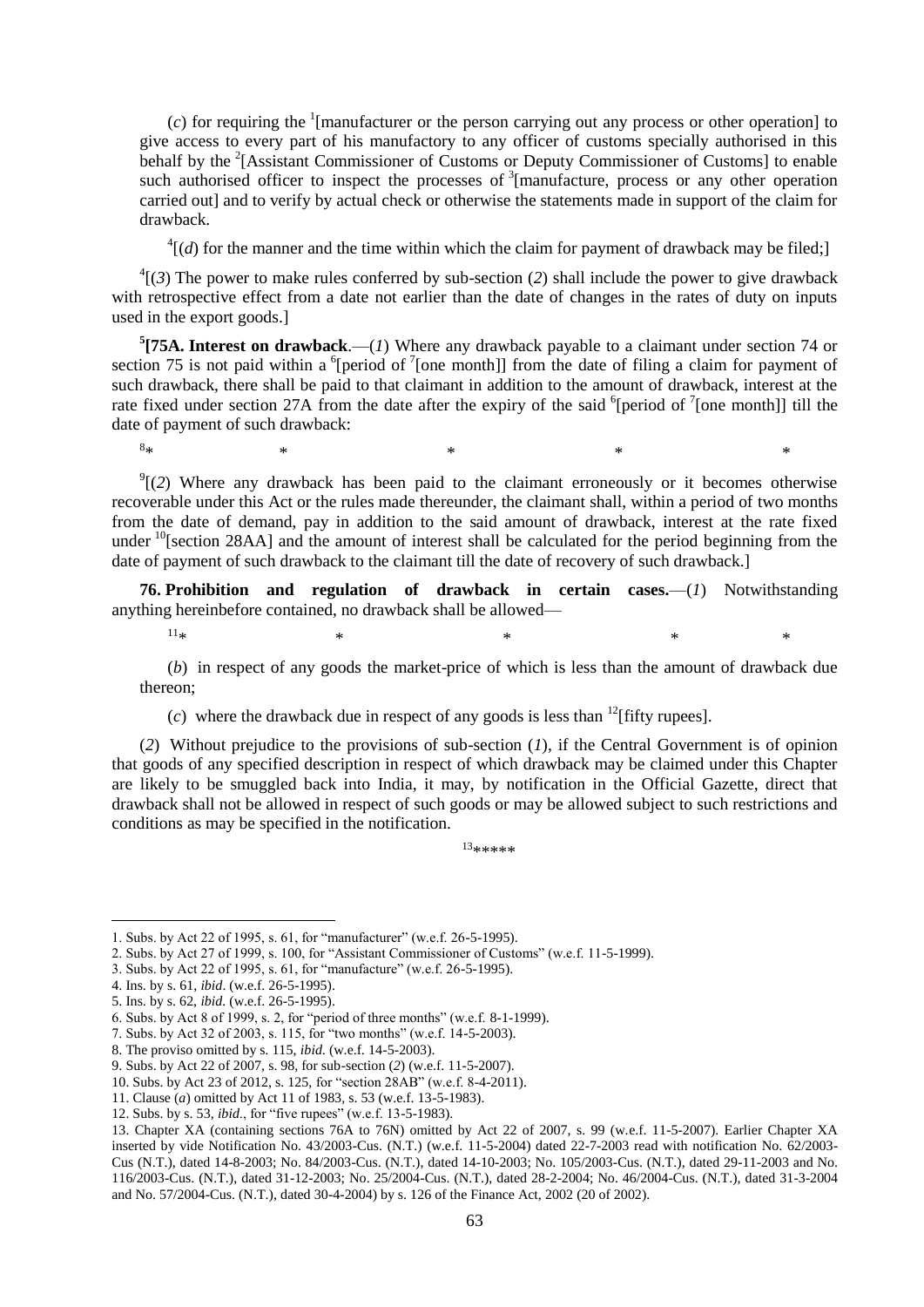**76A.** [*Notification of special economic zone.*] *Omitted by the Finance Act,* 2007 (22 *of* 2007), *s.* 99 (*w.e.f.* 11-5-2007).

**76B.** [*Application of provisions.*] *Omitted by s. 99, ibid. (w.e.f.* 11-5-2007*).*

**76C.** *[Establishment and control.] Omitted by s. 99, ibid. (w.e.f.* 11-5-2007*).*

**76D.** *[Admission of goods.] Omitted by s. 99, ibid. (w.e.f.* 11-5-2007*).*

**76E.** *[Exemption from duties of customs.] Omitted by s. 99, ibid. (w.e.f.* 11-5-2007*).*

**76F.** *[Levy of duties of customs.] Omitted by s. 99, ibid. (w.e.f.* 11-5-2007*).*

**76G.** *[Authorised operations.] Omitted by s. 99, ibid. (w.e.f.* 11-5-2007*).*

**76H.** *[Goods utilised with a special economic zone.] Omitted by s. 99, ibid. (w.e.f.* 11-5-2007*).*

**76-I.** *[Drawback on goods admitted to a special economic zone.] Omitted by s. 99, ibid. (w.e.f.* 11-5- 2007*).*

**76J.** *[Duration of stay.] Omitted by s. 99, ibid. (w.e.f.* 11-5-2007*).*

**76K.** *[Security.] Omitted by s. 99, ibid. (w.e.f.* 11-5-2007*).*

**76L.** *[Transfer of ownership.] Omitted by s. 99, ibid. (w.e.f.* 11-5-2007*).*

**76M.** *[Removal of goods.] Omitted by s. 99, ibid. (w.e.f.* 11-5-2007*).*

**76N.** *[Closure of a special economic zone.] Omitted by s. 99, ibid. (w.e.f.* 11-5-2007*).*

## CHAPTER XI

SPECIAL PROVISIONS REGARDING BAGGAGE, GOODS IMPORTED OR EXPORTED BY <sup>1</sup>[POST, COURIER] AND STORES

## *Baggage*

**77. Declaration by owner of baggage**.—The owner of any baggage shall, for the purpose of clearing it, make a declaration of its contents to the proper officer.

**78. Determination of rate of duty and tariff valuation in respect of baggage**.—The rate of duty and tariff valuation, if any, applicable to baggage shall be the rate and valuation in force on the date on which a declaration is made in respect of such baggage under section 77.

**79.** *Bona fide* **baggage exempted from duty.**—(*1*) The proper officer may, subject to any rules made under sub-section (*2*), pass free of duty—

(*a*) any article in the baggage of a passenger or a member of the crew in respect of which the said officer is satisfied that it has been in his use for such minimum period as may be specified in the rules;

(*b*) any article in the baggage of a passenger in respect of which the said officer is satisfied that it is for the use of the passenger or his family or is a *bona fide* gift or souvenir; provided that the value of each such article and the total value of all such articles does not exceed such limits as may be specified in the rules.

(*2*) the Central Government may make rules for the purpose of carrying out the provisions of this section and, in particular, such rules may specify—

(*a*) the minimum period for which any article has been used by a passenger or a member of the crew for the purpose of clause (*a*) of sub-section (*1*);

(*b*) the maximum value of any individual article and the maximum total value of all the articles which may be passed free of duty under clause (*b*) of sub-section (*1*);

(*c*) the conditions (to be fulfilled before or after clearance) subject to which any baggage may be passed free of duty.

<sup>1.</sup> Subs. by Act 13 of 2018, s. 87, for "POST" (w.e.f. 28-3-2018).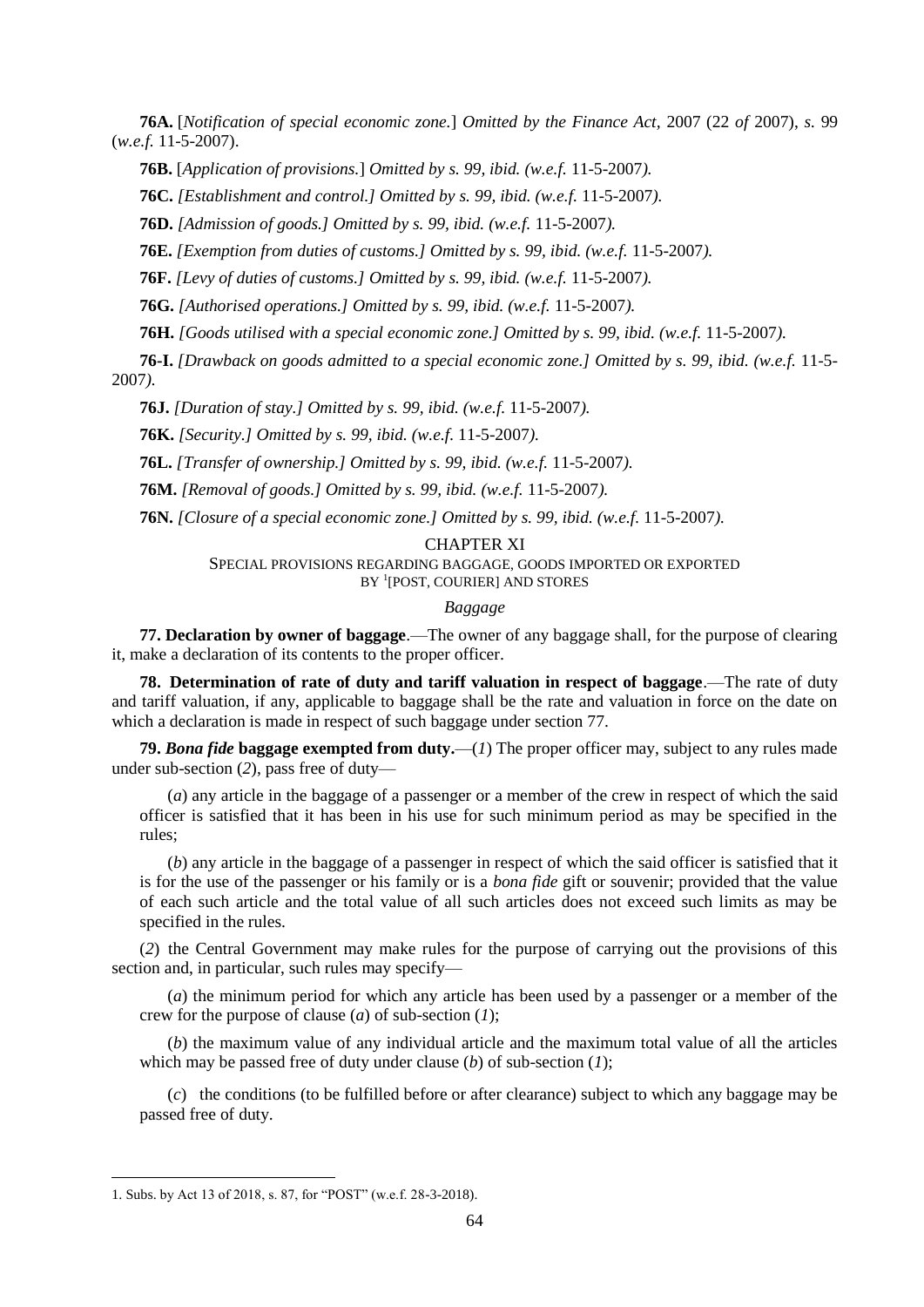(*3*) Different rules may be made under sub-section (*2*) for different classes of persons.

**80. Temporary detention of baggage**.—Where the baggage of a passenger contains any article which is dutiable or the import of which is prohibited and in respect of which a true declaration has been made under section 77, the proper officer may, at the request of the passenger, detain such article for the purpose of being returned to him on his leaving India<sup>1</sup> [and if for any reason, the passenger is not able to collect the article at the time of his leaving India, the article may be returned to him through any other passenger authorised by him and leaving India or as cargo consigned in his name].

**81. Regulations in respect of baggage**.—The Board may make regulations,—

(*a*) providing for the manner of declaring the contents of any baggage;

(*b*) providing for the custody, examination, assessment to duty and clearance of baggage;

(*c*) providing for the transit or transhipment of baggage from one customs station to another or to a place outside India.

#### *Goods imported or exported by post*

**82.** [*Label or declaration accompanying goods to be treated as entry*.] *Omitted by the Finance Act*, 2017 (7 of 2017), s. 104 (*w.e.f.* 31-3-2017).

**83. Rate of duty and tariff valuation in respect of goods imported or exported by <sup>2</sup> [post or courier**].—(*1*) The rate of duty and tariff value, if any, applicable to any goods imported by <sup>2</sup>[post or courier] shall be the rate and valuation in force on the date on which the <sup>3</sup>[postal authorities or the authorised courier] present to the proper officer a list containing the particulars of such goods for the purpose of assessing the duty thereon:

Provided that if such goods are imported by a vessel and the list of the goods containing the particulars was presented before the date of the arrival of the vessel, it shall be deemed to have been presented on the date of such arrival.

(2) The rate of duty and tariff value, if any, applicable to any goods exported by  $\frac{2}{3}$ [post or courier] shall be the rate and valuation in force on the date on which the exporter delivers such goods to the <sup>3</sup>[postal authorities or the authorised courier] for exportation.

**84. Regulations regarding goods imported or to be exported by <sup>4</sup> [post or courier]**.—The Board may make regulations providing for—

 $<sup>5</sup>$ [(*a*) the form and manner in which an entry may be made in respect of goods imported or to be</sup> exported by  $\textsuperscript{4}$  [post or courier];]

(*b*) the examination, assessment to duty, and clearance of goods imported or to be exported by <sup>4</sup>[post or courier];

 $(c)$  the transit or transhipment of goods imported by <sup>4</sup>[post or courier], from one customs station to another or to a place outside India.

#### *Stores*

**85. Stores may be allowed to be warehoused without assessment to duty**.—Where any imported goods are entered for warehousing and the importer makes and subscribes to a declaration that the goods are to be supplied as stores to vessels or aircrafts without payment of import duty under this Chapter, the proper officer may permit the goods to be warehoused without the goods being assessed to duty.

**86. Transit and transhipment of stores**.—(*1*) Any stores imported in a vessel or aircraft may, without payment of duty, remain on board such vessel or aircraft while it is in India.

<sup>1.</sup> Ins. by Act 22 of 1995, s. 63 (w.e.f. 26-5-1995).

<sup>2.</sup> Subs. by Act 13 of 2018, s. 88, for "post" (w.e.f. 28-3-2018).

<sup>3.</sup> Subs. by s. 88, *ibid.*, for "postal authorities" (w.e.f. 28-3-2018).

<sup>4.</sup> Subs. by s. 89, *ibid.*, for "post" (w.e.f. 28-3-2018).

<sup>5.</sup> Subs. by Act 7 of 2017, s. 105, for clause (*a*) (w.e.f. 31-3-2017).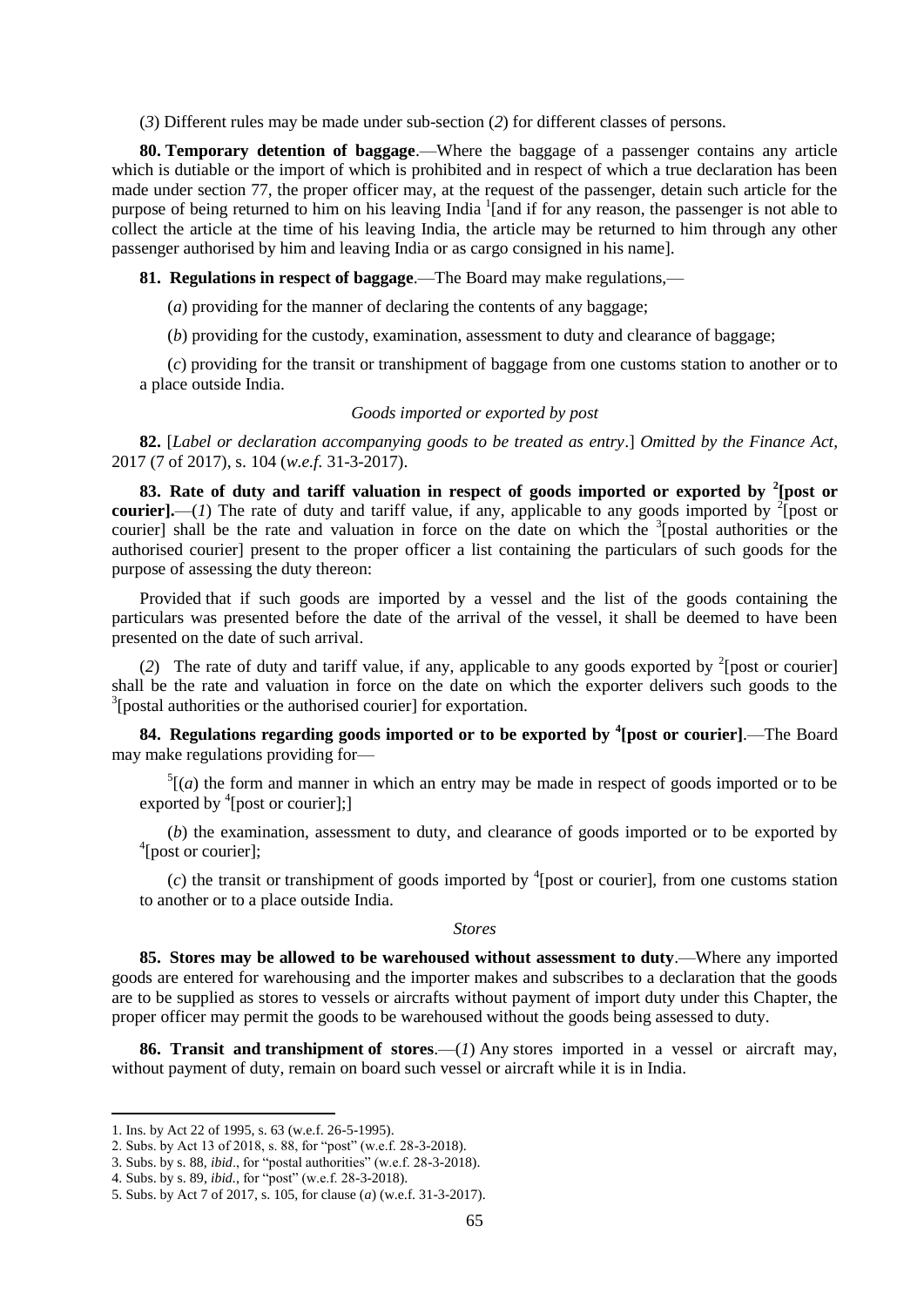(*2*) Any stores imported in a vessel or aircraft may, with the permission of the proper officer, be transferred to any vessel or aircraft as stores for consumption therein as provided in section 87 or section 90.

**87. Imported stores may be consumed on board a foreign-going vessel or aircraft**.—Any imported stores on board a vessel or aircraft (other than stores to which section 90 applies) may, without payment of duty, be consumed thereon as stores during the period such vessel or aircraft is a foreigngoing vessel or aircraft.

**88. Application of section 69 and Chapter X to stores**.—The provisions of section 69 and Chapter X shall apply to stores (other than those to which section 90 applies) as they apply to other goods, subject to the modifications that—

 $(a)$  for the words "exported to any place outside India" or the word "exported", wherever they occur, the words "taken on board any foreign-going vessel or aircraft as stores" shall be substituted;

(*b*) in the case of drawback on fuel and lubricating oil taken on board any foreign-going aircraft as stores, sub-section  $(1)$  of section 74 shall have effect as if for the words "ninety-eight per cent", the words "the whole" were substituted.

**89. Stores to be free of export duty**.—Goods produced or manufactured in India and required as stores on any foreign-going vessel or aircraft may be exported free of duty in such quantities as the proper officer may determine, having regard to the size of the vessel or aircraft, the number of passengers and crew and the length of the voyage or journey on which the vessel or aircraft is about to depart.

**90. Concessions in respect of imported stores for the Navy**.—(*1*) Imported stores specified in sub-section (*3*) may without payment of duty be consumed on board a ship of the Indian Navy.

(*2*) The provisions of section 69 and Chapter X shall apply to stores specified in sub-section (*3*) as they apply to other goods, subject to the modifications that—

 $(a)$  for the words "exported to any place outside India" or the word "exported" wherever they occur, the words "taken on board a ship of the Indian Navy" shall be substituted;

(*b*) for the words "ninety-eight per cent." in sub-section (*l*) of section 74, the words "the whole" shall be substituted.

(*3*) The stores referred to in sub-sections (*1*) and (*2*) are the following:—

(*a*) stores for the use of a ship of the Indian Navy;

(*b*) stores supplied free by the Government for the use of the crew of a ship of the Indian Navy in accordance with their conditions of service.

#### CHAPTER XII

PROVISIONS RELATING TO COASTAL GOODS AND VESSELS CARRYING COASTAL GOODS

**91. Chapter not to apply to baggage and stores.**—The provisions of this Chapter shall not apply to baggage and stores.

**92. Entry of coastal goods**.—(*1*) The consignor of any coastal goods shall make an entry thereof by presenting to the proper officer a bill of coastal goods in the prescribed form.

(*2*) Every such consignor while presenting a bill of coastal goods shall, at the foot thereof, make and subscribe to a declaration as to the truth of the contents of such bill.

**93. Coastal goods not to be loaded until bill relating thereto is passed, etc.**—The master of a vessel shall not permit the loading of any coastal goods on the vessel until a bill relating to such goods presented under section 92 has been passed by the proper officer and has been delivered to the master by the consignor.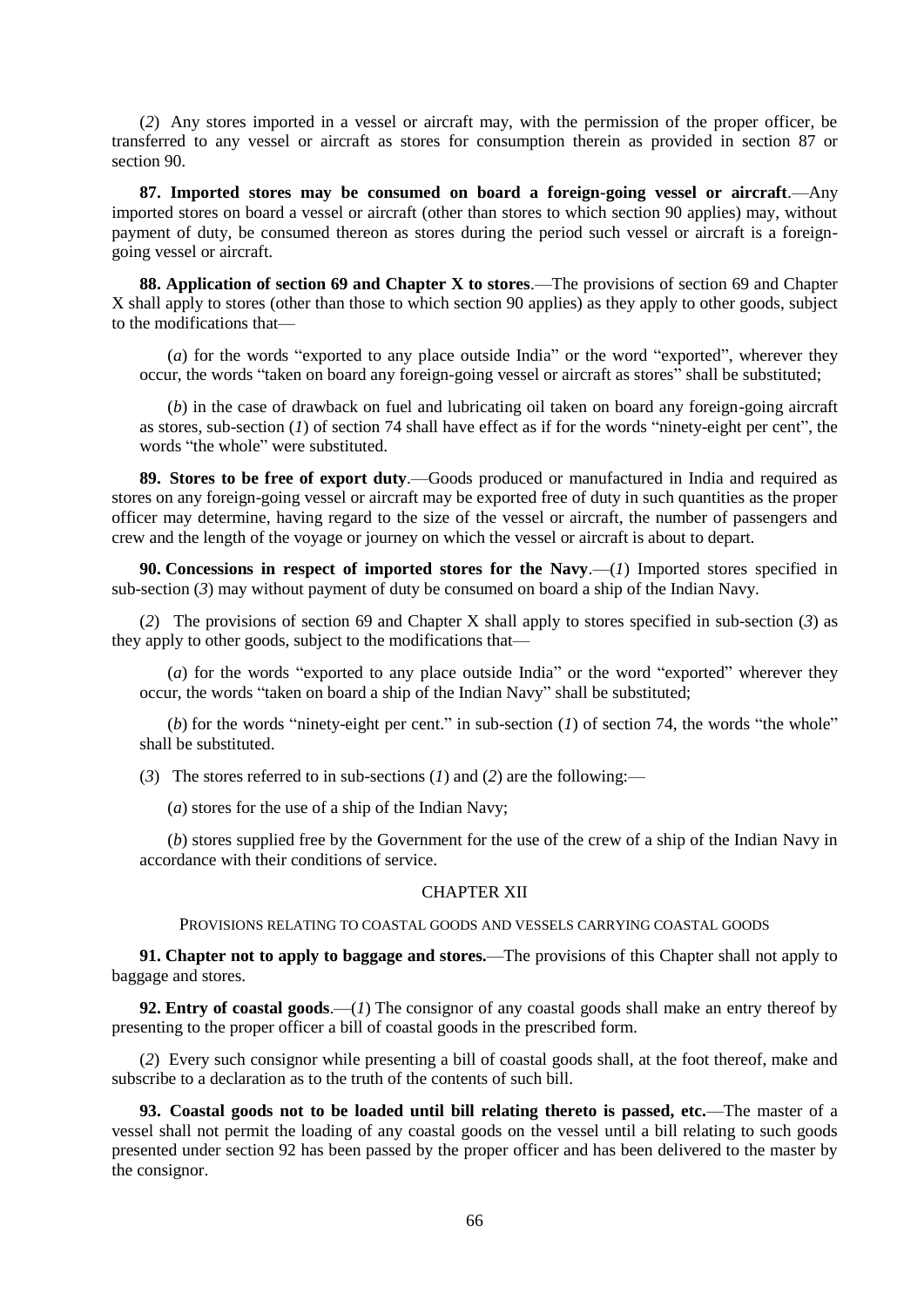**94. Clearance of coastal goods at destination.**—(*1*) The master of a vessel carrying any coastal goods shall carry on board the vessel all bills relating to such goods delivered to him under section 93 and shall, immediately on arrival of the vessel at any customs or coastal port, deliver to the proper officer of that port all bills relating to the goods which are to be unloaded at that port.

(*2*) Where any coastal goods are unloaded at any port, the proper officer shall permit clearance thereof if he is satisfied that they are entered in a bill of coastal goods delivered to him under sub-section (*1*).

**95. Master of a coasting vessel to carry an advice book.**—(*1*) The master of every vessel carrying coastal goods shall be supplied by the Customs authorities with a book to be called the "advice book".

(*2*) The proper officer at each port of call by such vessel shall make such entries in the advice book as he deems fit, relating to the goods loaded on the vessel at that port.

(*3*) The master of every such vessel shall carry the advice book on board the vessel and shall on arrival at each port of call deliver it to the proper officer at that port for his inspection.

**96. Loading and unloading of coastal goods at customs port or coastal port only.**—No coastal goods shall be loaded on, or unloaded from, any vessel at any port other than a customs port or a coastal port appointed under section 7 for the loading or unloading of such goods.

**97. No coasting vessel to leave without written order**.—(*1*) The master of a vessel which has brought or loaded any coastal goods at a customs or coastal port shall not cause or permit the vessel to depart from such port until a written order to that effect has been given by the proper officer.

(*2*) No such order shall be given until—

(*a*) the master of the vessel has answered the questions put to him under section 38;

(*b*) all charges and penalties due in respect of that vessel or from the master thereof have been paid or the payment secured by such guarantee or deposit of such amount as the proper officer may direct;

(*c*) the master of the vessel has satisfied the proper officer that no penalty is leviable on him under section 116 or the payment of any penalty that may be levied upon him under that section has been secured by such guarantee or deposit of such amount as the proper officer may direct;

(*d*) the provisions of this Chapter and any rules and regulations relating to coastal goods and vessels carrying coastal goods have been complied with.

**98. Application of certain provisions of this Act to coastal goods, etc.**—(*1*) Sections 33, 34 and 36 shall, so far as may be, apply to coastal goods as they apply to imported goods or export goods.

(*2*) Sections 37 and 38 shall, so far as may be, apply to vessels carrying coastal goods as they apply to vessels carrying imported goods or export goods.

(*3*) The Central Government may, by notification in the Official Gazette, direct that all or any of the other provisions of Chapter VI and the provisions of section 45 shall apply to coastal goods or vessels carrying coastal goods subject to such exceptions and modifications as may be specified in the notification.

<sup>1</sup>[98A. Power to relax.—If the Central Government is satisfied that it is necessary in the public interest so to do it may, by notification in the Official Gazette, exempt generally, either absolutely or subject to such conditions as may be specified in the notification, coastal goods or vessels carrying coastal goods from all or any of the provisions of this Chapter.]

<sup>1.</sup> Ins. by Act 22 of 1995, s. 64 (w.e.f. 26-5-1995).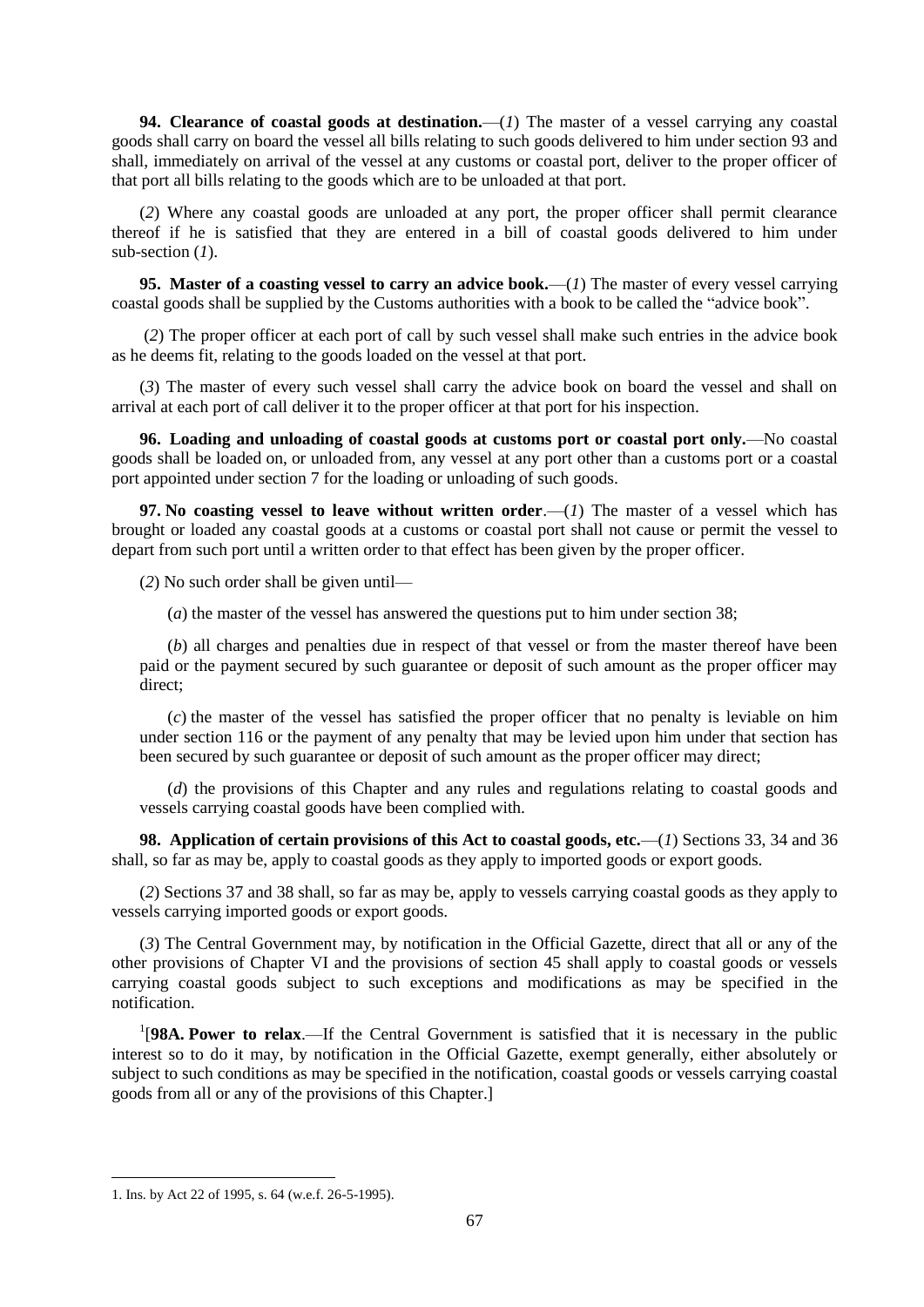**99. Power to make rules in respect of coastal goods and coasting vessels**.—The Central Government may make rules for—

(*a*) preventing the taking out of India of any coastal goods the export of which is dutiable or prohibited under this Act or any other law for the time being in force;

(*b*) preventing, in the case of a vessel carrying coastal goods as well as imported or export goods, the substitution of imported or export goods by coastal goods.

# <sup>1</sup>[CHAPTER XIIA

## **AUDIT**

**99A. Audit**.—The proper officer may carry out the audit of assessment of imported goods or export goods or of an auditee under this Act either in his office or in the premises of the auditee in such manner as may be prescribed.

*Explanation*.—For the purposes of this section, "auditee" means a person who is subject to an audit under this section and includes an importer or exporter or custodian approved under section 45 or licensee of a warehouse and any other person concerned directly or indirectly in clearing, forwarding, stocking, carrying, selling or purchasing of imported goods or export goods or dutiable goods.]

#### CHAPTER XIII

## SEARCHES, SEIZURE AND ARREST

**100. Power to search suspected persons entering or leaving India, etc.—** $(I)$  **If the proper officer** has reason to believe that any person to whom this section applies has secreted about his person, any goods liable to confiscation or any documents relating thereto, he may search that person.

(*2*) This section applies to the following persons, namely:—

(*a*) any person who has landed from or is about to board, or is on board any vessel within the Indian customs waters;

(*b*) any person who has landed from or is about to board, or is on board a foreign-going aircraft;

(*c*) any person who has got out of, or is about to get into, or is in, a vehicle, which has arrived from, or is to proceed to any place outside India;

(*d*) any person not included in clauses (*a*), (*b*) or (*c*) who has entered or is about to leave India;

(*e*) any person in a customs area.

**101. Power to search suspected persons in certain other cases.**—(*1*) Without prejudice to the provisions of section 100, if an officer of customs empowered in this behalf by general or special order of the <sup>2</sup>[Principal Commissioner of Customs or Commissioner of Customs], has reason to believe that any person has secreted about his person any goods of the description specified in sub-section (*2*) which are liable to confiscation, or documents relating thereto, he may search that person.

(*2*) The goods referred to in sub-section (*1*) are the following:—

- (*a*) gold;
- (*b*) diamonds;
- (*c*) manufactures of gold or diamonds;
- (*d*) watches;

1

(*e*) any other class of goods which the Central Government may, by notification in the Official Gazette, specify.

**102. Persons to be searched may require to be taken before gazetted officer of customs or magistrate.—**(*1*) When any officer of customs is about to search any person under the provisions of section 100 or section 101, the officer of customs shall, if such person so requires, take him without unnecessary delay to the nearest gazetted officer of customs or magistrate.

<sup>1.</sup> Ins. by Act 13 of 2018, s. 90 (w.e.f. 28-3-2018).

<sup>2.</sup> Subs. by Act 25 of 2014, s. 78, for "Commissioner of Customs" (w.e.f.  $6-8-2014$ ).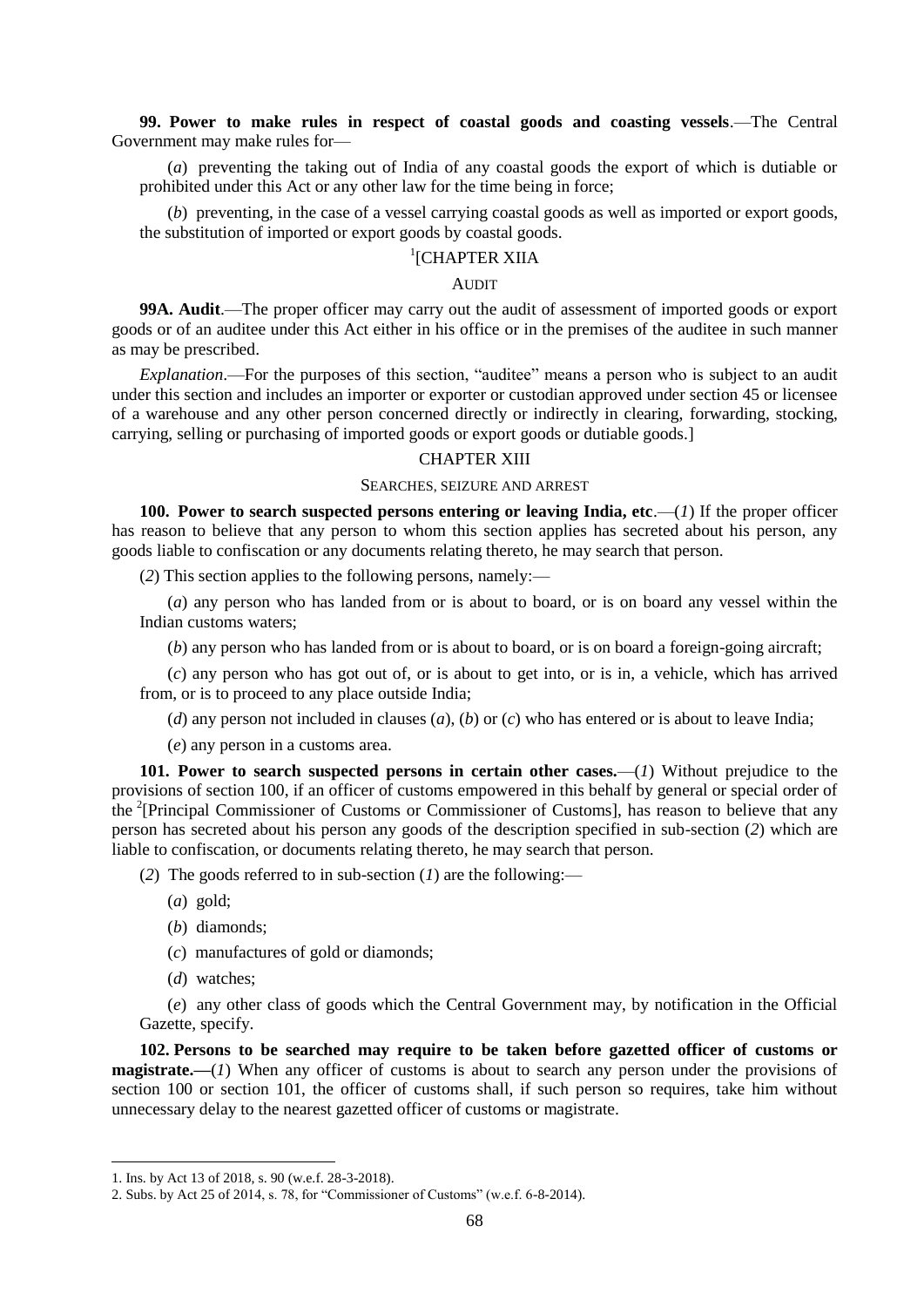(*2*) If such requisition is made, the officer of customs may detain the person making it until he can bring him before the gazetted officer of customs or the magistrate.

(*3*) The gazetted officer of customs or the magistrate before whom any such person is brought shall, if he sees no reasonable ground for search, forthwith discharge the person but otherwise shall direct that search be made.

(*4*) Before making a search under the provisions of section 100 or section 101, the officer of customs shall call upon two or more persons to attend and witness the search and may issue an order in writing to them or any of them so to do; and the search shall be made in the presence of such persons and a list of all things seized in the course of such search shall be prepared by such officer or other person and signed by such witness.

(*5*) No female shall be searched by any one excepting a female.

**103. Power to screen or X-ray bodies of suspected persons for detecting secreted goods.**—(*1*) Where the proper officer has reason to believe that any person referred to in sub-section (*2*) of section 100 has any goods liable to confiscation secreted inside his body, he may detain such person and produce him without unnecessary delay before the nearest magistrate.

(*2*) A magistrate before whom any person is brought under sub-section (*1*) shall, if he sees no reasonable ground for believing that such person has any such goods secreted inside his body, forthwith discharge such person.

(*3*) Where any such magistrate has reasonable ground for believing that such person has any such goods secreted inside his body and the magistrate is satisfied that for the purpose of discovering such goods it is necessary to have the body of such person screened or X-rayed, he may make an order to that effect.

(*4*) Where a magistrate has made any order under sub-section (*3*), in relation to any person, the proper officer shall, as soon as practicable, take such person before a radiologist possessing qualifications recognized by the Central Government for the purpose of this section, and such person shall allow the radiologist to screen or X-ray his body.

(*5*) A radiologist before whom any person is brought under sub-section (*4*) shall, after screening or X-raying the body of such person, forward his report, together with any X-ray pictures taken by him, to the magistrate without unnecessary delay.

(*6*) Where on receipt of a report from a radiologist under sub-section (*5*) or otherwise, the magistrate is satisfied that any person has any goods liable to confiscation secreted inside his body, he may direct that suitable action for bringing out such goods be taken on the advice and under the supervision of a registered medical practitioner and such person shall be bound to comply with such direction:

Provided that in the case of a female no such action shall be taken except on the advice and under the supervision of a female registered medical practitioner.

(*7*) Where any person is brought before a magistrate under this section, such magistrate may for the purpose of enforcing the provisions of this section order such person to be kept in such custody and for such period as he may direct.

(*8*) Nothing in this section shall apply to any person referred to in sub-section (*1*), who admits that goods liable to confiscation are secreted inside his body, and who voluntarily submits himself for suitable action being taken for bringing out such goods.

*Explanation*.—For the purposes of this section, the expression "registered medical practitioner" means any person who holds a qualification granted by an authority specified in the Schedule to the Indian Medical Degrees Act, 1916 (7 of 1916), or notified under section 3 of that Act, or by an authority specified in any of the Schedules to the Indian Medical Council Act, 1956 (102 of 1956).

**104. Power to arrest.**  $-1$ <sup>[</sup> $(1)$ ] If an officer of customs empowered in this behalf by general or special order of the <sup>2</sup>[Principal Commissioner of Customs or Commissioner of Customs] has reason to believe that any person in India or within the Indian customs waters has committed an offence punishable under section 132 or section 133 or section 135 or section 135A or section 136, he may arrest such person and shall, as soon as may be, inform him of the grounds for such arrest.]

<sup>1.</sup> Subs. by Act 29 of 2006, s. 24, for sub-section (*1*) (w.e.f. 13-7-2006).

<sup>2.</sup> Subs. by Act 25 of 2014, s. 78, for "Commissioner of Customs" (w.e.f.  $6-8-2014$ ).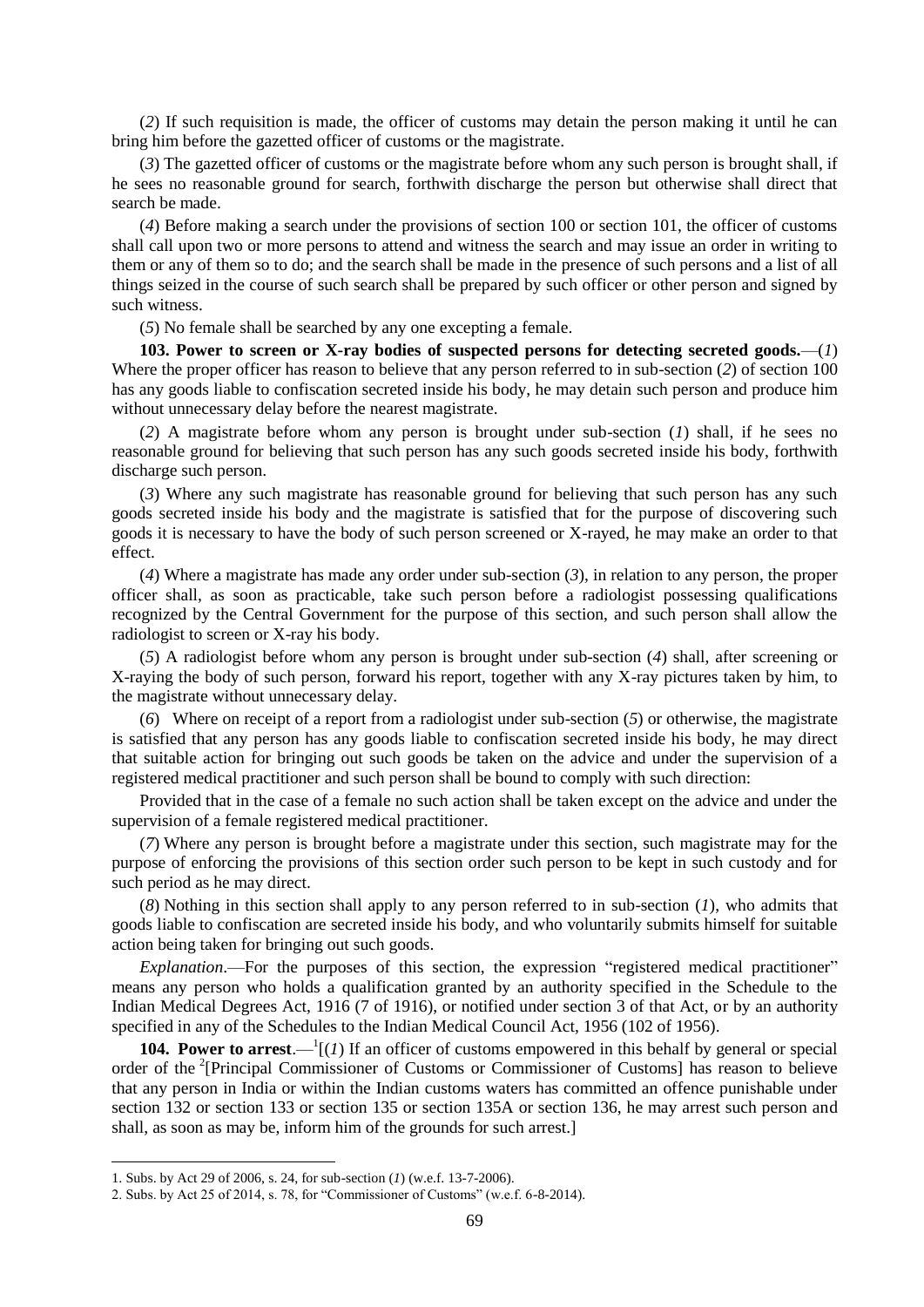(*2*) Every person arrested under sub-section (*1*) shall, without unnecessary delay, be taken to a magistrate.

(*3*) Where an officer of customs has arrested any person under sub-section (*1*), he shall, for the purpose of releasing such person on bail or otherwise, have the same powers and be subject to the same provisions as the officer-in-charge of a police-station has and is subject to under the Code of Criminal Procedure, 1898 (5 of 1898).

 $\frac{1}{4}$  (4) Notwithstanding anything contained in the Code of Criminal Procedure, 1973 (2 of 1974), any offence relating to—

(*a*) prohibited goods; or

(*b*) evasion or attempted evasion of duty exceeding fifty lakh rupees,

shall be cognizable.

(*5*) Save as otherwise provided in sub-section (*4*), all other offences under the Act shall be non-cognizable.

 $2(6)$  Notwithstanding anything contained in the Code of Criminal Procedure, 1973, (2 of 1974) an offence punishable under section 135 relating to—

(*a*) evasion or attempted evasion of duty exceeding fifty lakh rupees; or

(*b*) prohibited goods notified under section 11 which are also notified under sub-clause (*c*) of clause (*i*) of sub-section (*1*) of section 135; or

(*c*) import or export of any goods which have not been declared in accordance with the provisions of this Act and the market price of which exceeds one crore rupees; or

(*d*) fraudulently availing of or attempt to avail of drawback or any exemption from duty provided under this Act, if the amount of drawback or exemption from duty exceeds fifty lakh rupees,

shall be non-bailable.

**.** 

(*7*) Save as otherwise provided in sub-section (*6*), all other offences under this Act shall be bailable.]

**105. Power to search premises.**—(*1*) If the  ${}^{3}$ [Assistant Commissioner of Customs or Deputy Commissioner of Customs], or in any area adjoining the land frontier or the coast of India an officer of customs specially empowered by name in this behalf by the Board, has reason to believe that any goods liable to confiscation, or any documents or things which in his opinion will be useful for or relevant to any proceeding under this Act, are secreted in any place, he may authorise any officer of customs to search or may himself search for such goods, documents or things.

(*2*) The provisions of the Code of Criminal Procedure, 1898 (5 of 1898), relating to searches shall, so far as may be, apply to searches under this section subject to the modification that sub-section (*5*) of section 165 of the said Code shall have effect as if for the word "Magistrate", wherever it occurs, the words <sup>4</sup> [Principal Commissioner of Customs or Commissioner of Customs] were substituted.

**106. Power to stop and search conveyances.**—(*1*) Where the proper officer has reason to believe that any aircraft, vehicle or animal in India or any vessel in India or within the Indian customs waters has been, is being, or is about to be, used in the smuggling of any goods or in the carriage of any goods which have been smuggled, he may at any time stop any such vehicle, animal or vessel or, in the case of an aircraft, compel it to land, and—

(*a*) rummage and search any part of the aircraft, vehicle or vessel;

<sup>1.</sup> Subs. by Act 23 of 2012, s. 126, for sub-section (*4*) (w.e.f. 28-5-2012).

<sup>2.</sup> Subs. by Act 17 of 2013, s. 75, for sub-section (*6*) (w.e.f. 10-5-2013).

<sup>3.</sup> Subs. by Act 27 of 1999, s. 100, for "Assistant Commissioner of Customs" (w.e.f. 11-5-1999).

<sup>4.</sup> Subs. by Act 25 of 2014, s. 78, for "Commissioner of Customs" (w.e.f.  $6-8-2014$ ).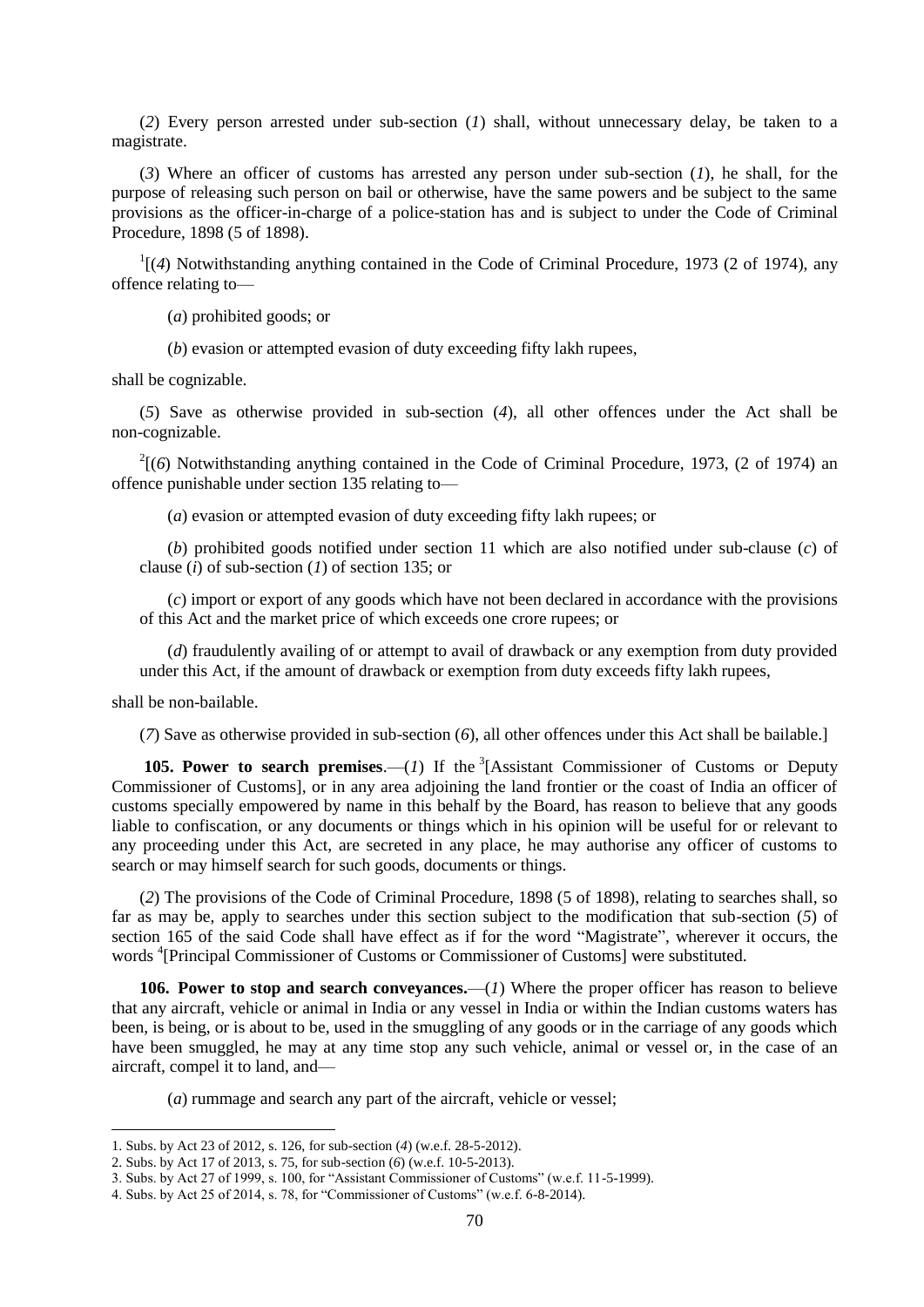(*b*) examine and search any goods in the aircraft, vehicle or vessel or on the animal;

(*c*) break open the lock of any door or package for exercising the powers conferred by clauses (*a*) and (*b*), if the keys are withheld.

(*2*) Where for the purposes of sub-section (*1*)—

(*a*) it becomes necessary to stop any vessel or compel any aircraft to land, it shall be lawful for any vessel or aircraft in the service of the Government while flying her proper flag and any authority authorised in this behalf by the Central Government to summon such vessel to stop or the aircraft to land, by means of an international signal, code or other recognized means, and thereupon, such vessel shall forthwith stop or such aircraft shall forthwith land; and if it fails to do so, chase may be given thereto by any vessel or aircraft as aforesaid and if after a gun is fired as a signal the vessel fails to stop or the aircraft fails to land, it may be fired upon;

(*b*) it becomes necessary to stop any vehicle or animal, the proper officer may use all lawful means for stopping it, and where such means fail, the vehicle or animal may be fired upon.

<sup>1</sup>[106A. Power to inspect.—Any proper officer authorised in this behalf by the <sup>2</sup>[Principal Commissioner of Customs or Commissioner of Customs] may, for the purpose of ascertaining whether or not the requirements of this Act have been complied with, at any reasonable time, enter any place intimated under Chapter IVA or Chapter IVB, as the case may be, and inspect the goods kept or stored therein and require any person found therein, who is for the time being in charge thereof, to produce to him for his inspection the accounts maintained under the said Chapter IVA or Chapter IVB, as the case may be, and to furnish to him such other information as he may reasonably require for the purpose of ascertaining whether or not such goods have been illegally imported, exported or are likely to be illegally exported.]

**107. Power to examine persons.**—Any officer of customs empowered in this behalf by general or special order of the <sup>2</sup>[Principal Commissioner of Customs or Commissioner of Customs] may, during the course of any enquiry in connection with the smuggling of any goods.—

(*a*) require any person to produce or deliver any document or thing relevant to the enquiry;

(*b*) examine any person acquainted with the facts and circumstances of the case.

**108. Power to summon persons to give evidence and produce documents.**  $-3(1)$  Any Gazetted Officer of customs<sup>4\*\*\*</sup> shall have power to summon any person whose attendance he considers necessary either to give evidence or to produce a document or any other thing in any inquiry which such officer is making under this Act.]

(*2*) A summons to produce documents or other things may be for the production of certain specified documents or things or for the production of all documents or things of a certain description in the possession or under the control of the person summoned.

(*3*) All persons so summoned shall be bound to attend either in person or by an authorised agent, as such officer may direct; and all persons so summoned shall be bound to state the truth upon any subject respecting which they are examined or make statements and produce such documents and other things as may be required:

Provided that the exemption under section 132 of the Code of Civil Procedure, 1908 (5 of 1908), shall be applicable to any requisition for attendance under this section.

(*4*) Every such inquiry as aforesaid shall be deemed to be a judicial proceeding within the meaning of section 193 and section 228 of the Indian Penal Code, 1860 (45 of 1860).

<sup>1.</sup> Ins. by Act 12 of 1969, s. 3 (w.e.f. 3-1-1969).

<sup>2.</sup> Subs. by Act 25 of 2014, s. 78, for "Commissioner of Customs" (w.e.f. 6-8-2014).

<sup>3.</sup> Subs. by Act 29 of 2006, s. 25, for sub-section (*1*) (w.e.f. 13-7-2006).

<sup>4.</sup> The words "duly empowered by the Central Government in this behalf," omitted by Act 18 of 2008, s. 69 (w.e.f. 13-7-2006).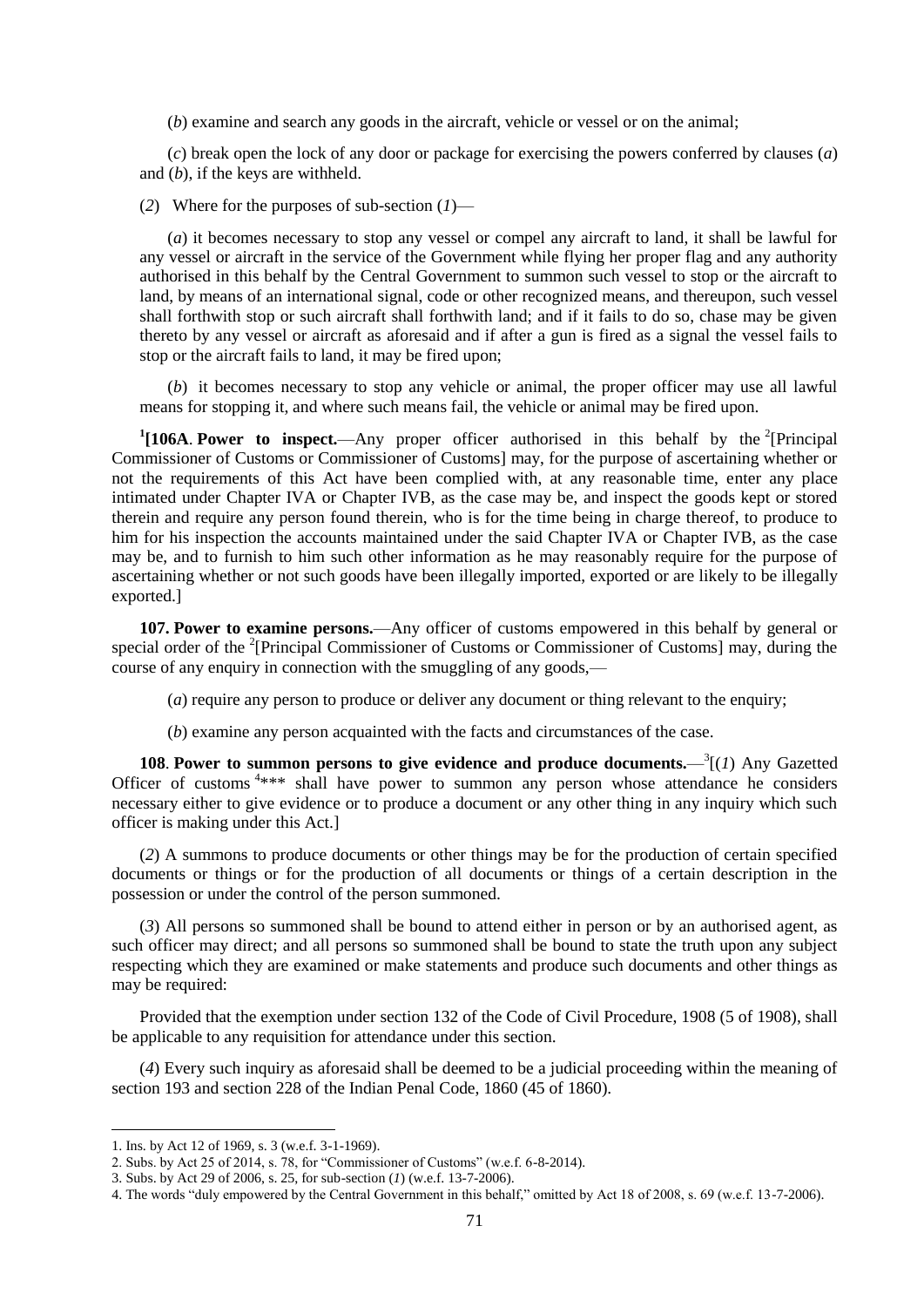# **1 [108A**. **Obligation to furnish information**.—(*1*) Any person, being—

(*a*) a local authority or other public body or association; or

(*b*) any authority of the State Government responsible for the collection of value added tax or sales tax or any other tax relating to the goods or services; or

(*c*) an income-tax authority appointed under the provisions of the Income tax Act, 1961 (43 of 1961); or

(*d*) a Banking company within the meaning of clause (*a*) of section 45A of the Reserve Bank of India Act, 1934 (2 of 1934); or

(*e*) a co-operative bank within the meaning of clause (*dd*) of section 2 of the Deposit Insurance and Credit Guarantee Corporation Act,1961 (45 of 1961); or

(*f*) a financial institution within the meaning of clause (*c*), or a non-banking financial company within the meaning of clause (*f*), of section 45-I of the Reserve Bank of India Act, 1934 (2 of 1934); or

(*g*) a State Electricity Board; or an electricity distribution or transmission licensee under the Electricity Act, 2003 (36 of 2003), or any other entity entrusted, as the case may be, with such functions by the Central Government or the State Government; or

(*h*) the Registrar or Sub-Registrar appointed under section 6 of the Registration Act, 1908 (16 of 1908); or

(*i*) a Registrar within the meaning of the Companies Act, 2013 (18 of 2013); or

(*j*) the registering authority empowered to register motor vehicles under Chapter IV of the Motor Vehicles Act, 1988 (59 of 1988); or

(*k*) the Collector referred to in clause (*c*) of section 3 of the Right to Fair Compensation and Transparency in Land Acquisition, Rehabilitation and Resettlement Act, 2013 (30 of 2013); or

(*l*) the recognised stock exchange referred to in clause (*f*) of section 2 of the Securities Contracts (Regulation) Act, 1956 (42 of 1956); or

(*m*) a depository referred to in clause (*e*) of sub-section (*1*) of section 2 of the Depositories Act, 1996 (22 of 1996); or

(*n*) the Post Master General within the meaning of clause (*j*) of section 2 of the Indian Post Office Act, 1898 (6 of 1898); or

(*o*) the Director General of Foreign Trade within the meaning of clause (*d*) of section 2 of the Foreign Trade (Development and Regulation) Act,1992 (22 of 1992); or

(*p*) the General Manager of a Zonal Railway within the meaning of clause (*18*) of section 2 of the Railways Act,1989 (24 of 1989); or

(*q*) an officer of the Reserve Bank of India constituted under section 3 of the Reserve Bank of India Act, 1934 (2 of 1934),

who is responsible for maintaining record of registration or statement of accounts or holding any other information under any of the Acts specified above or under any other law for the time being in force, which is considered relevant for the purposes of this Act, shall furnish such information to the proper officer in such manner as may be prescribed by rules made under this Act.

(*2*) Where the proper officer considers that the information furnished under sub-section (*1*) is defective, he may intimate the defect to the person who has furnished such information and give him an opportunity of rectifying the defect within a period of seven days from the date of such intimation or within such further period which, on an application made in this behalf, the proper officer may allow and if the defect is not rectified within the said period of seven days or, further period, as the case may be, so

<sup>1.</sup> Ins. by Act 18 of 2017, s. 3 (w.e.f. 4-5-2017).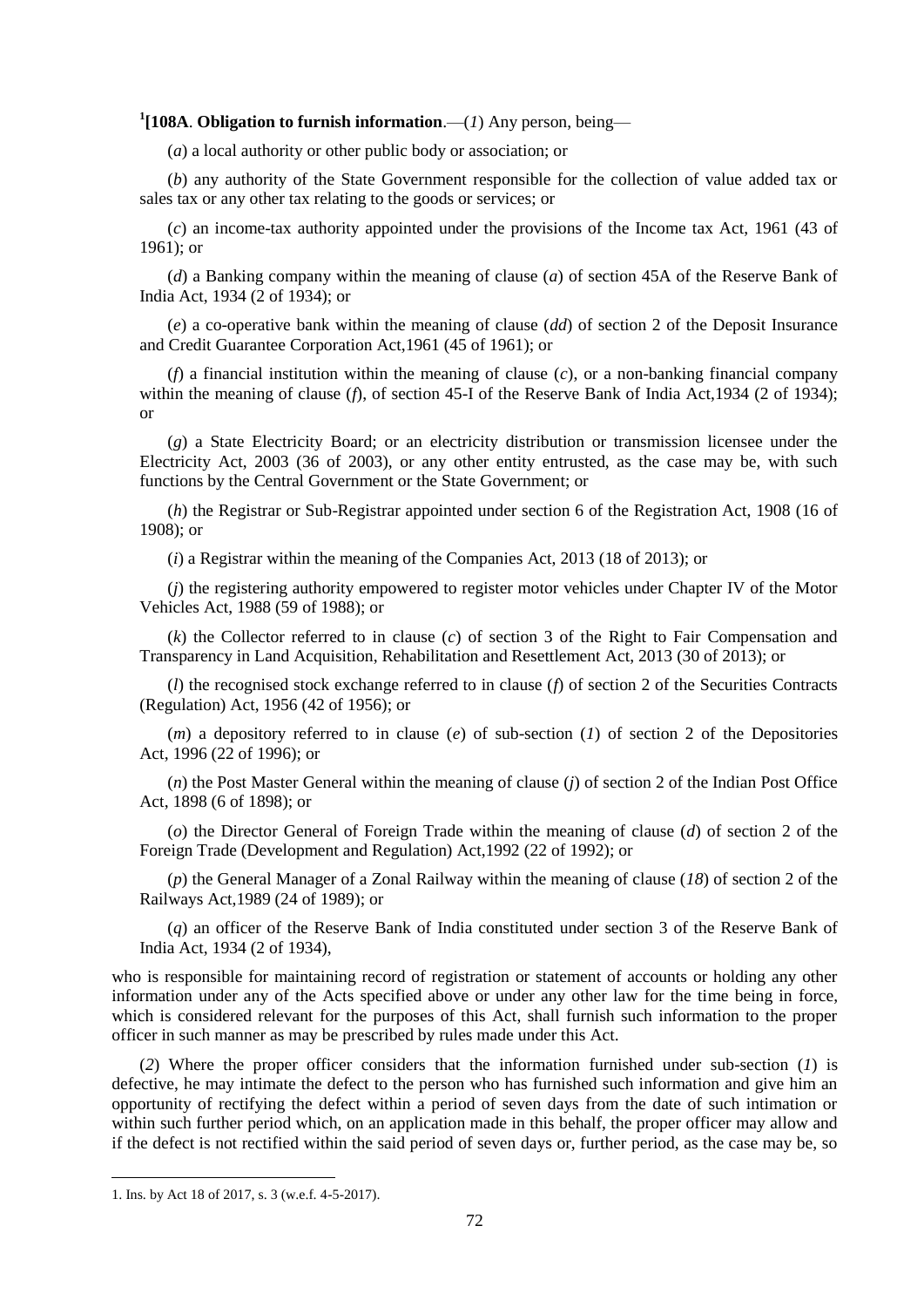allowed, then, notwithstanding anything contained in any other provision of this Act, such information shall be deemed as not furnished and the provisions of this Act shall apply.

(*3*) Where a person who is required to furnish information has not furnished the same within the time specified in sub-section (*1*) or sub-section (*2*), the proper officer may serve upon him a notice requiring him to furnish such information within a period not exceeding thirty days from the date of service of the notice and such person shall furnish such information.

**108B. Penalty for failure to furnish information return.**—Where the person who is required to furnish information under section 108A fails to do so within the period specified in the notice issued under sub-section (3) thereof, the proper officer may direct such person to pay, by way of penalty, a sum of one hundred rupees for each day of the period during which the failure to furnish such information continue.]

**109. Power to require production of order permitting clearance of goods imported by land.**— Any officer of customs appointed for any area adjoining the land frontier of India and empowered in this behalf by general or special order of the Board, may require any person in possession of any goods which such officer has reason to believe to have been imported into India by land, to produce the order made under section 47 permitting clearance of the goods:

Provided that nothing in this section shall apply to any imported goods passing from a land frontier to a land customs station by a route appointed under clause (*c*) of section 7.

**1 [109A. Power to undertake controlled delivery**.—Notwithstanding anything contained in this Act, the proper officer or any other officer authorised by him in this behalf, may undertake controlled delivery of any consignment of such goods and in such manner as may be prescribed, to—

(*a*) any destination in India; or

(*b*) a foreign country, in consultation with the competent authority of such country to which such consignment is destined.

*Explanation*.—For the purposes of this section "controlled delivery" means the procedure of allowing consignment of such goods to pass out of, or into, the territory of India with the knowledge and under the supervision of proper officer for identifying the persons involved in the commission of an offence or contravention under this Act.]

**110. Seizure of goods, documents and things**.—(*1*) If the proper officer has reason to believe that any goods are liable to confiscation under this Act, he may seize such goods:

Provided that where it is not practicable to seize any such goods, the proper officer may serve on the owner of the goods an order that he shall not remove, part with, or otherwise deal with the goods except with the previous permission of such officer.

 $2[(1A)$  The Central Government may, having regard to the perishable or hazardous nature of any goods, depreciation in the value of the goods with the passage of time, constraints of storage space for the goods or any other relevant considerations, by notification in the Official Gazette, specify the goods or class of goods which shall, as soon as may be after its seizure under sub-section (*1*), be disposed of by the proper officer in such manner as the Central Government may, from time to time, determine after following the procedure hereinafter specified.

(*1B*) Where any goods, being goods specified under sub-section (*1A*), have been seized by a proper officer under sub-section (*1*), he shall prepare an inventory of such goods containing such details relating to their description, quality, quantity, mark, numbers, country of origin and other particulars as the proper officer may consider relevant to the identity of the goods in any proceedings under this Act and shall make an application to a Magistrate for the purpose of—

(*a*) certifying the correctness of the inventory so prepared; or

<sup>1.</sup> Ins. by Act 13 of 2018, s. 91 (w.e.f. 28-3-2018).

<sup>2.</sup> Ins. by Act 80 of 1985, s. 8 (w.e.f. 27-12-1985).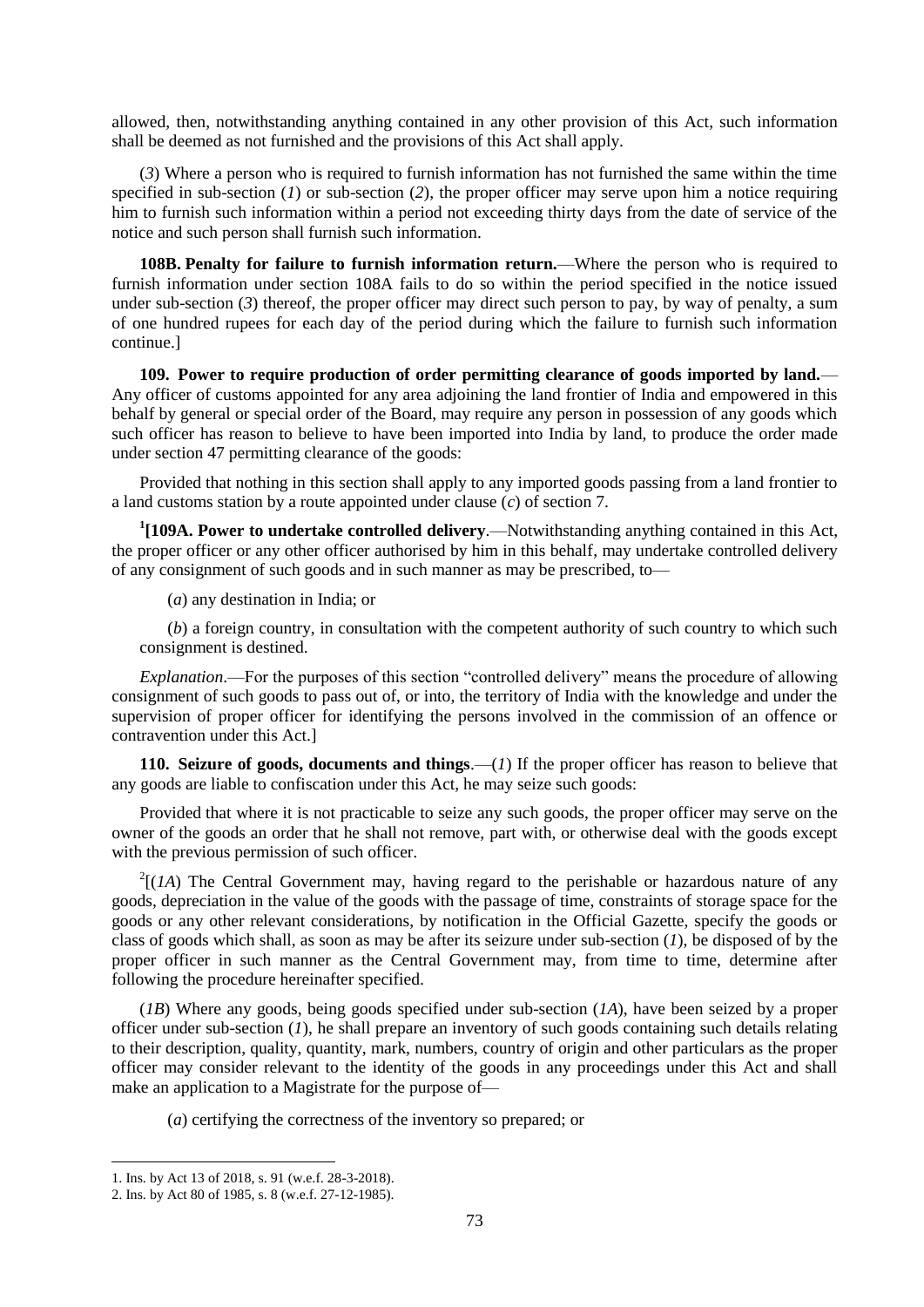(*b*) taking, in the presence of the Magistrate, photographs of such goods, and certifying such photographs as true; or

(*c*) allowing to draw representative samples of such goods, in the presence of the Magistrate, and certifying the correctness of any list of samples so drawn.

(*1C*) Where an application is made under sub-section (*1B*), the Magistrate shall, as soon as may be, allow the application.]

(*2*) Where any goods are seized under sub-section (*1*) and no notice in respect thereof is given under clause (*a*) of section 124 within six months of the seizure of the goods, the goods shall be returned to the person from whose possession they were seized:

<sup>1</sup>[Provided that the Principal Commissioner of Customs or Commissioner of Customs may, for reasons to be recorded in writing, extend such period to a further period not exceeding six months and inform the person from whom such goods were seized before the expiry of the period so specified:

Provided further that where any order for provisional release of the seized goods has been passed under section 110A, the specified period of six months shall not apply.]

(*3*) The proper officer may seize any documents or things which, in his opinion, will be useful for, or relevant to, any proceeding under this Act.

(*4*) The person from whose custody any documents are seized under sub-section (*3*) shall be entitled to make copies thereof or take extracts therefrom in the presence of an officer of customs.

**2 [110A. Provisional release of goods, documents and things seized pending adjudication.**—Any goods, documents or things seized under section 110, may, pending the order of the <sup>3</sup>[adjudicating authority], be released to the owner on taking a bond from him in the proper form with such security and conditions as the <sup>4</sup>[adjudicating authority] may require.]

### CHAPTER XIV

CONFISCATION OF GOODS AND CONVEYANCES AND IMPOSITION OF PENALTIES

**111. Confiscation of improperly imported goods, etc.**—The following goods brought from a place outside India shall be liable to confiscation:—

(*a*) any goods imported by sea or air which are unloaded or attempted to be unloaded at any place other than a customs port or customs airport appointed under clause (*a*) of section 7 for the unloading of such goods;

(*b*) any goods imported by land or inland water through any route other than a route specified in a notification issued under clause (*c*) of section 7 for the import of such goods;

(*c*) any dutiable or prohibited goods brought into any bay, gulf, creek or tidal river for the purpose of being landed at a place other than a customs port;

(*d*) any goods which are imported or attempted to be imported or are brought within the Indian customs waters for the purpose of being imported, contrary to any prohibition imposed by or under this Act or any other law for the time being in force;

(*e*) any dutiable or prohibited goods found concealed in any manner in any conveyance;

<sup>1.</sup> Subs. by Act 13 of 2018, s. 92, for the proviso (w.e.f. 28-3-2018).

<sup>2.</sup> Ins. by Act 29 of 2006, s. 26 (w.e.f. 13-7-2006).

<sup>3.</sup> Subs. by Act 8 of 2011, s. 47, for "adjudicating officer" (w.e.f. 8-4-2011).

<sup>4.</sup> Subs. by s. 47, *ibid.*, for "Commissioner of Customs" (w.e.f. 8-4-2011).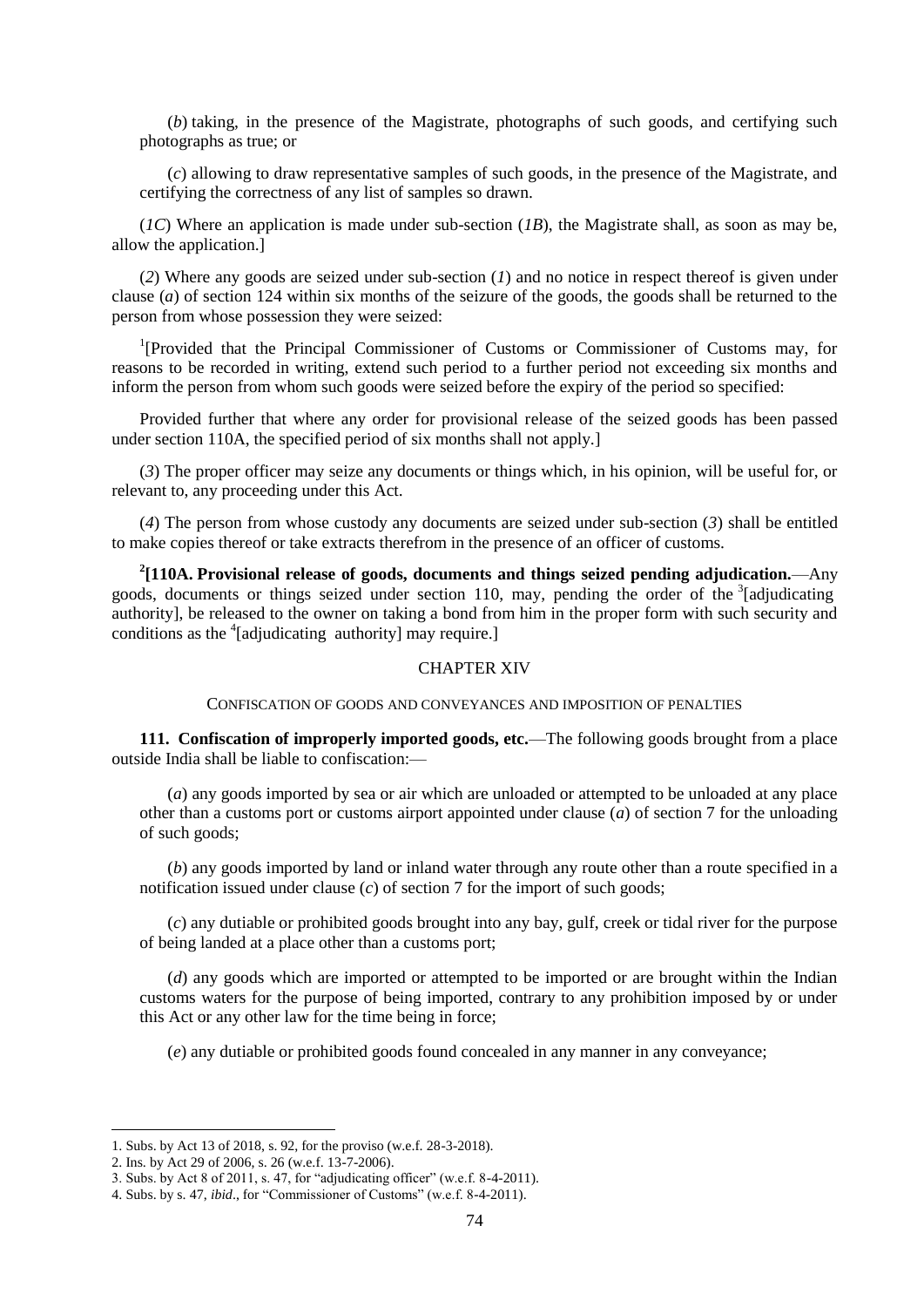( $f$ ) any dutiable or prohibited goods required to be mentioned under the regulations in an <sup>1</sup>[arrival manifest or import manifest] or import report which are not so mentioned;

(*g*) any dutiable or prohibited goods which are unloaded from a conveyance in contravention of the provisions of section 32, other than goods inadvertently unloaded but included in the record kept under sub-section (*2*) of section 45;

(*h*) any dutiable or prohibited goods unloaded or attempted to be unloaded in contravention of the provisions of section 33 or section 34;

(*i*) any dutiable or prohibited goods found concealed in any manner in any package either before or after the unloading thereof;

(*j*) any dutiable or prohibited goods removed or attempted to be removed from a customs area or a warehouse without the permission of the proper officer or contrary to the terms of such permission;

(*k*) any dutiable or prohibited goods imported by land in respect of which the order permitting clearance of the goods required to be produced under section 109 is not produced or which do not correspond in any material particular with the specification contained therein;

(*l*) any dutiable or prohibited goods which are not included or are in excess of those included in the entry made under this Act, or in the case of baggage in the declaration made under section 77;

(*m*)<sup>2</sup>[any goods which do not correspond in respect of value or in any other particular] with the entry made under this Act or in the case of baggage with the declaration made under section  $77 \frac{3}{1}$ [in respect thereof, or in the case of goods under transhipment, with the declaration for transhipment referred to in the proviso to sub-section (*1*) of section 54];

(*n*) any dutiable or prohibited goods transited with or without transhipment or attempted to be so transited in contravention of the provisions of Chapter VIII;

(*o*) any goods exempted, subject to any condition, from duty or any prohibition in respect of the import thereof under this Act or any other law for the time being in force, in respect of which the condition is not observed unless the non-observance of the condition was sanctioned by the proper officer;

 $^{4}$ [(*p*) any notified goods in relation to which any provisions of Chapter IVA or of any rule made under this Act for carrying out the purposes of that Chapter have been contravened.]

## **112. Penalty for improper importation of goods, etc**.—Any person,—

(*a*) who, in relation to any goods, does or omits to do any act which act or omission would render such goods liable to confiscation under section 111, or abets the doing or omission of such an act, or

(*b*) who acquires possession of or is in any way concerned in carrying, removing, depositing, harbouring, keeping, concealing, selling or purchasing, or in any other manner dealing with any goods which he knows or has reason to believe are liable to confiscation under section 111,

shall be liable,—

1

(*i*) in the case of goods in respect of which any prohibition is in force under this Act or any other law for the time being in force, to a penalty  $\frac{5}{1}$  [not exceeding the value of the goods or five thousand rupees], whichever is the greater;

<sup>1.</sup> Subs. by Act 13 of 2018, s. 56, for "import manifest" (w.e.f. 28-3-2018).

<sup>2.</sup> Subs. by Act 36 of 1973, s. 2, for "any dutiable or prohibited goods which do not correspond in any material particular" (w.e.f. 1-9-1973).

<sup>3.</sup> Subs. by Act 27 of 1999, s. 108, for "in respect thereof," (w.e.f. 11-5-1999).

<sup>4.</sup> Ins. by Act 12 of 1969, s. 4 (w.e.f. 3-1-1969).

<sup>5.</sup> Subs. by Act 14 of 2001, s. 107, for "not exceeding five times the value of the goods or one thousand rupees" (w.e.f. 11-5-2001).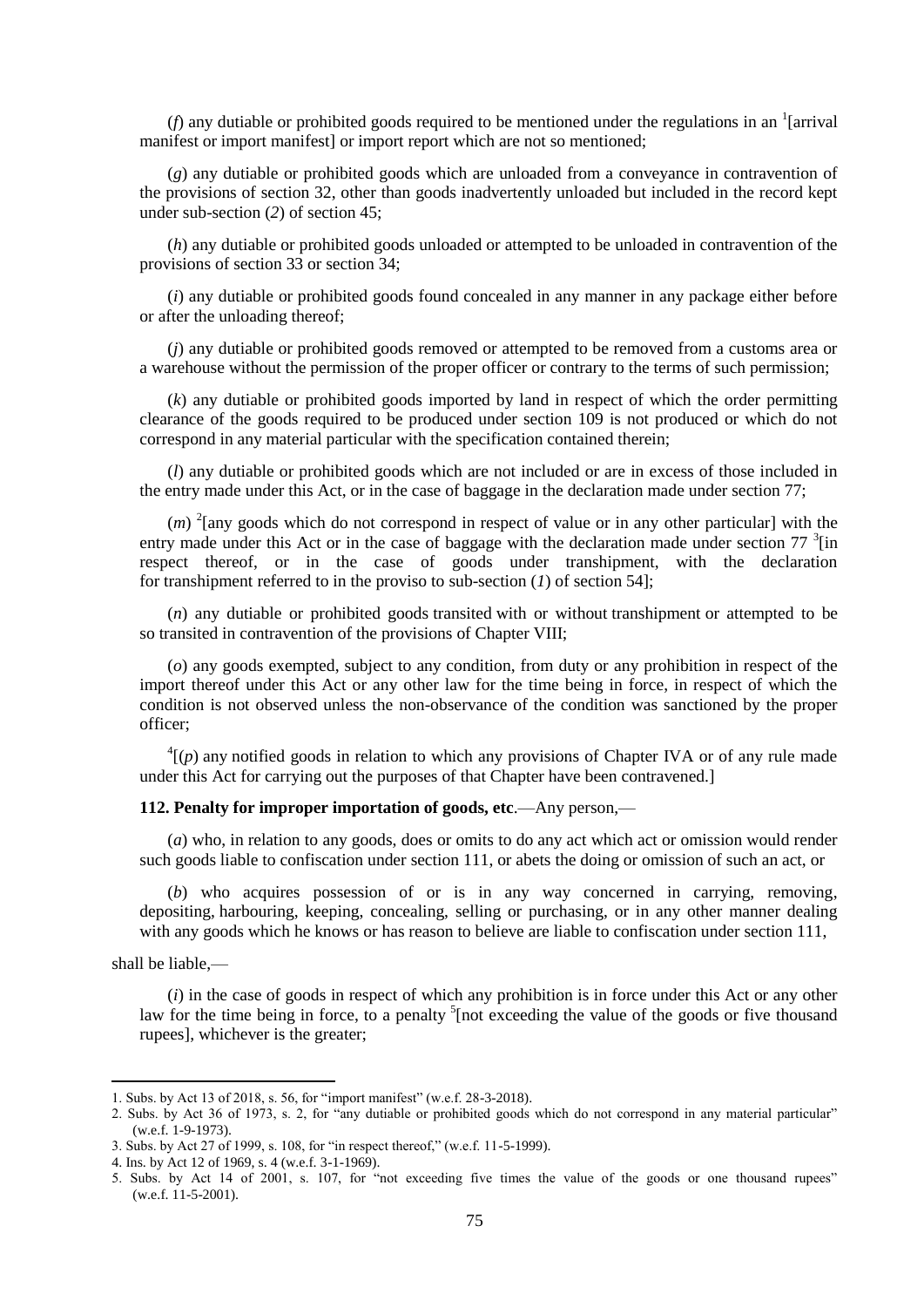$\frac{1}{i}$  (*ii*) in the case of dutiable goods, other than prohibited goods, subject to the provisions of section 114A, to a penalty not exceeding ten per cent. of the duty sought to be evaded or five thousand rupees, whichever is higher:

Provided that where such duty as determined under sub-section (*8*) of section 28 and the interest payable thereon under section 28AA is paid within thirty days from the date of communication of the order of the proper officer determining such duty, the amount of penalty liable to be paid by such person under this section shall be twenty-five per cent. of the penalty so determined;]

 $2$ [(*iii*) in the case of goods in respect of which the value stated in the entry made under this Act or in the case of baggage, in the declaration made under section 77 (in either case hereafter in this section referred to as the declared value) is higher than the value thereof, to a penalty  $\frac{3}{2}$  [not exceeding the difference between the declared value and the value thereof or five thousand rupees], whichever is the greater;

 $(iv)$  in the case of goods falling both under clauses (*i*) and (*iii*), to a penalty <sup>4</sup> [not exceeding the value of the goods or the difference between the declared value and the value thereof or five thousand rupees], whichever is the highest;

 $(v)$  in the case of goods falling both under clauses (*ii*) and (*iii*), to a penalty <sup>5</sup> [not exceeding the duty sought to be evaded on such goods or the difference between the declared value and the value thereof or five thousand rupees], whichever is the highest.]

**113. Confiscation of goods attempted to be improperly exported, etc.**—The following export goods shall be liable to confiscation:—

(*a*) any goods attempted to be exported by sea or air from any place other than a customs port or a customs airport appointed for the loading of such goods;

(*b*) any goods attempted to be exported by land or inland water through any route other than a route specified in a notification issued under clause (*c*) of section 7 for the export of such goods;

 $(c)$  any  $6***$  goods brought near the land frontier or the coast of India or near any bay, gulf, creek creek or tidal river for the purpose of being exported from a place other than a land customs station or a customs port appointed for the loading of such goods;

(*d*) any goods attempted to be exported or brought within the limits of any customs area for the purpose of being exported, contrary to any prohibition imposed by or under this Act or any other law for the time being in force;

(*e*) any <sup>6</sup> \*\*\* goods found concealed in a package which is brought within the limits of a customs area for the purpose of exportation;

(*f*) any  $6***$  goods which are loaded or attempted to be loaded in contravention of the provisions of section 33 or section 34;

(*g*) any <sup>6</sup> \*\*\* goods loaded or attempted to be loaded on any conveyance, or water-borne, or attempted to be water-borne for being loaded on any vessel, the eventual destination of which is a place outside India, without the permission of the proper officer;

 $(h)$  any  $6***$  goods which are not included or are in excess of those included in the entry made under this Act, or in the case of baggage in the declaration made under section 77;

<sup>1.</sup> Subs. by Act 20 of 2015, s. 83, for sub-clause (*ii*) (w.e.f. 14-5-2015).

<sup>2.</sup> Ins. by Act 36 of 1973, s. 3 (w.e.f. 1-9-1973).

<sup>3.</sup> Subs. by Act 14 of 2001, s. 107, for "not exceeding five times the difference between the declared value and the value thereof or one thousand rupees" (w.e.f.  $11-5-2001$ ).

<sup>4.</sup> Subs. by s. 107, *ibid.*, for "not exceeding five times the value of the goods or five times the difference between the declared value and the value thereof or one thousand rupees" (w.e.f.  $11-5-2001$ ).

<sup>5.</sup> Subs. by s. 107, *ibid.*, for "not exceeding five times the duty sought to be evaded on such goods or five times the difference between the declared value and the value thereof or one thousand rupees" (w.e.f. 11-5-2001).

<sup>6.</sup> The words "dutiable or prohibited" omitted by Act 32 of 2003, s.  $116$  (w.e.f. 14-5-2003).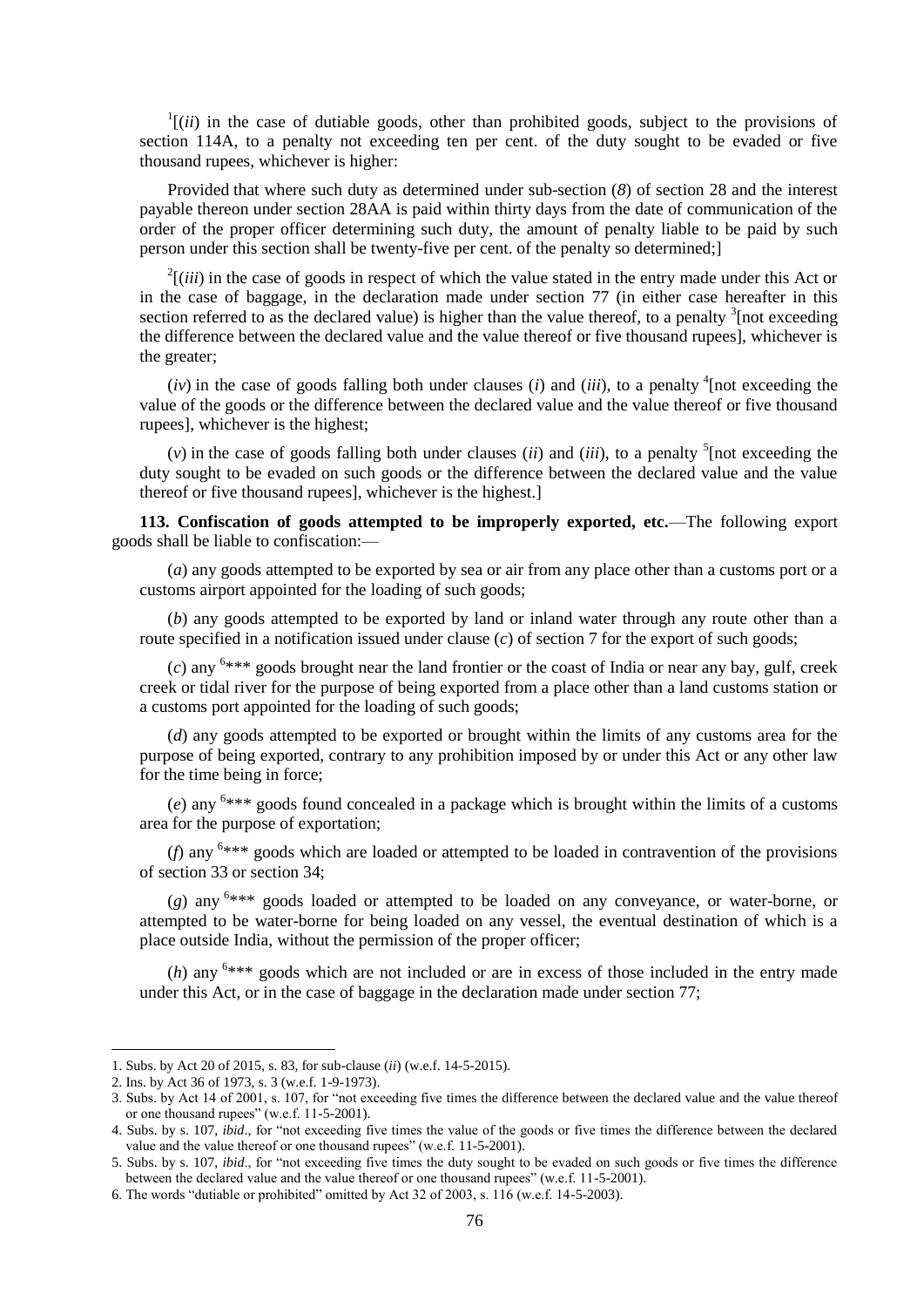$\frac{1}{i}$  (*i*) any goods entered for exportation which do not correspond in respect of value or in any material particular with the entry made under this Act or in the case of baggage with the declaration made under section 77;]

 $2[(ii)$  any goods entered for exportation under claim for drawback which do not correspond in any material particular with any information furnished by the exporter or manufacturer under this Act in relation to the fixation of rate of drawback under section 75;]

(*j*) any goods on which import duty has not been paid and which are entered for exportation under a claim for drawback under section 74;

 $(k)$  any goods cleared for exportation  $3***$  which are not loaded for exportation on account of any wilful act, negligence or default of the exporter, his agent or employee, or which after having been loaded for exportation are unloaded without the permission of the proper officer;

 $<sup>4</sup>$ [(*l*) any specified goods in relation to which any provisions of Chapter IVB or of any rule made</sup> under this Act for carrying out the purposes of that Chapter have been contravened.]

**114. Penalty for attempt to export goods improperly, etc**.—Any person who, in relation to any goods, does or omits to do any act which act or omission would render such goods liable to confiscation under section 113, or abets the doing or omission of such an act, shall be liable,—

(*i*) in the case of goods in respect of which any prohibition is in force under this Act or any other law for the time being in force, to a penalty  $5$  [not exceeding three times the value of the goods as declared by the exporter or the value as determined under this Act], whichever is the greater;

 $<sup>6</sup>$ [(*ii*) in the case of dutiable goods, other than prohibited goods, subject to the provisions of</sup> section 114A, to a penalty not exceeding ten per cent. of the duty sought to be evaded or five thousand rupees, whichever is higher:

Provided that where such duty as determined under sub-section (*8*) of section 28 and the interest payable thereon under section 28AA is paid within thirty days from the date of communication of the order of the proper officer determining such duty, the amount of penalty liable to be paid by such person under this section shall be twenty-five per cent. of the penalty so determined;]

 $\int$ <sup>7</sup>[(*iii*) in the case of any other goods, to a penalty not exceeding the value of the goods, as declared by the exporter or the value as determined under this Act, whichever is the greater.]

**8 [114A. Penalty for short-levy or non-levy of duty in certain cases**.—Where the duty has not been been levied or has been short-levied or the interest has not been charged or paid or has been part paid or the duty or interest has been erroneously refunded by reason of collusion or any wilful mis-statement or suppression of facts, the person who is liable to pay the duty or interest, as the case may be, as determined under <sup>9</sup>[sub-section (8) of section 28] shall, also be liable to pay a penalty equal to the duty or interest so determined:]

<sup>10</sup>[Provided that where such duty or interest, as the case may be, as determined under  $\frac{9}{5}$ [sub-section (8) of section 28], and the interest payable thereon under section <sup>11</sup>[28AA], is paid within thirty days from the date of the communication of the order of the proper officer determining such duty, the amount of penalty

<sup>1.</sup> Subs. by Act 32 of 2003, s. 116, for clause (*i*) (w.e.f. 14-5-2003).

<sup>2.</sup> Ins. by Act 49 of 1991, s. 120 (w.e.f. 27-9-1991).

<sup>3.</sup> The words "under a claim for drawback" omitted by Act 32 of 2003, s. 116 (w.e.f.  $14-5-2003$ ).

<sup>4.</sup> Ins. by Act 12 of 1969, s. 5 (w.e.f. 3-1-1969).

<sup>5.</sup> Subs. by Act 32 of 2003, s. 117, for "not exceeding the value of the goods or five thousand rupees" (w.e.f.  $14$ -5-2003).

<sup>6.</sup> Subs. by Act 20 of 2015, s. 84, for clause (*ii*) (w.e.f. 14-5-2015).

<sup>7.</sup> Subs. by Act 32 of 2003, s. 117, for clause (*iii*) (w.e.f. 14-5-2003).

<sup>8.</sup> Ins. by Act 33 of 1996, s. 64 (w.e.f. 28-9-1996).

<sup>9.</sup> Subs. by Act 8 of 2011, s. 48, for "sub-section (2) of section 28" (w.e.f. 8-4-2011).

<sup>10.</sup> Subs. by Act 10 of 2000, s. 85, for the first and second provisos (w.e.f. 12-5-2000).

<sup>11.</sup> Subs. by Act 8 of 2011, s. 48, for "28AB" (w.e.f. 8-4-2011).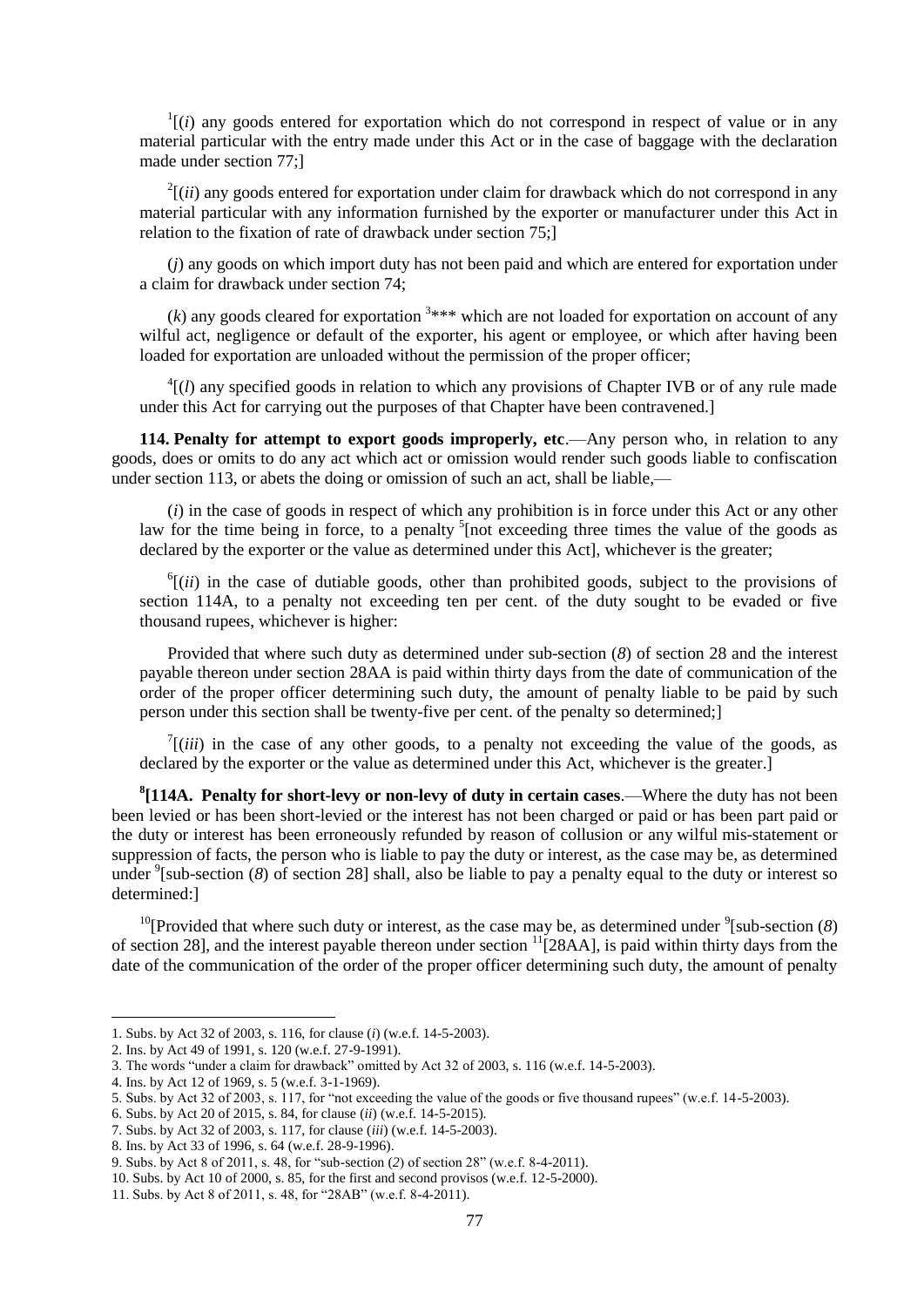liable to be paid by such person under this section shall be twenty-five per cent. of the duty or interest, as the case may be, so determined:

Provided further that the benefit of reduced penalty under the first proviso shall be available subject to the condition that the amount of penalty so determined has also been paid within the period of thirty days referred to in that proviso:

Provided also that where the duty or interest determined to be payable is reduced or increased by the Commissioner (Appeals), the Appellate Tribunal or, as the case may be, the court, then, for the purposes of this section, the duty or interest as reduced or increased, as the case may be, shall be taken into account:

Provided also that in a case where the duty or interest determined to be payable is increased by the Commissioner (Appeals), the Appellate Tribunal or, as the case may be, the court, then, the benefit of reduced penalty under the first proviso shall be available if the amount of the duty or the interest so increased, along with the interest payable thereon under section <sup>1</sup>[28AA], and twenty-five per cent. of the consequential increase in penalty have also been paid within thirty days of the communication of the order by which such increase in the duty or interest takes effect:

Provided also that where any penalty has been levied under this section, no penalty shall be levied under section 112 or section 114.]

*Explanation*.—For the removal of doubts, it is hereby declared that—

(*i*) the provisions of this section shall also apply to cases in which the order determining the duty or interest under <sup>2</sup>[sub-section (8) of section 28] relates to notices issued prior to the date on which the Finance Act, 2000 (10 of 2000) receives the assent of the President;

(*ii*) any amount paid to the credit of the Central Government prior to the date of communication of the order referred to in the first proviso or the fourth proviso shall be adjusted against the total amount due from such person.]

**3 [114AA. Penalty for use of false and incorrect material**.—If a person knowingly or intentionally makes, signs or uses, or causes to be made, signed or used, any declaration, statement or document which is false or incorrect in any material particular, in the transaction of any business for the purposes of this Act, shall be liable to a penalty not exceeding five times the value of goods.]

**115. Confiscation of conveyances**.—(*1*) The following conveyances shall be liable to confiscation:—

(*a*) any vessel which is or has been within the Indian customs waters, any aircraft which is or has been in India, or any vehicle which is or has been in a customs area, while constructed, adapted, altered or fitted in any manner for the purpose of concealing goods;

(*b*) any conveyance from which the whole or any part of the goods is thrown overboard, staved or destroyed so as to prevent seizure by an officer of customs;

(*c*) any conveyance which having been required to stop or land under section 106 fails to do so, except for good and sufficient cause;

(*d*) any conveyance from which any warehoused goods cleared for exportation, or any other goods cleared for exportation under a claim for drawback, are unloaded, without the permission of the proper officer;

(*e*) any conveyance carrying imported goods which has entered India and is afterwards found with the whole or substantial portion of such goods missing, unless the master of the vessel or aircraft is able to account for the loss of, or deficiency in, the goods.

<sup>1.</sup> Subs. by Act 8 of 2011, s. 48, for "28AB" (w.e.f. 8-4-2011).

<sup>2.</sup> Subs. by s. 48, *ibid.*, for "sub-section (2) of section 28" (w.e.f. 8-4-2011).

<sup>3.</sup> Ins. by Act 29 of 2006, s. 27 (w.e.f. 13-7-2006).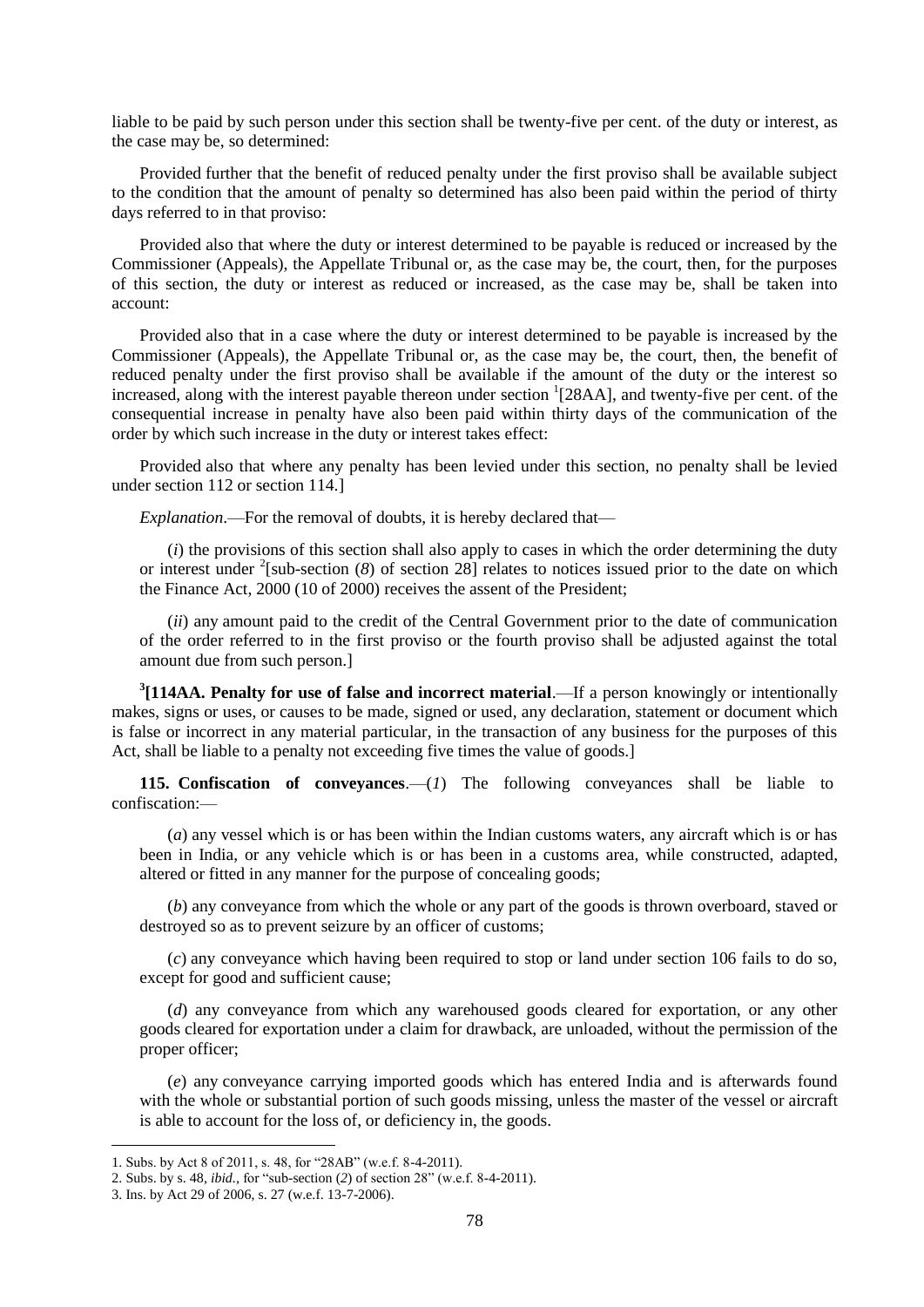(*2*) Any conveyance or animal used as a means of transport in the smuggling of any goods or in the carriage of any smuggled goods shall be liable to confiscation, unless the owner of the conveyance or animal proves that it was so used without the knowledge or connivance of the owner himself, his agent, if any, and the person in charge of the conveyance or animal  $1***$ :

Provided that where any such conveyance is used for the carriage of goods or passengers for hire, the owner of any conveyance shall be given an option to pay in lieu of the confiscation of the conveyance a fine not exceeding the market price of the goods which are sought to be smuggled or the smuggled goods, as the case may be.

*Explanation*.—In this section, "market price" means market price at the date when the goods are seized.

**116. Penalty for not accounting for goods**.—If any goods loaded in a conveyance for importation into India, or any goods transhipped under the provisions of this Act or coastal goods carried in a conveyance, are not unloaded at their place of destination in India, or if the quantity unloaded is short of the quantity to be unloaded at that destination, and if the failure to unload or the deficiency is not accounted for to the satisfaction of the <sup>2</sup>[Assistant Commissioner of Customs or Deputy Commissioner of Customs], the person-in-charge of the conveyance shall be liable,—

(*a*) in the case of goods loaded in a conveyance for importation into India or goods transhipped under the provisions of this Act, to a penalty not exceeding twice the amount of duty that would have been chargeable on the goods not unloaded or the deficient goods, as the case may be, had such goods been imported;

(*b*) in the case of coastal goods, to a penalty not exceeding twice the amount of export duty that would have been chargeable on the goods not unloaded or the deficient goods, as the case may be, had such goods been exported.

**117. Penalties for contravention, etc., not expressly mentioned**.—Any person who contravenes any provision of this Act or abets any such contravention or who fails to comply with any provision of this Act with which it was his duty to comply, where no express penalty is elsewhere provided for such contravention or failure, shall be liable to a penalty not exceeding  $\delta$  [one lakh rupees].

**118. Confiscation of packages and their contents**.—(*a*) Where any goods imported in a package are liable to confiscation, the package and any other goods imported in that package shall also be liable to confiscation.

(*b*) Where any goods are brought in a package within the limits of a customs area for the purpose of exportation and are liable to confiscation, the package and any other goods contained therein shall also be liable to confiscation.

**119. Confiscation of goods used for concealing smuggled goods**.—Any goods used for concealing smuggled goods shall also be liable to confiscation.

*Explanation.*—In this section, "goods" does not include a conveyance used as a means of transport.

**120.** Confiscation of smuggled goods notwithstanding any change in form, etc.— $(I)$  Smuggled goods may be confiscated notwithstanding any change in their form.

(*2*) Where smuggled goods are mixed with other goods in such manner that the smuggled goods cannot be separated from such other goods, the whole of the goods shall be liable to confiscation:

Provided that where the owner of such goods proves that he had no knowledge or reason to believe that they included any smuggled goods, only such part of the goods the value of which is equal to the value of the smuggled goods shall be liable to confiscation.

<sup>1.</sup> The words "and that each of them had taken all such precautions against such use as are for the time being specified in the rules" omitted by Act 26 of 1988, s. 79 (w.e.f. 13-5-1988).

<sup>2.</sup> Subs. by Act 27 of 1999, s. 100, for "Assistant Commissioner of Customs" (w.e.f. 11-5-1999).

<sup>3.</sup> Subs. by Act 18 of 2008, s. 70, for "ten thousand rupees" (w.e.f.  $10-5-2008$ ).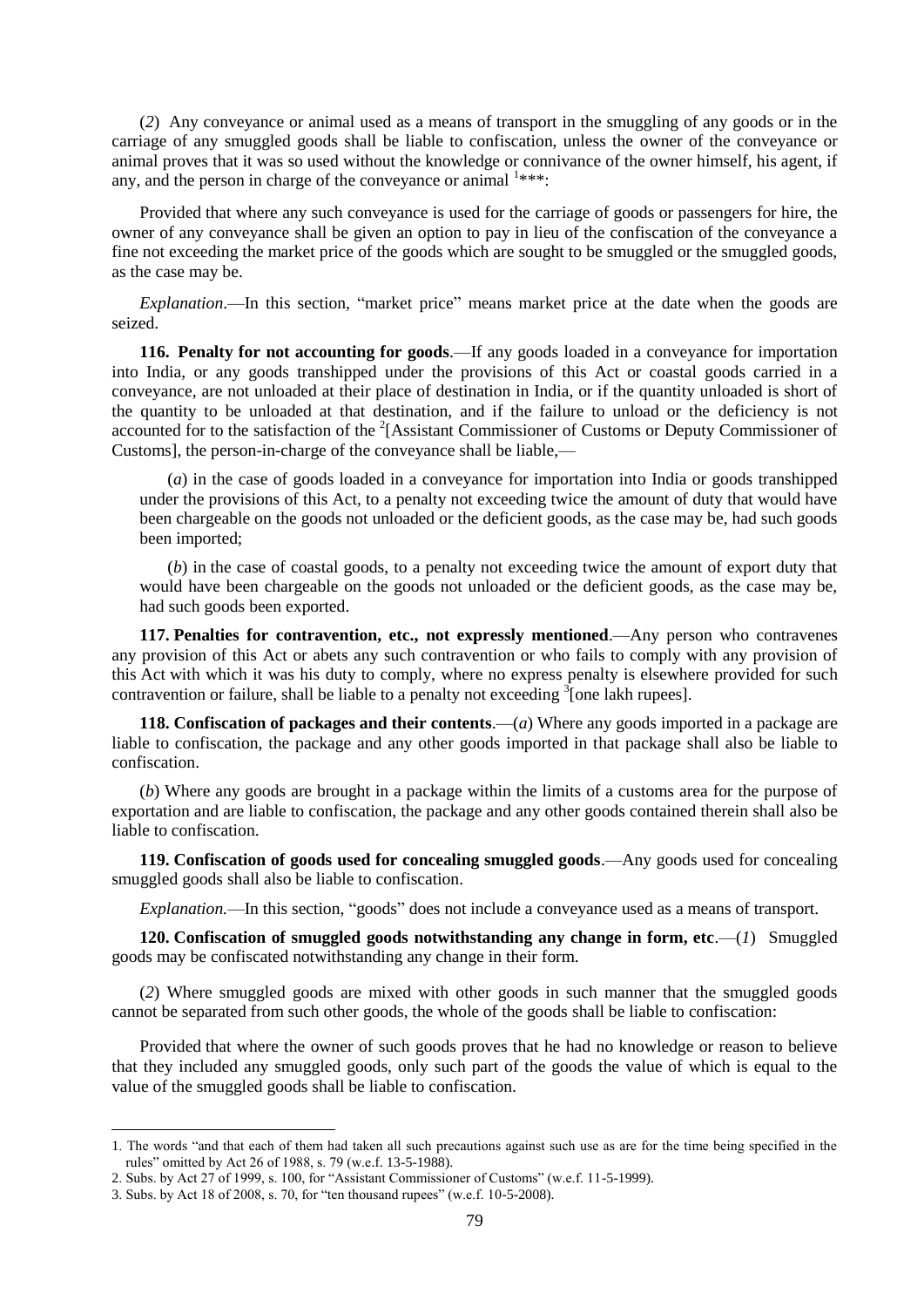**121. Confiscation of sale-proceeds of smuggled goods**.—Where any smuggled goods are sold by a person having knowledge or reason to believe that the goods are smuggled goods, the sale-proceeds thereof shall be liable to confiscation.

**122. Adjudication of confiscations and penalties**.—In every case under this Chapter in which anything is liable to confiscation or any person is liable to a penalty, such confiscation or penalty may be adjudged,—

(*a*) without limit, by a <sup>1</sup>[Principal Commissioner of Customs or Commissioner of Customs] or a 2 [Joint Commissioner of Customs];

 $3(1/6)$  up to such limit, by such officers, as the Board may, by notification, specify;

**4 [122A. Adjudication Procedure**.—(*1*) The adjudicating authority shall, in any proceeding under this Chapter or any other provision of this Act, give an opportunity of being heard to a party in a proceeding, if the party so desires.

(*2*) The adjudicating authority may, if sufficient cause is shown at any stage of proceeding referred to in sub-section (*1*), grant time, from time to time, to the parties or any of them and adjourn the hearing for reasons to be recorded in writing:

Provided that no such adjournment shall be granted more than three times to a party during the proceeding.]

**123. Burden of proof in certain cases.**— $^{5}$ [(*1*) Where any goods to which this section applies are seized under this Act in the reasonable belief that they are smuggled goods, the burden of proving that they are not smuggled goods shall be—

(*a*) in a case where such seizure is made from the possession of any person,—

(*i*) on the person from whose possession the goods were seized; and

(*ii*) if any person, other than the person from whose possession the goods were seized, claims to be the owner thereof, also on such other person;

(*b*) in any other case, on the person, if any, who claims to be the owner of the goods so seized.]

(2) This section shall apply to gold, <sup>6</sup>[and manufactures thereof], watches, and any other class of goods which the Central Government may by notification in the Official Gazette specify.

<sup>1.</sup> Subs. by Act 25 of 2014, s. 78, for "Commissioner of Customs" (w.e.f.  $6-8-2014$ ).

<sup>2.</sup> Subs. by Act 27 of 1999, s. 100, for "Deputy Commissioner of Customs" (w.e.f. 11-5-1999).

<sup>3.</sup> Subs. by Act 13 of 2018, s. 93, for clauses (*b*) and (*c*) (w.e.f. 28-3-2018).

<sup>4.</sup> Ins. by Act 23 of 2004, s. 67 (w.e.f. 10-9-2004).

<sup>5.</sup> Subs. by Act 36 of 1973, s. 4, for sub-section (*1*) (w.e.f. 1-9-1973).

<sup>6.</sup> Subs. by Act 40 of 1989, s. 2, for ", diamonds, manufactures of gold or diamonds" (w.e.f. 26-10-1989).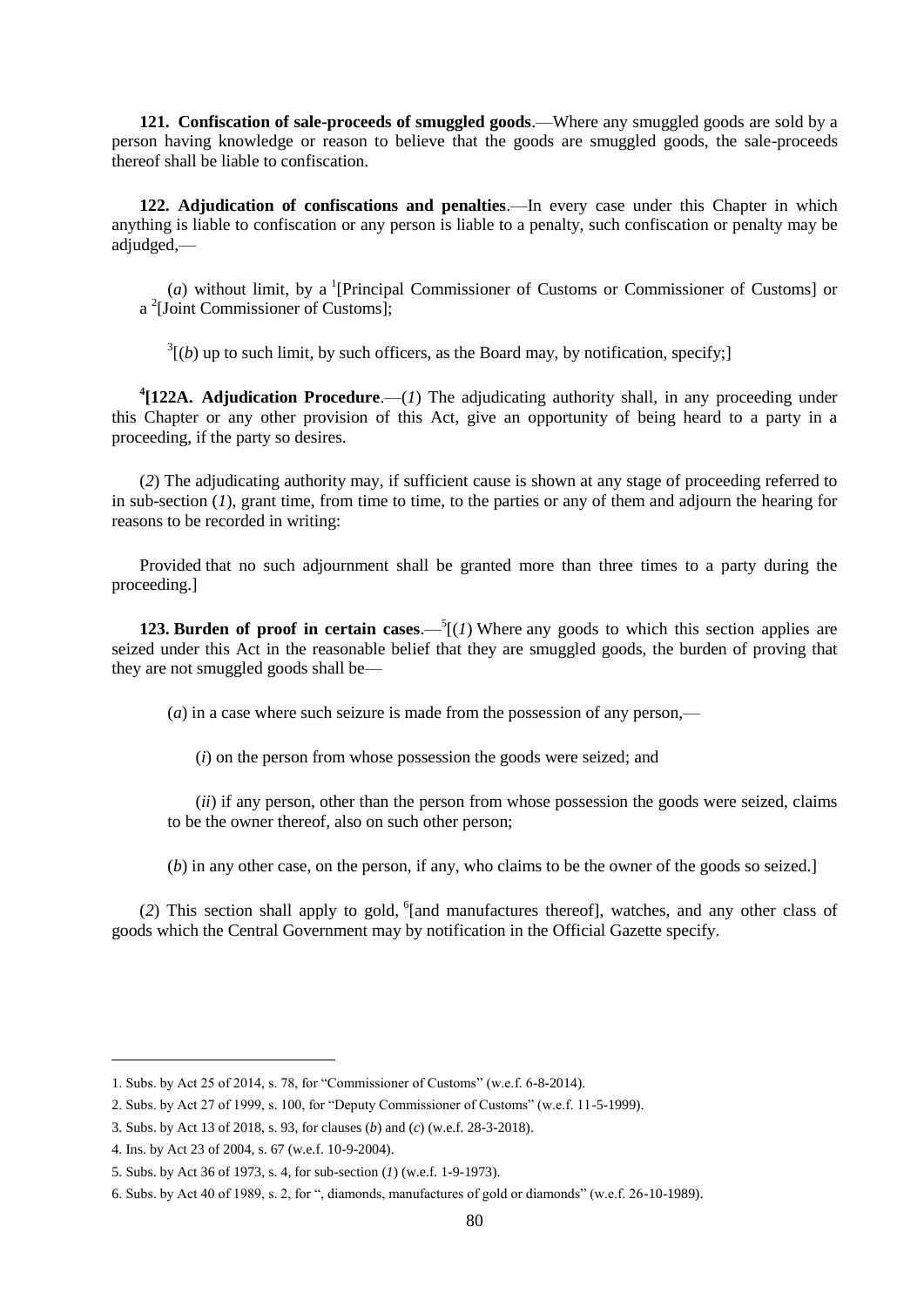**124. Issue of show cause notice before confiscation of goods, etc**.—No order confiscating any goods or imposing any penalty on any person shall be made under this Chapter unless the owner of the goods or such person—

(*a*) is given a notice in <sup>1</sup>[writing with the prior approval of the officer of Customs not below the rank of <sup>2</sup>[an Assistant Commissioner of Customs], informing] him of the grounds on which it is proposed to confiscate the goods or to impose a penalty;

(*b*) is given an opportunity of making a representation in writing within such reasonable time as may be specified in the notice against the grounds of confiscation or imposition of penalty mentioned therein; and

(*c*) is given a reasonable opportunity of being heard in the matter:

Provided that the notice referred to in clause (*a*) and the representation referred to in clause (*b*) may, at the request of the person concerned be oral.

 $3$ [Provided further that notwithstanding issue of notice under this section, the proper officer may issue a supplementary notice under such circumstances and in such manner as may be prescribed.]

**125. Option to pay fine in lieu of confiscation**.—(*1*) Whenever confiscation of any goods is authorised by this Act, the officer adjudging it may, in the case of any goods, the importation or exportation whereof is prohibited under this Act or under any other law for the time being in force, and shall, in the case of any other goods, give to the owner of the goods  ${}^{4}$  [or, where such owner is not known, the person from whose possession or custody such goods have been seized,] an option to pay in lieu of confiscation such fine as the said officer thinks fit:

<sup>5</sup>[Provided that where the proceedings are deemed to be concluded under the proviso to sub-section (*2*) of section 28 or under clause (*i*) of sub-section (*6*) of that section in respect of the goods which are not prohibited or restricted, the provisions of this section shall not apply:

Provided further that], without prejudice to the provisions of the proviso to sub-section (*2*) of section 115, such fine shall not exceed the market price of the goods confiscated, less in the case of imported goods the duty chargeable thereon.

 $^{6}$ [(2) Where any fine in lieu of confiscation of goods is imposed under sub-section (*1*), the owner of such goods or the person referred to in sub-section  $(I)$ , shall, in addition, be liable to any duty and charges payable in respect of such goods.]

 $T(\mathfrak{z})$  Where the fine imposed under sub-section (*1*) is not paid within a period of one hundred and twenty days from the date of option given thereunder, such option shall become void, unless an appeal against such order is pending.

*Explanation*.—For removal of doubts, it is hereby declared that in cases where an order under sub-section (*1*) has been passed before the date on which the Finance Bill, 2018 receives the assent of the President and no appeal is pending against such order as on that date, the option under said sub-section may be exercised within a period of one hundred and twenty days from the date on which such assent is received.]

**126. On confiscation, property to vest in Central Government**.—(*1*) When any goods are confiscated under this Act, such goods shall thereupon vest in the Central Government.

(*2*) The officer adjudging confiscation shall take and hold possession of the confiscated goods.

<sup>1.</sup> Subs. by Act 29 of 2006, s. 28, for "writing informing" (w.e.f. 13-7-2006).

<sup>2.</sup> Subs. by Act 8 of 2011, s. 49, for "a Deputy Commissioner of Customs" (w.e.f.  $8-4-2011$ ).

<sup>3.</sup> The proviso ins. by Act 13 of 2018, s. 94 (w.e.f. 28-3-2018).

<sup>4.</sup> Ins. by Act 80 of 1985, s. 9 (w.e.f. 27-12-1985).

<sup>5.</sup> Subs. by Act 13 of 2018, s. 95, for "Provided that" (w.e.f. 28-3-2018).

<sup>6.</sup> Subs. by Act 80 of 1985, s. 9, for sub-section (*2*) (w.e.f. 27-12-1985).

<sup>7.</sup> Ins. by Act 13 of 2018, s. 95 (w.e.f. 28-3-2018).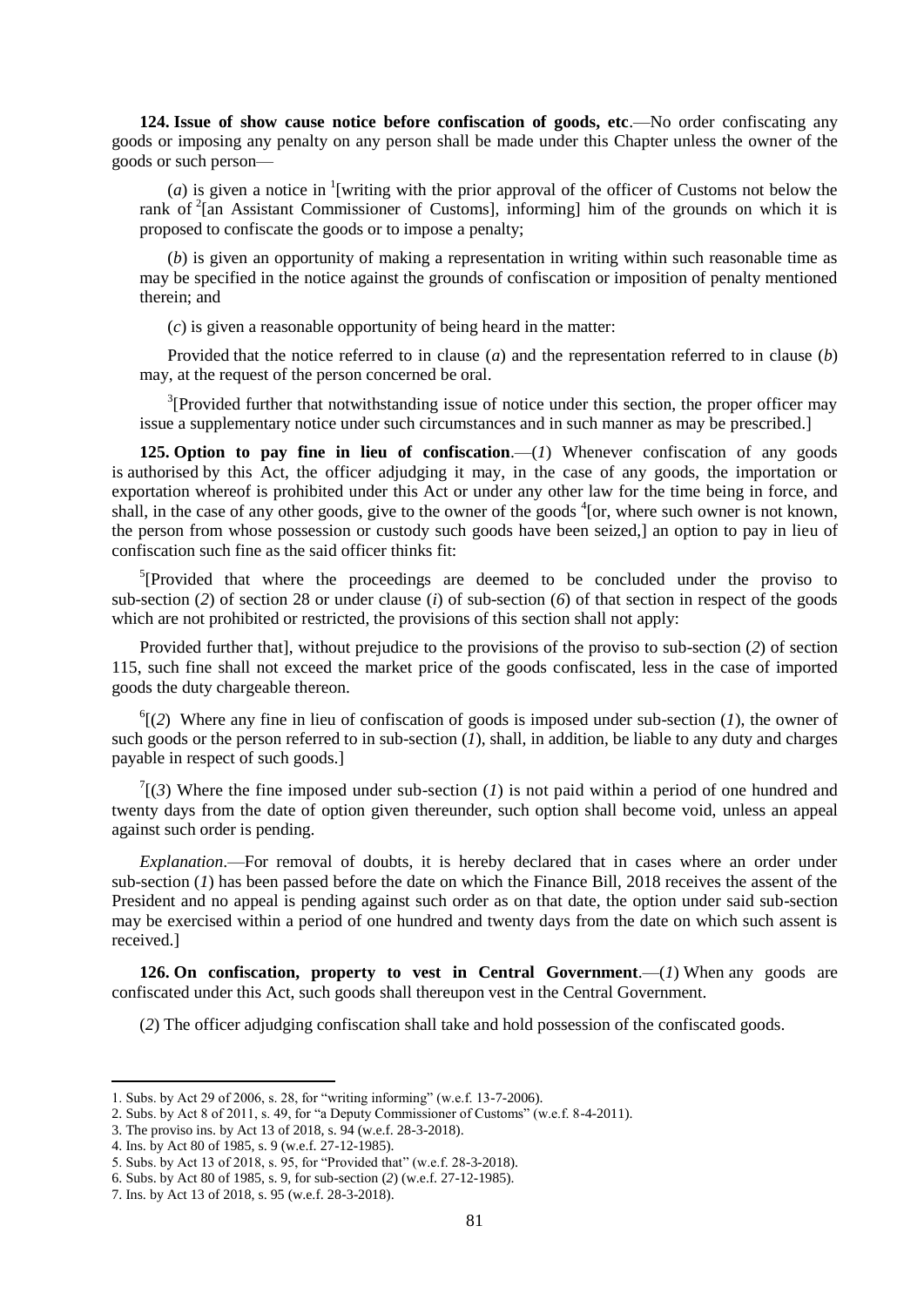**127. Award of confiscation or penalty by customs officers not to interfere with other punishments**.—The award of any confiscation or penalty under this Act by an officer of customs shall not prevent the infliction of any punishment to which the person affected thereby is liable under the provisions of Chapter XVI of this Act or under any other law.

# 1 [CHAPTER XIVA

#### SETTLEMENT OF CASES

**127A. Definitions**.—In this Chapter, unless the context otherwise requires,—

(*a*) "Bench" means a Bench of the Settlement Commissioner;

 $2^{2}$ [(*b*) "case" means any proceeding under this Act or any other Act for the levy, assessment and collection of customs duty, pending before an adjudicating authority on the date on which an application under sub-section (*1*) of section 127B is made:

Provided that when any proceeding is referred back  $3***$  by any court, Appellate Tribunal or any other authority, to the adjudicating authority for a fresh adjudication or decision, as the case may be, then such proceeding shall not be deemed to be a proceeding pending within the meaning of this clause;]

(c) "Chairman" means the Chairman of the Settlement Commission:

(*d*) "Commissioner (Investigation)" means an officer of the customs or a Central Excise Officer appointed as such Commissioner to conduct inquiry or investigation for the purposes of this Chapter;

(e) "Member" means a Member of the Settlement Commission and includes the Chairman and the Vice Chairman;

(*f*) "Settlement Commission" means the <sup>4</sup>[Customs, Central Excise and Service Tax Settlement Commission] constituted under section 32 of the Central Excise Act, 1944 (1 of 1944); and

(g) "Vice-Chairman" means a Vice-Chairman of the Settlement Commission.

**127B.** Application for settlement of cases.  $-\frac{5}{1}$  (*1*) Any importer, exporter or any other person (hereinafter referred to as the applicant in this Chapter) may, in respect of a case, relating to him make an application, before adjudication to the Settlement Commission to have the case settled, in such form and in such manner as may be specified by rules, and containing a full and true disclosure of his duty liability which has not been disclosed before the proper officer, the manner in which such liability has been incurred, the additional amount of customs duty accepted to be payable by him and such other particulars as may be specified by rules including the particulars of such dutiable goods in respect of which he admits short levy on account of misclassification, under-valuation or inapplicability of exemption notification <sup>6</sup>[or otherwise] and such application shall be disposed of in the manner hereinafter provided:

Provided that no such application shall be made unless,—

 $T(a)$  the applicant has filed a bill of entry, or a shipping bill, or a bill of export, or made a baggage declaration, or a label or declaration accompanying the goods imported or exported through post or courier, as the case may be, and in relation to such document or documents, a show cause notice has been issued to him by the proper officer;]

(*b*) the additional amount of duty accepted by the applicant in his application exceeds three lakh rupees; and

<sup>1.</sup> Ins. by Act 21 of 1998, s. 102 (w.e.f. 1-8-1998).

<sup>2.</sup> Subs. by Act 22 of 2007, s. 100, for clause (*b*) (w.e.f. 1-6-2007).

<sup>3.</sup> The words "in any appeal or revision, as the case may be," omitted by Act 20 of 2015, s. 85 (w.e.f. 14-5-2015).

<sup>4.</sup> Subs. by Act 25 of 2014, s. 83, for "Customs and Central Excise Settlement Commission" (w.e.f. 6-8-2014).

<sup>5.</sup> Subs. by Act 22 of 2007, s. 101, for sub-section (*1*) (w.e.f. 1-6-2007).

<sup>6.</sup> Subs. by Act 14 of 2010, s. 57, for "but excluding the goods not included in the entry made under this Act" (w.e.f. 8-5-2010).

<sup>7.</sup> Subs. by Act 25 of 2014, s. 84, for clause (*a*) (w.e.f. 6-8-2014).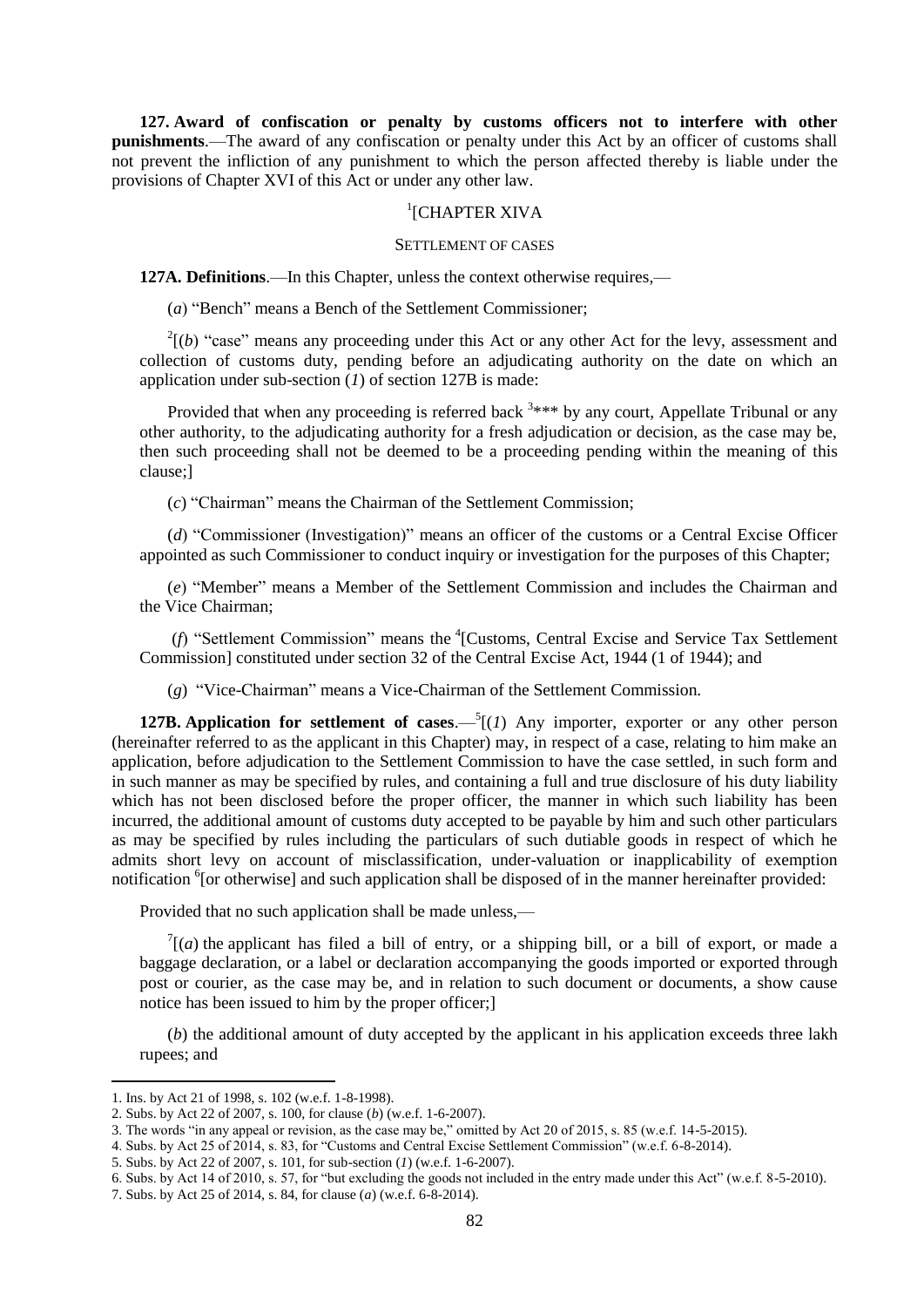(*c*) the applicant has paid the additional amount of customs duty accepted by him along with interest due under <sup>1</sup>[section 28AA]:

Provided further that no application shall be entertained by the Settlement Commission under this sub-section in cases which are pending in the Appellate Tribunal or any court:

Provided also that no application under this sub-section shall be made in relation to goods to which section 123 applies or to goods in relation to which any offence under the Narcotic Drugs and Psychotropic Substances Act, 1985 (61 of 1985) has been committed:

Provided also that no application under this sub-section shall be made for the interpretation of the classification of the goods under the Customs Tariff Act, 1975 (51 of 1975).

 $2*$  $*$   $*$   $*$   $*$   $*$   $*$  $3*$  $*$   $*$   $*$   $*$   $*$   $*$ 

(*3*) Every application made under sub-section (*1*) shall be accompanied by such fees as may be specified by rules.

(*4*) An application made under sub-section (*1*) shall not be allowed to be withdrawn by the applicant.

 ${}^{4}$ [(5) Any person, other than an applicant referred to in sub-section (*1*), may also make an application to the Settlement Commission in respect of a show cause notice issued to him in a case relating to the applicant which has been settled or is pending before the Settlement Commission and such notice is pending before an adjudicating authority, in such manner and subject to such conditions, as may be specified by rules.]

 $5$ [127C. Procedure on receipt of an application under section 127B.—(*1*) On receipt of an application under section 127B, the Settlement Commission shall, within seven days from the date of receipt of the application, issue a notice to the applicant to explain in writing as to why the application made by him should be allowed to be proceeded with and after taking into consideration the explanation provided by the applicant, the Settlement Commission, shall, within a period of fourteen days from the date of the notice, by an order, allow the application to be proceeded with or reject the application, as the case may be, and the proceedings before the Settlement Commission shall abate on the date of rejection:

Provided that where no notice has been issued or no order has been passed within the aforesaid period by the Settlement Commission, the application shall be deemed to have been allowed to be proceeded with.

(2) A copy of every order under sub-section  $(I)$  shall be sent to the applicant and to the <sup>6</sup>[Principal Commissioner of Customs or Commissioner of Customs] having jurisdiction.

(*3*) Where an application is allowed or deemed to have been allowed to be proceeded with under sub-section (*1*), the Settlement Commission shall, within seven days from the date of order under sub-section  $(I)$ , call for a report along with the relevant records from the <sup>6</sup>[Principal Commissioner of Customs or Commissioner of Customs] having jurisdiction and the Commissioner shall furnish the report within a period of thirty days of the receipt of communication from the Settlement Commission:

 Provided that where the Commissioner does not furnish the report within the aforesaid period of thirty days, the Settlement Commission shall proceed further in the matter without the report of the Commissioner.

<sup>1.</sup> Subs. by Act 25 of 2014, s. 84, for "section 28AB" (w.e.f. 6-8-2014).

<sup>2.</sup> Sub-section (*1A*) omitted by Act 20 of 2015, s. 86 (w.e.f. 14-5-2015).

<sup>3.</sup> Sub-section (*2*) omitted by Act 25 of 2014, s. 84 (w.e.f. 6-8-2014).

<sup>4.</sup> Ins. by Act 7 of 2017, s. 106 (w.e.f. 31-3-2017).

<sup>5.</sup> Subs. by Act 22 of 2007, s. 102, for section 127C (w.e.f. 1-6-2007).

<sup>6.</sup> Subs. by Act 25 of 2014, s. 78, for "Commissioner of Customs" (w.e.f.  $6-8-2014$ ).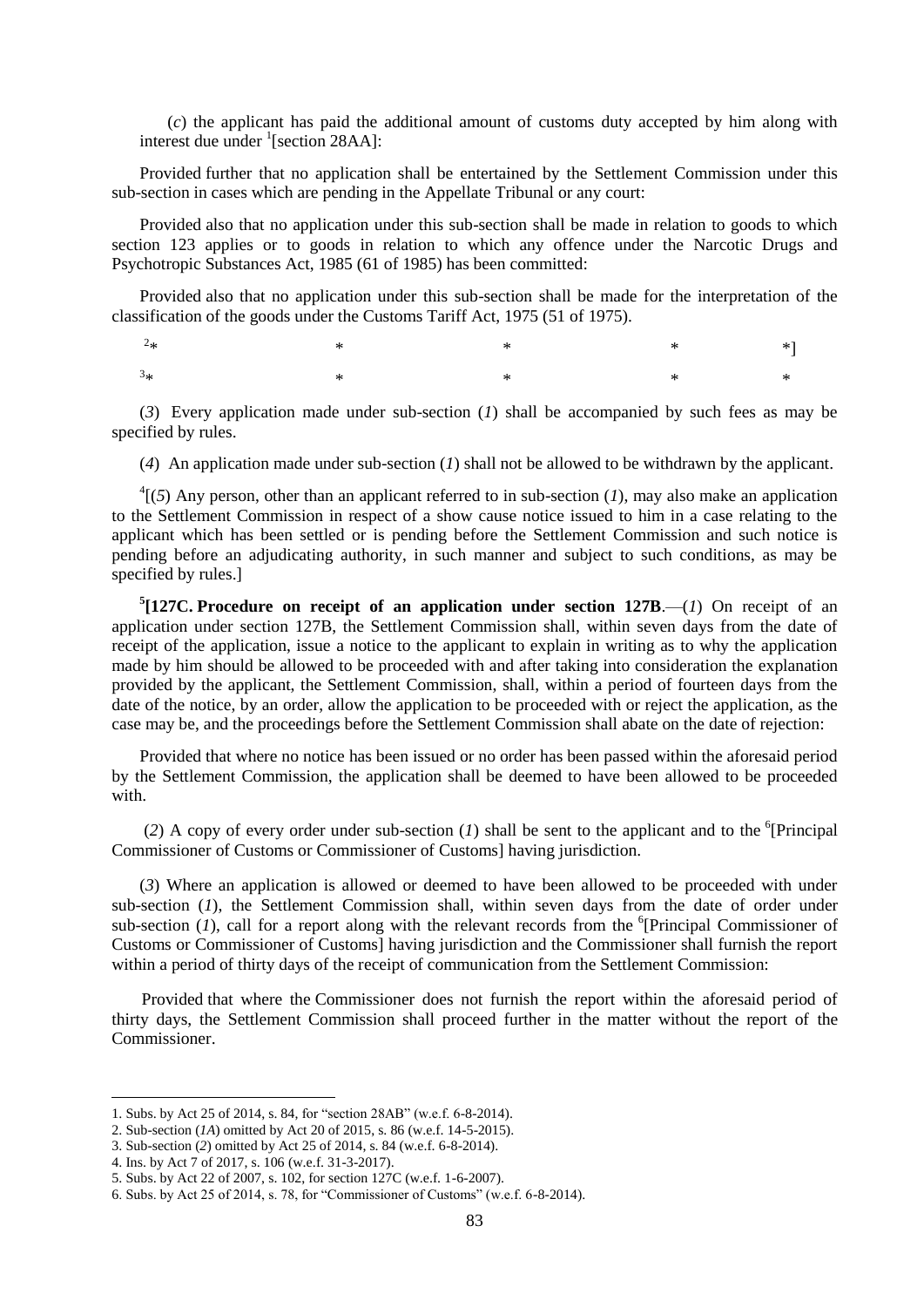(*4*) Where a report of the Commissioner called for under sub-section (*3*) has been furnished within the period specified in that sub-section, the Settlement Commission may, after examination of such report, if it is of the opinion that any further enquiry or investigation in the matter is necessary, direct, for reasons to be recorded in writing, the Commissioner (Investigation) within fifteen days of the receipt of the report, to make or cause to be made such further enquiry or investigation and furnish a report within a period of ninety days of the receipt of the communication from the Settlement Commission, on the matters covered by the application and any other matter relating to the case:

Provided that where the Commissioner (Investigation) does not furnish the report within the aforesaid period, the Settlement Commission shall proceed to pass an order under sub-section (*5*) without such report.

(5) After examination of the records and the report of the <sup>1</sup>[Principal Commissioner of Customs or Commissioner of Customs] received under sub-section (*3*), and the report, if any, of the Commissioner (Investigation) of the Settlement Commission under sub-section (*4*), and after giving an opportunity to the applicant and to the <sup>1</sup>[Principal Commissioner of Customs or Commissioner of Customs] having jurisdiction to be heard, either in person or through a representative duly authorised in this behalf, and after examining such further evidence as may be placed before it or obtained by it, the Settlement Commission may, in accordance with the provisions of this Act, pass such order as it thinks fit on the matters covered by the application and any other matter relating to the case not covered by the application, but referred to in the report of the <sup>1</sup>[Principal Commissioner of Customs or Commissioner of Customs] and Commissioner (Investigation) under sub-section (*3*) or sub-section (*4*).

 $2\left[\frac{5A}{A}\right]$  The Settlement Commission may, at any time within three months from the date of passing of the order under sub-section (*5*), amend such order to rectify any error apparent on the face of record, either *suo motu* or when such error is brought to its notice by the jurisdictional Principal Commissioner of Customs or Commissioner of Customs or the applicant:

Provided that no amendment which has the effect of enhancing the liability of the applicant shall be made under this sub-section, unless the Settlement Commission has given notice of such intention to the applicant and the jurisdictional Principal Commissioner of Customs or Commissioner of Customs as the case may be, and has given them a reasonable opportunity of being heard.]

 $3*$  $*$   $*$   $*$   $*$   $*$   $*$ 

**.** 

(*7*) Subject to the provisions of section 32A of the Central Excise Act, 1944 (1 of 1944), the materials brought on record before the Settlement Commission shall be considered by the Members of the concerned Bench before passing any order under sub-section (*5*) and, in relation to the passing of such order, the provisions of section 32D of the Central Excise Act, 1944 shall apply.

(*8*) The order passed under sub-section (*5*) shall provide for the terms of settlement including any demand by way of duty, penalty or interest, the manner in which any sums due under the settlement shall be paid and all other matters to make the settlement effective and in case of rejection contain the reasons therefore and it shall also provide that the settlement shall be void if it is subsequently found by the Settlement Commission that it has been obtained by fraud or misrepresentation of facts:

Provided that the amount of settlement ordered by the Settlement Commission, shall not be less than the duty liability admitted by the applicant under section 127B.

(*9*) Where any duty, interest, fine and penalty payable in pursuance of an order under sub-section (*5*) is not paid by the applicant within thirty days of receipt of a copy of the order by him, the amount which remains unpaid, shall be recovered along with interest due thereon, as the sums due to the Central Government by the proper officer having jurisdiction over the applicant in accordance with the provisions of section 142.

<sup>1.</sup> Subs. by Act 25 of 2014, s. 78, for "Commissioner of Customs" (w.e.f. 6-8-2014).

<sup>2.</sup> Ins. by Act 7 of 2017, s. 107 (w.e.f. 31-3-2017).

<sup>3.</sup> Sub-section (*6*) omitted by Act 20 of 2015, s. 87 (w.e.f. 14-5-2015).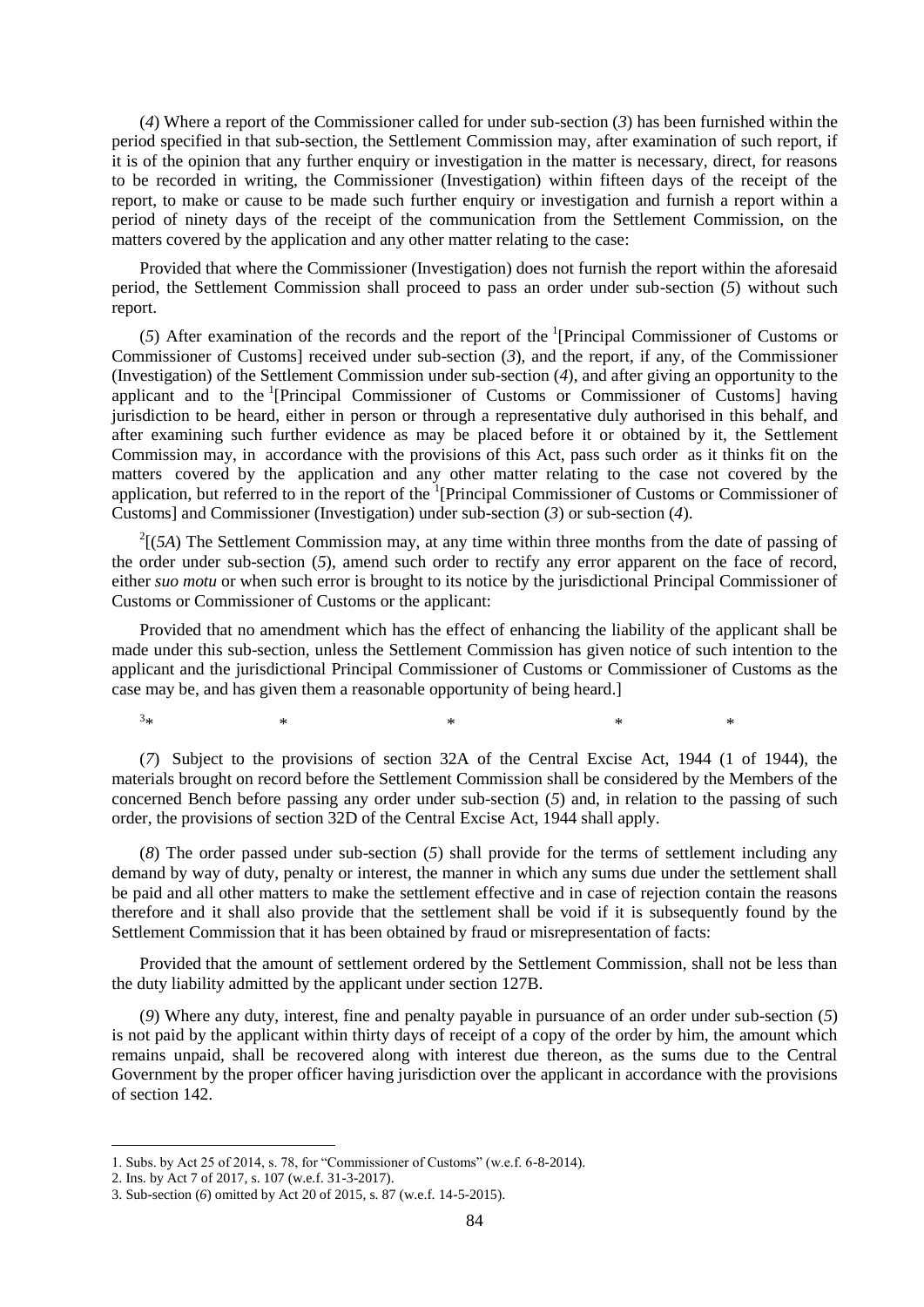(*10*) Where a settlement becomes void as provided under sub-section (*8*), the proceedings with respect to the matters covered by the settlement shall be deemed to have been revived from the stage at which the application was allowed to be proceeded with by the Settlement Commission and the proper officer having jurisdiction may, notwithstanding anything contained in any other provision of this Act, complete such proceedings at any time before the expiry of two years from the date of the receipt of communication that the settlement became void.]

**127D. Power of Settlement Commission to order provisional attachment to protect revenue.**—(*1*) Where, during the pendency of any proceeding before it, the Settlement Commission is of the opinion that for the purpose of protecting the interests of the revenue it is necessary so to do, it may, by order, attach provisionally any property belonging to the applicant in such manner as may be specified by rules.

(*2*) Every provisional attachment made by the Settlement Commission under sub-section (*1*) shall cease to have effect from the date the sums due to the Central Government for which such attachment is made are discharged by the applicant and evidence to that effect is submitted to the Settlement Commission.

**127E.** *[Power of Settlement Commission to reopen completed proceedings.] Omitted by the Finance Act,* 2015 *(*20 *of* 2015*), s.* 88 *(w.e.f.* 14-5-2015*).*

**127F. Power and procedure of Settlement Commission.**—(*1*) In addition to the powers conferred on the Settlement Commission under Chapter V of the Central Excise Act, 1944 (1 of 1944), it shall have all the powers which are vested in an officer of the customs under this Act or the rules made thereunder.

(*2*) Where an application made under section 127B has been allowed to be proceeded with under section 127C, the Settlement Commission shall, until an order is passed under sub-section <sup>1</sup>[(5)] of section 127C, have, subject to the provisions of sub-section  $^{2}[(4)]$  of that section, exclusive jurisdiction to exercise the powers and perform the functions of any officer of customs or Central Excise Officer as the case may be, under this Act or in the Central Excise Act, 1944 (1 of 1944), as the case may be, in relation to the case.

(*3*) In the absence of any express direction by the Settlement Commission to the contrary, nothing in this Chapter shall affect the operation of the provisions of this Act in so far as they relate to any matter other than those before the Settlement Commission.

(*4*) The Settlement Commission shall, subject to the provisions of Chapter V of the Central Excise Act, 1944 (1 of 1944) and this Chapter, have power to regulate its own procedure and the procedure of Benches thereof in all matters arising out of the exercise of its powers, or of the discharge of its functions, including the places at which the Benches shall hold their sittings.

**127G. Inspection, etc., of reports**.—No person shall be entitled to inspect, or obtain copies of, any report made by any officer of the Customs to the Settlement Commission; but the Settlement Commission may, in its discretion, furnish copies thereof to any such person on an application made to it in this behalf and on payment of such fee as may be specified by rules:

Provided that, for the purpose of enabling any person whose case is under consideration to rebut any evidence brought on record against him in any such report, the Settlement Commission shall, on an application made in this behalf, and on payment by such person of such fee as may be specified by rules, furnish him with a certified copy of any such report or part thereof relevant for the purpose.

**127 H. Power of Settlement Commission to grant immunity from prosecution and penalty.**—(*1*) The Settlement Commission may, if it is satisfied that any person who made the application for settlement under section 127B has co-operated with the Settlement Commission in the proceedings before it and has made a full and true disclosure of his duty liability, grant to such person, subject to such conditions as it

<sup>1.</sup> Subs. by Act 22 of 2007, s. 104, for "(7)" (w.e.f. 1-6-2007).

<sup>2.</sup> Subs. by s. 104, *ibid.*, for "(6)" (w.e.f. 1-6-2007).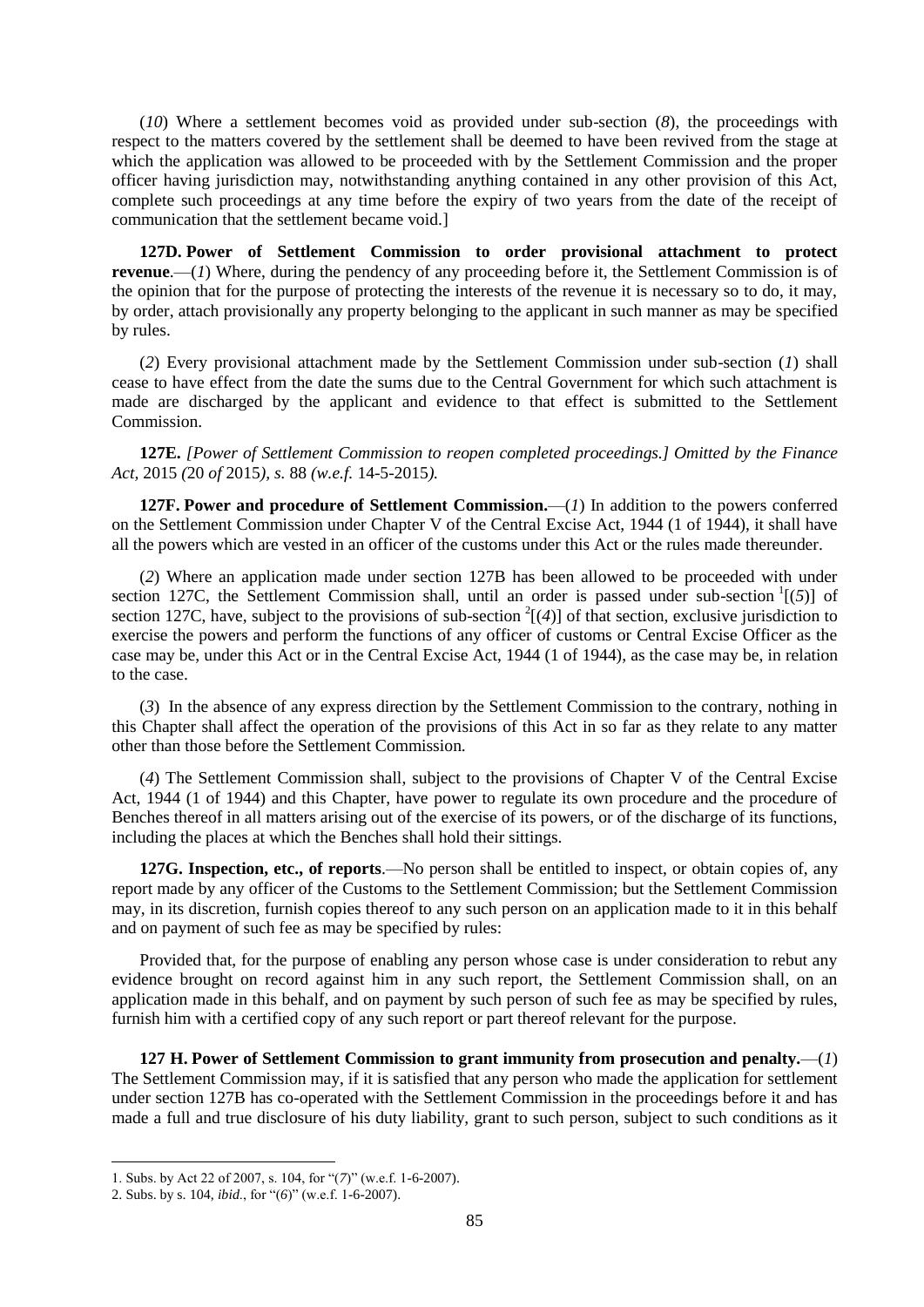may think fit to impose, immunity from prosecution for any offence under this Act <sup>1</sup>[and also either wholly or in part from the imposition of any penalty and fine] under this Act, with respect to the case covered by the settlement:

Provided that no such immunity shall be granted by the Settlement Commission in cases where the proceedings for the prosecution for any such offence have been instituted before the date of receipt of the application under section 127B.

 $2*$ 

 $*$   $*$   $*$   $*$   $*$   $*$ 

(*2*) An immunity granted to a person under sub-section (*1*) shall stand withdrawn if such person fails to pay any sum specified in the order of the settlement passed under  $\frac{3}{5}$ [sub-section (5) of section 127C within the time specified in such order] or fails to comply with any other condition subject to which the immunity was granted and thereupon the provisions of this Act shall apply as if such immunity had not been granted.

(*3*) An immunity granted to a person under sub-section (*1*) may, at any time, be withdrawn by the Settlement Commission, if it is satisfied that such person had, in the course of the settlement proceedings, concealed any particulars, material to the settlement or had given false evidence, and thereupon such person may be tried for the offence with respect to which the immunity was granted or for any other offence of which he appears to have been guilty in connection with the settlement and shall also become liable to the imposition of any penalty under this Act to which such person would have been liable, had no such immunity been granted.

**127-I. Power of Settlement Commission to send a case back to the proper officer**.—(*1*) The Settlement Commission may, if it is of opinion that any person who made an application for settlement under section 127B has not co-operated with the Settlement Commission in the proceedings before it, send the case back to the proper officer who shall thereupon dispose of the case in accordance with the provisions of this Act as if no application under section 127B had been made.

(*2*) For the purpose of sub-section (*1*), the proper officer shall be entitled to use all the materials and other information produced by the assessee before the Settlement Commission or the results of the inquiry held or evidence recorded by the Settlement Commission in the course of the proceedings before it as if such materials, information, inquiry and evidence had been produced before such proper officer or held or recorded by him in the course of the proceedings before him.

(*3*) For the purposes of the time limit under section 28 and for the purposes of interest under section 28AA, in a case referred to in sub-section (*1*), the period commencing on and from the date of the application to the Settlement Commission under section 127B and ending with the date of receipt by the officer of customs of the order of the Settlement Commission sending the case back to the officer of customs shall be excluded.

**127J. Order of settlement to be conclusive**.—Every order of settlement passed under sub-section  ${}^4$ [(5)] of section 127C shall be conclusive as to the matters stated therein and no matter covered by such order shall, save as otherwise provided in this Chapter, be reopened in any proceeding under this Act or under any other law for the time being in force.

<sup>1.</sup> Subs. by Act 22 of 2007, s. 105, for "or under the Indian Penal Code or under any other Central Act for the time being in force and also either wholly or in part from the imposition of any penalty, fine and interest" (w.e.f.  $1-6-2007$ ).

<sup>2.</sup> The *Explanation* omitted by Act 20 of 2015, s. 89 (w.e.f. 14-5-2015).

<sup>3.</sup> Subs. by Act 22 of 2007, s. 105, for "sub-section (7) of section 127C within the time specified in such order or within such further time as may be allowed by the Settlement Commission" (w.e.f. 1-6-2007).

<sup>4.</sup> Subs. by s. 106, *ibid.*, for "(7)" (w.e.f. 1-6-2007).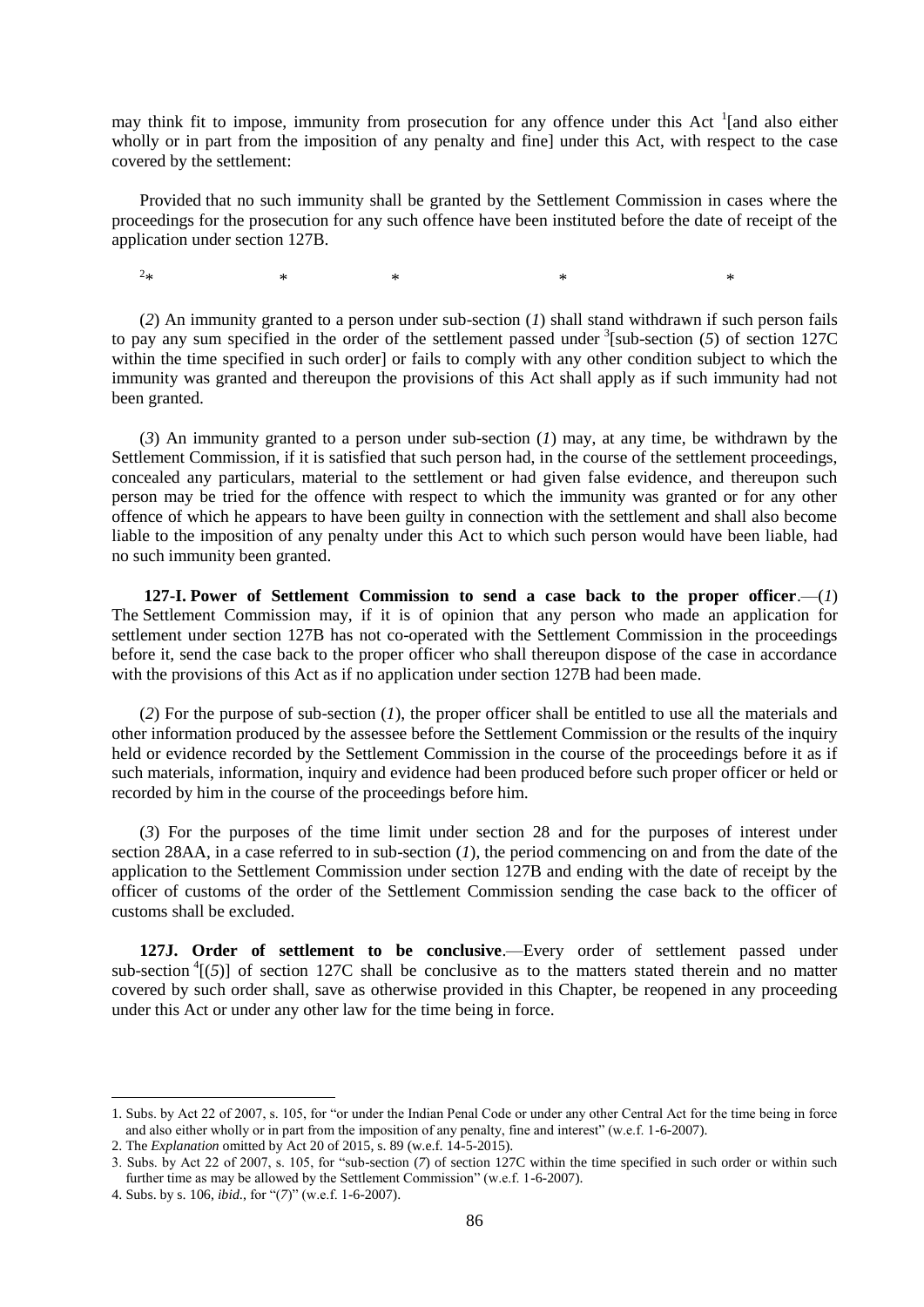**127K. Recovery of sums due under order of settlement**.—Any sum specified in an order of settlement passed under sub-section  $(5)$ ] of section 127C may, subject to such conditions, if any, as may be specified therein, be recovered, and any penalty for default in making payment of such sum may be imposed and recovered as sums due to the Central Government in accordance with the provisions of section 142, by the proper officer having jurisdiction over the applicant.

**127L. Bar on subsequent application for settlement in certain cases.**  $-^{2}$ [(1)] <sup>3</sup>[Where <sup>4\*\*\*</sup>]

 $(i)$  an order of settlement  $5***$  provides for the imposition of a penalty on the applicant under section 127B for settlement, on the ground of concealment of particulars of his duty liability; or

*6 [Explanation.*—In this clause, the concealment of particulars of duty liability relates to any such concealment made from the officer of customs.]

 $(ii)$  after the passing of an order of settlement  $5***$  in relation to a case, such person is convicted of any offence under this Act in relation to that case; or

(*iii*) the case of such person is sent back to the proper officer by the Settlement Commission under section 127-I,

then such person shall not be entitled to apply for settlement under section 127B in relation to any other matter.

 $7*$  $*$   $*$   $*$   $*$   $*$   $*$ 

**127M. Proceedings before Settlement Commission to be judicial proceedings**.—Any proceedings under this Chapter before the Settlement Commission shall be deemed to be a judicial proceeding within the meaning of sections 193 and 228, and for the purposes of section 196, of the Indian Penal Code (45 of 1860).

**127MA**. *[Certain persons who have filed appeals to the Appellate Tribunal entitled to make applications to the Settlement Commission.]Omitted by the Finance Act,* 2007 *(*22 *of* 2007*), s.* 109 *(w.e.f.*  1-6-2007*).*

**127N. Applications of certain provisions of Central Excise Act**.—The provisions of Chapter V of the Central Excise Act, 1944 (1 of 1944) in so far as it is not inconsistent with the provisions of this Chapter shall apply in relation to proceedings before the Settlement Commission under this Chapter.]

# 8 [CHAPTER XV

### APPEALS

**128. Appeals to <sup>9</sup> [Commissioner (Appeals)]**.—(*1*) Any person aggrieved by any decision or order passed under this Act by an officer of customs lower in rank than a <sup>10</sup>[Principal Commissioner of Customs or Commissioner of Customs] may appeal to the  ${}^9$ [Commissioner (Appeals)] <sup>11</sup>[within sixty days] from the date of the communication to him of such decision or order:

 $12$ <sup>12</sup>[Provided that the Commissioner (Appeals) may, if he is satisfied that the appellant was prevented by sufficient cause from presenting the appeal within the aforesaid period of sixty days, allow it to be presented within a further period of thirty days.]

<sup>1.</sup> Subs. by Act 22 of 2007, s. 107, for "(7)" (w.e.f. 1-6-2007).

<sup>2.</sup> Section 127L renumbered as sub-section (*1*) thereof by s. 108, *ibid*. (w.e.f. 11-5-2007).

<sup>3.</sup> Subs. by s. 108, *ibid.*, for "where" (w.e.f. 11-5-2007).

<sup>4.</sup> The words, figures and letters "before the 1st day of June, 2007" omitted by Act 14 of 2010, s. 59 (w.e.f. 8-5-2010).

<sup>5.</sup> The certain words, brackets, figures and letters omitted by Act 20 of 2015, s. 90 (w.e.f. 14-5-2015).

<sup>6.</sup> Ins. by Act 25 of 2014, s. 85 (w.e.f. 6-8-2014).

<sup>7.</sup> Sub-section (*2*) omitted by 14 of 2010, s. 59 (w.e.f. 8-5-2010).

<sup>8.</sup> Subs. by Act 44 of 1980, s. 50 and The Fifth Schedule, for Chapter XV (w.e.f. 11-10-1982).

<sup>9.</sup> Subs. by Act 22 of 1995, s. 50, for "Collector (Appeals)" (w.e.f. 26-5-1995).

<sup>10.</sup> Subs. by Act 25 of 2014, s. 78, for "Commissioner of Customs" (w.e.f. 6-8-2014).

<sup>11.</sup> Subs. by Act 14 of 2001, s. 109, for "within three months" (w.e.f. 11-5-2001).

<sup>12.</sup> Subs. by s. 109, *ibid*., for the proviso (w.e.f. 11-5-2001).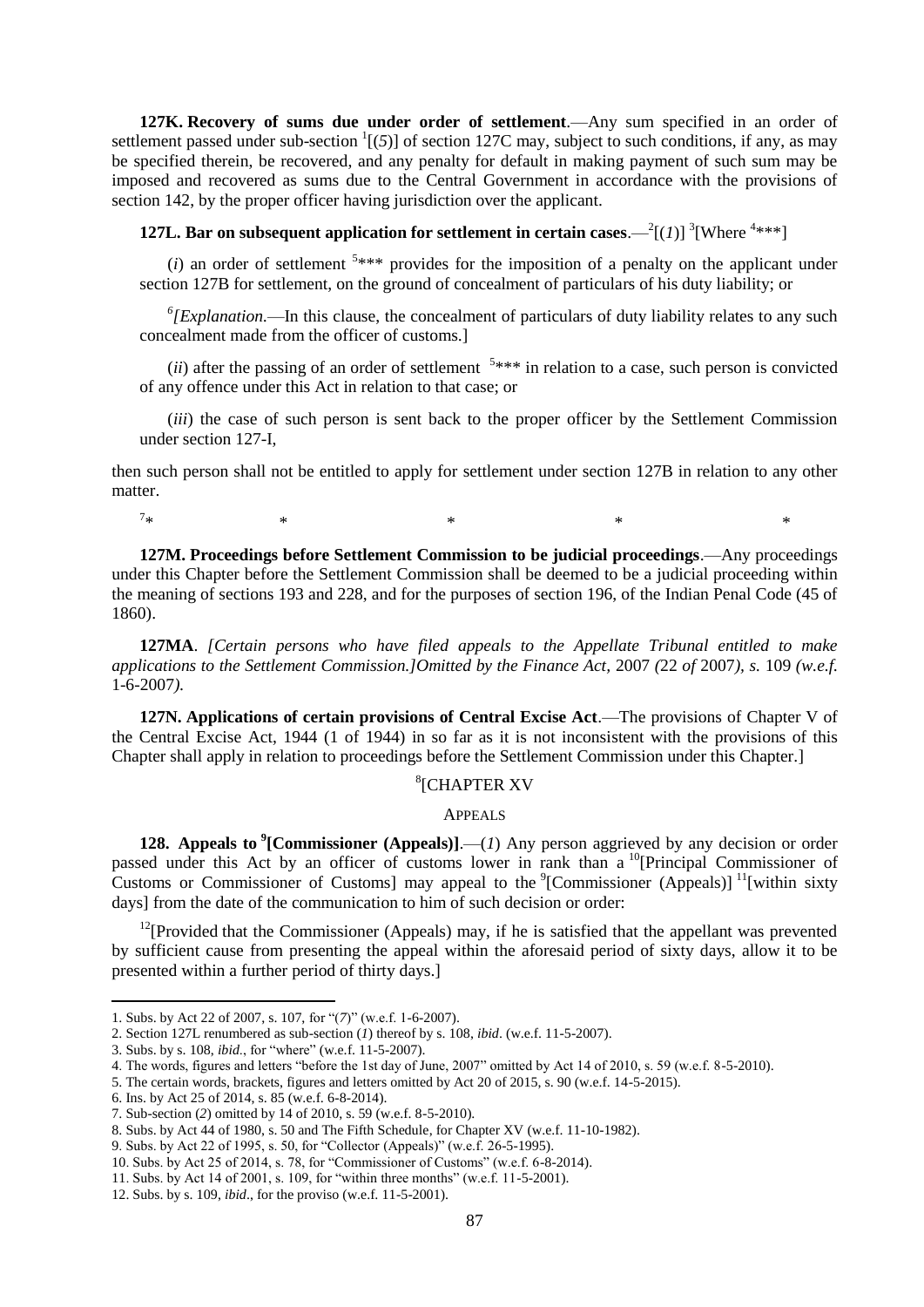$1[(1A)$  The Commissioner (Appeals) may, if sufficient cause is shown at any stage of hearing of an appeal, grant time, from time to time, to the parties or any of them and adjourn the hearing of the appeal for reasons to be recorded in writing:

Provided that no such adjournment shall be granted more than three times to a party during hearing of the appeal.]

(*2*) Every appeal under this section shall be in such form and shall be verified in such manner as may be specified by rules made in this behalf.

**128A. Procedure in appeal.**—(*1*) The <sup>2</sup>[Commissioner (Appeals)] shall give an opportunity to the appellant to be heard if he so desires.

(2) The <sup>2</sup>[Commissioner (Appeals)] may, at the hearing of an appeal, allow the appellant to go into any ground of appeal not specified in the grounds of appeal, if the <sup>2</sup>[Commissioner (Appeals)] is satisfied that the omission of that ground from the grounds of appeal was not wilful or unreasonable.

 $(3)$ <sup>3</sup>[The Commissioner (Appeals)] shall, after making such further inquiry as may be necessary, pass pass such order, as he thinks <sup>4</sup>[just and proper,—

(*a*) confirming, modifying or annulling the decision or order appealed against; or

(*b*) referring the matter back to the adjudicating authority with directions for fresh adjudication or decision, as the case may be, in the following cases, namely:—

(*i*) where an order or decision has been passed without following the principles of natural justice; or

(*ii*) where no order or decision has been passed after re-assessment under section 17; or

(*iii*) where an order of refund under section 27 has been issued by crediting the amount to Fund without recording any finding on the evidence produced by the applicant]:]

 Provided that an order enhancing any penalty or fine in lieu of confiscation or confiscating goods of greater value or reducing the amount of refund shall not be passed unless the appellant has been given a reasonable opportunity of showing cause against the proposed order:

Provided further that where the  $2$ [Commissioner (Appeals)] is of opinion that any duty has not been levied or has been short-levied or erroneously refunded, no order requiring the appellant to pay any duty not levied, short-levied or erroneously refunded shall be passed unless the appellant is given notice within the time-limit specified in section 28 to show cause against the proposed order.

(4) The order of the <sup>2</sup>[Commissioner (Appeals)] disposing of the appeal shall be in writing and shall state the points for determination, the decision thereon and the reasons for the decision.

 $<sup>5</sup>$ [(4A) The Commissioner (Appeals) shall, where it is possible to do so, hear and decide every appeal</sup> within a period of six months from the date on which it is filed.

 $(5)$  On the disposal of the appeal, the <sup>2</sup>[Commissioner (Appeals)] shall communicate the order passed by him to the appellant, the adjudicating authority  ${}^6$ [, the  ${}^7$ [Principal Chief Commissioner of Customs or Chief Commissioner of Customs] and the <sup>8</sup>[Principal Commissioner of Customs or Commissioner of Customs]].

<sup>1.</sup> Ins. by Act 23 of 2004, s. 68 (w.e.f. 10-9-2004).

<sup>2.</sup> Subs. by Act 22 of 1995, s. 50, for "Collector (Appeals)" (w.e.f. 26-5-1995).

<sup>3.</sup> Subs. by Act 14 of 2001, s. 110, for certain words and brackets (w.e.f. 11-5-2001).

<sup>4.</sup> Subs. by Act 13 of 2018, s. 96, for "just and proper, confirming, modifying or annulling the decision or order appealed against" (w.e.f. 28-3-2018).

<sup>5.</sup> Ins. by Act 14 of 2001, s. 110 (w.e.f. 11-5-2001).

<sup>6.</sup> Subs. by Act 18 of 2005, s.  $69$ , for "and the Commissioner of Customs" (w.e.f. 13-5-2005).

<sup>7.</sup> Subs. by Act 25 of 2014, s. 78, for "Chief Commissioner of Customs" (w.e.f. 6-8-2014).

<sup>8.</sup> Subs. by s. 78, *ibid.*, for "Commissioner of Customs" (w.e.f. 6-8-2014).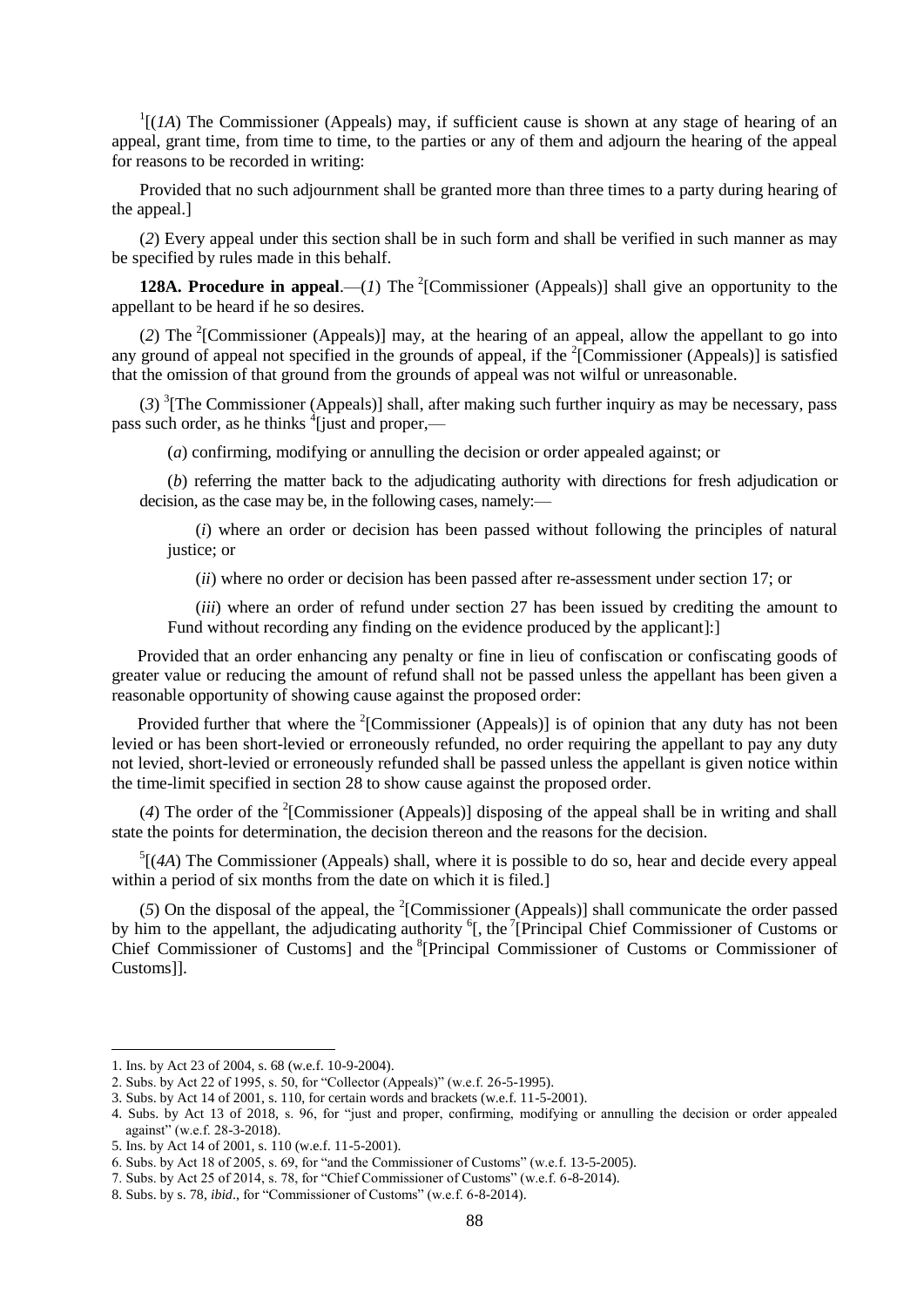**129. Appellate Tribunal**.—(*1*) The Central Government shall constitute an Appellate Tribunal to be called the Customs, Excise and <sup>1</sup>[Service Tax] Appellate Tribunal consisting of as many judicial and technical members as it thinks fit to exercise the powers and discharge the functions conferred on the Appellate Tribunal by this Act.

 $2(2)$  A judicial member shall be a person who has for at least ten years held a judicial office in the territory of India or who has been a member of the <sup>3</sup>[Indian Legal Service] and has held a post in Grade I of that service or any equivalent or higher post for at least three years, or who has been an advocate for at least ten years.

*Explanation.*—For the purposes of this sub-section,—

(*i*) in computing the period during which a person has held judicial office in the territory of India, there shall be included any period, after he has held any judicial office, during which the person has been an advocate or has held the office of a member of a tribunal or any post, under the Union or a State, requiring special knowledge of law;

(*ii*) in computing the period during which a person has been an advocate, there shall be included any period during which the person has held a judicial office, or the office of a member of a tribunal or any post, under the Union or a State, requiring special knowledge of law after he became an advocate.]

(*2A*) A technical member shall be a person who has been a member of the Indian Customs and Central Excise Service, Group A, and has held the post of <sup>4</sup>[Principal Commissioner of Customs or Commissioner of Customs] or Central Excise or any equivalent or higher post for at least three years.]

 $<sup>5</sup>$ [(3) The Central Government shall appoint—</sup>

(*a*) a person who is or has been a Judge of a High Court; or

(*b*) one of the members of the Appellate Tribunal,

to be the President thereof.]

(*4*) The Central Government may appoint one or more members of the Appellate Tribunal to be the Vice-President, or, as the case may be, Vice-Presidents, thereof.

6\* \* \* \* \*

(*5*) 7 [A Vice-President] shall exercise such of the powers and perform such of the functions of the President as may be delegated to him by the President by a general or special order in writing.

 ${}^{8}$ [(6) On ceasing to hold office, the President, Vice-President or other Member shall not be entitled to appear, act or plead before the Appellate Tribunal.]

 $\mathcal{P}$ [(7) Notwithstanding anything contained in this Act, the qualifications, appointment, term of office, salaries and allowances, resignation, removal and the other terms and conditions of service of the President, Vice-President or other Members of the Appellate Tribunal appointed after the commencement of Part XIV of Chapter VI of the Finance Act, 2017 (7 of 2017), shall be governed by the provisions of section 184 of that Act:

Provided that the President. Vice-President and Member appointed before the commencement of Part XIV of Chapter VI of the Finance Act, 2017 (7 of 2017), shall continue to be governed by the provisions of this Act, and the rules made thereunder as if the provisions of section 184 of the Finance Act, 2017 had not come into force.]

<sup>1.</sup> Subs. by Act 32 of 2003, s. 119, for "Gold (Control)" (w.e.f. 14-5-2003).

<sup>2.</sup> Subs. by Act 21 of 1984, s. 39, for sub-section (*2*) (w.e.f. 11-5-1984).

<sup>3.</sup> Subs. by Act 32 of 2003, s. 119, for "Central Legal Service" (w.e.f. 14-5-2003).

<sup>4.</sup> Subs. by Act 25 of 2014, s. 78, for "Commissioner of Customs" (w.e.f.  $6-8-2014$ ).

<sup>5.</sup> Subs. by Act 33 of 1996, s. 65, for sub-section (*3*) (w.e.f. 28-9-1996).

<sup>6.</sup> Sub-section (*4A*) omitted by Act 32 of 2003, s. 119 (w.e.f. 14-5-2003).

<sup>7.</sup> Subs. by s. 119, *ibid.*, for "The Senior Vice-President or a Vice-President" (w.e.f. 14-5--2003).

<sup>8.</sup> Ins. by Act 22 of 2007, s. 110 (w.e.f. 11-5-2007).

<sup>9.</sup> Ins. by Act 7 of 2017, s. 175 (w.e.f. 26-5-2017) *vide* Notification S. O. No. 1696(E), dated (26-5-2017).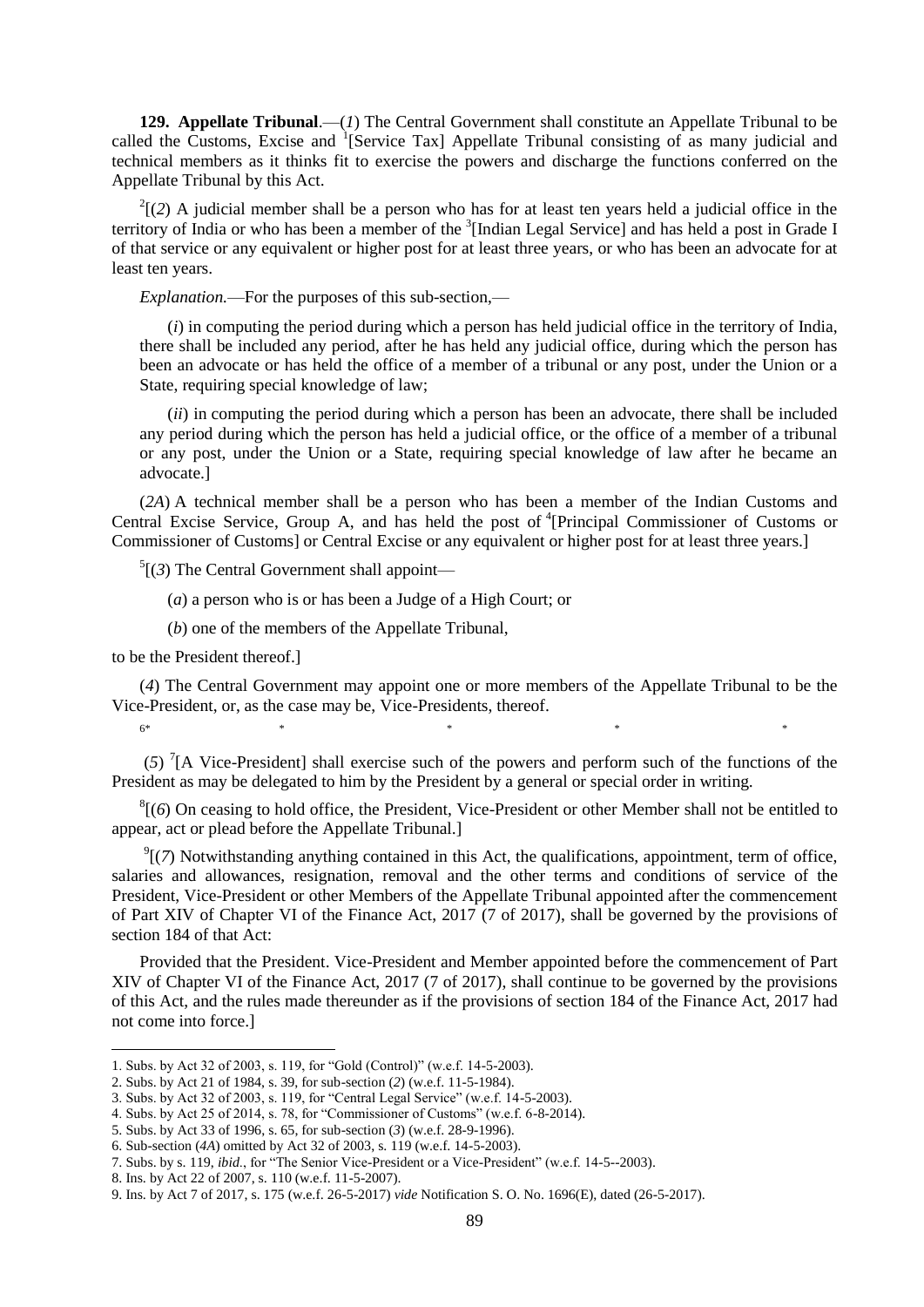**129A. Appeals to the Appellate Tribunal.**—(*I*) Any person aggrieved by any of the following orders may appeal to the Appellate Tribunal against such order—

 $(a)$  a decision or order passed by the <sup>1</sup>[Principal Commissioner of Customs or Commissioner of Customs] as an adjudicating authority;

(*b*) an order passed by the <sup>2</sup>[Commissioner (Appeals)] under section 128A;

 $(c)$  an order passed by the Board or the Appellate <sup>3</sup>[Commissioner of Customs] under Section 128, as it stood immediately before the appointed day;

 $(d)$  an order passed by the Board or the <sup>1</sup>[Principal Commissioner of Customs or Commissioner of Customs], either before or after the appointed day, under section 130, as it stood immediately before that day:

<sup>4</sup>[Provided that no appeal shall lie to the Appellate Tribunal and the Appellate Tribunal shall not have have jurisdiction to decide any appeal in respect of any order referred to in clause (*b*) if such order relates  $to$ .

(*a*) any goods imported or exported as baggage;

(*b*) any goods loaded in a conveyance for importation into India, but which are not unloaded at their place of destination in India, or so much of the quantity of such goods as has not been unloaded at any such destination if goods unloaded at such destination are short of the quantity required to be unloaded at that destination;

(*c*) payment of drawback as provided in Chapter X, and the rules made thereunder:

Provided further that] the Appellate Tribunal may, in its discretion, refuse to admit an appeal in respect of an order referred to in clause (*b*) or clause (*c*) or clause (*d*) where—

(*i*) the value of the goods confiscated without option having been given to the owner of the goods to pay a fine in lieu of confiscation under section 125; or

(*ii*) in any disputed case, other than a case where the determination of any question having a relation to the rate of duty of customs or to the value of goods for purposes of assessment is in issue or is one of the points in issue, the difference in duty involved or the duty involved; or

(*iii*) the amount of fine or penalty determined by such order,

does not exceed <sup>5</sup>[two lakh rupees].

 $^{6}$ [(*1A*) Every appeal against any order of the nature referred to in the first proviso to sub-section (*1*), which is pending immediately before the commencement of section 40 of the Finance Act, 1984 (21 of 1984), before the Appellate Tribunal and any matter arising out of or connected with such appeal and which is so pending shall stand transferred on such commencement to the Central Government and the Central Government shall deal with such appeal or matter under section 129DD as if such appeal or matter were an application or a matter arising out of an application made to it under that section.]

 $T[(IB)$  (*i*) The Board may, <sup>8</sup>[by order], constitute such Committees as may be necessary for the purposes of this Act.

<sup>1.</sup> Subs. by Act 25 of 2014, s. 78, for "Commissioner of Customs" (w.e.f. 6-8-2014).

<sup>2.</sup> Subs. by Act 22 of 1995, s. 50, for "Collector (Appeals)" (w.e.f.  $26-5-1995$ ).

<sup>3.</sup> Subs. by s. 50, *ibid.*, for "Collector of Customs" (w.e.f.  $26-5-1995$ ).

<sup>4.</sup> Subs. by Act 21 of 1984, s. 40, for "Provided that" (w.e.f. 11-5-1984).

<sup>5.</sup> Subs. by Act 25 of 2014, s. 86, for "fifty thousand rupees" (w.e.f.  $6-8-2014$ ).

<sup>6.</sup> Ins. by Act 21 of 1984, s. 40 (w.e.f. 11-5-1984).

<sup>7.</sup> Ins. by Act 18 of 2005, s. 70 (w.e.f. 13-5-2005).

<sup>8.</sup> Subs. by Act 25 of 2014, s. 86, for "by notification in the Official Gazette" (w.e.f. 6-8-2014).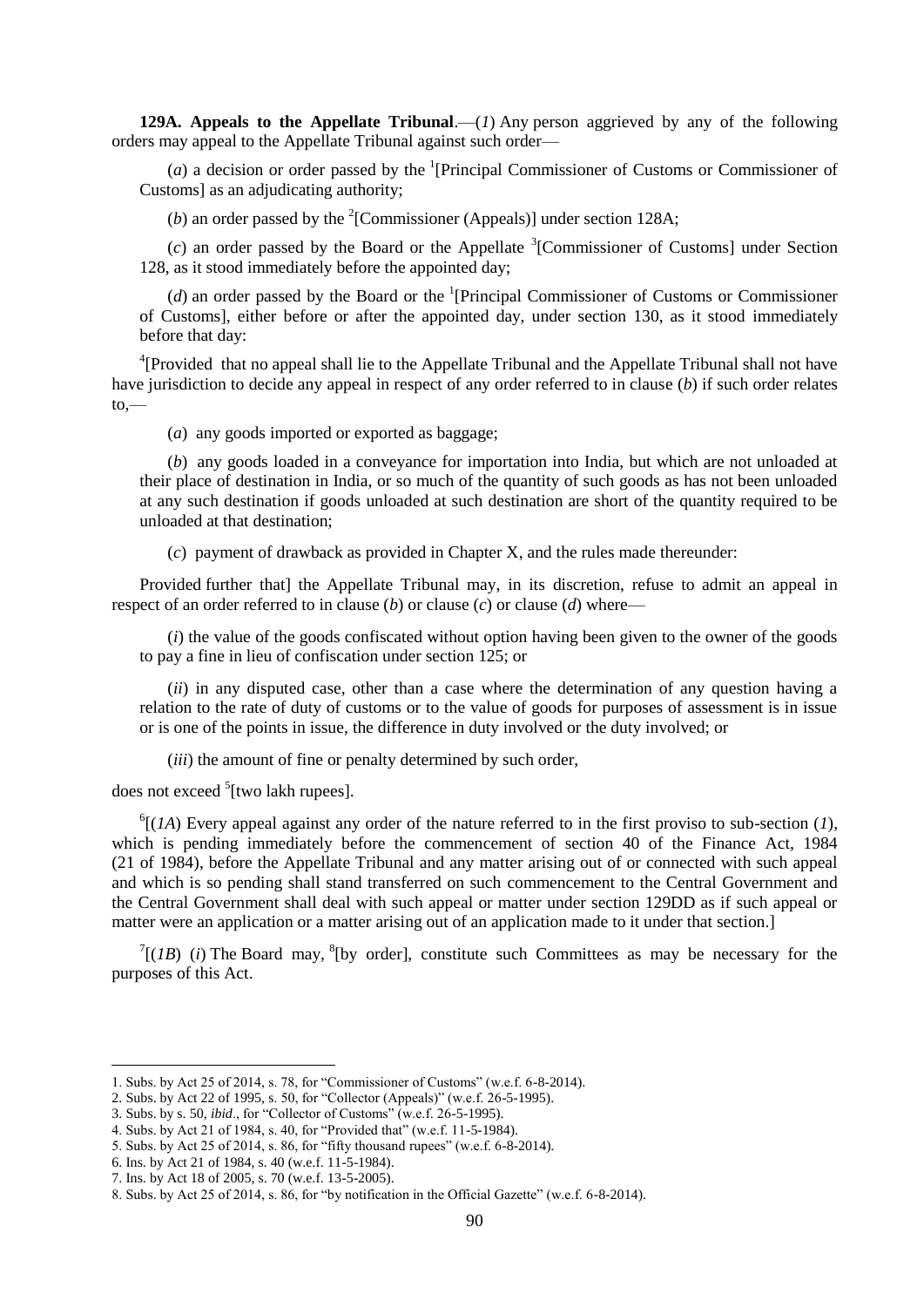(*ii*) Every Committee constituted under clause (*i*) shall consist of two Chief Commissioners of Customs or two Commissioners of Customs, as the case may be.]

(*2*) 1 [The Committee of Commissioners of Customs may, if it is] of opinion that an order passed by the Appellate <sup>2</sup>[Principal Commissioner of Customs or Commissioner of Customs] under section 128, as it stood immediately before the appointed day, or by the  ${}^{3}$ [Commissioner (Appeals)] under section 128A, is not legal or proper, direct the proper officer to appeal <sup>4</sup>[on its behalf] to the Appellate Tribunal against such order:

<sup>5</sup>[Provided that where the Committee of  $2$ <sup>2</sup>[Principal Commissioners of Customs or Commissioners of Customs] differs in its opinion regarding the appeal against the order of the Commissioner (Appeals), it shall state the point or points on which it differs and make a reference to the jurisdictional <sup>6</sup>[Principal Chief Commissioner of Customs or Chief Commissioner of Customs] who shall, after considering the facts of the order, if is of the opinion that the order passed by the Commissioner (Appeals) is not legal or proper, direct the proper officer to appeal to the Appellate Tribunal against such order.

*Explanation*.—For the purposes of this sub-section, "jurisdictional Chief Commissioner" means the <sup>6</sup>[Principal Chief Commissioner of Customs or Chief Commissioner of Customs] having jurisdiction over the adjudicating authority in the matter.]

(*3*) Every appeal under this section shall be filed within three months from the date on which the order sought to be appealed against is communicated to the <sup>2</sup>[Principal Commissioner of Customs or Commissioner of Customs], or as the case may be, the other party preferring the appeal.

(*4*) On receipt of notice that an appeal has been preferred under this section, the party against whom the appeal has been preferred may, notwithstanding that he may not have appealed against such order or any part thereof, file, within forty-five days of the receipt of the notice, a memorandum of crossobjections verified in such manner as may be specified by rules made in this behalf against any part of the order appealed against and such memorandum shall be disposed of by the Appellate Tribunal as if it were an appeal presented within the time specified in sub-section (*3*).

(*5*) The Appellate Tribunal may admit an appeal or permit the filing of a memorandum of crossobjections after the expiry of the relevant period referred to in sub-section (*3*) or sub-section (*4*), if it is satisfied that there was sufficient cause for not presenting it within that period.

 $\int$ <sup>7</sup>[(6) An appeal to the Appellate Tribunal shall be in such form and shall be verified in such manner as may be specified by rules made in this behalf and shall, irrespective of the date of demand of duty and interest or of levy of penalty in relation to which the appeal is made, be accompanied by a fee of,—

(*a*) where the amount of duty and interest demanded and penalty levied by any officer of customs in the case to which the appeal relates is five lakh rupees or less, one thousand rupees;

(*b*) where the amount of duty and interest demanded and penalty levied by any officer of customs in the case to which the appeal relates is more than five lakh rupees but not exceeding fifty lakh rupees, five thousand rupees;

(*c*) where the amount of duty and interest demanded and penalty levied by any officer of customs in the case to which the appeal relates is more than fifty lakh rupees, ten thousand rupees:

Provided that no such fee shall be payable in the case of an appeal referred to in sub-section (*2*) or a memorandum of cross-objections referred to in sub-section (*4*).

<sup>1.</sup> Subs. by Act 18 of 2005, s. 70, for "The Commissioner of Customs may, if he is" (w.e.f. 13-5-2005).

<sup>2.</sup> Subs. by Act 25 of 2014, s. 78, for "Commissioner of Customs" (w.e.f. 6-8-2014).

<sup>3.</sup> Subs. by Act 22 of 1995, s. 50, for "Collector (Appeals)" (w.e.f. 26-5-1995).

<sup>4.</sup> Subs. by Act 18 of 2005, s. 70, for "on his behalf" (w.e.f. 13-5-2005).

<sup>5.</sup> The proviso ins. by Act 18 of 2008, s. 71 (w.e.f. 10-5-2008).

<sup>6.</sup> Subs. by Act 25 of 2014, s. 78, for "Chief Commissioner of Customs" (w.e.f. 6-8-2014).

<sup>7.</sup> Subs. by Act 23 of 2004, s. 69 for sub section (6) (w.e.f. 1-11-2004) *vide* Notification No. 120/2004-Cus. (N. T.), dated 25-10- 2004.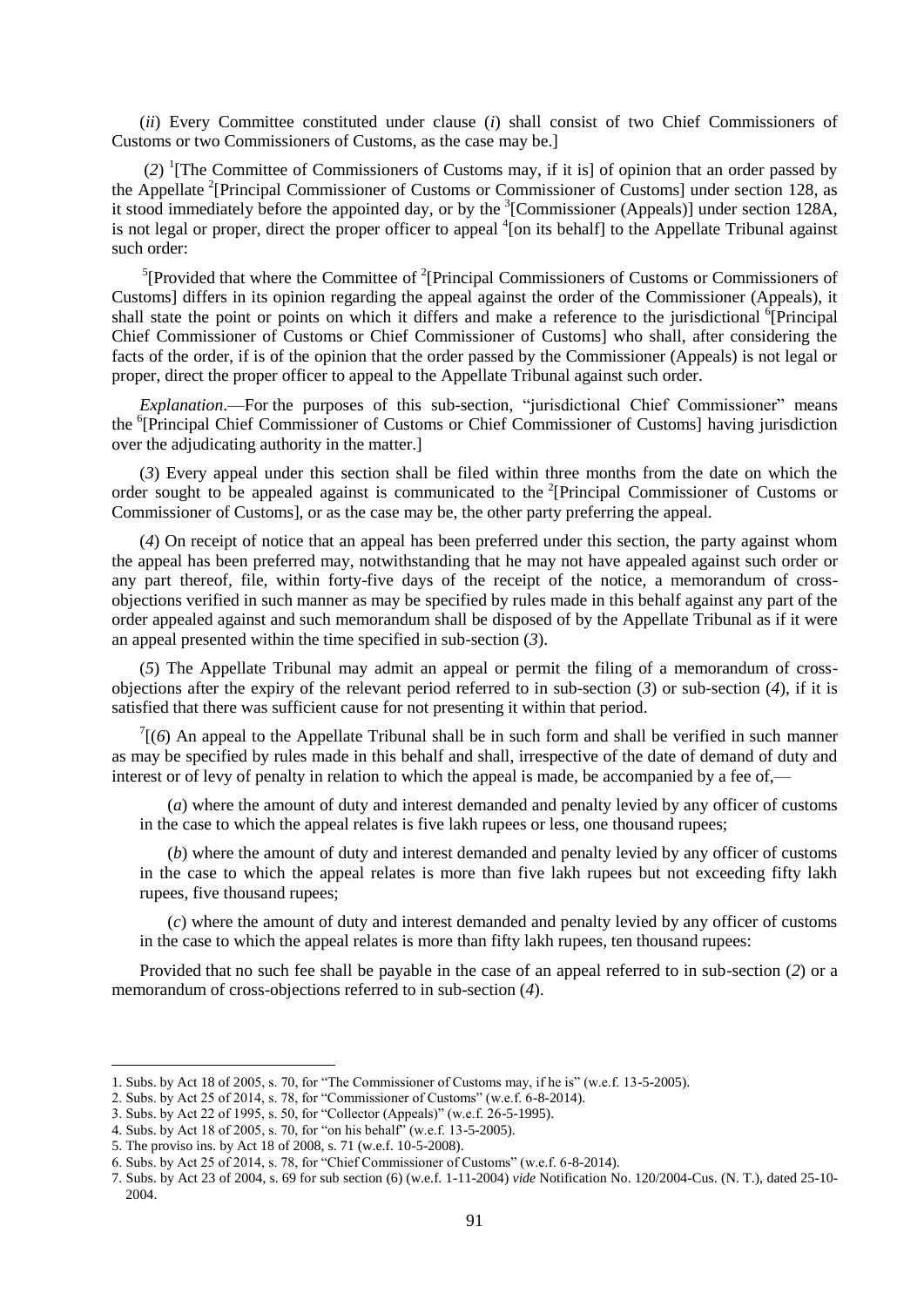(*7*) Every application made before the Appellate Tribunal,—

 $(a)$  in an appeal  $1***$  for rectification of mistake or for any other purpose; or

(*b*) for restoration of an appeal or an application,

shall be accompanied by a fee of five hundred rupees:

Provided that no such fee shall be payable in the case of an application filed by or on behalf of the <sup>2</sup>[Principal Commissioner of Customs or Commissioner of Customs] under this sub-section.]

**129B. Orders of Appellate Tribunal**.—(*1*) The Appellate Tribunal may, after giving the parties to the appeal, an opportunity of being heard, pass such orders thereon as it thinks fit, confirming, modifying or annulling the decision or order appealed against or may refer the case back to the authority which passed such decision or order with such directions as the Appellate Tribunal may think fit, for a fresh adjudication or decision, as the case may be, after taking additional evidence, if necessary.

 $3[(1A)$  The Appellate Tribunal may, if sufficient cause is shown, at any stage of hearing of an appeal, grant time to the parties or any of them and adjourn the hearing of the appeal for reasons to be recorded in writing:

 Provided that no such adjournment shall be granted more than three times to a party during hearing of the appeal.]

 $(2)$  The Appellate Tribunal may, at any time within <sup>4</sup>[six months] from the date of the order, with a view to rectifying any mistake apparent from the record, amend any order passed by it under sub-section  $(I)$  and shall make such amendments if the mistake is brought to its notice by the <sup>2</sup>[Principal Commissioner of Customs or Commissioner of Customs] or the other party to the appeal:

Provided that an amendment which has the effect of enhancing the assessment or reducing a refund or otherwise increasing the liability of the other party shall not be made under this sub-section, unless the Appellate Tribunal has given notice to him of its intention to do so and has allowed him a reasonable opportunity of being heard.

 $<sup>5</sup>$ [(2A) The Appellate Tribunal shall, where it is possible to do so, hear and decide every appeal within</sup> within a period of three years from the date on which such appeal is filed:

 $6<sub>3k</sub>$ 

**.** 

 $*$  \* \* \* \*  $*$  \*

(*3*) The Appellate Tribunal shall send a copy of every order passed under this section to the <sup>2</sup>[Principal Commissioner of Customs or Commissioner of Customs] and the other party to the appeal.

(*4*) Save as otherwise provided in section 130 or section 130E, orders passed by the Appellate Tribunal on appeal shall be final.

**129C. Procedure of Appellate Tribunal**.—(*1*) The powers and functions of the Appellate Tribunal may be exercised and discharged by Benches constituted by the President from amongst the members thereof.

(2) Subject to the provisions contained in <sup>7</sup>[sub-section (4)], a Bench shall consist of one judicial member and one technical member.

8\* \* \* \* \*

<sup>1.</sup> The words "for grant of stay or" omitted by Act 25 of 2014, s. 86 (w.e.f.  $6-8-2014$ ).

<sup>2.</sup> Subs. by s. 78, *ibid.*, for "Commissioner of Customs" (w.e.f. 6-8-2014).

<sup>3.</sup> Ins. by Act 23 of 2004, s. 70 (w.e.f. 10-9-2004).

<sup>4.</sup> Subs. by Act 20 of 2002, s, 127, for "four years" (w.e.f. 11-5-2002).

<sup>5.</sup> Ins. by s. 127, *ibid*. (w.e.f. 11-5-2002).

<sup>6.</sup> The first, second and third provisos omitted by Act 25 of 2014, s. 87 (w.e.f. 6-8-2014).

<sup>7.</sup> Subs. by Act 22 of 1995, s. 65, for "sub-sections (3) and (4)" (w.e.f. 26-5-1995).

<sup>8.</sup> Sub-section (*3*) omitted by s. 65, *ibid*. (w.e.f. 26-5-1995).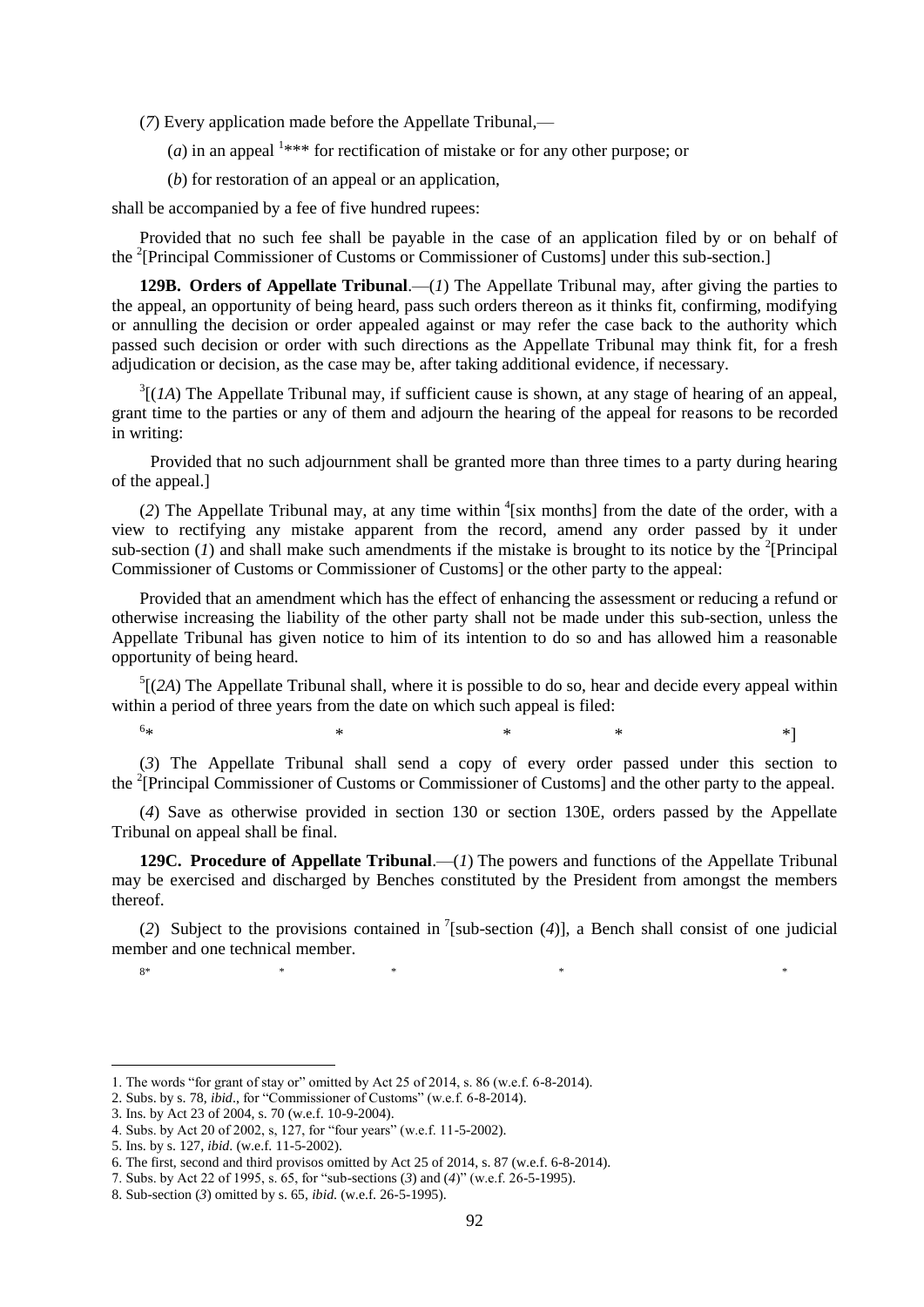(*4*) The President or any other member of the Appellate Tribunal authorised in this behalf by the President may, sitting singly, dispose of any case which has been allotted to the Bench of which he is a member where—

(*a*) the value of the goods confiscated without option having been given to the owner of the goods to pay a fine in lieu of confiscation under section 125; or

(*b*) in any disputed case, other than a case where the determination of any question having a relation to the rate of duty of customs or to the value of goods for purposes of assessment is in issue or is one of the points in issue, the difference in duty involved or the duty involved; or

(*c*) the amount of fine or penalty involved,

does not exceed <sup>1</sup>[fifty lakh rupees].

 $2(5)$  If the members of a Bench differ in opinion on any point, the point shall be decided according to to the opinion of the majority, if there is a majority; but if the members are equally divided, they shall state the point or points on which they differ and make a reference to the President who shall either hear the point or points himself or refer the case for hearing on such point or points by one or more of the other members of the Appellate Tribunal and such point or points shall be decided according to the opinion of the majority of these members of the Appellate Tribunal who have heard the case, including those who first heard it.]

(*6*) Subject to the provisions of this Act, the Appellate Tribunal shall have power to regulate its own procedure and the procedure of the Benches thereof in all matters arising out of the exercise of its powers or of the discharge of its functions, including the places at which the Benches shall hold their sittings.

(*7*) The Appellate Tribunal shall, for the purposes of discharging its functions, have the same powers as are vested in a court under the Code of Civil Procedure, 1908 (5 of 1908), when trying a suit in respect of the following matters, namely:—

(*a*) discovery and inspection;

(*b*) enforcing the attendance of any person and examining him on oath;

(*c*) compelling the production of books of account and other documents; and

(*d*) issuing commissions.

(*8*) Any proceeding before the Appellate Tribunal shall be deemed to be a judicial proceeding within the meaning of sections 193 and 228 and for the purpose of section 196 of the Indian Penal Code (45 of 1860), and the Appellate Tribunal shall be deemed to be a Civil Court for all the purposes of section 195 and Chapter XXVI of the Code of Criminal Procedure, 1973 (2 of 1974).

**129D. Powers of <sup>3</sup> [Committee of <sup>4</sup> [Principal Chief Commissioner of Customs or Chief Commissioner of Customs]] or <sup>5</sup> [Principal Commissioner of Customs or Commissioner of Customs] Customs] to pass certain orders.**—(1) The <sup>3</sup>[Committee of <sup>4</sup>[Principal Chief Commissioner of Customs or Chief Commissioner of Customs]] may, of its own motion, call for and examine the record of any proceeding in which a <sup>5</sup>[Principal Commissioner of Customs or Commissioner of Customs] as an adjudicating authority has passed any decision or order under this Act for the purpose of satisfying itself as to the legality or propriety of any such decision or order and may, by order, direct such <sup>6</sup>[Commissioner]<sup>7</sup>[or any other Commissioner] to apply to the Appellate Tribunal for the determination of such points arising out of the decision or order as may be specified by the  $\frac{3}{2}$ [Committee of <sup>4</sup>[Principal Chief Commissioners of Customs or Chief Commissioners of Customs]] in its order:

<sup>1.</sup> Subs. by Act 17 of 2013, s. 77, for "ten lakh rupees" (w.e.f. 10-5-2013).

<sup>2.</sup> Subs. by Act 12 of 1990, s. 62, for sub-section (*5*) (w.e.f. 31-5-1990).

<sup>3.</sup> Subs. by Act 18 of 2005, s. 71, for "Board" (w.e.f. 13-5-2005).

<sup>4.</sup> Subs. by 25 of 2014, s. 78, for "Chief Commissioner of Customs" (w.e.f. 6-8-2014).

<sup>5.</sup> Subs. by s. 78, *ibid.*, for "Commissioner of Customs" (w.e.f. 6-8-2014).

<sup>6.</sup> Subs. by Act 22 of 1995, s. 50, for "Collector" (w.e.f. 26-5-1995).

<sup>7.</sup> Ins. by Act 14 of 2001, s. 111 (w.e.f. 11-5-2001).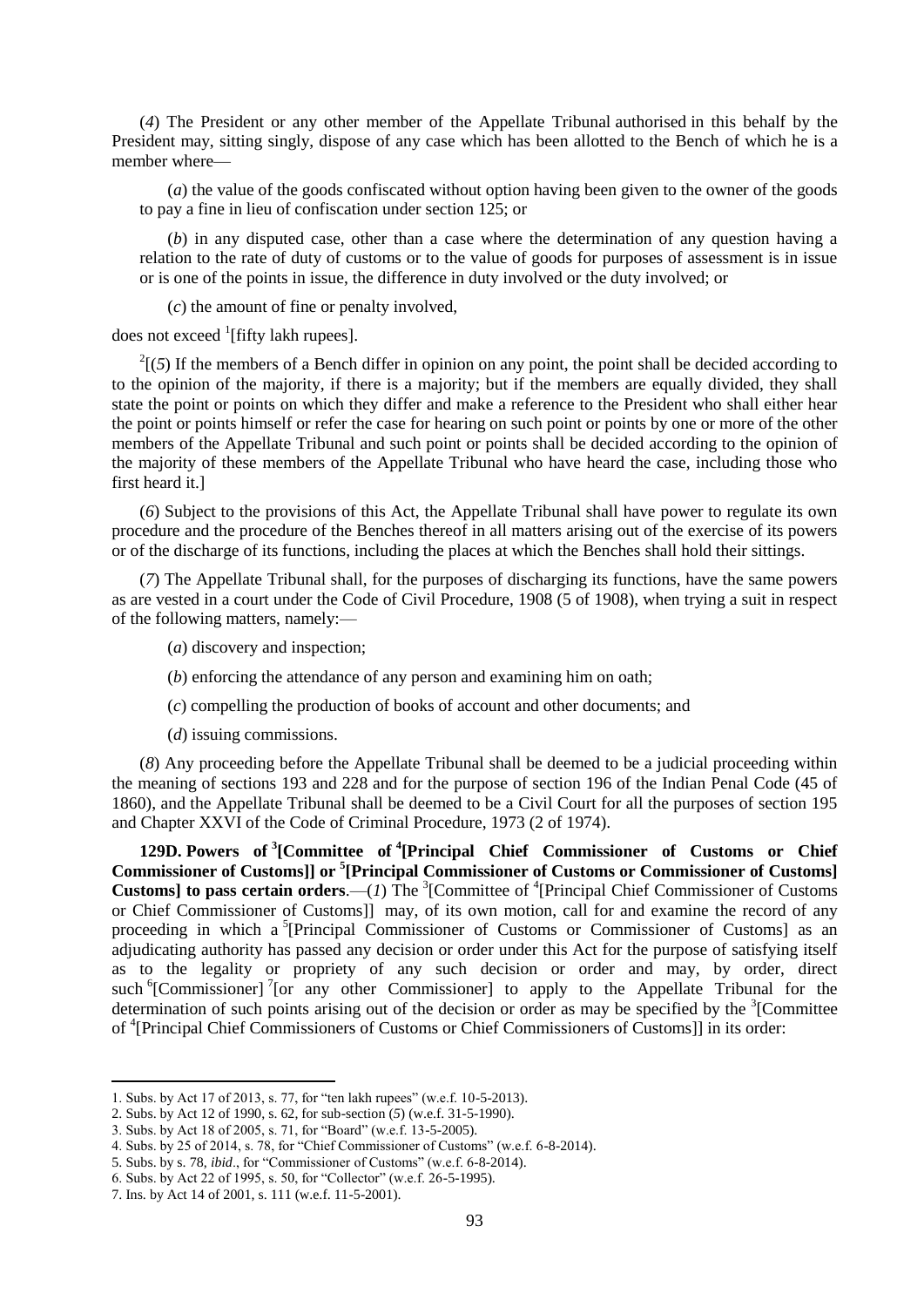<sup>1</sup>[Provided that where the Committee of <sup>2</sup>[Principal Chief Commissioners of Customs or Chief Commissioner of Customs] differs in its opinion as to the legality or propriety of the decision or order of the <sup>3</sup>[Principal Commissioner of Customs or Commissioner of Customs], it shall state the point or points on which it differs and make a reference to the Board which, after considering the facts of the decision or order passed by the <sup>3</sup>[Principal Commissioner of Customs or Commissioner of Customs], if is of the opinion that the decision or order passed by the <sup>3</sup>[Principal Commissioner of Customs or Commissioner of Customs] is not legal or proper, may, by order, direct such Commissioner or any other Commissioner to apply to the Appellate Tribunal for the determination of such points arising out of the decision or order, as may be specified in its order.]

(2) The <sup>3</sup>[Principal Commissioner of Customs or Commissioner of Customs] may, of his own motion, call for and examine the record of any proceeding in which an adjudicating authority subordinate to him has passed any decision or order under this Act for the purpose of satisfying himself as to the legality or propriety of any such decision or order and may, by order, direct <sup>4</sup>[such authority or any officer of Customs subordinate to him] to apply to the  ${}^{5}$ [Commissioner (Appeals)] for the determination of such points arising out of the decision or order as may be specified by the <sup>3</sup>[Principal Commissioner of Customs or Commissioner of Customs] in his order.

 $^{6}$ [(3) Every order under sub-section (*1*) or sub-section (2), as the case may be, shall be made within a period of three months from the date of communication of the decision or order of the adjudicating authority.]

<sup>7</sup>[Provided that the Board may, on sufficient cause being shown, extend the said period by another thirty days.]

(*4*) Where in pursuance of an order under sub-section (*1*) or sub-section (*2*), the adjudicating authority or any officer of customs authorised in this behalf by the <sup>3</sup>[Principal Commissioner of Customs or Commissioner of Customs], makes an application to the Appellate Tribunal or the <sup>5</sup>[Commissioner (Appeals)] within a period of  ${}^{8}$  [one month] from the date of communication of the order under sub-section (*1*) or sub-section (*2*) to the adjudicating authority, such application shall be heard by the Appellate Tribunal or the <sup>5</sup>[Commissioner (Appeals)], as the case may be, as if such application were an appeal made against the decision or order of the adjudicating authority and the provisions of this Act regarding appeals, including the provisions of sub-section (*4*) of section 129A shall, so far as may be, apply to such application.

 $\mathcal{P}$ <sup>9</sup>[(5) The provisions of this section shall not apply to any decision or order in which the determination determination of any question having a relation to the rate of duty or to the value of goods for the purposes of assessment of any duty is in issue or is one of the points in issue.

*Explanation*.—For the purposes of this sub-section, the determination of a rate or duty in relation to any goods or valuation of any goods for the purposes of assessment of duty includes the determination of a question—

(*a*) relating to the rate of duty for the time being in force, whether under the Customs Tariff Act, 1975 (51 of 1975) or under any other Central Act providing for the levy and collection of any duty of customs in relation to any goods on or after the 28th day of February, 1986; or

(*b*) relating to the value of goods for the purposes of assessment of any duty in cases where the assessment is made on or after the 28th day of February, 1986; or

<sup>1.</sup> Ins. by Act 18 of 2008, s. 72 (w.e.f. 10-5-2008).

<sup>2.</sup> Subs. by Act 25 of 2014, s. 78, for "Chief Commissioner of Customs" (w.e.f. 6-8-2014).

<sup>3.</sup> Subs. by s. 78, *ibid.*, for "Commissioner of Customs" (w.e.f. 6-8-2014).

<sup>4.</sup> Subs. by Act 29 of 2006, s. 29, for "such authority" (w.e.f. 13-7-2006).

<sup>5.</sup> Subs. by Act 22 of 1995, s. 50, for "Collector (Appeals)" (w.e.f. 26-5-1995).

<sup>6.</sup> Subs. by Act 18 of 2008, s. 72, for sub-section (*3*) (w.e.f. 10-5-2008).

<sup>7.</sup> Ins. by Act 25 of 2014, s. 88 (w.e.f. 6-8-2014).

<sup>8.</sup> Subs. by Act 22 of 2007, s. 111, for "three month" (w.e.f. 11-5-2007).

<sup>9.</sup> Ins. by Act 29 of 1988, s. 4 (w.e.f. 18-5-1988).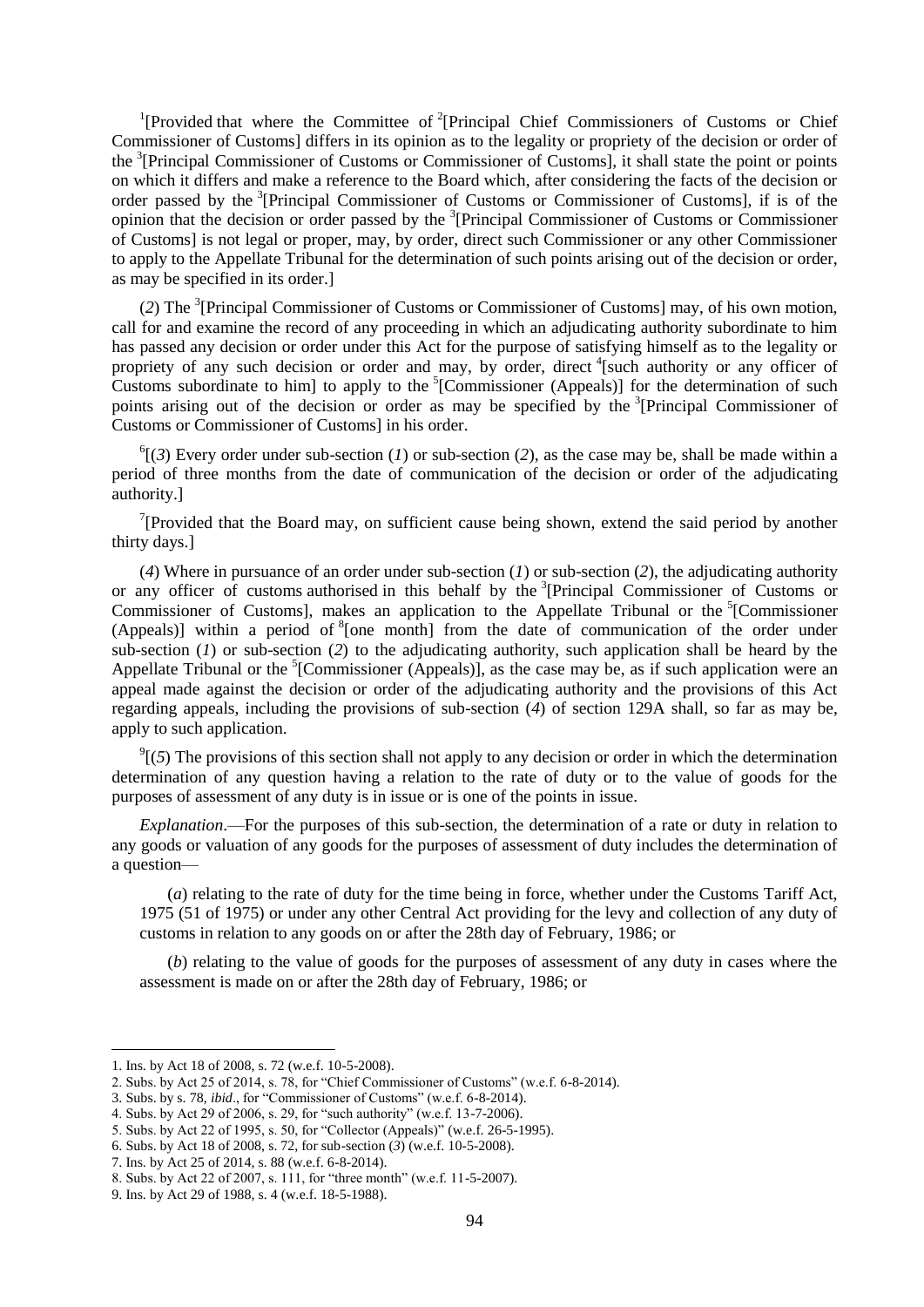(*c*) whether any goods fall under a particular heading or sub-heading of the First Schedule or the Second Schedule to the Customs Tariff Act, 1975 (51 of 1975), or that any goods are or not covered by a particular notification or order issued by the Central Government granting total or partial exemption from duty; or

(*d*) whether the value of any goods for the purposes of assessment of duty shall be enhanced or reduced by the addition or reduction of the amounts in respect of such matters as are specifically provided in this Act.]

1 [**129DA. Powers of revision of Board or Collector of Customs in certain cases**.—(*1*) The Board may, of its own motion or on the application of any aggrieved person or otherwise, call for and examine the record of any proceeding in which a Collector of Customs has passed any decision or order [not being a decision or order passed under sub-section (*2*) of this section] of the nature referred to in sub-section (*5*) of section 129D for the purpose of satisfying itself as to the correctness, legality or propriety of such decision or order and may pass such order thereon as it thinks fit.

(*2*) The Collector of Customs may, of his own motion or on the application of any aggrieved person or otherwise, call for and examine the record of any proceeding in which an adjudicating authority subordinate to him has passed any decision or order of the nature referred to in sub-section (*5*) of section 129D for the purpose of satisfying himself as to the correctness, legality or propriety of such decision or order and may pass such order thereon as he thinks fit.

(*3*) (*a*) No decision or order under this section shall be made so as to prejudicially affect any person unless such person is given a reasonable opportunity of making representation and if, he so desires, of being heard in his defence.

(*b*) Where the Board or, as the case may be, the Collector of Customs is of the opinion that any duty has not been levied or has been short-levied or short-paid or erroneously refunded, no order requiring the affected person to pay any duty not levied or paid, short-levied or short-paid or erroneously refunded shall be passed under this section unless such person is given notice within the time limit specified in section 28 to show cause against the proposed order.

(*4*) No proceeding shall be initiated under sub-section (*1*) or sub-section (*2*) in respect of any decision or order after the expiry of a period of six months from the date of communication of such decision or order:

Provided that in respect of any decision or order passed before the commencement of the Customs and Central Excises Laws (Amendment) Act, 1988 (29 of 1988), the provisions of this sub-section shall have effect as if for the words "six months", the words "one year" were substituted.

(*5*) Any person aggrieved by any decision or order passed under sub-section (*1*) or sub-section (*2*) may appeal to the Customs and Excise Revenues Appellate Tribunal established under section 3 of the Customs and Excise Revenues Appellate Tribunal Act, 1986 (62 of 1986), against such decision or order.]

<sup>2</sup>[129DD. Revision by Central Government.—(*1*) The Central Government may, on the application of any person aggrieved by any order passed under section 128A, where the order is of the nature referred to in the first proviso to sub-section (*1*) of section 129A, annul or modify such order.

 $3$ [Provided that the Central Government may in its discretion, refuse to admit an application in respect respect of an order where the amount of duty or fine or penalty, determined by such order does not exceed five thousand rupees.]

*Explanation*.—For the purposes of this sub-section, "order passed under section 128A" includes an order passed under that section before the commencement of section 40 of the Finance Act, 1984 (21 of 1984), against which an appeal has not been preferred before such commencement and could have been, if the said section had not come into force, preferred after such commencement, to the Appellate Tribunal.

<sup>1.</sup> Ins. by Act 29 of 1988, s. 5 (w.e.f. 18-5-1988).

<sup>2.</sup> Ins. by Act 21 of 1984, s. 43 (w.e.f. 11-5-1984).

<sup>3.</sup> The proviso ins. by Act 27 of 1999, s. 110 (w.e.f. 11-5-1999).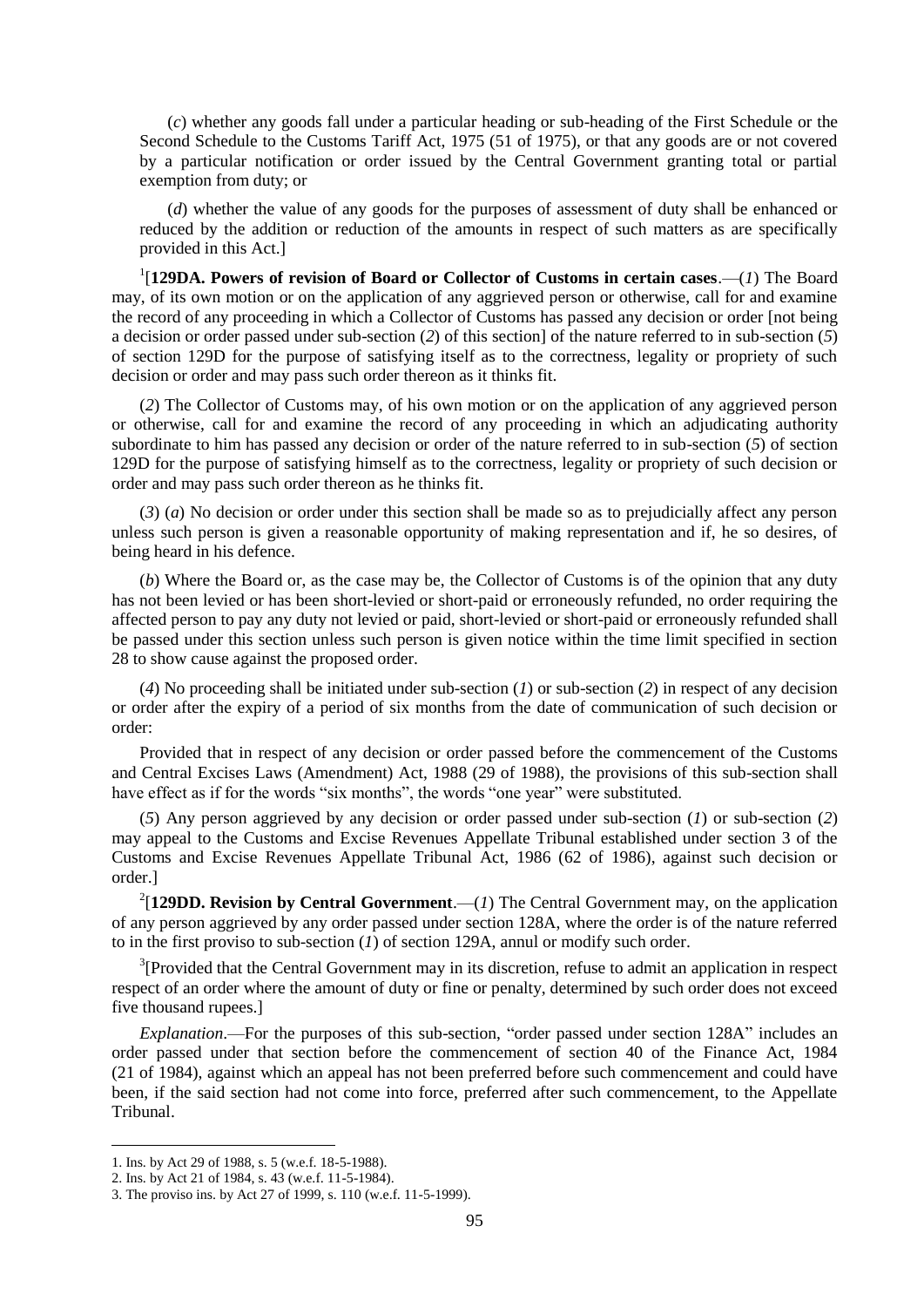$\Gamma$ [(*1A*) The <sup>2</sup>[Principal Commissioner of Customs or Commissioner of Customs] may, if he is of the opinion that an order passed by the Commissioner (Appeals) under section 128A is not legal or proper, direct the proper officer to make an application on his behalf to the Central Government for revision of such order.]

(*2*) An application under sub-section (*1*) shall be made within three months from the date of the communication to the applicant of the order against which the application is being made:

Provided that the Central Government may, if it is satisfied that the applicant was prevented by sufficient cause from presenting the application within the aforesaid period of three months, allow it to be presented within a further period of three months.

 $3(3)$  An application under sub-section (*1*) shall be in such form and shall be verified in such manner as may be specified by rules made in this behalf and shall be accompanied by a fee of,—

(*a*) two hundred rupees, where the amount of duty and interest demanded, fine or penalty levied by an officer of customs in the case to which the application relates is one lakh rupees or less;

(*b*) one thousand rupees, where the amount of duty and interest demanded, fine or penalty levied by an officer of customs in the case to which the application relates is more than one lakh rupees:

Provided that no such fee shall be payable in the case of an application referred to in sub-section (*1A*).]

(*4*) The Central Government may, of its own motion, annul or modify any order referred to in sub-section (*1*).

(*5*) No order enhancing any penalty or fine in lieu of confiscation or confiscating goods of greater value shall be passed under this section,—

(*a*) in any case in which an order passed under section 128A has enhanced any penalty or fine in lieu of confiscation or has confiscated goods of greater value, and

(*b*) in any other case, unless the person affected by the proposed order has been given notice to show cause against it within one year from the date of the order sought to be annulled or modified.

(*6*) Where the Central Government is of opinion that any duty of customs has not been levied or has been short-levied, no order levying or enhancing the duty shall be made under this section unless the person affected by the proposed order is given notice to show cause against it within the time limit specified in section 28.]

4 [**129E. Deposit of certain percentage of duty demanded or penalty imposed before filing appeal**.—The Tribunal or the Commissioner (Appeals), as the case may be, shall not entertain any appeal,—

(*i*) under sub-section (*1*) of section 128, unless the appellant has deposited seven and a half per cent. of the duty, in case where duty or duty and penalty are in dispute, or penalty, where such penalty is in dispute, in pursuance of a decision or an order passed by an officer of customs lower in rank than the <sup>2</sup>[Principal Commissioner of Customs or Commissioner of Customs];

(*ii*) against the decision or order referred to in clause (*a*) of sub-section (*1*) of section 129A, unless the appellant has deposited seven and a half per cent. of the duty, in case where duty or duty and penalty are in dispute, or penalty, where such penalty is in dispute, in pursuance of the decision or order appealed against;

(*iii*) against the decision or order referred to in clause (*b*) of sub-section (*1*) of section 129A, unless the appellant has deposited ten per cent. of the duty, in case where duty or duty and penalty are in dispute, or penalty, where such penalty is in dispute, in pursuance of the decision or order appealed against:

<sup>1.</sup> Ins. by Act 27 of 1999, s. 110 (w.e.f. 11-5-1999).

<sup>2.</sup> Subs. by Act 25 of 2014, s. 78, for "Commissioner of Customs" (w.e.f. 6-8-2014).

<sup>3.</sup> Subs. by Act 27 of 1999, s. 110, for sub-section (*3*) (w.e.f. 11-5-1999).

<sup>4.</sup> Subs. by Act 25 of 2014, s. 89, for section 129E (w.e.f. 6-8-2014).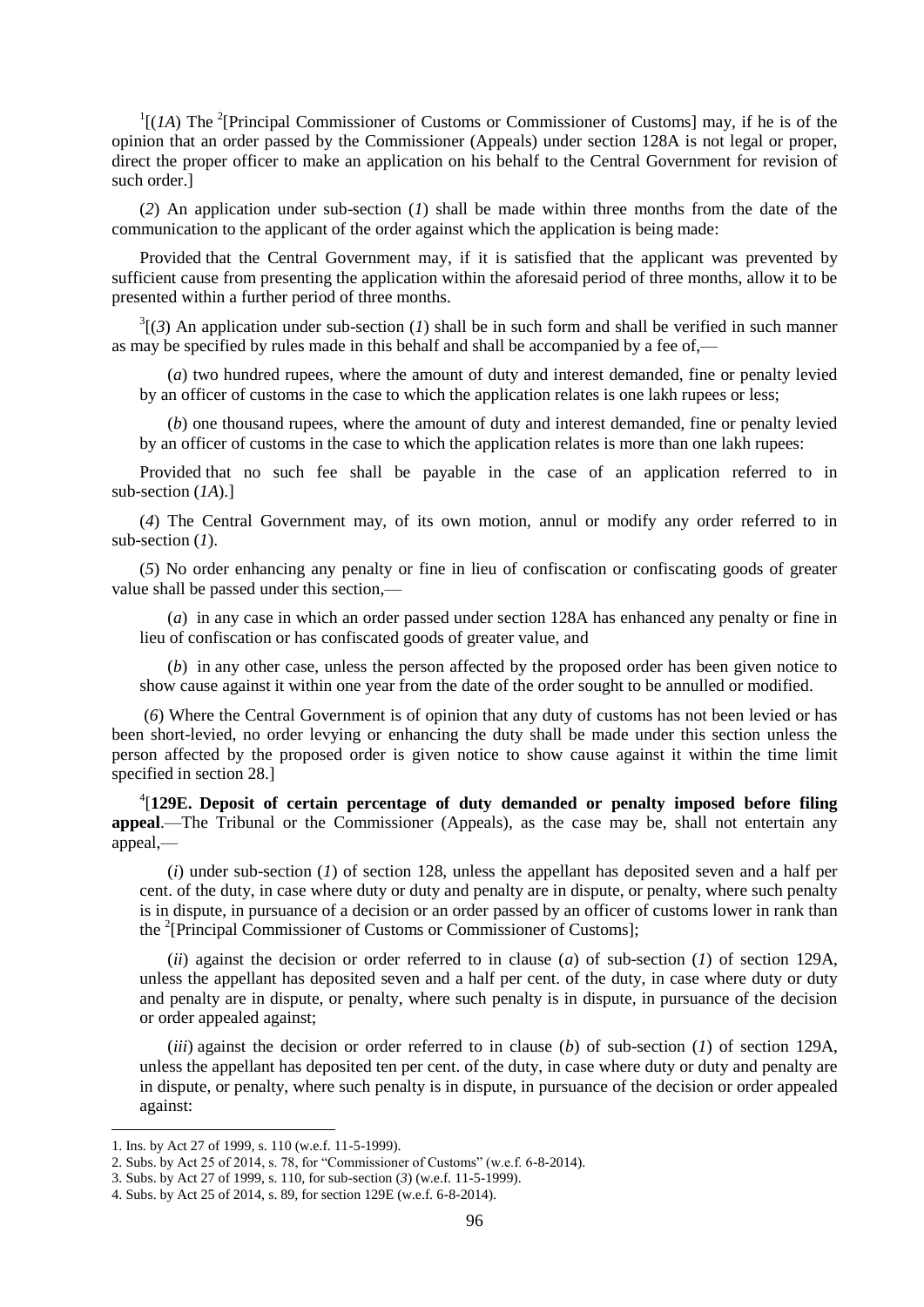Provided that the amount required to be deposited under this section shall not exceed rupees ten rores:

Provided further that the provisions of this section shall not apply to the stay applications and appeals pending before any appellate authority prior to the commencement of the Finance (No. 2) Act, 2014 (25 of 2014).]

1 [**129EE. Interest on delayed refund of amount deposited under section 129E**.—Where an amount deposited by the appellant under section 129E is required to be refunded consequent upon the order of the appellate authority, there shall be paid to the appellant interest at such rate, not below five per cent. and not exceeding thirty-six per cent. per annum as is for the time being fixed by the Central Government, by notification in the Official Gazette, on such amount from the date of payment of the amount till, the date of refund of such amount:

Provided that the amount deposited under section 129E, prior to the commencement of the Finance (No. 2) Act, 2014 (25 of 2014), shall continue to be governed by the provisions of section 129EE as it stood before the commencement of the said Act.]

<sup>2</sup>[130. Appeal to High Court.— $(I)$  An appeal shall lie to the High Court from every order passed in appeal by the Appellate Tribunal on or after the 1st day of July, 2003 (not being an order relating, among other things, to the determination of any question having a relation to the rate of duty of customs or to the value of goods for the purposes of assessment), if the High Court is satisfied that the case involves a substantial question of law.

(*2*) The <sup>3</sup> [Principal Commissioner of Customs or Commissioner of Customs] or the other party aggrieved by any order passed by the Appellate Tribunal may file an appeal to the High Court and such appeal under this sub-section shall be—

(*a*) filed within one hundred and eighty days from the date on which the order appealed against is received by the <sup>3</sup>[Principal Commissioner of Customs or Commissioner of Customs] or the other party;

(*b*) accompanied by a fee of two hundred rupees where such appeal is filed by the other party;

(*c*) in the form of a memorandum of appeal precisely stating therein the substantial question of law involved.

 $^{4}$ [(2A) The High Court may admit an appeal after the expiry of the period of one hundred and eighty days referred to in clause (*a*) of sub-section (2), if it is satisfied that there was sufficient cause for not filing the same within that period.]

(*3*) Where the High Court is satisfied that a substantial question of law is involved in any case, it shall formulate that question.

(*4*) The appeal shall be heard only on the question so formulated, and the respondents shall, at the hearing of the appeal, be allowed to argue that the case does not involve such question:

Provided that nothing in this sub-section shall be deemed to take away or abridge the power of the Court to hear, for reasons to be recorded, the appeal on any other substantial question of law not formulated by it, if it is satisfied that the case involves such question.

(*5*) The High Court shall decide the question of law so formulated and deliver such judgment thereon containing the grounds on which such decision is founded and may award such cost as it deems fit.

(*6*) The High Court may determine any issue which—

(*a*) has not been determined by the Appellate Tribunal; or

(*b*) has been wrongly determined by the Appellate Tribunal, by reason of a decision on such question of law as is referred to in sub-section (*1*).

<sup>1.</sup> Subs. by Act 25 of 2014, s. 90, for section 129EE (w.e.f. 6-8-2014).

<sup>2.</sup> Subs. by Act 32 of 2003, s. 120, for section 130 (w.e.f. 14-5-2003).

<sup>3.</sup> Subs. by Act 25 of 2014, s. 78, for "Commissioner of Customs" (w.e.f.  $6-8-2014$ ).

<sup>4.</sup> Ins. by Act 33 of 2009, s. 87 (w.e.f. 1-7-2003).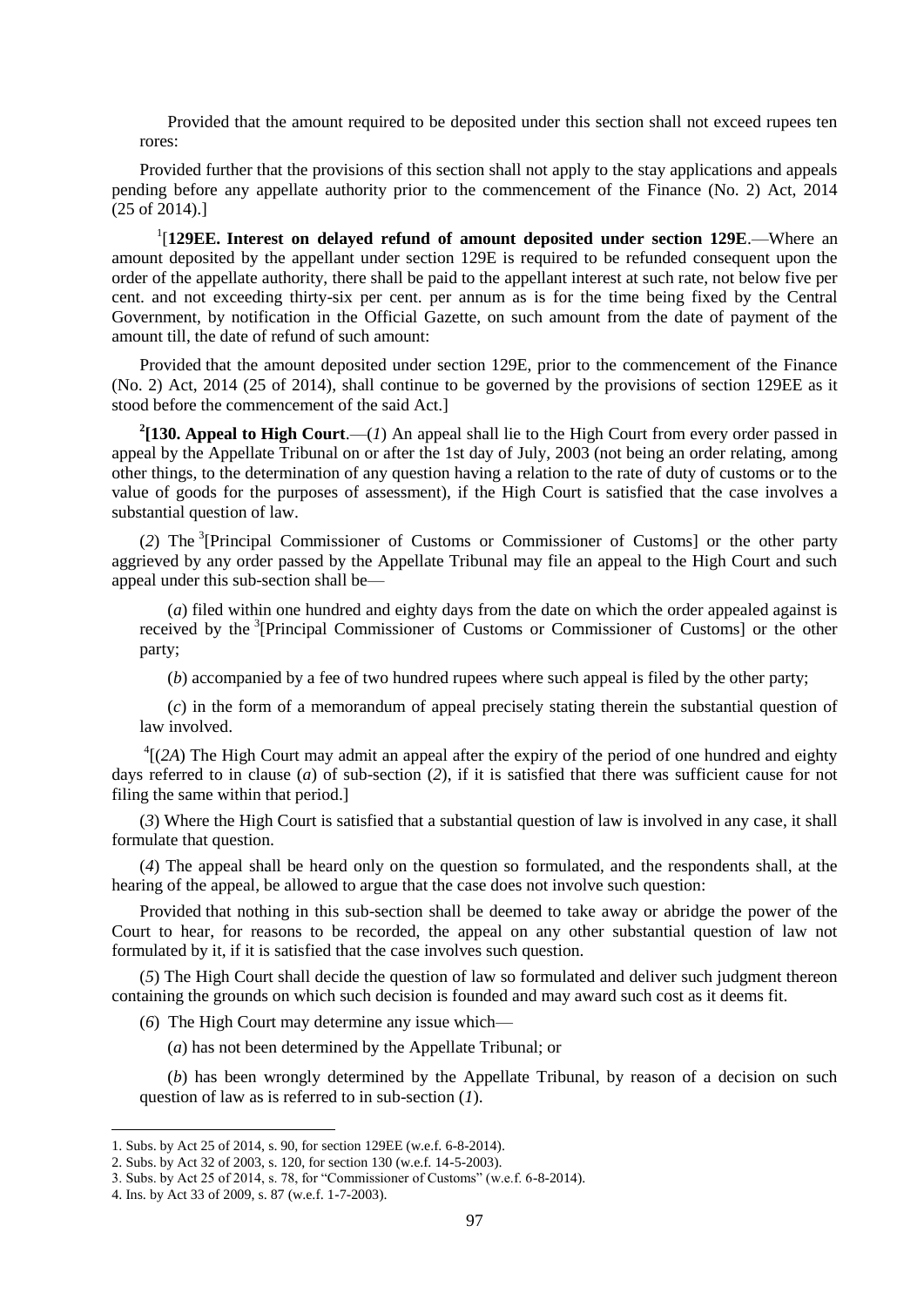(*7*) When an appeal has been filed before the High Court, it shall be heard by a bench of not less than two Judges of the High Court, and shall be decided in accordance with the opinion of such Judges or of the majority, if any, of such Judges.

(*8*) Where there is no such majority, the Judges shall state the point of law upon which they differ and the case shall, then, be heard upon that point only by one or more of the other Judges of the High Court and such point shall be decided according to the opinion of the majority of the Judges who have heard the case including those who first heard it.

(*9*) Save as otherwise provided in this Act, the provisions of the Code of Civil Procedure, 1908 (5 of 1908) relating to appeals to the High Court shall, as far as may be, apply in the case of appeals under this section.]

<sup>1</sup>[130A. Application to High Court.—(1) The <sup>2</sup>[Principal Commissioner of Customs or Commissioner of Customs] or the other party may, within one hundred and eighty days of the date upon which he is served with notice of an order under section 129B passed  $3$ [before the 1st day of July, 2003] (not being an order relating, among other things, to the determination of any question having a relation to the rate of duty of customs or to the value of goods for purposes of assessment), by application in the prescribed form, accompanied, where the application is made by the other party, by a fee of two hundred rupees, apply to the High Court to direct the Appellate Tribunal to refer to the High Court any question of law arising from such order of the Tribunal.

(*2*) The <sup>2</sup> [Principal Commissioner of Customs or Commissioner of Customs] or the other party applying to the High Court under sub-section (*1*) shall clearly state the question of law which he seeks to be referred to the High Court and shall also specify the paragraph in the order of the Appellate Tribunal relevant to the question sought to be referred.

(*3*) On receipt of notice that an application has been made under sub-section (*1*), the person against whom such application has been made, may, notwithstanding that he may not have filed such application, file, within forty-five days of the receipt of the notice, a memorandum of cross-objections verified in the prescribed manner against any part of the order in relation to which an application for reference has been made and such memorandum shall be disposed of by the High Court as if it were an application presented within the time specified in sub-section (*1*).

 ${}^{4}$ [(*3A*) The High Court may admit an application or permit the filing of a memorandum of crossobjections after the expiry of the relevant period referred to in sub-section (*1*) or sub-section (*3*), if it is satisfied that there was sufficient cause for not filing the same within that period.]

(*4*) If, on an application made under sub-section (*1*), the High Court directs the Appellate Tribunal to refer the question of law raised in the application, the Appellate Tribunal shall, within one hundred and twenty days of the receipt of such direction, draw up a statement of the case and refer it to the High Court.]

5 **130B. Power of High Court or Supreme Court to require statement to be amended**.—If the High Court or the Supreme Court is not satisfied that the statements in a case referred to it are sufficient to enable it to determine the questions raised thereby, the Court may refer the case back to the Appellate Tribunal for the purpose of making such additions thereto or alterations therein as it may direct in that behalf.

<sup>1.</sup> Subs. by Act 27 of 1999, s. 112, for section 130A (w.e.f. 11-5-1999).

<sup>2.</sup> Subs. by Act 25 of 2014, s. 78, for "Commissioner of Customs" (w.e.f. 6-8-2014).

<sup>3.</sup> Subs. by Act 32 of 2003, s. 121, for "on or after the 1st day of July, 1999" (w.e.f. 14-5-2003).

<sup>4.</sup> Ins. by Act 33 of 2009, s. 88 (w.e.f. 1-7-1999).

<sup>5.</sup> Section 130B to be omitted by Act 49 of 2005, s. 30 (28-12-2005). This amendment has been struck down by the Supreme Court's order dated 25th September, 2014 in the Madras Bar Association *Vs* Union of India.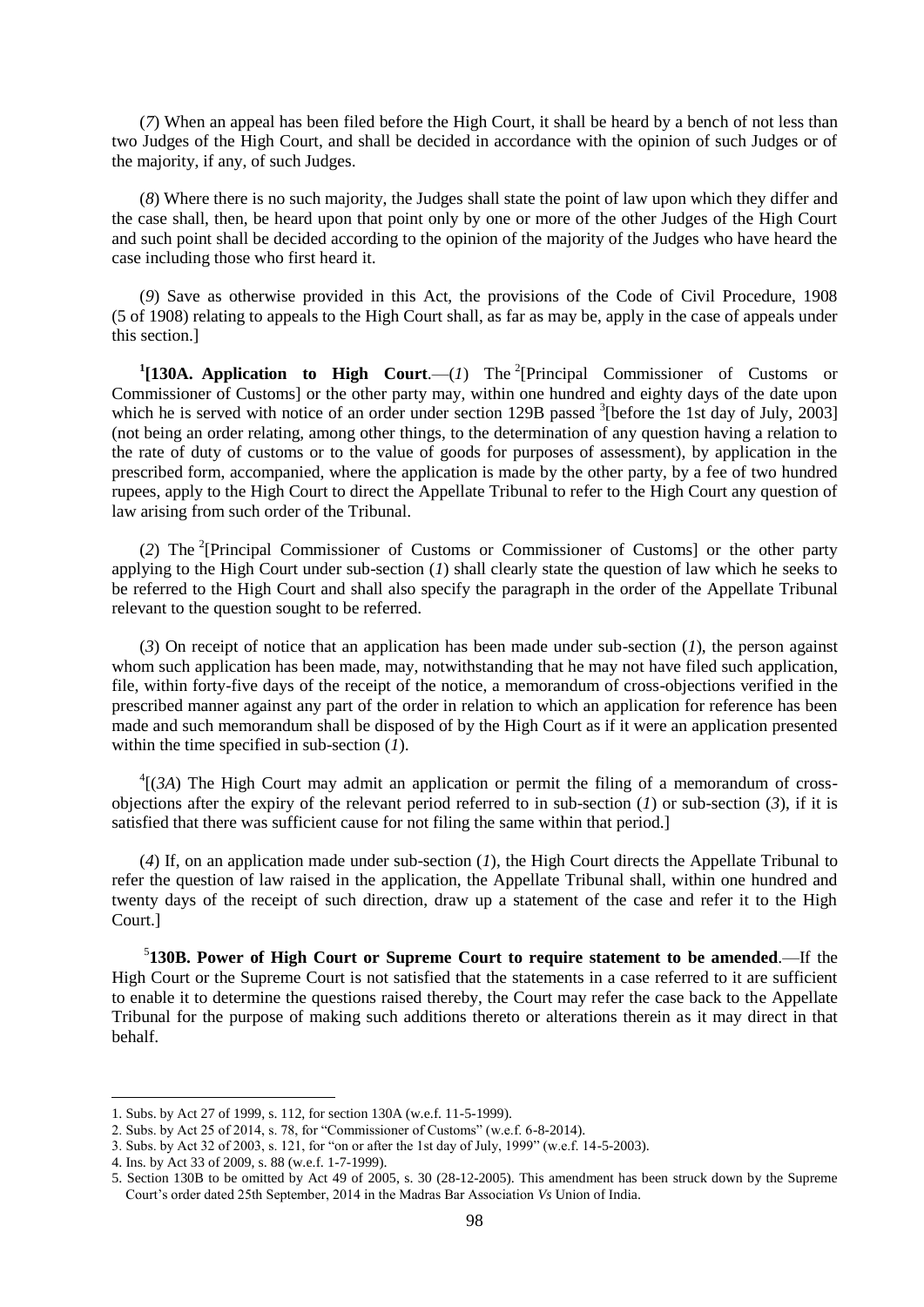**1 130C. Case before High Court to be heard by not less than two judges**.—(*1*) When any case has been referred to the High Court<sup>2</sup> [under section 130 or section 130A] it shall be heard by a Bench of not less than two judges of the High Court and shall be decided in accordance with the opinion of such judges or of the majority, if any, of such judges.

(*2*) Where there is no such majority, the judges shall state the point of law upon which they differ and the case shall then be heard upon that point only by one or more of the other judges of the High Court, and such point shall be decided according to the opinion of the majority of the judges who have heard the case including those who first heard it.

**3 130D. Decision of High Court or Supreme Court on the case stated**.—(*1*) The High Court or the Supreme Court hearing any such case shall decide the questions of law raised therein, and shall deliver its judgment thereon containing the grounds on which such decision is founded and a copy of the judgment shall be sent under the seal of the Court and the signature of the Registrar to the Appellate Tribunal which shall pass such orders as are necessary to dispose of the case in conformity with such judgment.

 ${}^{4}$ [(*1A*) Where the High Court delivers a judgment in an appeal filed before it under section 130, effect shall be given to the order passed on the appeal by the proper officer on the basis of a certified copy of the judgment.]

(2) The costs of any <sup>5</sup>[reference to the High Court or an appeal to the High Court or the Supreme Court as the case may be] which shall not include the fee for making the reference shall be in the discretion of the Court.

**130E. Appeal to Supreme Court**.—An appeal shall lie to the Supreme Court from—

 $^{6}$ [(*a*) any judgment of the High Court delivered—

(*i*) in an appeal made under section 130; or

(*ii*) on a reference made under section 130 by the Appellate Tribunal before the 1st day of July, 2003;

(*iii*) on a reference made under section 130A,

in any case which, on its own motion or on an oral application made by or on behalf of the party aggrieved, immediately after passing of the judgment, the High Court certifies to be a fit one for appeal to the Supreme Court; or]

(b) any order passed <sup>7</sup>[before the establishment of the National Tax Tribunal] by the Appellate Tribunal relating, among other things, to the determination of any question having a relation to the rate of duty of customs or to the value of goods for purposes of assessment.

**130F. Hearing before Supreme Court.**—(*1*) The provisions of the Code of Civil Procedure, 1908 (5 of 1908), relating to appeals to the Supreme Court shall, so far as may be, apply in the case of appeals under section 130E as they apply in the case of appeals from decrees of a High Court:

Provided that nothing in this sub-section shall be deemed to affect the provisions of sub-section (*1*) of section 130D or section 131.

(*2*) The costs of the appeal shall be in the discretion of the Supreme Court.

<sup>1.</sup> Section 130C to be omitted by Act 49 of 2005, s. 30 and the Schedule (28-12-2005). This amendment has been struck down by the Supreme Court's order dated 25th September, 2014 in the Madras Bar Association *Vs* Union of India.

<sup>2.</sup> Subs. by Act 27 of 1999, s. 113, for "under section 130" (w.e.f. 11-5-1999).

<sup>3.</sup> Section 130D to be omitted by Act 49 of 2005, s. 30 and the Schedule (28-12-2005). This amendment has been struck down by the Supreme Court's order dated 25th September, 2014 the Madras Bar in Association *Vs* Union of India.

<sup>4.</sup> Ins. by Act 32 of 2003, s. 122 (w.e.f. 1-7-2003).

<sup>5.</sup> Subs. by s. 122, *ibid.*, for "reference to the High Court or the Supreme Court" (w.e.f. 14-5-2003).

<sup>6.</sup> Subs. by s. 123, *ibid*., for clause (*a*) (w.e.f. 14-5-2003).

<sup>7.</sup> Ins. by Act 49 of 2005, s. 30 and the Schedule (w.e.f. 28-12-2005). This amendment has been struck down by the Supreme Court's order dated 25th September, 2014 in the Madras Bar Association *Vs* Union of India.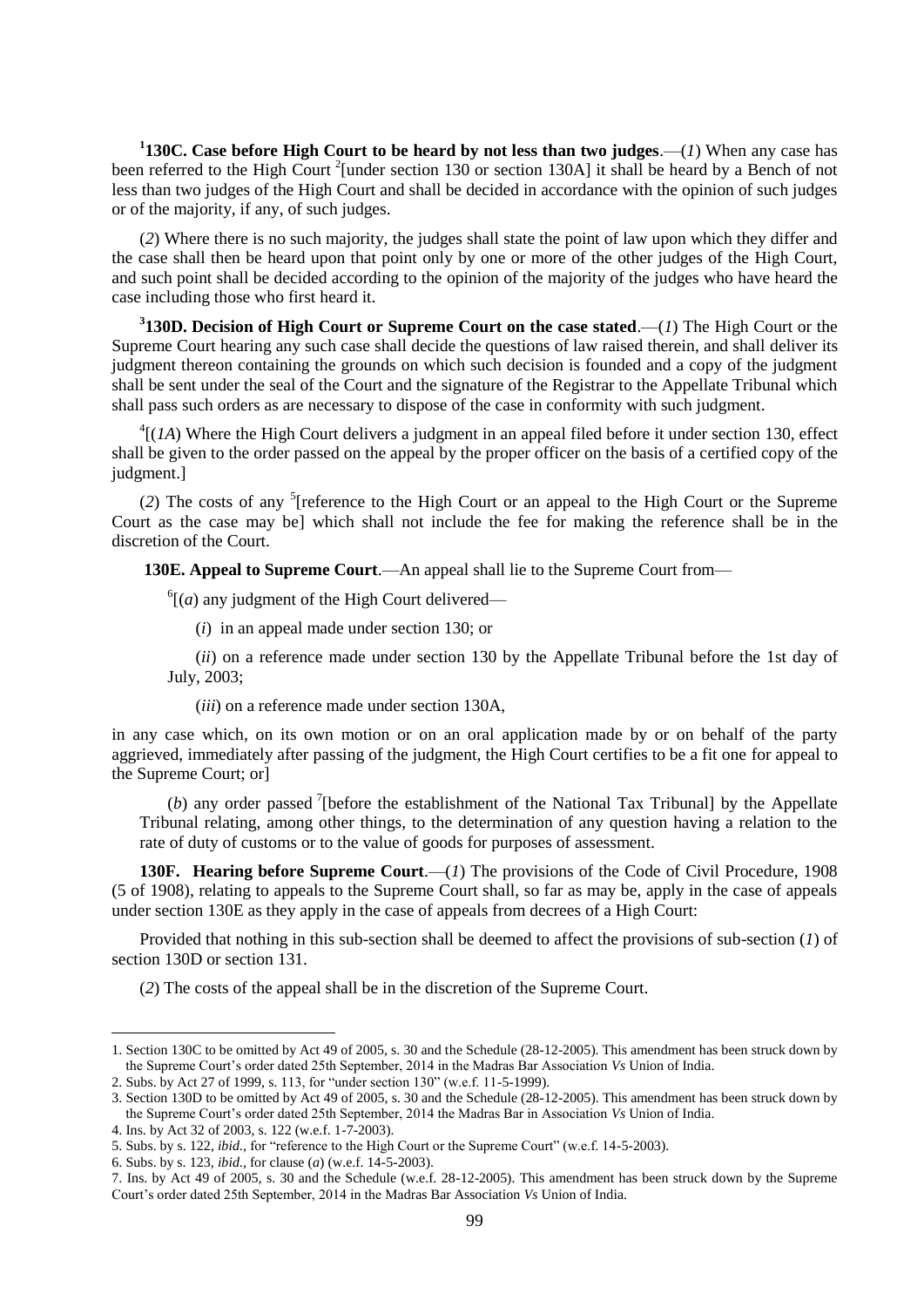(*3*) Where the judgment of the High Court is varied or reversed in the appeal, effect shall be given to the order of the Supreme Court in the manner provided in section 130D in the case of a judgment of the High Court.

**131. Sums due to be paid notwithstanding reference, etc.—Notwithstanding that a reference has** been made to the High Court or the Supreme Court or an appeal has been preferred to the Supreme Court, <sup>1</sup>[under this Act before the commencement of the National Tax Tribunal Act, 2005] sums due to the Government as a result of an order passed under sub-section (*1*) of section 129B shall be payable in accordance with the order so passed.

**131A. Exclusion of time taken for copy**.—In computing the period of limitation specified for an appeal or application under this Chapter, the day on which the order complained of was served, and if the party preferring the appeal or making the application was not furnished with a copy of the order when the notice of the order was served upon him, the time requisite for obtaining a copy of such order shall be excluded.

**131B. Transfer of certain pending proceedings and transitional provisions**.—(*1*) Every appeal which is pending immediately before the appointed day before the Board under section 128, as it stood immediately before that day, and any matter arising out of or connected with such appeal and which is so pending shall stand transferred on that day to the Appellate Tribunal and the Appellate Tribunal may proceed with such appeal or matter from the stage at which it was on that day:

Provided that the appellant may demand that before proceeding further with that appeal or matter, he may be re-heard.

(*2*) Every proceeding which is pending immediately before the appointed day before the Central Government under section 131, as it stood immediately before that day, and any matter arising out of or connected with such proceeding and which is so pending shall stand transferred on that day to the Appellate Tribunal and the Appellate Tribunal may proceed with such proceeding or matter from the stage at which it was on that day as if such proceeding or matter were an appeal filed before it:

Provided that if any such proceeding or matter relates to an order where—

(*a*) the value of the goods confiscated without option having been given to the owner of the goods to pay a fine in lieu of confiscation under section 125; or

(*b*) in any disputed case, other than a case where the determination of any question having a relation to the rate of duty of customs or to the value of goods for purposes of assessment is in issue or is one of the points in issue, the difference in duty involved or the duty involved; or

(*c*) the amount of fine or penalty determined by such order,

does not exceed ten thousand rupees, such proceeding or matter shall continue to be dealt with by the Central Government as if the said section 131 had not been substituted:

 Provided further that the applicant or the other party may make a demand to the Appellate Tribunal that before proceeding further with that proceeding or matter, he may be re-heard.

(*3*) Every proceeding which is pending immediately before the appointed day before the Board or the <sup>2</sup> [Principal Commissioner of Customs or Commissioner of Customs] under section 130, as it stood immediately before that day, and any matter arising out of or connected with such proceeding and which is so pending shall continue to be dealt with by the Board or the  $2$ [Principal Commissioner of Customs or Commissioner of Customs], as the case may be, as if the said section had not been substituted.

(*4*) Any person who immediately before the appointed day was authorised to appear in any appeal or proceeding transferred under sub-section (*1*) or sub-section (*2*) shall, notwithstanding anything contained in section 146A, have the right to appear before the Appellate Tribunal in relation to such appeal or proceeding.

<sup>1.</sup> Ins. by Act 49 of 2005, s. 30 and the Schedule (w.e.f. 28-12-2005). This amendment has been struck down by the Supreme Court's order dated 25th September, 2014 in the Madras Bar Association *Vs* Union of India.

<sup>2.</sup> Subs. by Act 25 of 2014, s.  $78$ , for "Commissioner of Customs" (w.e.f. 6-8-2014).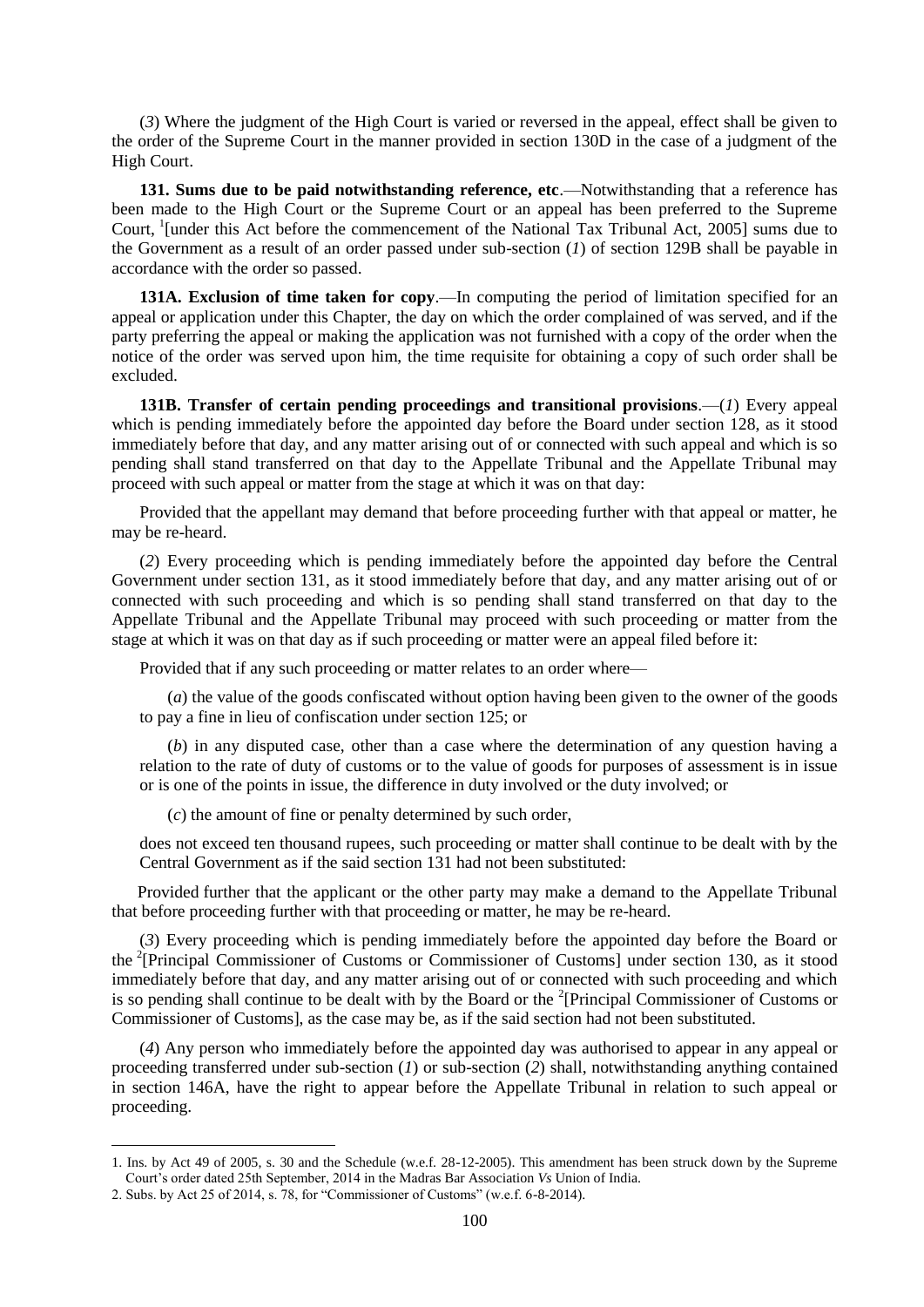<sup>1</sup>[131BA. Appeal not to be filed in certain cases.—(*1*) The Board may, from time to time, issue orders or instructions or directions fixing such monetary limits, as it may deem fit, for the purposes of regulating the filing of appeal, application, revision or reference by the <sup>2</sup>[Principal Commissioner of Customs or Commissioner of Customs] under the provisions of this Chapter.

(*2*) Where, in pursuance of the orders or instructions or directions, issued under sub-section (*1*), the <sup>2</sup>[Principal Commissioner of Customs or Commissioner of Customs] has not filed an appeal, application, revision or reference against any decision or order passed under the provisions of this Act, it shall not preclude such <sup>2</sup>[Principal Commissioner of Customs or Commissioner of Customs] from filing any appeal, application, revision or reference in any other case involving the same or similar issues or questions of law.

(*3*) Notwithstanding the fact that no appeal, application, revision or reference has been filed by the <sup>2</sup>[Principal Commissioner of Customs or Commissioner of Customs] pursuant to the orders or instructions or directions issued under sub- section  $(I)$ , no person, being a party in appeal, application, revision or reference shall contend that the <sup>2</sup>[Principal Commissioner of Customs or Commissioner of Customs] has acquiesced in the decision on the disputed issue by not filing appeal, application, revision or reference.

(*4*) 3 [The Commissioner (Appeals) or the Appellate Tribunal or the court] hearing an appeal, application, revision or reference shall have regard to the circumstances under which the appeal, application, revision or reference was not filed by the <sup>2</sup>[Principal Commissioner of Customs or Commissioner of Customs] in pursuance of orders or instructions or directions issued under sub-section (*1*).

(5) Every order or instruction or direction issued by the Board on or after the  $20<sup>th</sup>$  day of October. 2010, but before the date on which the Finance Bill, 2011 receives the assent of the President, fixing monetary limits for filing appeal, application, revision or reference shall be deemed to have been issued under sub-section (*1*), and the provisions of sub-sections (*2*), (*3*) and (*4*) shall apply accordingly.]

**131C. Definitions**.—In this Chapter—

 $(a)$  "appointed day" means the date of coming into force of the amendments to this Act specified in Part I of the Fifth Schedule to the Finance (No. 2) Act, 1980 (44 of 1980);

 $^{4}$ [(*b*) High Court" means,—

(*i*) in relation to any State, the High Court for that State;

(*ii*) in relation to a Union territory to which the jurisdiction of the High Court of a State has been extended by law, that High Court;

(*iii*) in relation to the Union territories of Dadra and Nagar Haveli and <sup>5</sup>[Daman and Diu], the High Court at Bombay;

(*iv*) in relation to any other Union territory, the highest court of civil appeal for that territory other than the Supreme Court of India;]

(*c*) "President" means the President of the Appellate Tribunal.

<sup>1.</sup> Ins. by Act 8 of 2011, s. 50 (w.e.f. 20-10-2008).

<sup>2.</sup> Subs. by Act 25 of 2014, s. 78, for "Commissioner of Customs" (w.e.f.  $6-8-2014$ ).

<sup>3.</sup> Subs. by s. 91, *ibid.*, for "The Appellate Tribunal or court" (w.e.f. 6-8-2014).

<sup>4.</sup> Clause (*b*) shall be omitted by Act 49 of 2005, s. 30 and the Schedule (28-12-2005). This amendment has been struck down by the Supreme Court's order dated 25th September, 2014 in the Madras Bar Association *Vs* Union of India.

<sup>5.</sup> Subs. by Act 18 of 1987, s. 5, for "Goa, Daman and Diu" (w.e.f. 30-5-1987).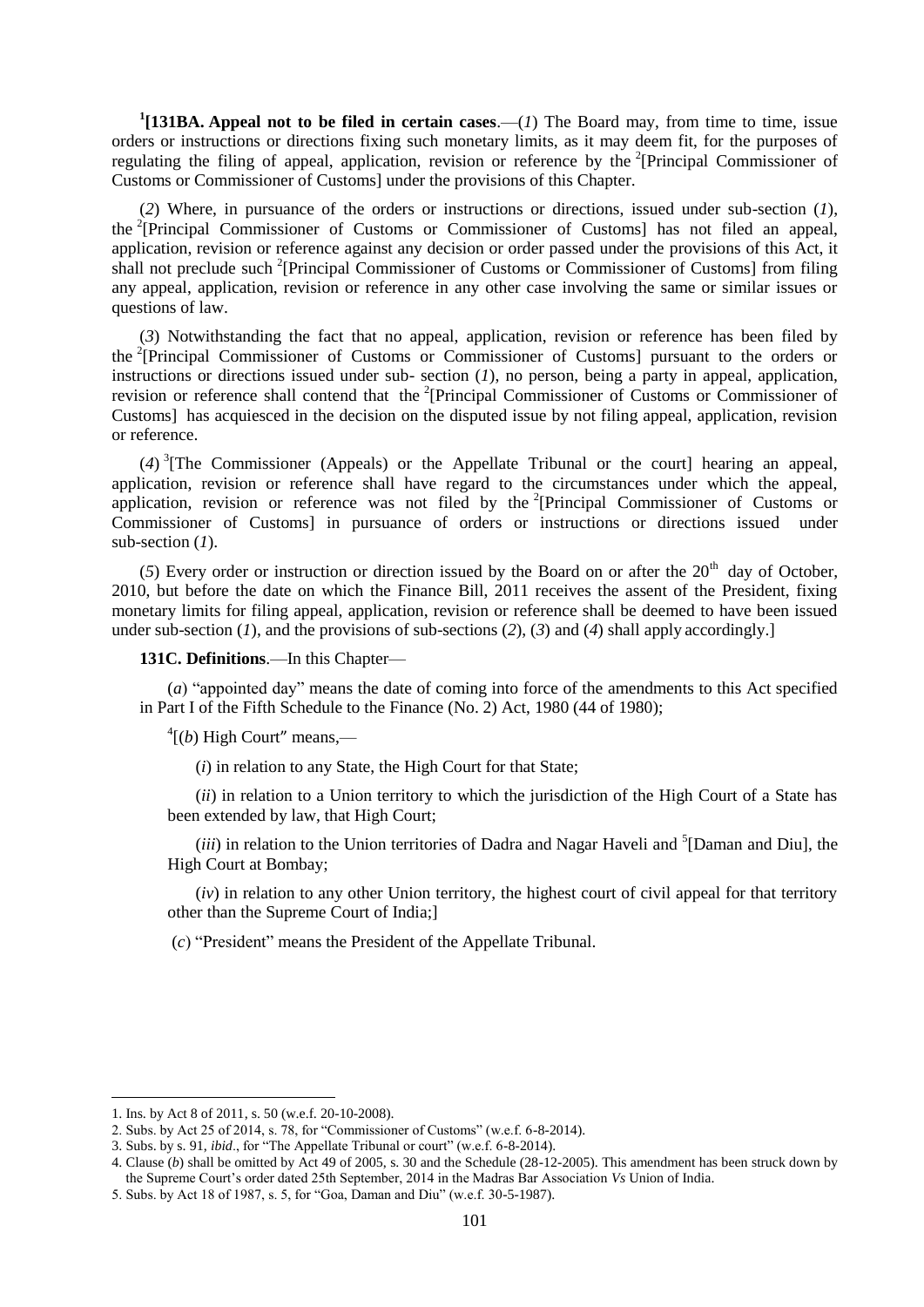#### CHAPTER XVI

### OFFENCES AND PROSECUTIONS

**132. False declaration, false documents, etc**.—Whoever makes, signs or uses, or causes to be made, signed or used, any declaration, statement or document in the transaction of any business relating to the customs, knowing or having reason to believe that such declaration, statement or document is false in any material particular, shall be punishable with imprisonment for a term which may extend to  $\frac{1}{1}$  [two years], or with fine, or with both.

**133. Obstruction of officer of customs**.—If any person intentionally obstructs any officer of customs in the exercise of any powers conferred under this Act, such person shall be punishable with imprisonment for a term which may extend to  $2$ [two years], or with fine, or with both.

**134. Refusal to be X-rayed**.—If any person—

(*a*) resists or refuses to allow a radiologist to screen or to take X-ray picture of his body in accordance with an order made by a Magistrate under section 103, or

(*b*) resists or refuses to allow suitable action being taken on the advice and under the supervision of a registered medical practitioner for bringing out goods liable to confiscation secreted inside his body, as provided in section 103,

he shall be punishable with imprisonment for a term which may extend to six months, or with fine, or with both.

**135. Evasion of duty or prohibitions.**  $-\frac{3}{1}$  (*1*) Without prejudice to any action that may be taken under this Act, if any person—

(*a*) is in relation to any goods in any way knowingly concerned in misdeclaration of value or in any fraudulent evasion or attempt at evasion of any duty chargeable thereon or of any prohibition for the time being imposed under this Act or any other law for the time being in force with respect to such goods; or

(*b*) acquires possession of or is in any way concerned in carrying, removing, depositing, harbouring, keeping, concealing, selling or purchasing or in any other manner dealing with any goods which he knows or has reason to believe are liable to confiscation under Section 111 or Section 113, as the case may be; or

(*c*) attempts to export any goods which he knows or has reason to believe are liable to confiscation under Section 113; or

(*d*) fraudulently avails of or attempts to avail of drawback or any exemption from duty provided under this Act in connection with export of goods,

he shall be punishable,—

**.** 

 $(i)$  in the case of an offence relating to,—

(*A*) any goods the market price of which exceeds one crore of rupees; or

 $(B)$  the evasion or attempted evasion of duty exceeding <sup>4</sup>[fifty lakh] of rupees; or

(*C*) such categories of prohibited goods as the Central Government may, by notification in the Official Gazette, specify; or

<sup>1.</sup> Subs. by Act 29 of 2006, s. 30, for "six months" (w.e.f. 13-7-2006).

<sup>2.</sup> Subs. by s. 31, *ibid.*, for "six months" (w.e.f. 13-7-2006).

<sup>3.</sup> Subs. by Act 22 of 2007, s. 112, for sub-section (*1*) (w.e.f. 11-5-2007).

<sup>4.</sup> Subs. by Act 17 of 2013, s. 78, for "thirty lakh" (w.e.f. 10-5-2013).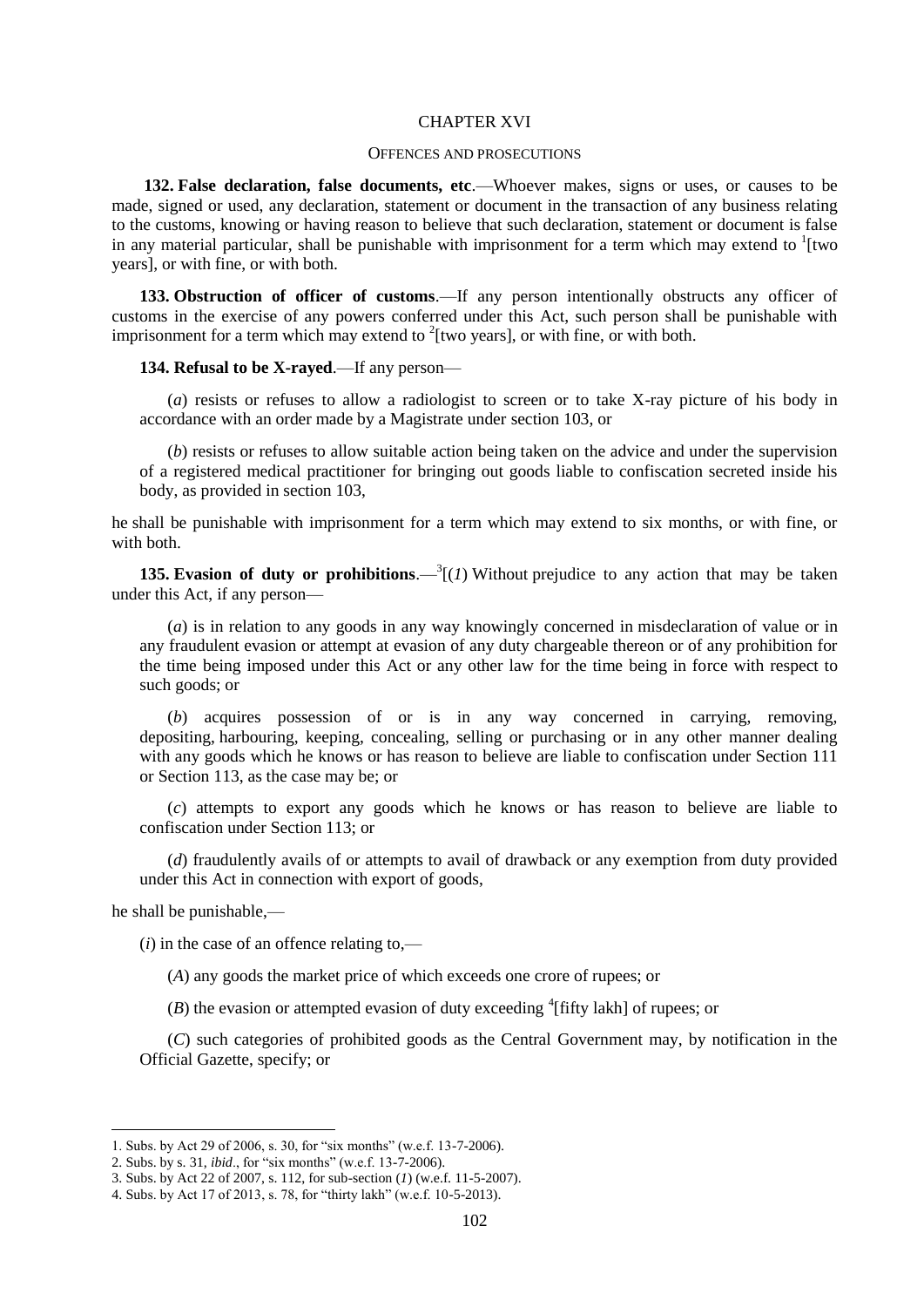(*D*) fraudulently availing of or attempting to avail of drawback or any exemption from duty referred to in clause  $(d)$ , if the amount of drawback or exemption from duty exceeds <sup>1</sup>[fifty lakh] of rupees, with imprisonment for a term which may extend to seven years and with fine:

Provided that in the absence of special and adequate reasons to the contrary to be recorded in the judgment of the court, such imprisonment shall not be for less than one year;

(*ii*) in any other case, with imprisonment for a term which may extend to three years, or with fine, or with both.]

 $2^{2}$ [(2) If any person convicted of an offence under this section or under sub-section (*1*) of section 136 is again convicted of an offence under this section, then, he shall be punishable for the second and for every subsequent offence with imprisonment for a term which may extend to seven years and with fine:

Provided that in the absence of special and adequate reasons to the contrary to be recorded in the judgment of the court such imprisonment shall not be for less than  $3$ [one year].

(*3*) For the purposes of sub-sections (*1*) and (*2*), the following shall not be considered as special and adequate reasons for awarding a sentence of imprisonment for a term of less than  $\delta$  [one year], namely:—

(*i*) the fact that the accused has been convicted for the first time for an offence under this Act;

(*ii*) the fact that in any proceeding under this Act, other than a prosecution, the accused has been ordered to pay a penalty or the goods which are the subject matter of such proceedings have been ordered to be confiscated or any other action has been taken against him for the same act which constitutes the offence;

(*iii*) the fact that the accused was not the principal offender and was acting merely as a carrier of goods or otherwise was a secondary party to the commission of the offence;

(*iv*) the age of the accused.]

**4 [135A. Preparation**.—If a person makes preparation to export any goods in contravention of the provisions of this Act, and from the circumstances of the case it may be reasonably inferred that if not prevented by circumstances independent of his will, he is determined to carry out his intention to commit the offence, he shall be punishable with imprisonment for a term which may extend to three years, or with fine, or with both.

**135B. Power of court to publish name, place of business, etc., of persons convicted under the Act**.—(*1*) Where any person is convicted under this Act for contravention of any of the provisions thereof, it shall be competent for the court convicting the person to cause the name and place of business or residence of such person, nature of the contravention, the fact that the person has been so convicted and such other particulars as the court may consider to be appropriate in the circumstances of the case, to be published at the expense of such person in such newspapers or in such manner as the court may direct.

(*2*) No publication under sub-section (*1*) shall be made until the period for preferring an appeal against the orders of the court has expired without any appeal having been preferred, or such an appeal, having been preferred, has been disposed of.

(*3*) The expenses of any publication under sub-section (*1*) shall be recoverable from the convicted person as if it were a fine imposed by the court.]

**136. Offences by officers of customs**.—(*1*) If any officer of customs enters into or acquiesces in any agreement to do, abstains from doing, permits, conceals or  ${}^{5}$ [connives at any act or thing, whereby any fraudulent export is effected or] any duty of customs leviable on any goods, or any prohibition for the

<sup>1.</sup> Subs. by Act 17 of 2013, s. 78, for "thirty lakh" (w.e.f. 10-5-2013).

<sup>2.</sup> Ins. by Act 36 of 1973, s. 5 (w.e.f. 1-9-1973).

<sup>3.</sup> Subs. by Act 25 of 1978, s. 16, for "six months" (w.e.f. 1-7-1978).

<sup>4.</sup> Ins. by Act 36 of 1973, s. 6 (w.e.f. 1-9-1973).

<sup>5.</sup> Subs. by Act 32 of 2003, s. 125, for "connives at any act or thing whereby" (w.e.f. 14-5-2003).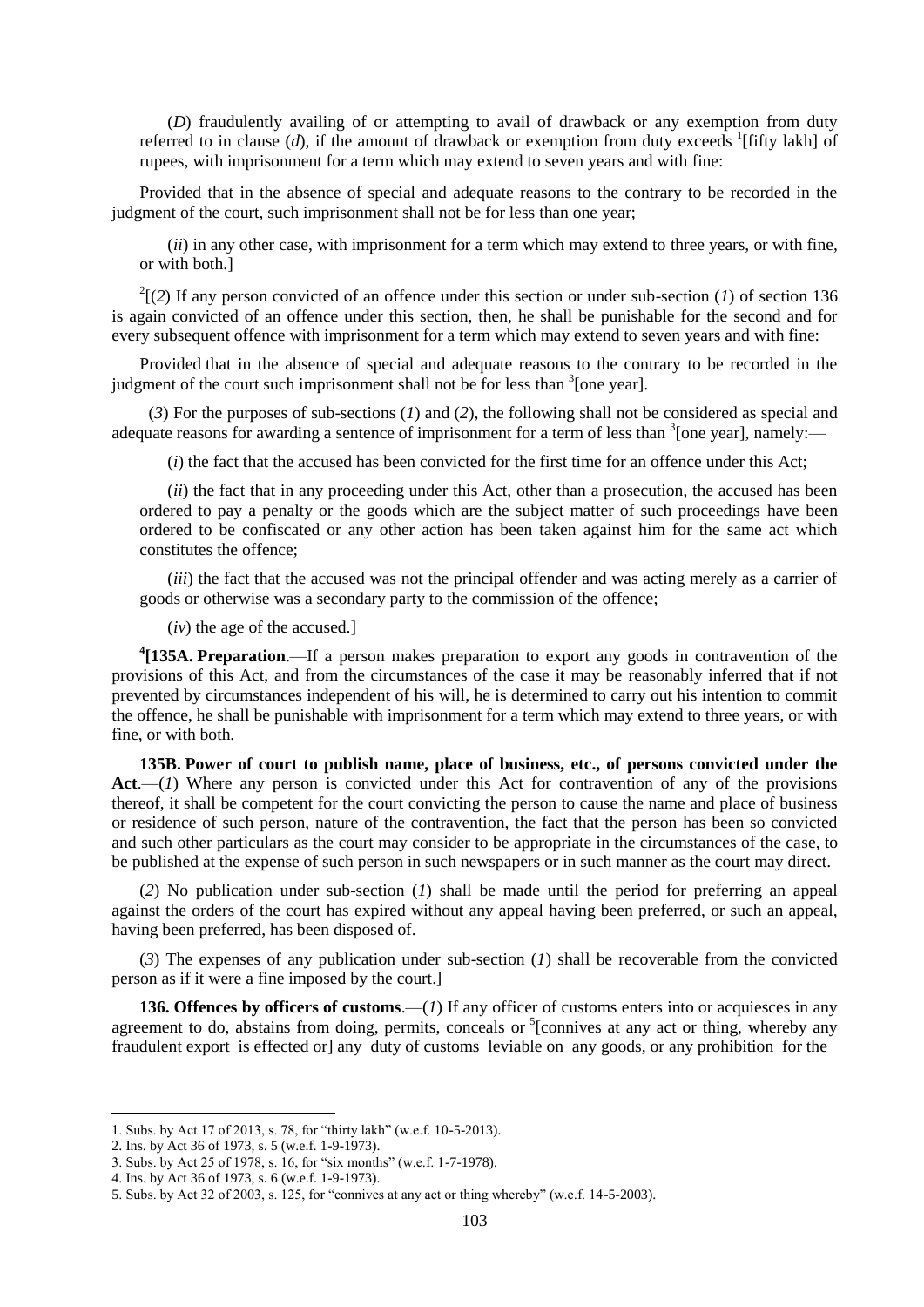time being in force under this Act or any other law for the time being in force with respect to any goods is or may be evaded, he shall be punishable with imprisonment for a term which may extend to <sup>1</sup>[three years], or with fine, or with both.

(*2*) If any officer of customs,—

(*a*) requires any person to be searched for goods liable to confiscation or any document relating thereto, without having reason to believe that he has such goods or document secreted about his person; or

(*b*) arrests any person without having reason to believe that he has been guilty of an offence punishable under section 135; or

(*c*) searches or authorises any other officer of customs to search any place without having reason to believe that any goods, documents or things of the nature referred to in section 105 are secreted in that place,

he shall be punishable with imprisonment for a term which may extend to six months, or with fine which may extend to one thousand rupees, or with both.

(*3*) If any officer of customs, except in the discharge in good faith of his duty as such officer or in compliance with any requisition made under any law for the time being in force, discloses any particulars learnt by him in his official capacity in respect of any goods, he shall be punishable with imprisonment for a term which may extend to six months, or with fine which may extend to one thousand rupees, or with both.

**137. Cognizance of offences**.—(*1*) No court shall take cognizance of any offence under section 132, section 133, section 134 or <sup>2</sup>[section 135 or section 135A], except with the previous sanction of the <sup>3</sup>[Principal Commissioner of Custom or Commissioner of Customs].

(*2*) No court shall take cognizance of any offence under section 136,—

(*a*) where the offence is alleged to have been committed by an officer of customs not lower in rank than <sup>4</sup>[Assistant Commissioner of Customs or Deputy Commissioner of Customs], except with the previous sanction of the Central Government;

(*b*) where the offence is alleged to have been committed by an officer of customs lower in rank than <sup>4</sup> [Assistant Commissioner of Customs or Deputy Commissioner of Customs] except with the previous sanction of the <sup>3</sup>[Principal Commissioner of Customs or Commissioner of Customs].

 ${}^5(3)$  Any offence under this Chapter may, either before or after the institution of prosecution, be compounded by the <sup>6</sup>[Principal Chief Commissioner of Customs or Chief Commissioner of Customs] on payment, by the person accused of the offence to the Central Government, of  $\frac{7}{1}$  [such compounding amount and in such manner of compounding] as may be specified by rules.]

<sup>8</sup>[Provided that nothing contained in this sub-section shall apply to—

(*a*) a person who has been allowed to compound once in respect of any offence under sections 135 and 135A;

<sup>1.</sup> Subs. by Act 36 of 1973, s. 7, for "two years" (w.e.f. 1-9-1973).

<sup>2.</sup> Subs. by Act 29 of 2006, s. 32, for "section 135" (w.e.f. 13-7-2006).

<sup>3.</sup> Subs. by Act 25 of 2014, s. 78, for "Commissioner of Customs" (w.e.f. 6-8-2014).

<sup>4.</sup> Subs. by Act 22 of 1995, s. 50, for "Assistant Collector of Customs" (w.e.f. 26.5.1995). Again Subs. by Act 27 of 1999, s. 100, for "Assistant Commissioner of Customs" (w.e.f. 11-5-1999).

<sup>5.</sup> Ins. by Act 23 of 2004, s. 71 (w.e.f. 10-9-2004).

<sup>6.</sup> Subs. by Act 25 of 2014, s. 78, for "Chief Commissioner of Customs" (w.e.f. 6-8-2014).

<sup>7.</sup> Subs. by Act 33 of 2009, s. 89, for "such compounding amount" (w.e.f. 19-8-2009).

<sup>8.</sup> Ins. by s. 89, *ibid*. (w.e.f. 19-8-2009).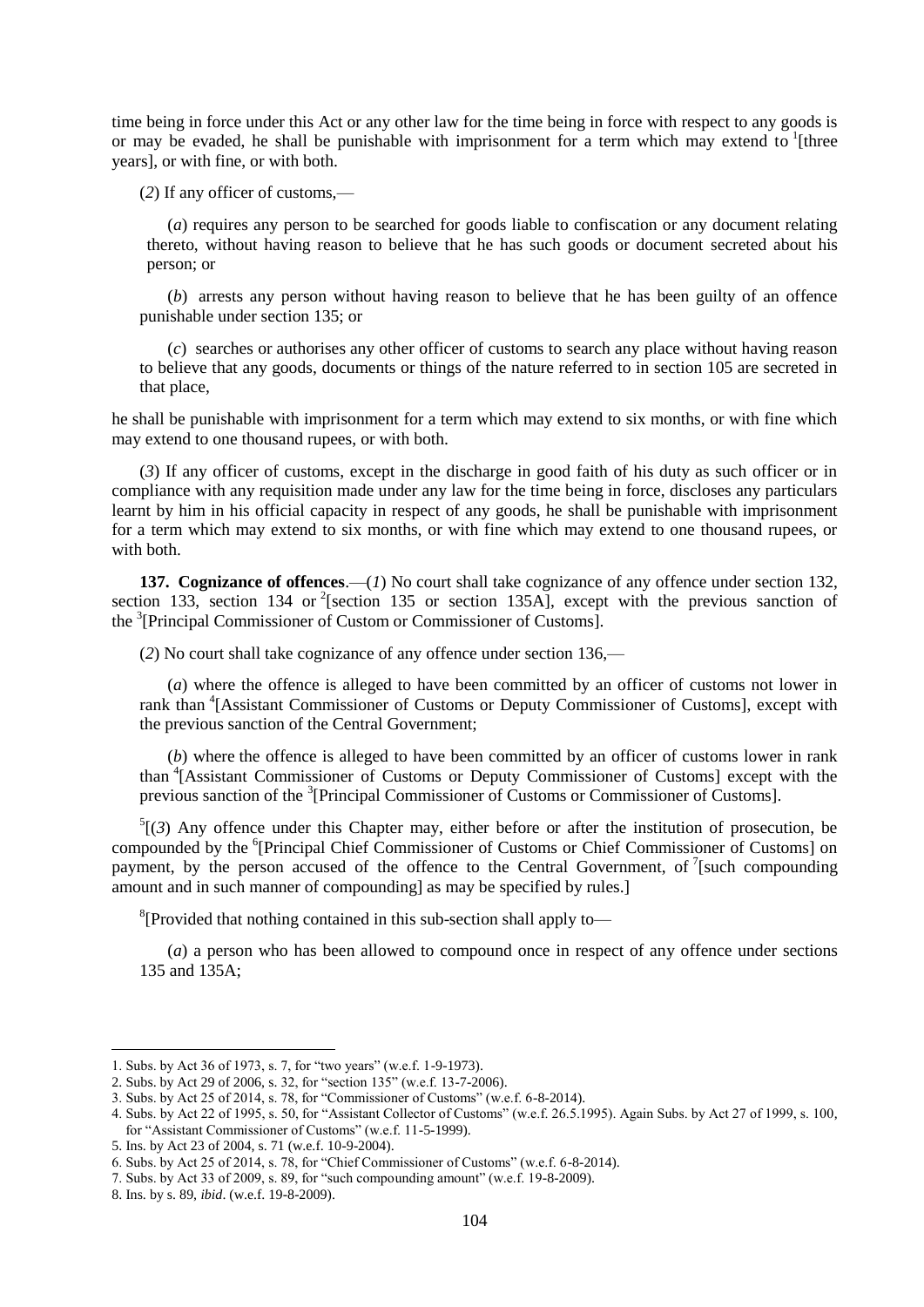(*b*) a person who has been accused of committing an offence under this Act which is also an offence under any of the following Acts, namely:—

(*i*) the Narcotic Drugs and Psychotropic Substances Act, 1985 (61 of 1985);

(*ii*) the Chemical Weapons Convention Act, 2000 (34 of 2000);

(*iii*) the Arms Act, 1959 (54 of 1959);

 $(iv)$  the Wild Life (Protection) Act, 1972 (53 of 1972);

(*c*) a person involved in smuggling of goods falling under any of the following, namely:—

(*i*) goods specified in the list of Special Chemicals, Organisms, Materials, Equipment and Technology in Appendix 3 to Schedule 2 (Export Policy) of ITC (HS) Classification of Export and Import Items of the Foreign Trade Policy, as amended from time to time, issued under section 5 of the Foreign Trade (Development and Regulation) Act, 1992 (22 of 1992);

(*ii*) goods which are specified as prohibited items for import and export in the ITC (HS) Classification of Export and Import Items of the Foreign Trade Policy, as amended from time to time, issued under section 5 of the Foreign Trade (Development and Regulation) Act, 1992 (22 of 1992);

(*iii*) any other goods or documents, which are likely to affect friendly relations with a foreign State or are derogatory to national honour;

(*d*) a person who has been allowed to compound once in respect of any offence under this Chapter for goods of value exceeding rupees one crore;

(*e*) a person who has been convicted under this Act on or after the 30th day of December, 2005.]

**138. Offences to be tried summarily**.—Notwithstanding anything contained in the Code of Criminal Procedure, 1898 (5 of 1898), an offence under this Chapter other than an offence punishable <sup>1</sup>[under clause (*i*) of sub-section (*1*) of section 135 or under sub-section (*2*) of that section] may be tried summarily by a Magistrate.

<sup>2</sup>[138A. Presumption of culpable mental state.—(*1*) In any prosecution for an offence under this Act which requires a culpable mental state on the part of the accused, the court shall presume the existence of such mental state but it shall be a defence for the accused to prove the fact that he had no such mental state with respect to the act charged as an offence in that prosecution.

*Explanation.*—In this section, "culpable mental state" includes intention, motive, knowledge of a fact and belief in, or reason to believe, a fact.

(*2*) For the purposes of this section, a fact is said to be proved only when the court believes it to exist beyond reasonable doubt and not merely when its existence is established by a preponderance of probability.

**138B. Relevancy of statements under certain circumstances**.—(*1*) A statement made and signed by a person before any gazetted officer of customs during the course of any inquiry or proceeding under this Act shall be relevant, for the purpose of proving, in any prosecution for an offence under this Act, the truth of the facts which it contains,—

(*a*) when the person who made the statement is dead or cannot be found, or is incapable of giving evidence, or is kept out of the way by the adverse party, or whose presence cannot be obtained without an amount of delay or expense which, under the circumstances of the case, the court considers unreasonable; or

<sup>1.</sup> Subs. by Act 36 of 1973, s. 8, for "under clause (*i*) of section 135" (w.e.f. 1-9-1973).

<sup>2.</sup> Ins. by s. 9, *ibid*. (w.e.f. 1-9-1973).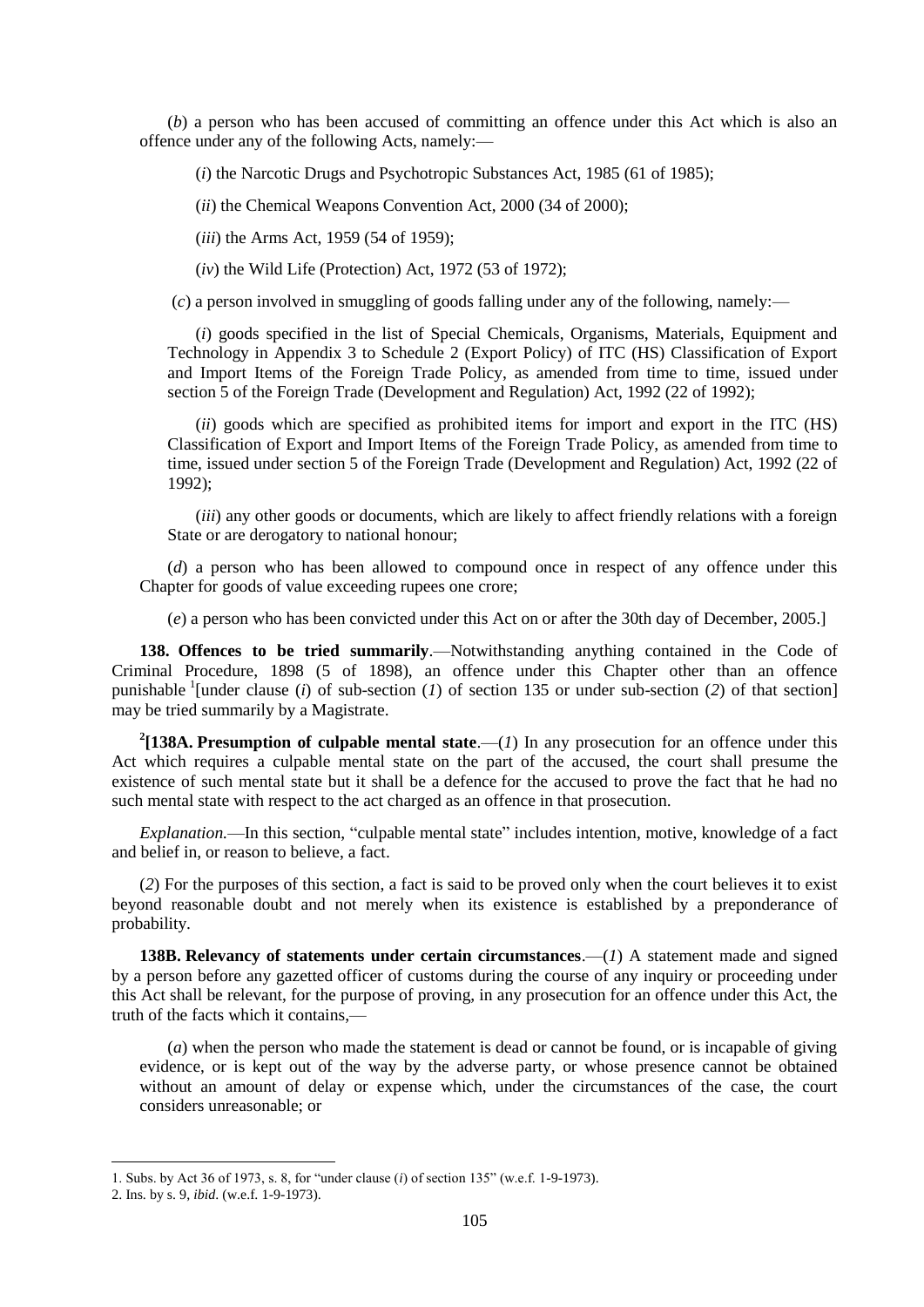(*b*) when the person who made the statement is examined as a witness in the case before the court and the court is of opinion that, having regard to the circumstances of the case, the statement should be admitted in evidence in the interests of justice.

(*2*) The provisions of sub-section (*1*) shall, so far as may be, apply in relation to any proceeding under this Act, other than a proceeding before a court, as they apply in relation to a proceeding before a court.]

<sup>1</sup>[138C. Admissibility of micro films, facsimile copies of documents and computer print outs as **documents and as evidence**.—(*1*) Notwithstanding anything contained in any other law for the time being in force,—

(*a*) a micro film of a document or the reproduction of the image or images embodied in such micro film (whether enlarged or not); or

(*b*) a facsimile copy of a document; or

(*c*) a statement contained in a document and included in a printed material produced by a computer (hereinafter referred to as a "computer print out"), if the conditions mentioned in sub-section (*2*) and the other provisions contained in this section are satisfied in relation to the statement and the computer in question,

shall be deemed to be also a document for the purposes of this Act and the rules made thereunder and shall be admissible in any proceedings thereunder, without further proof or production of the original, as evidence of any contents of the original or of any fact stated therein of which direct evidence would be admissible.

(*2*) The conditions referred to in sub-section (*1*) in respect of a computer printout shall be the following, namely:—

(*a*) the computer printout containing the statement was produced by the computer during the period over which the computer was used regularly to store or process information for the purposes of any activities regularly carried on over that period by the person having lawful control over the use of the computer;

(*b*) during the said period, there was regularly supplied to the computer in the ordinary course of the said activities, information of the kind contained in the statement or of the kind from which the information so contained is derived;

(*c*) throughout the material part of the said period, the computer was operating properly or, if not, then any respect in which it was not operating properly or was out of operation during that part of that period was not such as to affect the production of the document or the accuracy of the contents; and

(*d*) the information contained in the statement reproduces or is derived from information supplied to the computer in the ordinary course of the said activities.

(*3*) Where over any period, the function of storing or processing information for the purposes of any activities regularly carried on over that period as mentioned in clause (*a*) of sub-section (*2*) was regularly performed by computers, whether—

(*a*) by a combination of computers operating over that period; or

(*b*) by different computers operating in succession over that period; or

(*c*) by different combinations of computers operating in succession over that period; or

(*d*) in any other manner involving the successive operation over that period, in whatever order, of one or more computers and one or more combinations of computers,

<sup>1.</sup> Ins. by Act 29 of 1988, s. 6 (w.e.f. 1-7-1988) *vide* Notification No. 18/88-C.E. (N.T.), dated 29-6-1988.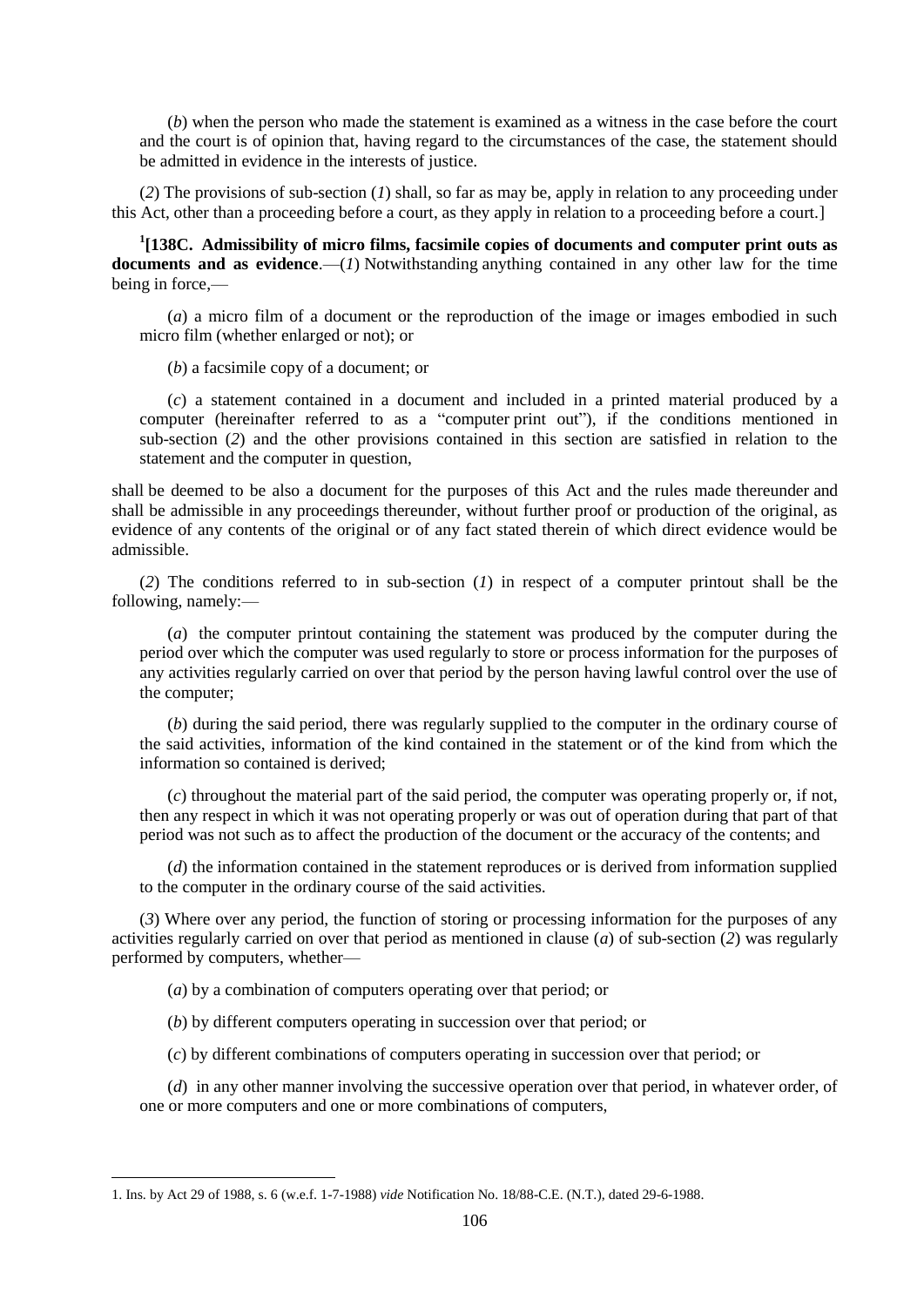all the computers used for that purpose during that period shall be treated for the purposes of this section as constituting a single computer; and references in this section to a computer shall be construed accordingly.

(*4*) In any proceedings under this Act and the rules made thereunder where it is desired to give a statement in evidence by virtue of this section, a certificate doing any of the following things, that is to say,—

(*a*) identifying the document containing the statement and describing the manner in which it was produced;

(*b*) giving such particulars of any device involved in the production of that document as may be appropriate for the purpose of showing that the document was produced by a computer;

(*c*) dealing with any of the matters to which the conditions mentioned in sub-section (*2*) relate,

and purporting to be signed by a person occupying a responsible official position in relation to the operation of the relevant device or the management of the relevant activities (whichever is appropriate) shall be evidence of any matter stated in the certificate; and for the purposes of this sub-section it shall be sufficient for a matter to be stated to the best of the knowledge and belief of the person stating it.

(*5*) For the purposes of this section,—

(*a*) information shall be taken to be supplied to a computer if it is supplied thereto in any appropriate form and whether it is so supplied directly or (with or without human intervention) by means of any appropriate equipment;

(*b*) whether in the course of activities carried on by any official, information is supplied with a view to its being stored or processed for the purposes of those activities by a computer operated otherwise than in the course of those activities, that information, if duly supplied to that computer, shall be taken to be supplied to it in the course of those activities;

(*c*) a document shall be taken to have been produced by a computer whether it was produced by it directly or (with or without human intervention) by means of any appropriate equipment.

*Explanation.*—For the purposes of this section,—

(*a*) "computer" means any device that receives, stores and processes data, applying stipulated processes to the information and supplying results of these processes; and

(*b*) any reference to information being derived from other information shall be a reference to its being derived there from by calculation, comparison or any other process.]

**1 [139. Presumption as to documents in certain cases**.—Where any document—

(*i*) is produced by any person or has been seized from the custody or control of any person, in either case, under this Act or under any other law, or

(*ii*) has been received from any place outside India in the course of investigation of any offence alleged to have been committed by any person under this Act,

and such document is tendered by the prosecution in evidence against him or against him and any other person who is tried jointly with him, the court shall—

(*a*) presume, unless the contrary is proved, that the signature and every other part of such document which purports to be in the handwriting of any particular person or which the court may reasonably assume to have been signed by, or to be in the handwriting of, any particular person, is in that person's handwriting, and in the case of a document executed or attested, that it was executed or attested by the person by whom it purports to have been so executed or attested;

<sup>1.</sup> Subs. by Act 36 of 1973, s. 10 for section 139 (w.e.f. 1-9-1973).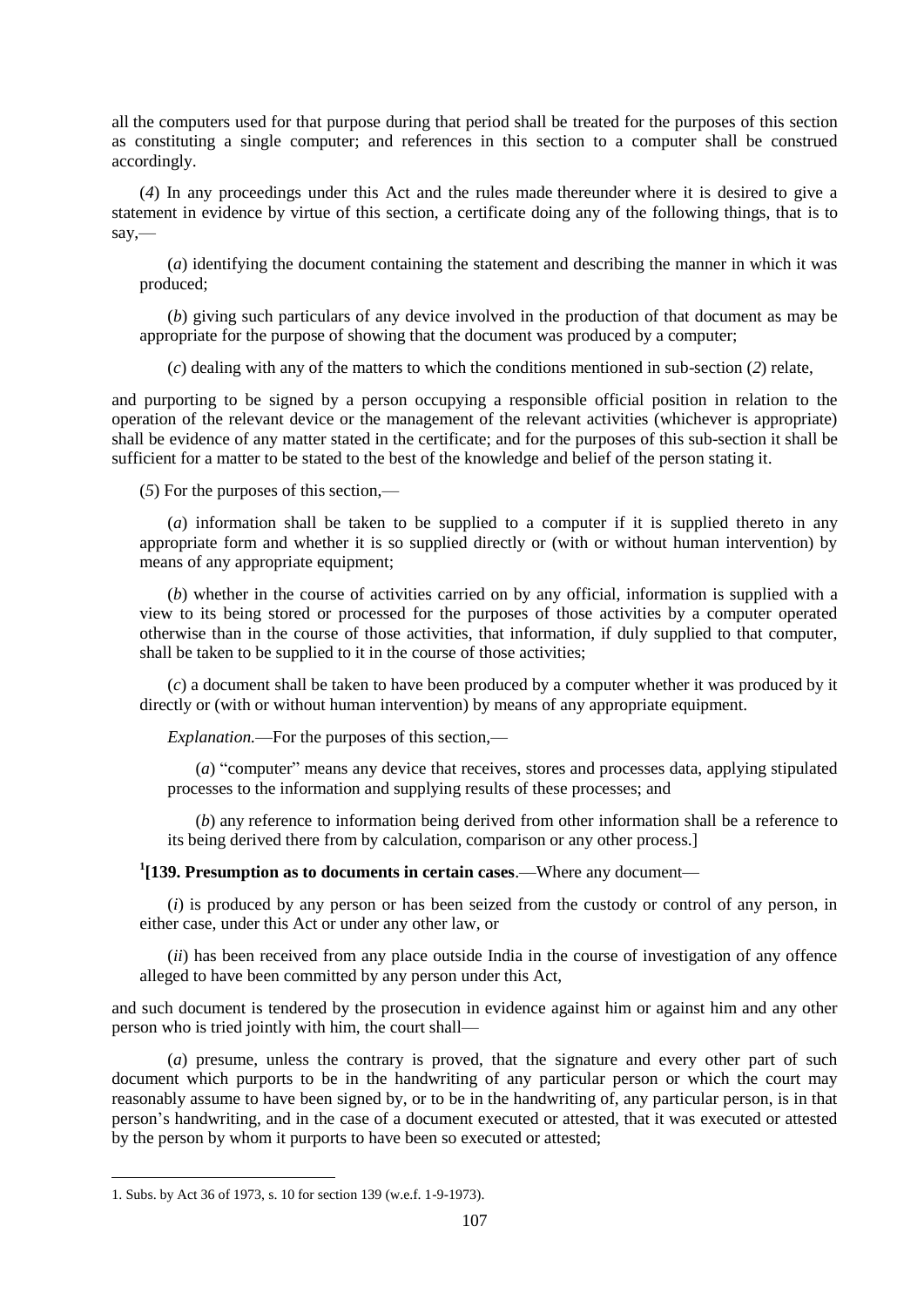(*b*) admit the document in evidence, notwithstanding that it is not duly stamped, if such document is otherwise admissible in evidence;

(*c*) in a case falling under clause (*i*) also presume, unless the contrary is proved, the truth of the contents of such document.]

<sup>1</sup>[*Explanation*.—For the purposes of this section, "document" includes inventories, photographs and lists certified by a Magistrate under sub-section (*1C*) of section 110.]

**140. Offences by companies**.—(*1*) If the person committing an offence under this Chapter is a company, every person who, at the time the offence was committed was in charge of, and was responsible to, the company for the conduct of business of the company, as well as the company, shall be deemed to be guilty of the offence and shall be liable to be proceeded against and punished accordingly:

Provided that nothing contained in this sub-section shall render any such person liable to such punishment provided in this Chapter if he proves that the offence was committed without his knowledge or that he exercised all due diligence to prevent the commission of such offence.

(*2*) Notwithstanding anything contained in sub-section (*1*), where an offence under this Chapter has been committed by a company and it is proved that the offence has been committed with the consent or connivance of, or is attributable to any negligence on the part of, any director, manager, secretary or other officer of the company, such director, manager, secretary or other officer shall also be deemed to be guilty of that offence and shall be liable to be proceeded against and punished accordingly.

*Explanation.*—For the purposes of this section,—

(*a*) "company" means a body corporate and includes a firm or other association of individuals; and

 $(b)$  "director", in relation to a firm, means a partner in the firm.

**2 [140A. Application of section 562 of the Code of Criminal Procedure, 1898, and of the Probation of Offenders Act, 1958.**—(*1*) Nothing contained in section 562 of the Code of Criminal Procedure, 1898 (5 of 1898), or in the Probation of Offenders Act, 1958 (20 of 1958), shall apply to a person convicted of an offence under this Act unless that person is under eighteen years of age.

(*2*) The provisions of sub-section (*1*) shall have effect notwithstanding anything contained in sub-section (*3*) of section 135.]

### CHAPTER XVII

#### **MISCELLANEOUS**

**141.** Conveyances and goods in a customs area subject to control of officers of customs. $-\frac{3}{2}(1)$ ] All conveyances and goods in a customs area shall, for the purpose of enforcing the provisions of this Act, be subject to the control of officers of customs.

<sup>4</sup>[(2) The imported or export goods may be received, stored, delivered, despatched or otherwise handled in a customs area in such manner as may be prescribed and the responsibilities of persons engaged in the aforesaid activities shall be such as may be prescribed.]

**142. Recovery of sums due to Government**.—(*1*)<sup>5</sup>[Where any sum payable by any person] under this Act <sup>6</sup>[including the amount required to be paid to the credit of the Central Government under section 28B] is not paid,—

4. Ins. by s. 74, *ibid*. (w.e.f. 10-5-2008).

<sup>1.</sup> Ins. by Act 80 of 1985, s. 11 (w.e.f. 27-12-1985).

<sup>2.</sup> Ins. by Act 36 of 1973, s. 11 (w.e.f. 1-9-1973).

<sup>3.</sup> Section 141 numbered as sub-section (*1*) thereof by Act 18 of 2008, s. 74 (w.e.f. 10-5-2008).

<sup>5.</sup> Subs. by Act 22 of 1995, s. 66, for certain words (w.e.f. 26-5-1995).

<sup>6.</sup> Ins. by Act 10 of 2000, s. 88 (w.e.f. 12-5-2000).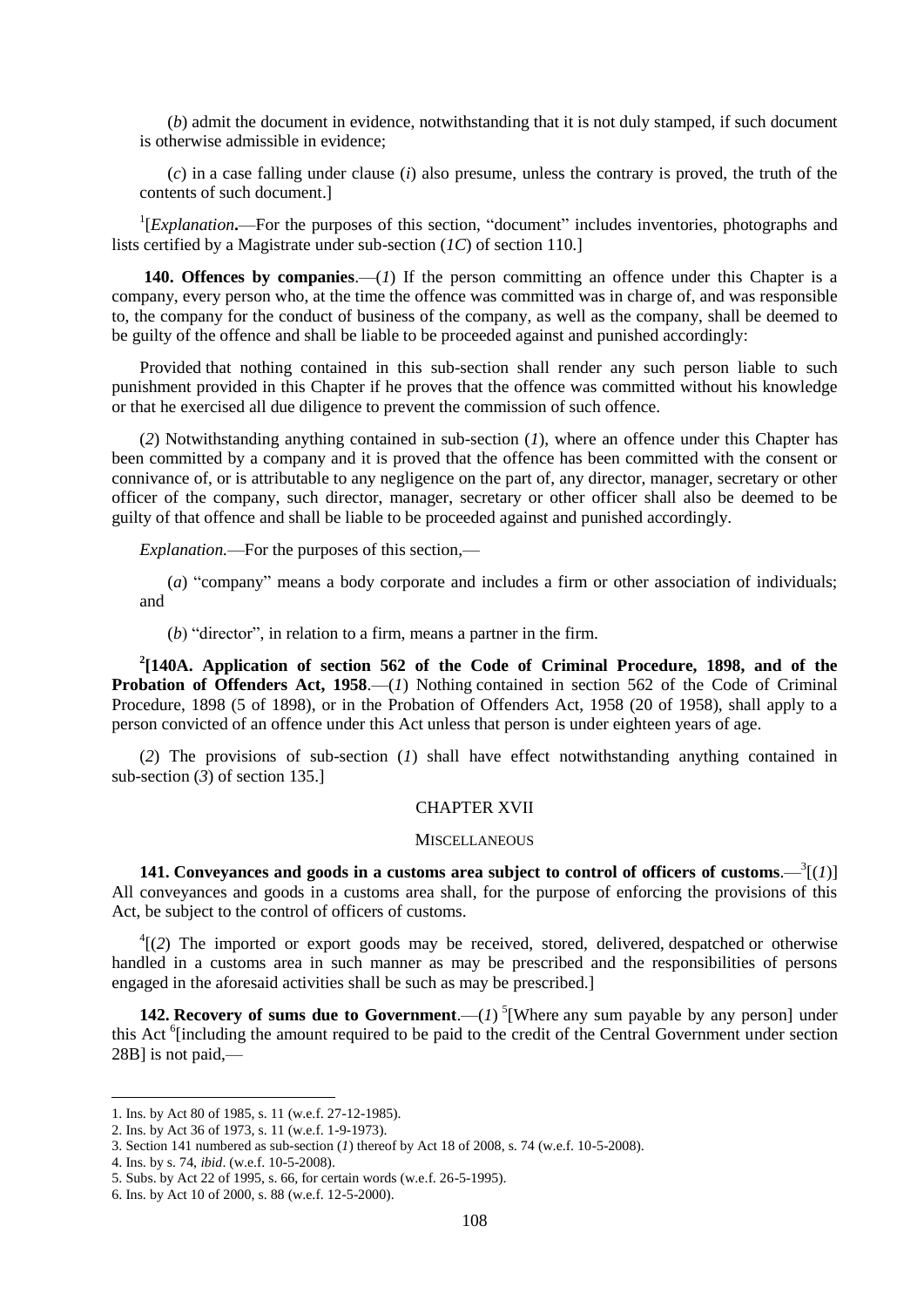(*a*) the proper officer may deduct or may require any other officer of customs to deduct the amount so payable from any money owing to such person which may be under the control of the proper officer or such other officer of customs; or

(b) the  $($ [Assistant Commissioner of Customs or Deputy Commissioner of Customs] may recover or may require any other officer of customs to recover the amount so payable by detaining and selling any goods belonging to such person which are under the control of the <sup>1</sup>[Assistant Commissioner of Customs or Deputy Commissioner of Customs] or such other officer of customs; or

 $2(c)$  if the amount cannot be recovered from such person in the manner provided in clause (*a*) or clause (*b*)—

 $(i)$  the <sup>1</sup>[Assistant Commissioner of Customs or Deputy Commissioner of Customs] may prepare a certificate signed by him specifying the amount due from such person and send it to the Collector of the district in which such person owns any property or resides or carries on his business and the said Collector on receipt of such certificate shall proceed to recover from such person the amount specified there under as if it were an arrear of land revenue; or

 $(ii)$  the proper officer may, on an authorisation by <sup>3</sup>[Principal Commissioner of Customs or Commissioner of Customs] and in accordance with the rules made in this behalf, distrain any movable or immovable property belonging to or under the control of such person, and detain the same until the amount payable is paid; and in case, any part of the said amount payable or of the cost of the distress or keeping of the property, remains unpaid for a period of thirty days next after any such distress, may cause the said property to be sold and with the proceeds of such sale, may satisfy the amount payable and the costs including cost of sale remaining unpaid and shall render the surplus, if any, to such person;]

<sup>4</sup>[Provided that where the person (hereinafter referred to as predecessor), by whom any sum payable under this Act including the amount required to be paid to the credit of the Central Government under section 28B is not paid, transfers or otherwise disposes of his business or trade in whole or in part, or effects any change in the ownership thereof, in consequence of which he is succeeded in such business or trade by any other person, all goods, materials, preparations, plants, machineries, vessels, utensils, implements and articles in the custody or possession of the person so succeeding may also be attached and sold by the proper officer, after obtaining written approval from the <sup>3</sup> [Principal Commissioner of Customs or Commissioner of Customs], for the purposes of recovering the amount so payable by such predecessor at the time of such transfer or otherwise disposal or change.]

 $<sup>5</sup>[(d)$  (*i*) the proper officer may, by a notice in writing, require any other person from whom</sup> money is due to such person or may become due to such person or who holds or may subsequently hold money for or on account of such person, to pay to the credit of the Central Government either forthwith upon the money becoming due or being held, or at or within the time specified in the notice not being before the money becomes due or is held, so much of the money as is sufficient to pay the amount due from such person or the whole of the money when it is equal to or less than that amount;

(*ii*) every person to whom the notice is issued under this section shall be bound to comply with such notice, and in particular, where any such notice is issued to a post office, banking company or an insurer, it shall not be necessary to produce any pass book, deposit receipt, policy or any other document for the purpose of any entry, endorsement or the like being made before the payment is made, notwithstanding any rule, practice or requirement to the contrary;

<sup>1.</sup> Subs. by Act 27 of 1999, s. 100, for "Assistant Commissioner of Customs" (w.e.f. 11-5-1999).

<sup>2.</sup> Subs. by Act 22 of 1995, s. 66, for clause (*c*) (w.e.f. 26-5-1995).

<sup>3.</sup> Subs. by Act 25 of 2014, s. 78, for "Commissioner of Customs" (w.e.f. 6-8-2014).

<sup>4.</sup> Ins. by Act 23 of 2004, s. 72 (w.e.f. 10-9-2004).

<sup>5.</sup> Ins. by Act 17 of 2013, s. 79 (w.e.f. 10-5-2013).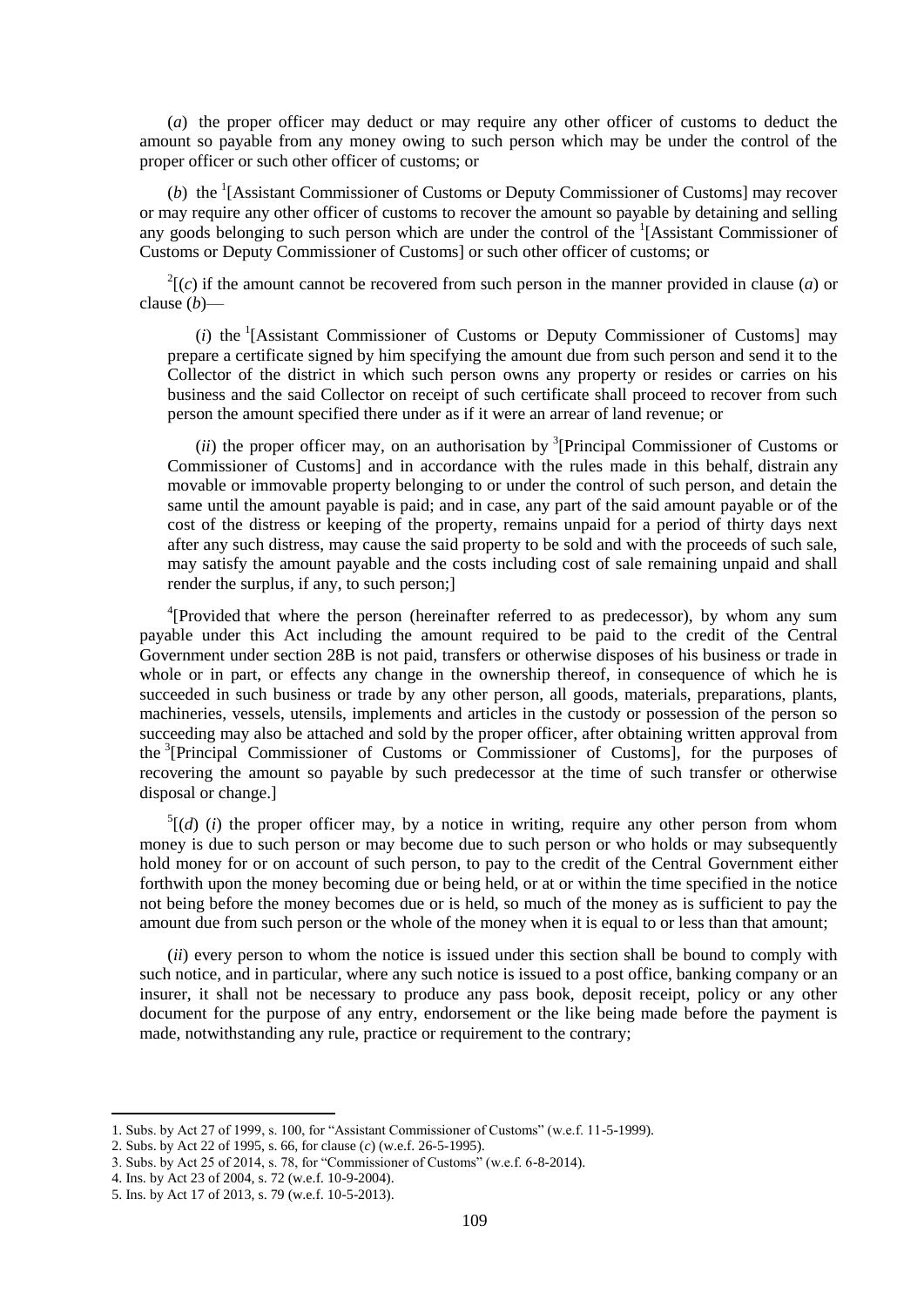(*iii*) in case the person to whom a notice under this section has been issued, fails to make the payment in pursuance thereof to the Central Government, he shall be deemed to be a defaulter in respect of the amount specified in the notice and all the consequences of this Chapter shall follow.]

(*2*) Where the terms of any bond or other instrument executed under this Act or any rules or regulations made thereunder provide that any amount due under such instrument may be recovered in the manner laid down in sub-section (*1*), the amount may, without prejudice to any other mode of recovery, be recovered in accordance with the provisions of that sub-section.

<sup>1</sup>[142A. Liability under Act to be first charge.—Notwithstanding anything to the contrary contained in any Central Act or State Act, any amount of duty, penalty, interest or any other sum payable by an assessee or any other person under this Act, shall, save as otherwise provided in section 529A of the Companies Act, 1956 (1 of 1956), the Recovery of Debts Due to Banks and the Financial Institutions Act, 1993 (51 of 1993) and <sup>2</sup>[the Securitisation and Reconstruction of Financial Assets and the Enforcement of Security Interest Act, 2002 (54 of 2002) and the Insolvency and Bankruptcy Code, 2016 (31 of 2016).]]

**143. Power to allow import or export on execution of bonds in certain cases**.—(*1*) Where this Act or any other law requires anything to be done before a person can import or export any goods or clear any goods from the control of officers of customs and the <sup>3</sup>[Assistant Commissioner of Customs or Deputy Commissioner of Customs] is satisfied that having regard to the circumstances of the case, such thing cannot be done before such import, export or clearance without detriment to that person, the <sup>3</sup>[Assistant Commissioner of Customs or Deputy Commissioner of Customs] may, notwithstanding anything contained in this Act or such other law, grant leave for such import, export or clearance on the person executing a bond in such amount, with such surety or security and subject to such conditions as the <sup>3</sup>[Assistant Commissioner of Customs or Deputy Commissioner of Customs] approves, for the doing of that thing within such time after the import, export or clearance as may be specified in the bond.

(2) If the thing is done within the time specified in the bond, the  ${}^{3}$ [Assistant Commissioner of Customs or Deputy Commissioner of Customs] shall cancel the bond as discharged in full and shall, on demand, deliver it, so cancelled, to the person who has executed or who is entitled to receive it; and in such a case that person shall not be liable to any penalty provided in this Act or, as the case may be, in such other law for the contravention of the provisions thereof relating to the doing of that thing.

 $(3)$  If the thing is not done within the time specified in the bond, the <sup>3</sup>[Assistant Commissioner of Customs or Deputy Commissioner of Customs] shall, without prejudice to any other action that may be taken under this Act or any other law for the time being in force, be entitled to proceed upon the bond in accordance with law.

**143A**. *[Duty deferment.]Omitted by The Finance Act,* 2013 (17 *of* 2013)*, s.* 80 (*w.e.f.* 10-5-2013).

<sup>4</sup>[143AA. Power to simplify or provide different procedure, etc., to facilitate trade. Notwithstanding anything contained in any other provision of this Act, the Board may, for the purposes of facilitation of trade, take such measures or prescribe separate procedure or documentation for a class of importers or exporters or for categories of goods or on the basis of the modes of transport of goods, in order to,—

- (*a*) maintain transparency in the import and export documentation; or
- (*b*) expedite clearance or release of goods entered for import or export; or
- (*c*) reduce the transaction cost of clearance of importing or exporting goods; or
- (*d*) maintain balance between customs control and facilitation of legitimate trade.]

<sup>1.</sup> Ins. by Act 8 of 2011, s. 51 (w.e.f. 8-4-2011).

<sup>2.</sup> Subs. by Act 31 of 2016, s. 248, for "and the Securitisation and Reconstruction of Financial Assets and the Enforcement of Security Interest Act, 2002 (54 of 2002)" (w.e.f. 1-11-2016) *vide* Notification S.O. No. 3355(E), dated 1-11-2016.

<sup>3.</sup> Subs. by Act 27 of 1999, s. 100, for "Assistant Commissioner of Customs" (w.e.f. 11-5-1999).

<sup>4.</sup> Ins. by Act 13 of 2018, s. 97 (w.e.f. 28-3-2018).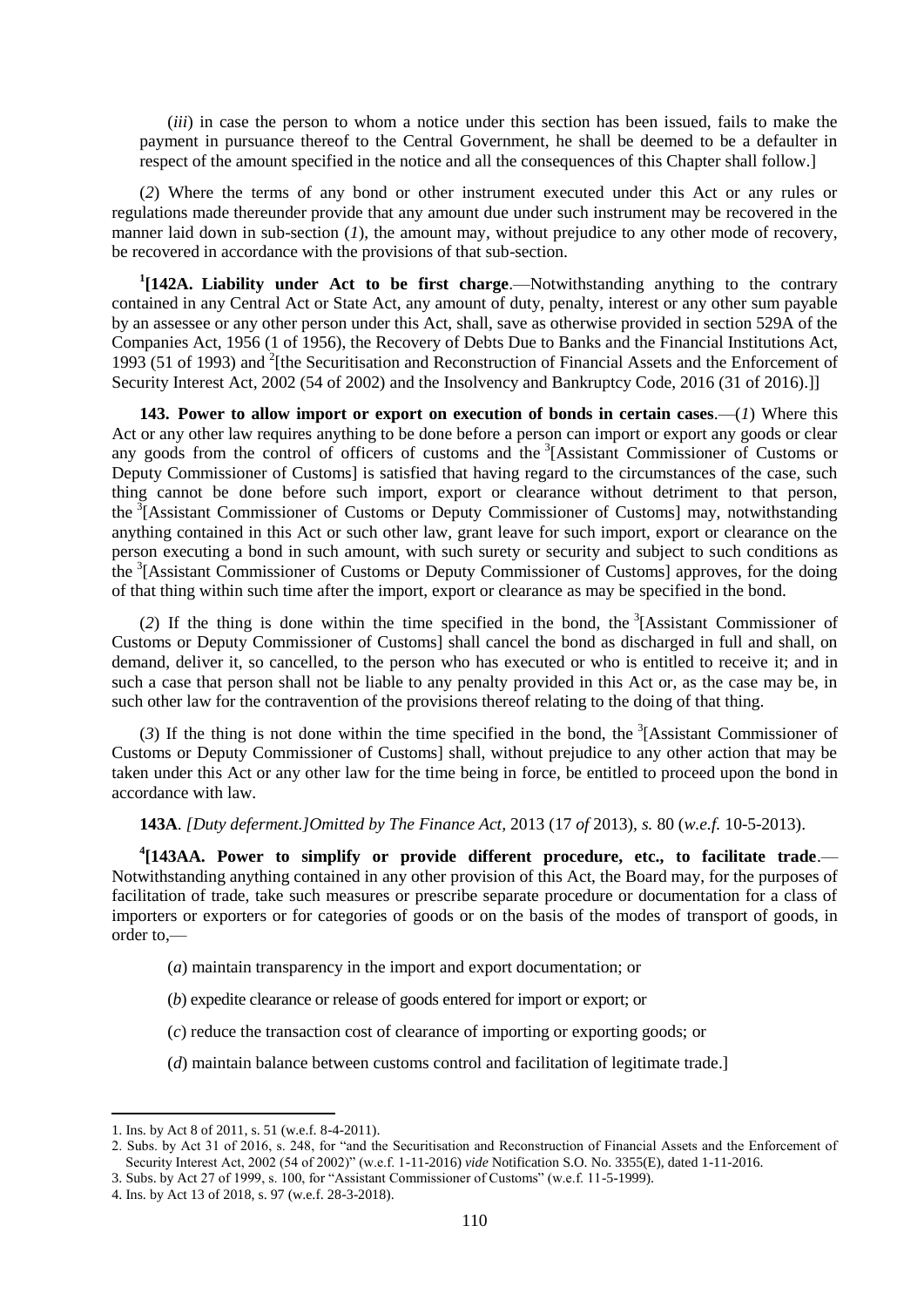**144. Power to take samples**.—(*1*) The proper officer may, on the entry or clearance of any goods or at any time while such goods are being passed through the customs area, take samples of such goods in the presence of the owner thereof, for examination or testing, or for ascertaining the value thereof, or for any other purposes of this Act.

(*2*) After the purpose for which a sample was taken is carried out, such sample shall, if practicable, be restored to the owner, but if the owner fails to take delivery of the sample within three months of the date on which the sample was taken, it may be disposed of in such manner as the <sup>1</sup>[Principal Commissioner of Customs or Commissioner of Customs] may direct.

(*3*) No duty shall be chargeable on any sample of goods taken under this section which is consumed or destroyed during the course of any test or examination thereof,  $2***$ .

**145. Owner, etc., to perform operations incidental to compliance with customs law**.—All operations necessary for making any goods available for examination by the proper officer or for facilitating such examination shall be performed by, or at the expense of, the owner, importer or exporter of the goods, as the case may be.

 $3$ [146. Licence for customs brokers.—(*1*) No person shall carry on business as a customs broker relating to the entry or departure of a conveyance or the import or export of goods at any customs station unless such person holds a licence granted in this behalf in accordance with the regulations.

(*2*) The Board may make regulations for the purpose of carrying out the provisions of this section and, in particular, such regulations may provide for—

(*a*) the authority by which a licence may be granted under this section and the period of validity of such licence;

(*b*) the form of the licence and the fees payable therefor;

(*c*) the qualifications of persons who may apply for a licence and the qualifications of persons to be employed by a licensee to assist him in his work as a customs broker;

(*d*) the manner of conducting the examination;

(*e*) the restrictions and conditions (including the furnishing of security by the licensee) subject to which a licence may be granted;

(*f*) the circumstances in which a licence may be suspended or revoked; and

(*g*) the appeals, if any, against an order of suspension or revocation of a licence, and the period within which such appeal may be filed.]

<sup>4</sup>[146A. Appearance by authorised representative.—(*1*) Any person who is entitled or required to appear before an officer of customs or the Appellate Tribunal in connection with any proceedings under this Act, otherwise than when required under section 108 to attend personally for examination on oath or affirmation, may, subject to the other provisions of this section, appear by an authorised representative.

(2) For the purposes of this section, "authorised representative" means a person authorised by the person referred to in sub-section (*1*) to appear on his behalf, being—

- (*a*) his relative or regular employee; or
- (*b*) a <sup>5</sup>[custom broker] licensed under section 146; or
- (*c*) any legal practitioner who is entitled to practise in any civil court in India; or

<sup>1.</sup> Subs. by Act 25 of 2014, s. 78, for "Commissioner of Customs" (w.e.f.  $6-8-2014$ ).

<sup>2.</sup> The words ", if such duty amounts to five rupees or more" omitted by Act 17 of 2013, s. 81 (w.e.f. 10-5-2013).

<sup>3.</sup> Subs. by Act 17 of 2013, s. 82, for section 146 (w.e.f. 10-5-2013).

<sup>4.</sup> Ins. by Act 44 of 1980, s. 50 and The Fifth Schedule (w.e.f. 11-10-1982).

<sup>5.</sup> Subs. by Act 17 of 2013, s. 83, for "customs house agent" (w.e.f. 10-5-2013).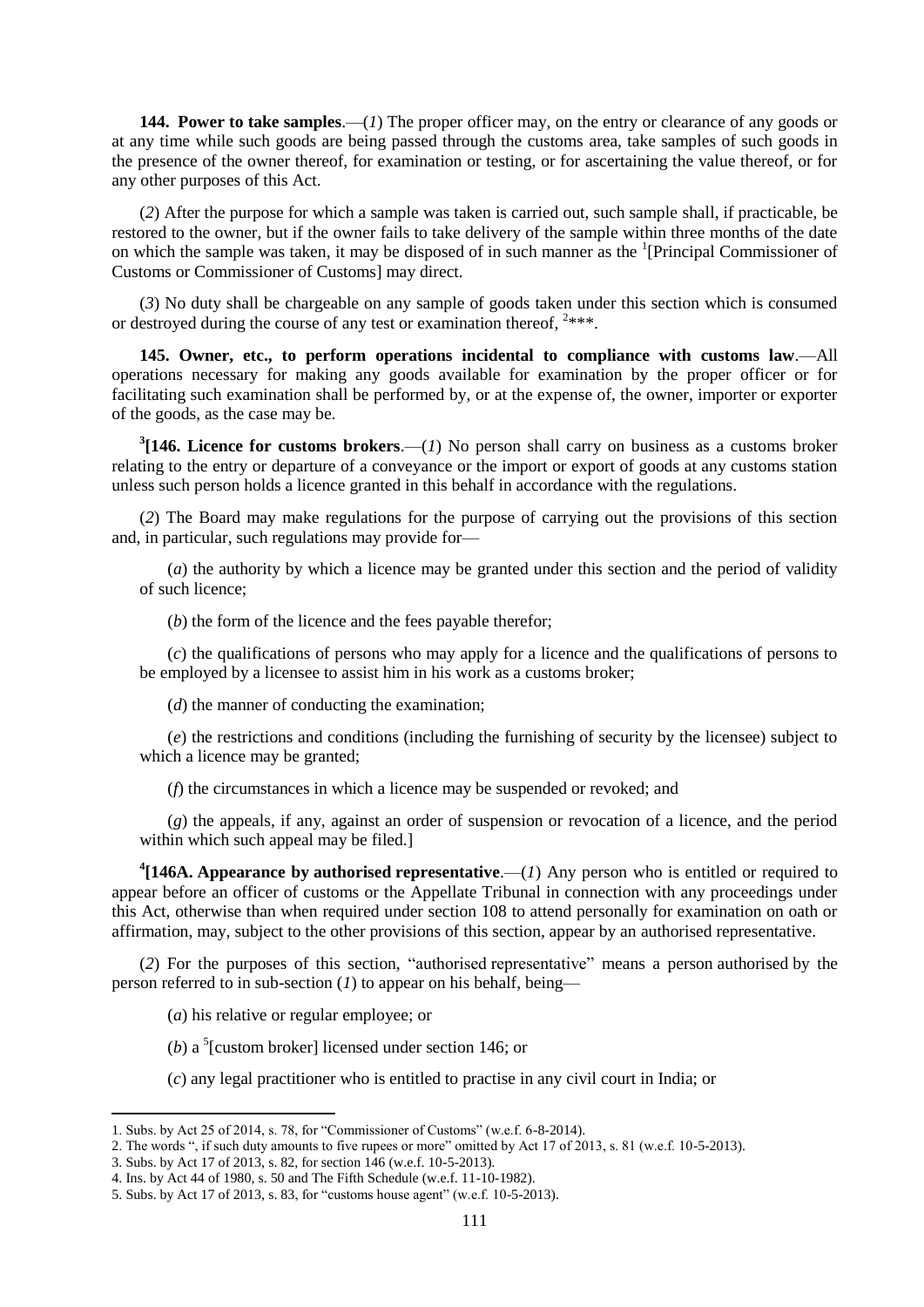(*d*) any person who has acquired such qualifications as the Central Government may specify by rules made in this behalf.

(*3*) Notwithstanding anything contained in this section, no person who was a member of the Indian Customs and Central Excise Service-Group A and has retired or resigned from such Service after having served for not less than three years in any capacity in that Service shall be entitled to appear as an authorised representative in any proceedings before an officer of customs for a period of two years from the date of his retirement or resignation, as the case may be.

(*4*) No person,—

(*a*) who has been dismissed or removed from Government service; or

 $\mathbf{1}$ <sup>1</sup> $(b)$  who is convicted of an offence connected with any proceeding under this Act, the Central Excise and Salt Act, 1944 (1 of 1944), or the Gold (Control) Act, 1968 (45 of 1968) or the Finance Act, 1994 (32 of 1994); or]

(*c*) who has become an insolvent,

shall be qualified to represent any person under sub-section (*1*), for all times in the case of a person referred to in clause  $(a)$ , and for such time as the <sup>2</sup>[Principal Commissioner of Customs or Commissioner of Customs] or the competent authority under the  ${}^{3}$ [Central Excise and Salt Act, 1944 (1 of 1944), or the Gold (Control) Act, 1968 (45 of 1968) or the Finance Act, 1994 (32 of 1994)], as the case may be, may, by order, determine in the case of a person referred to in clause (*b*), and for the period during which the insolvency continues in the case of a person referred to in clause (*c*).

(*5*) If any person,—

(*a*) who is a legal practitioner, is found guilty of misconduct in his professional capacity by any authority entitled to institute proceedings against him, an order passed by that authority shall have effect in relation to his right to appear before an officer of customs or the Appellate Tribunal as it has in relation to his right to practice as a legal practitioner;

(*b*) who is not a legal practitioner, is found guilty of misconduct in connection with any proceedings under this Act by such authority as may be specified by rules made in this behalf, that authority may direct that he shall thenceforth be disqualified to represent any person under sub-section (*1*).

(*6*) Any order or direction under clause (*b*) of sub-section (*4*) or clause (*b*) of sub-section (*5*) shall be subject to the following conditions, namely:—

(*a*) no such order or direction shall be made in respect of any person unless he has been given a reasonable opportunity of being heard;

(*b*) any person against whom any such order or direction is made may, within one month of the making of the order or direction, appeal to the Board to have the order or direction cancelled; and

(*c*) no such order or direction shall take effect until the expiration of one month from the making thereof, or, where an appeal has been preferred, until the disposal of the appeal.]

**147. Liability of principal and agent**.—(*1*) Where this Act requires anything to be done by the owner, importer or exporter of any goods, it may be done on his behalf by his agent.

(*2*) Any such thing done by an agent of the owner, importer or exporter of any goods shall, unless the contrary is proved, be deemed to have been done with the knowledge and consent of such owner,

<sup>1.</sup> Subs. by Act 17 of 2013, s. 83, for clause (*b*) (w.e.f. 10-5-2013).

<sup>2.</sup> Subs. by Act 25 of 2014, s. 78, for "Commissioner of Customs" (w.e.f. 6-8-2014).

<sup>3.</sup> Subs. by Act 17 of 2013, s. 83, for "Central Excises and Salt Act, 1944 (1 of 1944) or the Gold (Control) Act, 1968 (45 of  $1968$ )" (w.e.f. 10-5-2013).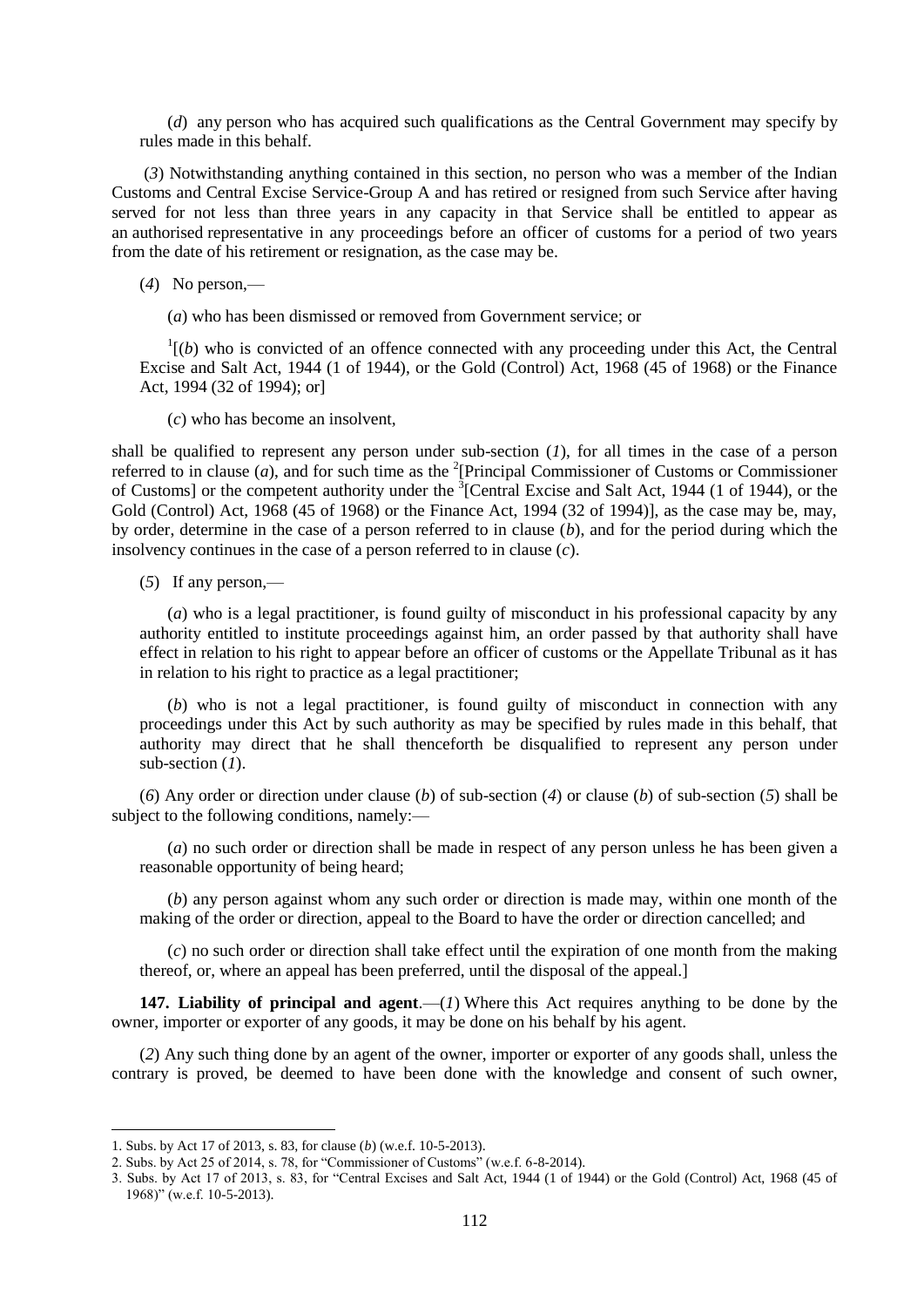importer or exporter, so that in any proceedings under this Act, the owner, importer or exporter of the goods shall also be liable as if the thing had been done by himself.

(*3*) When any person is expressly or impliedly authorised by the owner, importer or exporter of any goods to be his agent in respect of such goods for all or any of the purposes of this Act, such person shall, without prejudice to the liability of the owner, importer or exporter, be deemed to be the owner, importer or exporter of such goods for such purposes <sup>1</sup>[including liability therefor under this Act]:

Provided that where any duty is not levied or is short-levied or erroneously refunded on account of any reason other than any wilful act, negligence or default of the agent, such duty shall not be recovered from the agent unless in the opinion of <sup>2</sup>[Assistant Commissioner of Customs or Deputy Commissioner of Customs] the same cannot be recovered from the owner, importer or exporter.

**148. Liability of agent appointed by the person in charge of a conveyance.—(***1***) Where this Act** requires anything to be done by the person in charge of a conveyance, it may be done on his behalf by his agent.

(*2*) An agent appointed by the person in charge of a conveyance and any person who represents himself to any officer of customs as an agent of any such person in charge, and is accepted as such by that officer, shall be liable for the fulfilment in respect of the matter in question of all obligations imposed on such person in charge by or under this Act or any law for the time being in force, and to penalties and confiscations which may be incurred in respect of that matter.

**149. Amendment of documents**.—Save as otherwise provided in sections 30 and 41, the proper officer may, in his discretion, authorise any document, after it has been presented in the custom house to be amended:

Provided that no amendment of a bill of entry or a shipping bill or bill of export shall be so authorised to be amended after the imported goods have been cleared for home consumption or deposited in a warehouse, or the export goods have been exported, except on the basis of documentary evidence which was in existence at the time the goods were cleared, deposited or exported, as the case may be.

**150. Procedure for sale of goods and application of sale proceeds**.—(*1*) Where any goods not being confiscated goods are to be sold under any provisions of this Act, they shall, after notice to the owner thereof, be sold by public auction or by tender or with the consent of the owner in any other manner.

(*2*) The proceeds of any such sale shall be applied—

(*a*) firstly to the payment of the expenses of the sale,

(*b*) next to the payment of the freight and other charges, if any, payable in respect of the goods sold, to the carrier, if notice of such charges has been given to the person having custody of the goods,

(*c*) next to the payment of the duty, if any, on the goods sold,

(*d*) next to the payment of the charges in respect of the goods sold due to the person having the custody of the goods,

(*e*) next to the payment of any amount due from the owner of the goods to the Central Government under the provisions of this Act or any other law relating to customs,

and the balance, if any, shall be paid to the owner of the goods.

1

<sup>1.</sup> Ins. by Act 17 of 2013, s. 84 (w.e.f. 10-5-2013).

<sup>2.</sup> Subs. by Act 27 of 1999, s. 100, for "Assistant Commissioner of Customs" (w.e.f. 11-5-1999).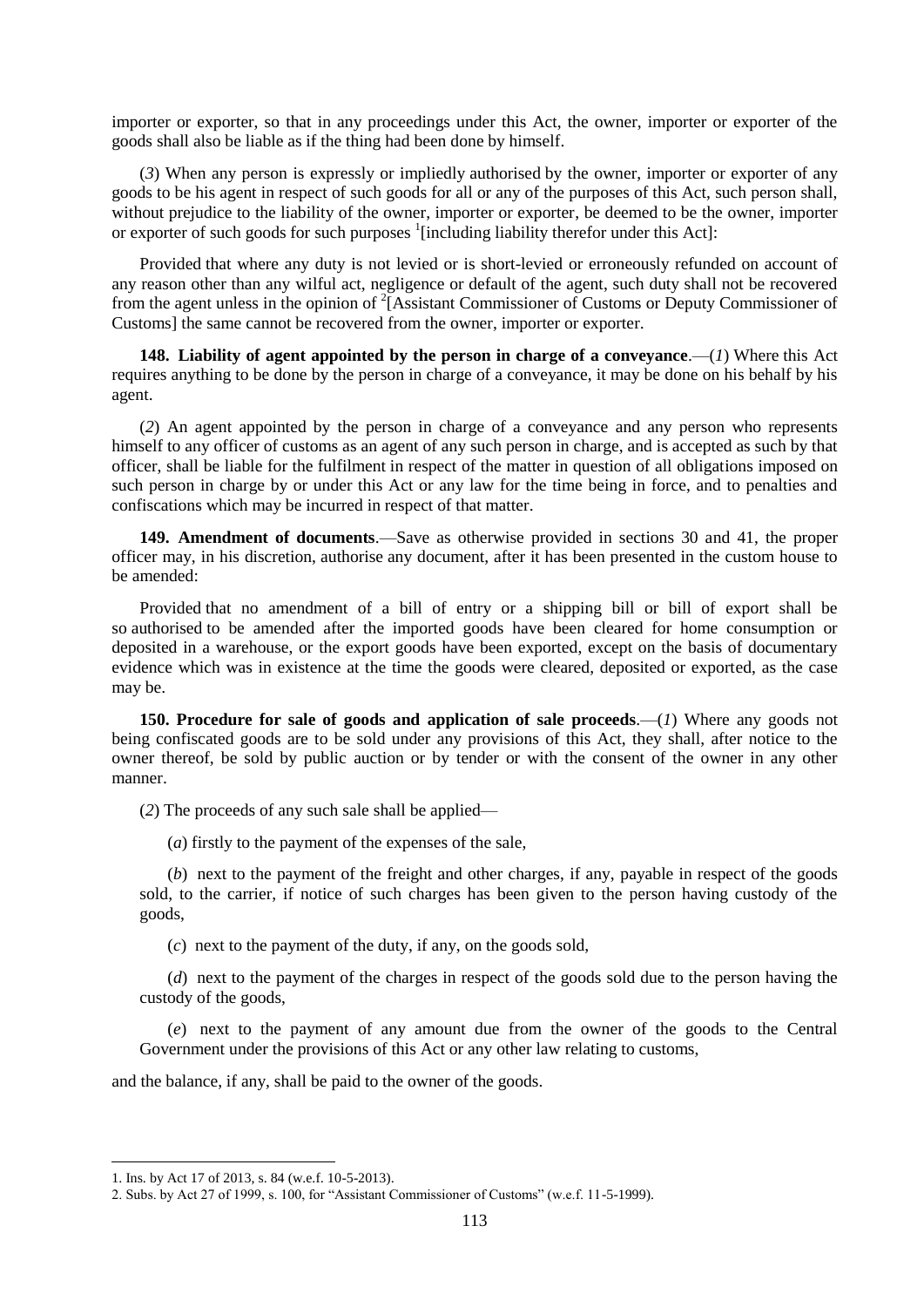<sup>1</sup>[Provided that where it is not possible to pay the balance of sale proceeds, if any, to the owner of the goods within a period of six months from the date of sale of such goods or such further period as the <sup>2</sup>[Principal Commissioner of Customs or Commissioner of Customs] may allow, such balance of sale proceeds shall be paid to the Central Government.]

**151. Certain officers required to assist officers of customs.**—The following officers are hereby empowered and required to assist officers of customs in the execution of this Act, namely:—

- (*a*) officers of the Central Excise Department;
- (*b*) officers of the Navy;
- (*c*) officers of Police;
- (*d*) officers of the Central or State Governments employed at any port or airport;

(*e*) such other officers of the Central or State Governments or a local authority as are specified by the Central Government in this behalf by notification in the Official Gazette.

3 [**151A. Instructions to officers of customs**.—The Board may, if it considers it necessary or expedient so to do for the purpose of uniformity in the classification of goods or with respect to the levy of duty thereon, <sup>4</sup> [or for the implementation of any other provisions of this Act or of any other law for the time being in force, insofar as they relate to any prohibition, restriction or procedure for import or export of goods] issue such orders, instructions and directions to officers of customs as it may deem fit and such officers of customs and all other persons employed in the execution of this Act shall observe and follow such orders, instructions and directions of the Board:

Provided that no such orders, instructions or directions shall be issued—

(*a*) so as to require any such officer of customs to make a particular assessment or to dispose of a particular case in a particular manner; or

(*b*) so as to interfere with the discretion of the  ${}^5$ [Commissioner of Customs] (Appeals) in the exercise of his appellate functions.]

**6 [151B. Reciprocal arrangement for exchange of information facilitating trade**.—(*1*) The Central Government may enter into an agreement or any other arrangement with the Government of any country outside India or with such competent authorities of that country, as it deems fit, for facilitation of trade, enforcing the provisions of this Act and exchange of information for trade facilitation, effective risk analysis, verification of compliance and prevention, combating and investigation of offences under the provisions of this Act or under the corresponding laws in force in that country.

(*2*) The Central Government may, by notification, direct that the provisions of this section shall apply to the contracting State with which reciprocal agreement or arrangements have been made, subject to such conditions, exceptions or qualifications as may be specified in that notification.

(*3*) Subject to the provisions of sub-section (*2*), the information received under sub-section (*1*) may also be used as evidence in investigations and proceedings under this Act.

(*4*) Where the Central Government has entered into a multilateral agreement for exchange of information or documents for the purpose of verification of compliance in identified cases, the Board shall specify the procedure for such exchange, the conditions subject to which such exchange shall be made and designation of the person through whom such information shall be exchanged.

<sup>1.</sup> The proviso ins. by Act 8 of 2011, s. 52 (w.e.f. 8-4-2011).

<sup>2.</sup> Subs. by Act 25 of 2014, s. 78, for "Commissioner of Customs" (w.e.f. 6-8-2014).

<sup>3.</sup> Ins. by Act 80 of 1985, s. 12 (w.e.f. 27-12-1985).

<sup>4.</sup> Ins. by Act 8 of 2011, s. 53 (w.e.f. 8-4-2011).

<sup>5.</sup> Subs. by Act 22 of 1995, s. 50, for "Collector of Customs" (w.e.f. 26-5-1995).

<sup>6.</sup> Ins. by Act 13 of 2018, s. 98 (w.e.f. 28-3-2018).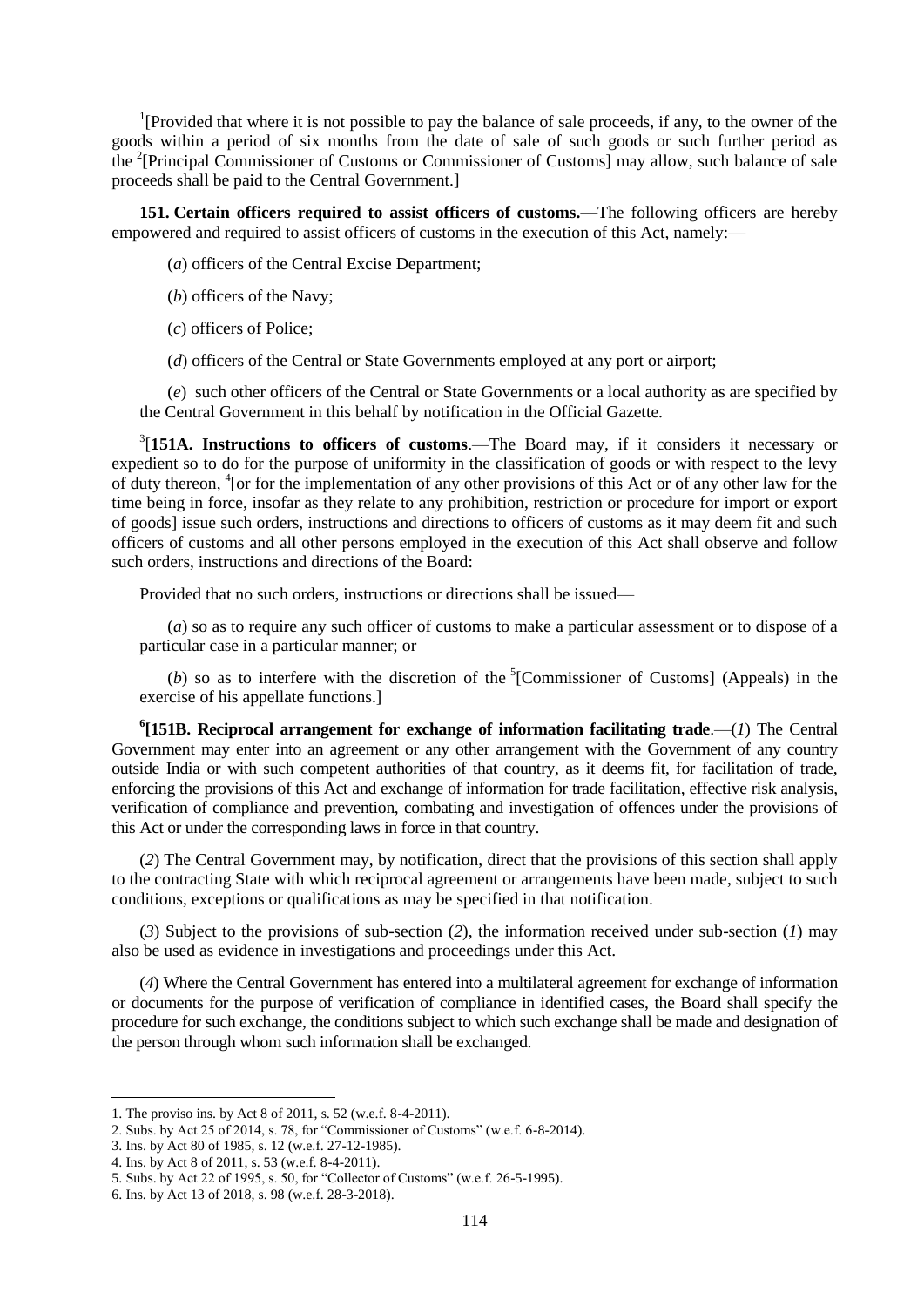(*5*) Notwithstanding anything contained in sub-section (*1*) or sub-section (*2*) or sub-section (*3*), anything done or any action taken or purported to have been done or taken, in pursuance to any agreement entered into or any other arrangement made by the Central Government prior to the date on which the Finance Bill, 2018 receives the assent of the President, shall be deemed to have been done or taken under the provisions of this section.

*Explanation*.—For the purposes of this section, the expressions,—

(*i*) "contracting State" means any country outside India in respect of which agreement or arrangements have been made by the Central Government with the Government or authority of such country through an agreement or otherwise;

*(ii)* "corresponding law" means any law in force in the contracting State corresponding to any of the provisions of this Act or dealing with offences in that country corresponding to any of the offences under this Act.]

**152. Delegation of powers**.—The Central Government may, by notification in the Official Gazette, direct that subject to such conditions, if any, as may be specified in the notification—

(*a*) any power exercisable by the Board under this Act shall be exercisable also by  $\frac{1}{a}$  [Principal Chief Commissioner of Customs or Chief Commissioner of Customs] or a 3 [Principal Commissioner of Customs or Commissioner of Customs]] empowered in this behalf by the Central Government;

(b) any power exercisable by a <sup>3</sup>[Principal Commissioner of Customs or Commissioner of Customs] under this Act may be exercisable also by a  $^{4}$ [Joint Commissioner of Customs] or an <sup>5</sup>[Assistant Commissioner of Customs or Deputy Commissioner of Customs] empowered in this behalf by the Central Government;

 $(c)$  any power exercisable by a <sup>4</sup>[Joint Commissioner of Customs] under this Act may be exercisable also by an<sup>5</sup>[Assistant Commissioner of Customs or Deputy Commissioner of Customs] empowered in this behalf by the Central Government;

( $d$ ) any power exercisable by an <sup>5</sup>[Assistant Commissioner of Customs or Deputy Commissioner of Customs] under this Act may be exercisable also by a Gazetted Officer of Customs empowered in this behalf by the Board.

 $\mathbf{6}$ [153. Modes for service of notice order, etc.— $(I)$  An order, decision, summons, notice or any other communication under this Act or the rules made thereunder may be served in any of the following modes, namely:—

(*a*) by giving or tendering it directly to the addressee or importer or exporter or his customs broker or his authorised representative including employee, advocate or any other person or to any adult member of his family residing with him;

(*b*) by a registered post or speed post or courier with acknowledgement due, delivered to the person for whom it is issued or to his authorised representative, if any, at his last known place of business or residence;

(*c*) by sending it to the e-mail address as provided by the person to whom it is issued, or to the e-mail address available in any official correspondence of such person;

1

<sup>1.</sup> Subs by Act 29 of 1988, s. 7, for ―a Collector of Customs‖ (w.e.f. 1-7-1988) *vide* Notification No. 18/88 (N.T.)-C.E., dated 29-6-1988.

<sup>2.</sup> Subs. by Act 25 of 2014, s. 78, for "Chief Commissioner of Customs" (w.e.f. 6-8-2014).

<sup>3.</sup> Subs. by s. 78, *ibid.*, for "Commissioner of Customs" (w.e.f. 6-8-2014).

<sup>4.</sup> Subs. by Act 27 of 1999, s. 100, for "Deputy Commissioner of Customs" (w.e.f. 11-5-1999).

<sup>5.</sup> Subs. by s. 100, *ibid.*, for "Assistant Commissioner of Customs" (w.e.f. 11-5-1999).

<sup>6.</sup> Subs. by Act 13 of 2018, s. 99, for section 153 (w.e.f. 28-3-2018).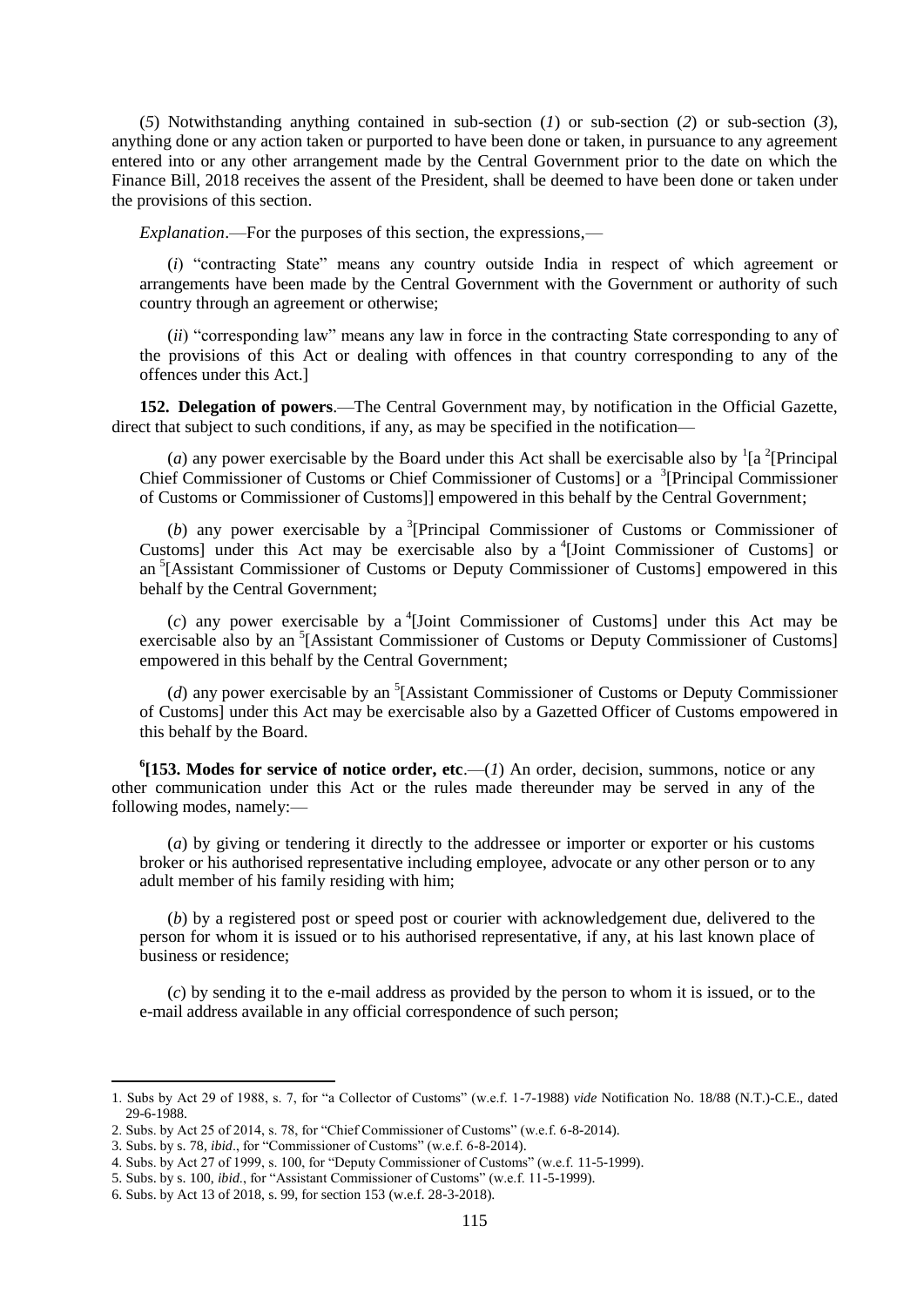(*d*) by publishing it in a newspaper widely circulated in the locality in which the person to whom it is issued is last known to have resided or carried on business; or

(*e*) by affixing it in some conspicuous place at the last known place of business or residence of the person to whom it is issued and if such mode is not practicable for any reason, then, by affixing a copy thereof on the notice board of the office or uploading on the official website, if any.

(*2*) Every order, decision, summons, notice or any communication shall be deemed to have been served on the date on which it is tendered or published or a copy thereof is affixed or uploaded in the manner provided in sub-section (*1*).

(*3*) When such order, decision, summons, notice or any communication is sent by registered post or speed post, it shall be deemed to have been received by the addressee at the expiry of the period normally taken by such post in transit unless the contrary is proved.]

**154. Correction of clerical errors, etc**.—Clerical or arithmetical mistakes in any decision or order passed by the Central Government, the Board or any officer of customs under this Act, or errors arising therein from any accidental slip or omission may, at any time, be corrected by the Central Government, the Board or such officer of customs or the successor in office of such officer, as the case may be.

<sup>1</sup>[154A. Rounding off of duty, etc.—The amount of duty, interest, penalty, fine or any other sum payable, and the amount of refund, drawback or any other sum due, under the provisions of this Act shall be rounded off to the nearest rupee and, for this purpose, where such amount contains a part of a rupee consisting of paise then, if such part is fifty paise or more, it shall be increased to one rupee and if such part is less than fifty paise it shall be ignored.]

<sup>2</sup>[154B. Publication of information respecting persons in certain cases.— $(1)$  If the Central Government is of opinion that it is necessary or expedient in the public interest to publish the names of any person and any other particulars relating to any proceedings or prosecutions under this Act in respect of such person, it may cause to be published such names and particulars in such manners as it thinks fit.

(*2*) No publication under this section shall be made in relation to any penalty imposed under this Act until the time for presenting an appeal to the Commissioner (Appeals) under section 128 or the Appellate Tribunal under section 129A, as the case may be, has expired without an appeal having been presented or the appeal, if presented, has been disposed of.

*Explanation*.—In the case of a firm, company or other association of persons, the names of the partners of the firm, directors, managing agents, secretaries and treasures or managers of the company, or the members of the association, as the case may be, may also be published if, in the opinion of the Central Government, circumstances of the case justify it.]

**155. Protection of action taken under the Act.—(***1***) No suit, prosecution or other legal** proceedings shall lie against the Central Government or any officer of the Government or a local authority for anything which is done, or intended to be done in good faith, in pursuance of this Act or the rules or regulations.

(*2*) No proceeding other than a suit shall be commenced against the Central Government or any officer of the Government or a local authority for anything purporting to be done in pursuance of this Act without giving the Central Government or such officer a month's previous notice in writing of the intended proceeding and of the cause thereof, or after the expiration of three months from the accrual of such cause.

**156. General power to make rules**.—(*1*) Without prejudice to any power to make rules contained elsewhere in this Act, the Central Government may make rules consistent with this Act generally to carry out the purposes of this Act.

1

<sup>1.</sup> Ins. by Act 12 of 1990, s. 62 (w.e.f. 31-5-1990).

<sup>2.</sup> Ins. by Act 29 of 2006, s. 33 (w.e.f. 13-7-2006).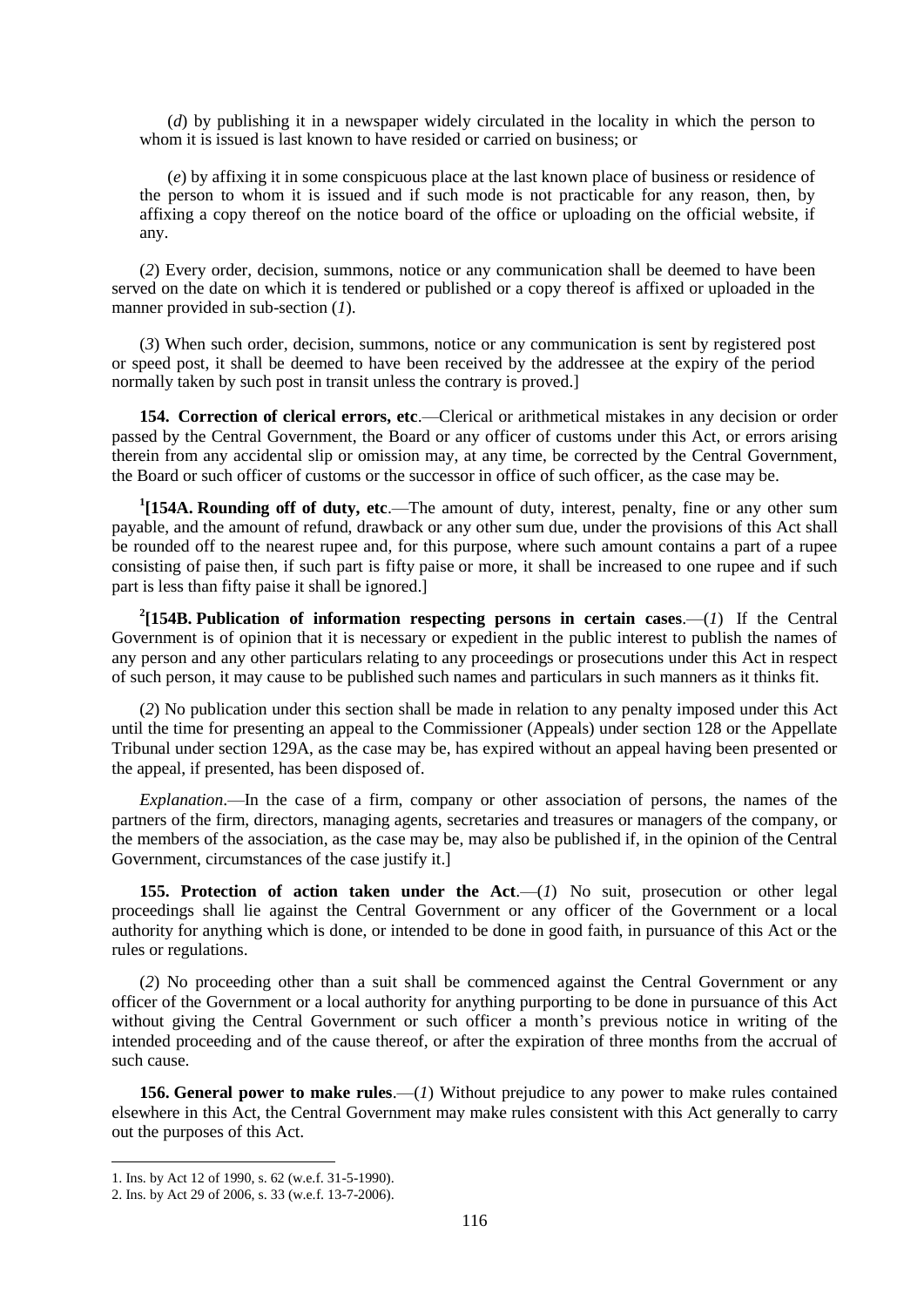(*2*) In particular and without prejudice to the generality of the foregoing power, such rules may provide for all or any of the following matters, namely:—

 $\Gamma$ <sup>1</sup>[(*a*) the manner of determining the transaction value of the imported goods and export goods under sub-section (*1*) of section 14;]

(*b*) the conditions subject to which accessories of, and spare parts and maintenance and repairing implements for, any article shall be chargeable at the same rate of duty as that article;

 $2\Gamma(c)$  the due date and the manner of making deferred payment of duties, taxes, cesses or any other charges under sections 47 and 51.]

(*d*) the detention and confiscation of goods the importation of which is prohibited and the conditions, if any, to be fulfilled before such detention and confiscation and the information, notices and security to be given and the evidence requisite for the purposes of such detention or confiscation and the mode of verification of such evidence;

(*e*) the reimbursement by an informant to any public officer of all expenses and damages incurred in respect of any detention of any goods made on his information and of any proceedings consequent on such detention;

(*f*) the information required in respect of any goods mentioned in a shipping bill or bill of export which are not exported or which are exported and are afterwards re-landed;

 $3\vert (g)$  the publication, subject to such conditions as may be specified therein, of names and other particulars of persons who have been found guilty of contravention of any of the provisions of this Act or the rules.]

 $^{4}$ [(*h*) the amount to be paid <sup>5</sup>[for compounding and the manner of compounding] under sub-section (*3*) of section 137.]

**157. General power to make regulations.**—(*1*) Without prejudice to any power to make regulations contained elsewhere in this Act, the Board may make regulations consistent with this Act and the rules, generally to carry out the purposes of this Act.

(*2*) In particular and without prejudice to the generality of the foregoing power, such regulations may provide for all or any of the following matters, namely:—

 $(a)$  the form  $\delta$ [and manner to deliver or present] of a bill of entry, shipping bill, bill of export, <sup>7</sup>[arrival manifest or import manifest], import report, <sup>8</sup>[departure manifest or export manifest], export report, <sup>9</sup>[bill of transhipment, declaration for transhipment] boat note and bill of coastal goods;

 $^{10}$ [(*ai*) the manner of export of goods, relinquishment of title to the goods and abandoning them to customs and destruction or rendering of goods commercially valueless in the presence of the proper officer under clause (*d*) of sub-section (*1*) of section 26A;

(*aii*) the form and manner of making application for refund of duty under sub-section (*2*) of section 26A;]

<sup>1.</sup> Subs. by Act 22 of 2007, s. 113, for clause (*a*) (w.e.f. 10-10-2007) *vide* Notification No. 93/2007-Cus. (N.T.), dated 10-9-2007.

<sup>2.</sup> Ins. by Act 28 of 2016, s. 138 (w.e.f. 14-5-2016).

<sup>3.</sup> Added by Act 36 of 1973, s. 12 (w.e.f. 1-9-1973). 4. Ins. by Act 23 of 2004, s. 73 (w.e.f. 10-9-2004).

<sup>5.</sup> Subs. by Act 33 of 2009, s. 90, for "for compounding" (w.e.f. 19-8-2009).

<sup>6.</sup> Ins. by Act 13 of 2018, s. 100 (w.e.f. 28-3-2018).

<sup>7.</sup> Subs. by s. 56, *ibid.*, for "import manifest" (w.e.f. 28-3-2018).

<sup>8.</sup> Subs. by s. 56, *ibid.*, for "export manifest" (w.e.f. 28-3-2018).

<sup>9.</sup> Subs. by Act 27 of 1999, s. 115, for "bill of transhipment" (w.e.f. 11-9-1999).

<sup>10.</sup> Ins. by Act 33 of 2009, s. 91 (w.e.f. 19-8-2009).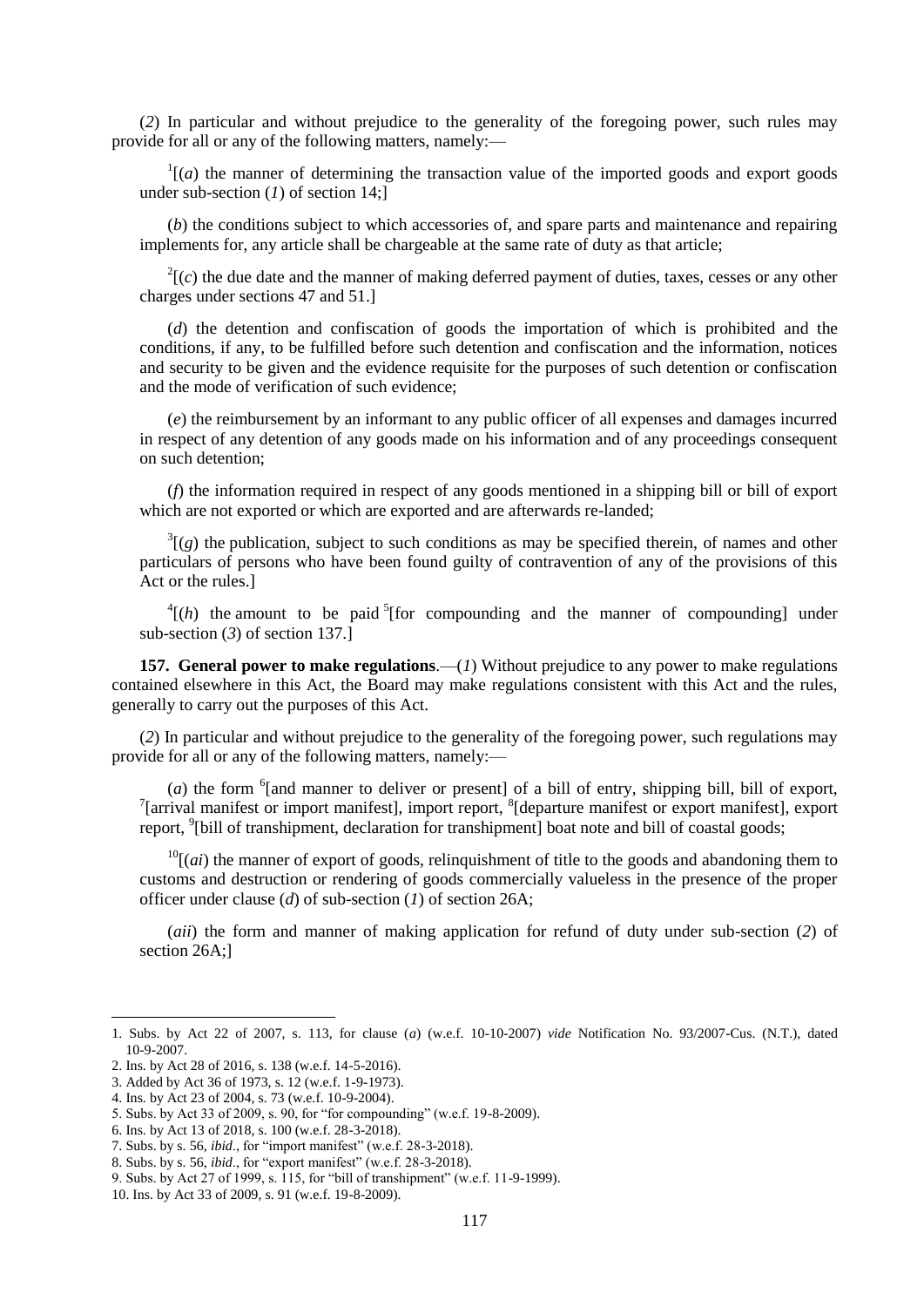$\int$ <sup>1</sup>[(*aa*) the <sup>2</sup>[form and manner] in which an application for refund shall be made under section 27;]

 $3[(ab)$  the form, the particulars, the manner and the time of delivering the passenger and crew manifest for arrival and departure and passenger name record information and the penalty for delay in delivering such information under sections 30A and 41A;]

(*b*) the conditions subject to which the transhipment of all or any goods under sub-section (*3*) of section 54, the transportation of all or any goods under section 56 and the removal of warehoused goods from one warehouse to another under section 67, may be allowed without payment of duty;

(*c*) the conditions subject to which any manufacturing process or other operations may be carried on in a warehouse under section 65.

 $^{4}$ [(*d*) the time and manner of finalisation of provisional assessment;

(*e*) the manner of conducting pre-notice consultation;

(*f*) the circumstances under which, and the manner in which, supplementary notice may be issued;

(*g*) the form and manner in which an application for advance ruling or appeal shall be made, and the procedure for the Authority, under Chapter VB;

(*h*) the manner of clearance or removal of imported or export goods;

(*i*) the documents to be furnished in relation to imported goods;

(*j*) the conditions, restrictions and the manner of making deposits in electronic cash ledger, the utilisation and refund therefrom and the manner of maintaining such ledger;

(*k*) the manner of conducting audit;

(*l*) the goods for controlled delivery and the manner thereof;

(*m*) the measures and separate procedure or documentation for a class of importers or exporters or categories of goods or on the basis of the modes of transport of goods.]

**158. Provisions with respect to rules and regulations**.—(*1*) All rules and regulations made under this Act shall be published in the Official Gazette.

(*2*) Any rule or regulation which the Central Government or the Board is empowered to make under this Act may provide—

(*i*) for the levy of fees in respect of applications, amendment of documents, furnishing of duplicates of documents, issue of certificates, and supply of statistics, and for rendering of any services by officers of customs under this Act;

 $<sup>5</sup>$ [(*ii*) that any person who contravenes any provision of a rule or regulation or abets such</sup> contravention or who fails to comply with any provision of a rule or regulation with which it was his duty to comply, shall be liable to a penalty which may extend to fifty thousand rupees.]

6 [**159. Rules, certain notifications and orders to be laid before Parliament**.—Every rule or regulation made under this Act, every notification issued under sections 11, 11B, 11H, 11-I, 11K, 11N, 14, 25, 28A, 43, 66, 69, 70, 74, 75, 76, 98, 98A, 101 and 123 and every order made under sub-section (*2*) of section 25, other than an order relating to goods of strategic, secret, individual or personal nature, shall be laid, as soon as may be after it is made or issued, before each House of Parliament, while it is in

<sup>1.</sup> Ins. by Act 40 of 1991, s. 14 (w.e.f. 20-9-1991).

<sup>2.</sup> Subs. by Act 22 of 1995, s. 67, for "form" (w.e.f. 26-5-1995).

<sup>3.</sup> Ins. by Act 7 of 2017, s. 108 (w.e.f. 31-3-2017).

<sup>4.</sup> Subs. by Act 13 of 2018, s. 100, for clause (*d*) (w.e.f. 28-3-2018).

<sup>5.</sup> Subs. by Act 18 of 2008, s. 75, for clause (*ii*) (w.e.f. 10-5-2008).

<sup>6.</sup> Subs. by Act 22 of 1995, s. 68, for section 159 (w.e.f. 26-5-1995).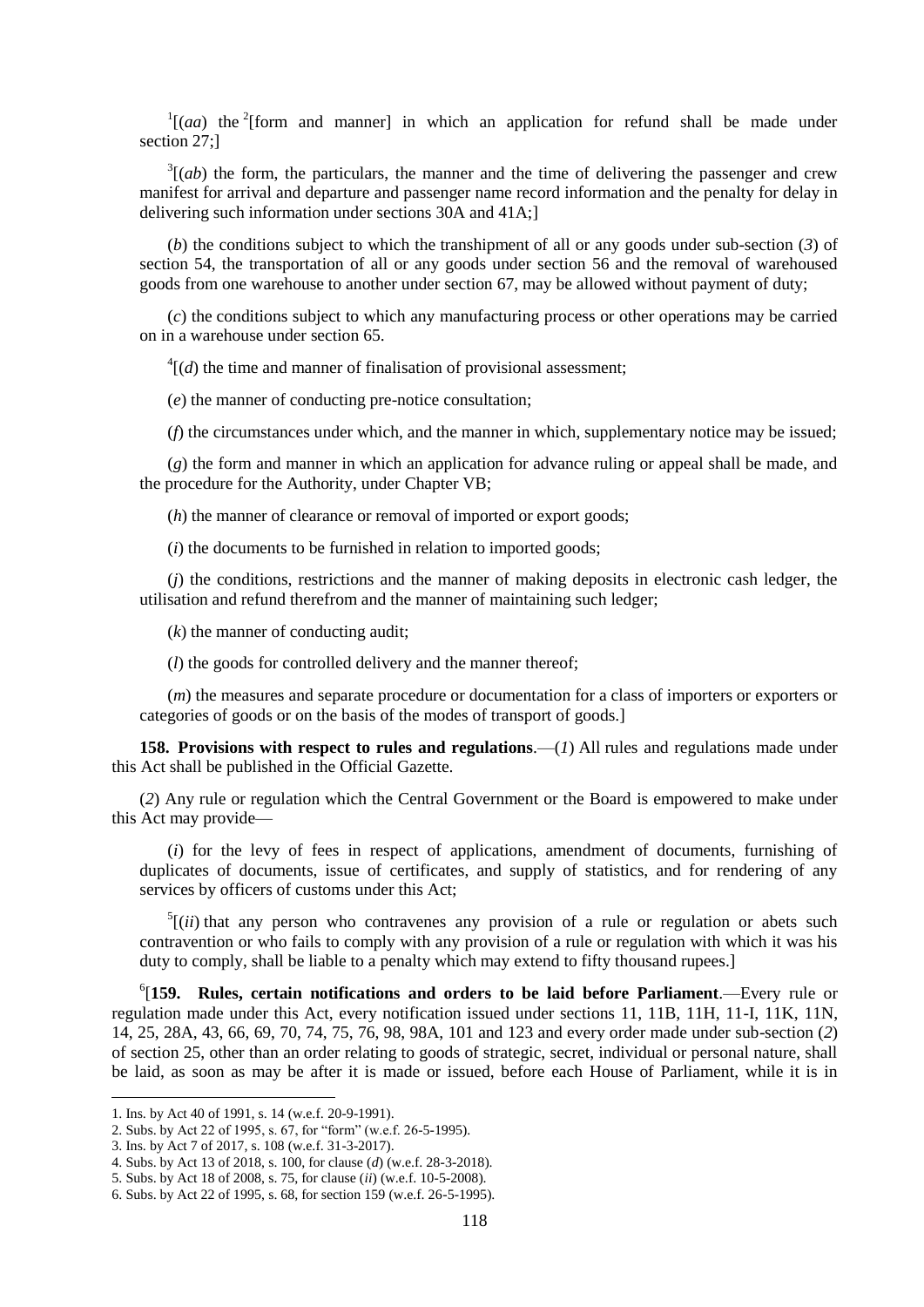session, for a total period of thirty days which may be comprised in one session, or in two or more successive sessions, and if, before the expiry of the session immediately following the session or the successive sessions aforesaid, both Houses agree in making any modification in the rule or regulation or notification or order, or both Houses agree that the rule or regulation should not be made or notification or order should not be issued or made, the rule or regulation or notification or order shall thereafter have effect only in such modified form or be of no effect, as the case may be; so, however, that any such modification or annulment shall be without prejudice to the validity of anything previously done under that rule or regulation or notification or order.]

1 [**159A. Effect of amendments, etc., of rules, regulations, notifications or orders**.—Where any rule, regulation, notification or order made or issued under this Act or any notification or order issued under such rule or regulation, is amended, repealed, superseded or rescinded, then, unless a different intention appears, such amendment, repeal, supersession or rescinding shall not—

(*a*) revive anything not in force or existing at the time at which the amendment, repeal, supersession or rescinding takes effect; or

(*b*) affect the previous operation of any rule, regulation, notification or order so amended, repealed, superseded or rescinded or anything duly done or suffered thereunder; or

(*c*) affect any right, privilege, obligation or liability acquired, accrued or incurred under any rule, regulation, notification or order so amended, repealed, superseded or rescinded; or

(*d*) affect any penalty, forfeiture or punishment incurred in respect of any offence committed under or in violation of any rule, regulation, notification or order so amended, repealed, superseded or rescinded; or

(*e*) affect any investigation, legal proceeding or remedy in respect of any such right, privilege, obligation, liability, penalty, forfeiture or punishment as aforesaid,

and any such investigation, legal proceeding or remedy may be instituted, continued or enforced and any such penalty, forfeiture or punishment may be imposed as if the rule, regulation, notification or order, as the case may be, had not been amended, repealed, superseded or rescinded.]

**160. Repeal and savings**.—(*1*) The enactments specified in the Schedule are hereby repealed to the extent mentioned in the fourth column thereof.

(*2*) In the Indian Tariff Act, 1934 (32 of 1934)—

- (*a*) for section 2, the following section shall be substituted, namely:—
	- ―**2. Duties specified in the Schedules to be levied**.—The rates at which duties of customs shall be levied under the Customs Act, 1962, are specified in the First and Second Schedules.
- (*b*) sections 5 and 6 shall stand repealed.
- (*3*) Notwithstanding the repeal of any enactment by this section,—

(*a*) any notification, rule, regulation, order or notice issued or any appointment or declaration made or any licence, permission or exemption granted for any assessment made, confiscation adjudged or any duty levied or any penalty or fine imposed or any forfeiture, cancellation or discharge of any bond ordered or any other thing done or any other action taken under any repealed enactment shall, so far as it is not inconsistent with the provisions of this Act, be deemed to have been done or taken under the corresponding provision of this Act;

(*b*) any document referring to any enactment hereby repealed shall be construed as referring to this Act or to the corresponding provision of this Act.

<sup>1.</sup> Ins. by Act 14 of 2001, s. 113 (w.e.f. 11-5-2001).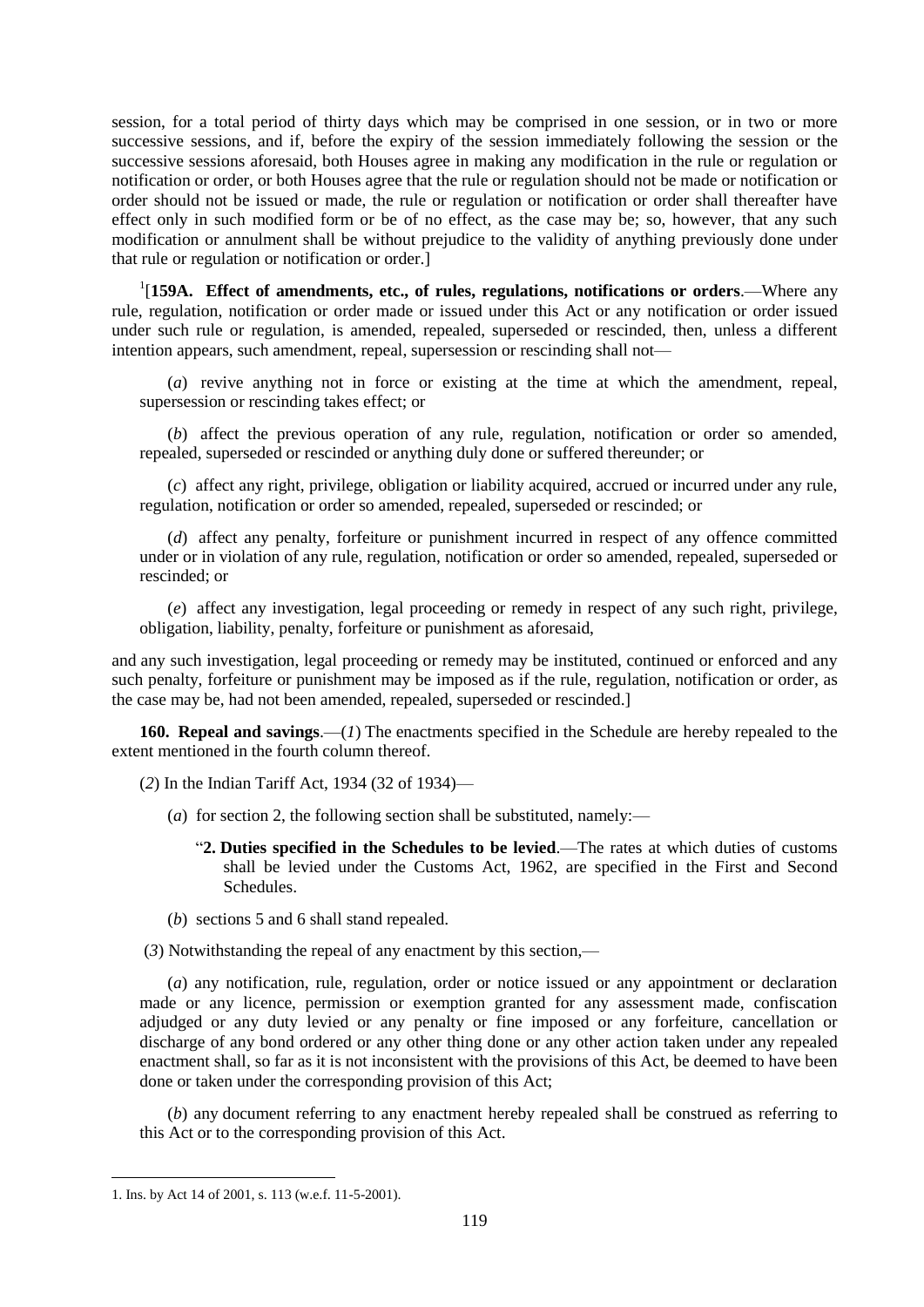(*4*) This Act shall apply to all goods which are subject to the control of customs at the commencement of this Act notwithstanding that the goods were imported before such commencement.

(*5*) Where the period prescribed for any application, appeal, revision or other proceeding under any repealed enactment had expired on or before the commencement of this Act, nothing in this Act shall be construed as enabling any such application, appeal or revision to be made or a proceeding to be instituted under this Act by reason only of the fact that a longer period therefore is prescribed or provision is made for extension of time in suitable cases by the appropriate authority.

(*6*) The provisions of section 65 shall apply to goods warehoused before the commencement of this Act if the operations permissible under that section were carried on after such commencement.

(*7*) Any duty or penalty payable under any repealed enactment may be recovered in a manner provided under this Act but without prejudice to any action already taken for the recovery of such duty or penalty under the repealed enactment.

(*8*) The mention of particular matters in sub-sections (*4*), (*5*), (*6*) and (*7*) shall not be held to prejudice or affect the general application of section 6 of the General Clauses Act, 1897 (10 of 1897), with regard to the effect of repeals.

(*9*) Nothing in this Act shall affect any law for the time being in force relating to the constitution and powers of any Port authority in a major port as defined in the Indian Ports Act, 1908 (15 of 1908).

**161. Removal of difficulties**.—If any difficulty arises in giving effect to the provisions of this Act, particularly in relation to the transition from the enactments repealed by this Act to the provisions of this Act, the Central Government may, by general or special order, do anything not inconsistent with such provisions which appears to be necessary or expedient for the purpose of removing the difficulty.